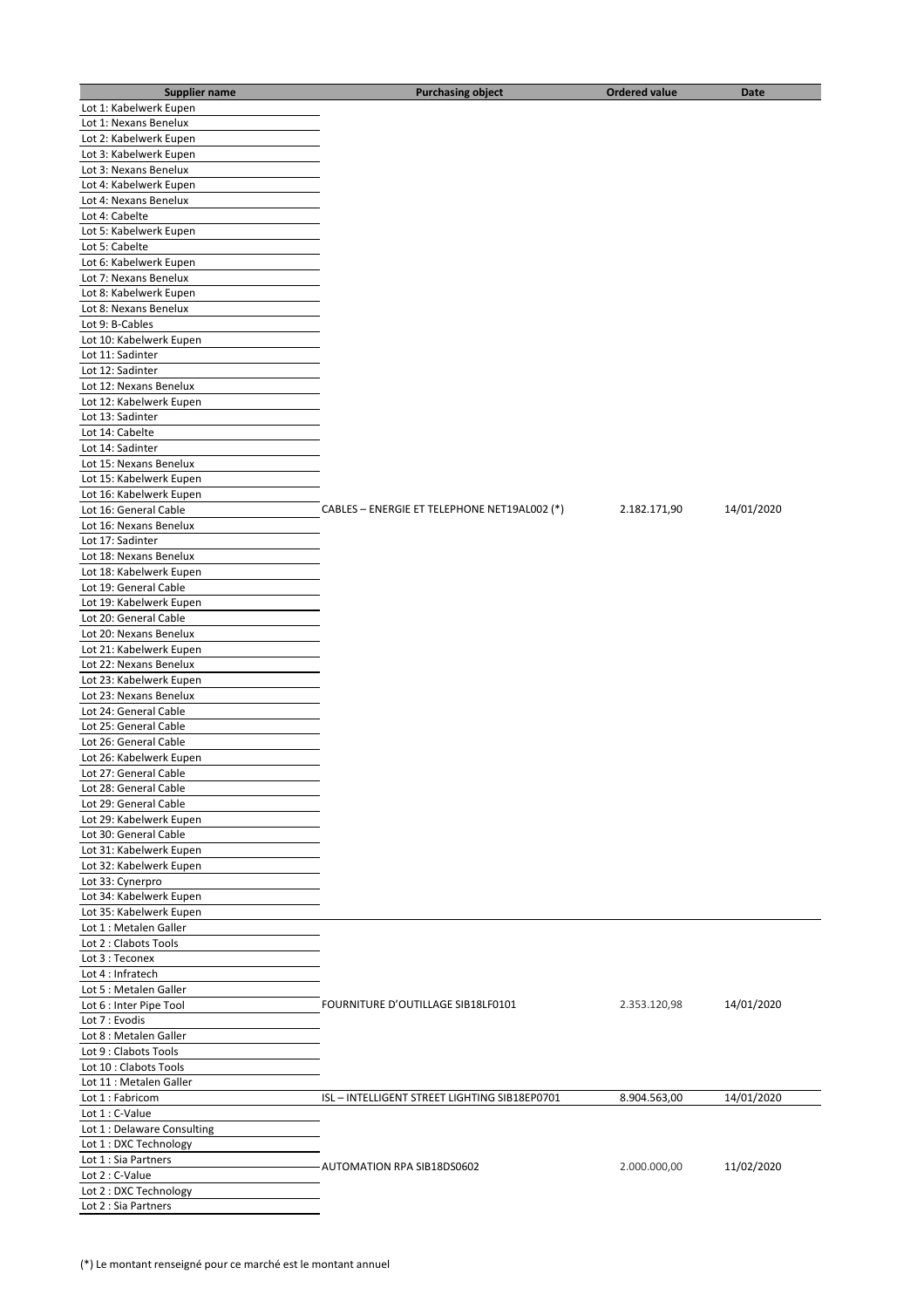| <b>Supplier name</b>                      | <b>Purchasing object</b>                                              | <b>Ordered value</b> | <b>Date</b> |
|-------------------------------------------|-----------------------------------------------------------------------|----------------------|-------------|
| Lot 2 : SopraSteria                       |                                                                       |                      |             |
| Lot 1 : Cofely Services NV (ENGIE Cofely) | <b>COGENERATIONS - PARC ST EXUPERY &amp; MARIUS</b>                   |                      | 11/02/2020  |
| Lot 2 : Cofely Services NV (ENGIE Cofely) | <b>RENARD</b>                                                         | 1.393.718,00         |             |
| Lot 1: Electro 80                         | AMÉNAGEMENT ET ÉQUIPEMENT DE CABINES RÉSEAUX                          |                      |             |
| Lot 1 : M Collignon-Yvan Paque-VSE        | B.T./M.T.CABINES SIB19TW0301                                          | 10.190.340,00        | 10/03/2020  |
|                                           | LIVRAISON ET PLACEMENT DE PANNEAUX DE CHANTIER                        |                      |             |
| Lot 1 : Signco                            | SIB19DS4701                                                           | 1.090.600,00         | 14/07/2020  |
| Lot 1 : DM Câbles                         |                                                                       |                      |             |
| Lot 1 : K.Verstraete & Zoon               |                                                                       |                      |             |
| Lot 1 : Sodraep                           |                                                                       |                      |             |
| Lot 1 : VSE                               |                                                                       |                      |             |
|                                           |                                                                       |                      |             |
| Lot 2 : DM Câbles                         |                                                                       |                      |             |
| Lot 2 : Elec DVC                          | ENTRETIEN DU RÉSEAU D'ECLAIRAGE                                       | 7.148.800,12         | 19/08/2020  |
| Lot 2 : Fabricom                          | PUBLIC SIB20TW0201                                                    |                      |             |
| Lot 2 : K.Verstraete & Zoon               |                                                                       |                      |             |
| Lot 2 : Sodraep                           |                                                                       |                      |             |
| Lot 3 : APK Infra West                    |                                                                       |                      |             |
| Lot 3 : Fabricom                          |                                                                       |                      |             |
| Lot 3 : K.Verstraete & Zoon               |                                                                       |                      |             |
| Lot 1 : zone A : Cegelec                  | PROJET NRCLICK: MAINTENANCE D'INSTALLATIONS                           |                      |             |
|                                           | HVAC EN RÉGION DE BRUXELLES-CAPITALE EXTENSION                        | 10.871.884,20        | 15/09/2020  |
| Lot 1 : zone B : Be. Maintenance          | SERVICES SIMILAIRES SIB18TW1303D                                      |                      |             |
|                                           |                                                                       |                      |             |
| Lot 1 : Centralpoint België               | ACQUISITION PETIT MATÉRIEL IT SIB19LF1202                             | 8.000.000,00         | 15/09/2020  |
| Lot 1 : Bechtle Direct                    |                                                                       |                      |             |
| Lot 1 : Ethias                            | ASSURANCE ACCIDENTS DU TRAVAIL ET ASSURANCE                           |                      |             |
|                                           | RESPONSABILITÉ CIVILE & DOMMAGES MATÉRIELS DE LA                      | 2.177.477,33         | 13/10/2020  |
| Lot 2 : Ethias                            | FLOTTE DE VÉHICULES UTILITAIRES SIB20DS0401                           |                      |             |
|                                           |                                                                       |                      |             |
| Lot 1 : Renault Belgique Luxembourg-100%  |                                                                       |                      |             |
| Lot 2 : Renault Belgique Luxembourg       |                                                                       |                      |             |
| Lot 2 : D'Ieteren                         |                                                                       |                      |             |
| Lot 3 : D'Ieteren                         |                                                                       |                      |             |
| Lot 4 : D'Ieteren                         |                                                                       |                      |             |
| Lot 9 : Renault Belgique Luxembourg       | ACHAT DE VÉHICULES À CARBURANTS                                       |                      |             |
|                                           | ALTERNATIFS SIB19LF1501                                               | 9.666.750,00         | 10/11/2020  |
| Lot 9 : D'Ieteren                         |                                                                       |                      |             |
| Lot 12 : Iveco België                     |                                                                       |                      |             |
| Lot 14 : Iveco België                     |                                                                       |                      |             |
| Lot 16 : Iveco België                     |                                                                       |                      |             |
| Lot 17 : Renault Belgique Luxembourg      |                                                                       |                      |             |
| Lot 17 : D'Ieteren-Mise                   |                                                                       |                      |             |
| Lot 1 : VMI Engineering & Contracting NV  | COGÉNÉRATIONS PARC SCHUMAN, VILLA DE                                  |                      |             |
| Lot 2 : Cofely Services NV (ENGIE Cofely) | <b>GANSHOREN ET PARC BEAULIEU</b>                                     | 1.995.039,00         | 10/11/2020  |
| Lot 3 : Cofely Services NV (ENGIE Cofely) | EXTENSION SIB20LF2102                                                 |                      |             |
| Lot 1 : Renewi                            |                                                                       |                      |             |
| Lot 1 : SUEZ R&R BE                       |                                                                       |                      |             |
| Lot 2: Advanced                           | Environmental Solutions GESTION ET TRAITEMENT DES DÉCHETS SIB20DS1101 | 634.133,87           | 8/12/2020   |
| (Adensol) BVBA                            |                                                                       |                      |             |
| Lot 2 : Vanheede Environmental Logistics  |                                                                       |                      |             |
| Lot 1 : Landis+Gyr                        |                                                                       |                      |             |
| Lot 2 : DXC Technology Belgium            | HES MDM SIB19LF2402                                                   | 12.754.695,20        | 8/12/2020   |
|                                           |                                                                       |                      |             |
| <b>WOLTERS KLUWER EDITIONS</b>            | FORMATION, SEMINAIRES ET CONFERENCES                                  | 1.512,00             | 2/01/2020   |
| SANISTOCK                                 | TUYAU CUIVRE 25 X 28MM (L=5M)                                         | 781,00               | 2/01/2020   |
| SANISTOCK                                 | RACC.DR A SERTIR x FILET EXT.22 X 1                                   | 174,60               | 2/01/2020   |
| MRC GLOBAL BELGIUM                        | VANNE ACIER % DE TOUR DN 15-1/2"                                      | 7.680,00             | 3/01/2020   |
| DRUGMAND & MEERT                          | LINGETTES ENLEVEMENT GOUDRON CABLES PP                                | 4.193,40             | 3/01/2020   |
| LANDIS+GYR                                | COMPTEUR ELECTRONIQUE 3X230V-5A CL1                                   | 3.206,80             | 3/01/2020   |
| <b>ITRON BELGIUM</b>                      | REGULATEUR 233-8-4-64 DN50 - 200MBAR                                  | 1.530,46             | 3/01/2020   |
| MRC GLOBAL BELGIUM                        | VANNE ACIER % DE TOUR DN 15-1/2"                                      | 1.077,00             | 3/01/2020   |
| Vlerick Business School                   | FORMATION, SEMINAIRES ET CONFERENCES                                  | 1.033,06             | 3/01/2020   |
| <b>ITRON BELGIUM</b>                      | JOINT POUR COMPTEUR MONO G100-DN100                                   | 295,00               | 3/01/2020   |
| <b>DELOITTE</b>                           | Consultance IT mode forfait                                           | 22.000,00            | 6/01/2020   |
| <b>OMNINET Technologies</b>               | SW - Serveurs - Maintenance                                           | 13.098,17            | 6/01/2020   |
| <b>OMNINET Technologies</b>               | SW - Serveurs - Maintenance                                           | 8.544,00             | 6/01/2020   |
| <b>OMNINET Technologies</b>               | SW - Serveurs - Maintenance                                           | 4.286,68             | 6/01/2020   |
|                                           | SW - Serveurs - Maintenance                                           | 2.796,00             |             |
| <b>OMNINET Technologies</b>               |                                                                       |                      | 6/01/2020   |
| <b>DIMIJOB</b>                            | Frais de publicité                                                    | 2.700,00             | 6/01/2020   |
| <b>POBOS</b>                              | PRESTATIONS DE SOCIETES HORS CONSULTANCE                              | 2.500,00             | 6/01/2020   |
| <b>OMNINET Technologies</b>               | SW - Serveurs - Maintenance                                           | 1.421,60             | 6/01/2020   |
| <b>OMNINET Technologies</b>               | SW - Serveurs - Maintenance                                           | 946,94               | 6/01/2020   |
| <b>INTER PIPE TOOL</b>                    | BOUCHON EXP. DOUBLE PR ABANDON 10"                                    | 503,84               | 6/01/2020   |
| VCL - CPS                                 | FORMATION, SEMINAIRES ET CONFERENCES                                  | 496,00               | 6/01/2020   |
| <b>OMNINET Technologies</b>               | SW - Serveurs - Maintenance                                           | 472,28               | 6/01/2020   |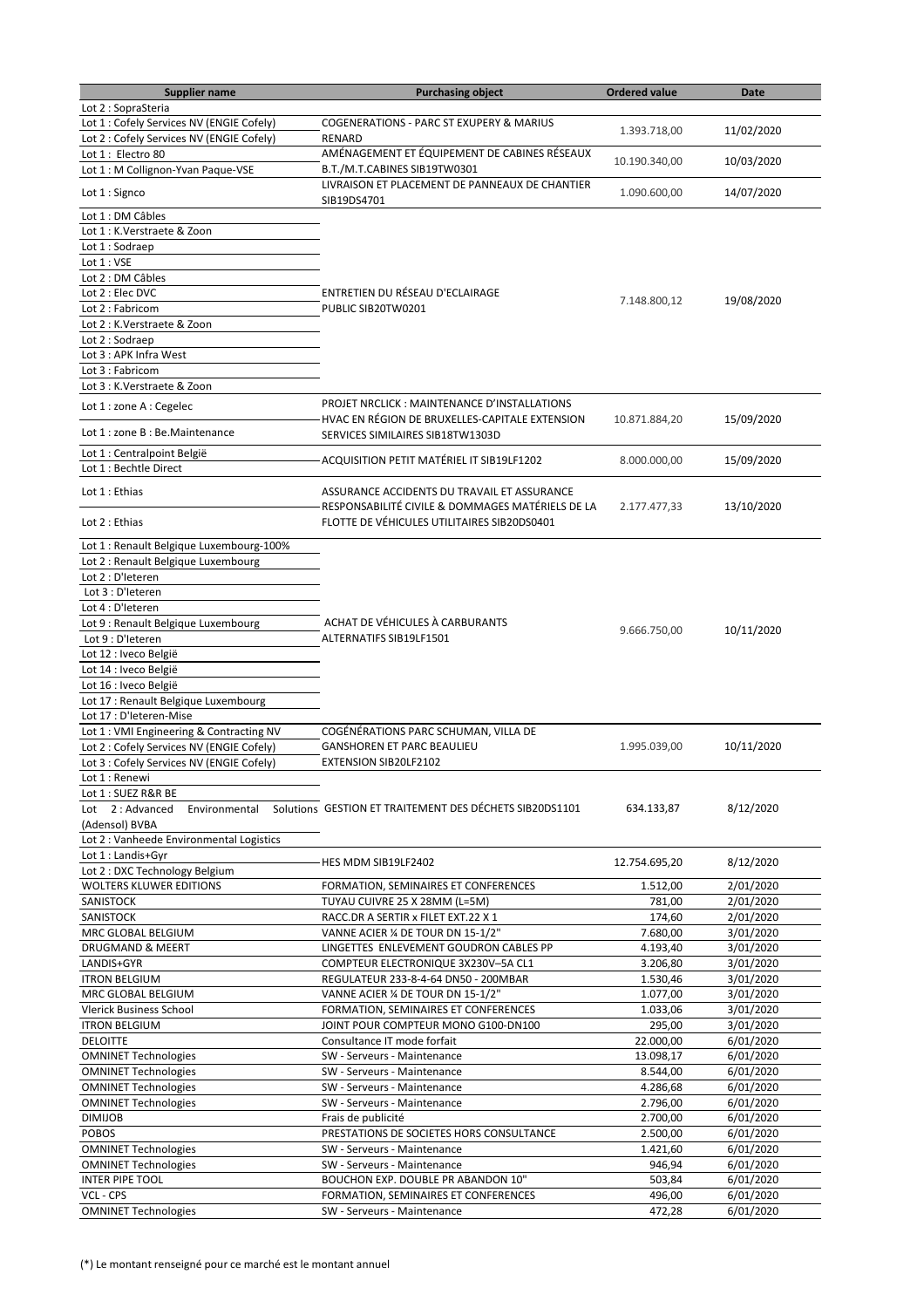| <b>Supplier name</b>             | <b>Purchasing object</b>                 | <b>Ordered value</b> | Date       |
|----------------------------------|------------------------------------------|----------------------|------------|
| <b>OMNINET Technologies</b>      | SW - Serveurs - Maintenance              | 465,25               | 6/01/2020  |
| <b>ELCOM</b>                     | PLAQUE PLEINE TYPE D 80MM                | 370,00               | 6/01/2020  |
| <b>OMNINET Technologies</b>      | SW - Serveurs - Maintenance              | 309,91               | 6/01/2020  |
| <b>DETABRU</b>                   | PRESTATIONS DE SOCIETES HORS CONSULTANCE | 223,14               | 6/01/2020  |
| <b>OMNINET Technologies</b>      | SW - Serveurs - Maintenance              | 189,63               | 6/01/2020  |
| CEBEO                            | ATT.MURAL.POUR ECHE.DE CÂBLES 400MM      | 167,30               | 6/01/2020  |
| <b>OMNINET Technologies</b>      | SW - Serveurs - Maintenance              | 154,57               | 6/01/2020  |
| OSI SERVICE & QUALITY            | <b>GEN TELECONTROLE</b>                  | 134,89               | 6/01/2020  |
| <b>OMNINET Technologies</b>      | SW - Serveurs - Maintenance              | 62,06                | 6/01/2020  |
|                                  | <b>CONSULTANCE - AUTRES</b>              |                      |            |
| ELIA TRANSMISSION BELGIUM        |                                          | 44.891,47            | 7/01/2020  |
| GAS.BE (ex ARGB)                 | ANALYSES ET CONTROLES DIVERS             | 23.328,00            | 7/01/2020  |
| TUINWERKEN GEERT SUENENS         | <b>ENTRETIEN / NETTOYAGE POSTES</b>      | 22.116,60            | 7/01/2020  |
| <b>ZUYTEN LUC</b>                | FM ENTRETIEN ESPACES VERTS, PARKING      | 20.400,00            | 7/01/2020  |
| ELIA TRANSMISSION BELGIUM        | <b>CONSULTANCE - AUTRES</b>              | 10.565,60            | 7/01/2020  |
| <b>VANDENTEMPEL SERVICE</b>      | T35 - TESTEUR DE CHUTE DE TENSION        | 9.000,00             | 7/01/2020  |
| <b>VDPK</b>                      | TRAVAUX RENOVATION BATIMENT              | 8.205,00             | 7/01/2020  |
| <b>BDO ADVISORY</b>              | SW - Serveurs Windows                    | 6.000,00             | 7/01/2020  |
| <b>GEORG FISCHER</b>             | <b>GEN</b> outillage                     | 4.135,68             | 7/01/2020  |
| <b>COFELY SERVICES</b>           | FM HYDROSANITAIRE ET CANALISATIONS       | 3.515,32             | 7/01/2020  |
| <b>EVODIS</b>                    | E19 - ENREGISTREUR DE PRESSION           | 3.340,00             | 7/01/2020  |
| <b>EVODIS</b>                    | <b>GEN outillage</b>                     | 1.836,00             | 7/01/2020  |
| <b>EVODIS</b>                    | <b>GEN</b> outillage                     | 1.634,00             | 7/01/2020  |
|                                  |                                          |                      |            |
| <b>EVODIS</b>                    | <b>GEN</b> outillage                     | 1.510,50             | 7/01/2020  |
| <b>D &amp; O PARTNERS</b>        | <b>GEN Imprimerie Achats</b>             | 1.196,50             | 7/01/2020  |
| <b>D &amp; O PARTNERS</b>        | <b>GEN Imprimerie Achats</b>             | 1.050,00             | 7/01/2020  |
| WIN WIN                          | <b>GEN SUPPORT LOGISTIQUE (Mat)</b>      | 631,32               | 7/01/2020  |
| A.R.W.                           | PRESTATIONS DE SOCIETES HORS CONSULTANCE | 216,53               | 7/01/2020  |
| WIN WIN                          | PRESTATIONS DE SOCIETES HORS CONSULTANCE | 190,00               | 7/01/2020  |
| <b>QUADIENT BELGIUM</b>          | <b>GEN Imprimerie Achats</b>             | 138,69               | 7/01/2020  |
| <b>QUADIENT BELGIUM</b>          | <b>GEN Imprimerie Achats</b>             | 125,00               | 7/01/2020  |
| <b>VDPK</b>                      | <b>LOG MENUISERIE</b>                    | 120,00               | 7/01/2020  |
| <b>QUADIENT BELGIUM</b>          | <b>GEN Imprimerie Achats</b>             | 80,00                | 7/01/2020  |
| <b>QUADIENT BELGIUM</b>          | <b>GEN Imprimerie Achats</b>             | 78,83                | 7/01/2020  |
| WIN WIN                          | FRAIS DE DEPLACEMENT                     | 40,00                | 7/01/2020  |
| WIN WIN                          | TRANSPORT SUITE A ACHAT MATERIEL         | 30,00                | 7/01/2020  |
|                                  |                                          |                      |            |
| WIN WIN                          | <b>GEN SUPPORT LOGISTIQUE (Mat)</b>      | 25,00                | 7/01/2020  |
| CEBEO                            | <b>GEN Gaz MP</b>                        | 24,90                | 7/01/2020  |
| CEBEO                            | <b>GEN Gaz MP</b>                        | 20,64                | 7/01/2020  |
| <b>CEBEO</b>                     | <b>GEN Gaz MP</b>                        | 16,34                | 7/01/2020  |
| CEBEO                            | <b>GEN Gaz MP</b>                        | 11,35                | 7/01/2020  |
| CEBEO                            | <b>GEN Gaz MP</b>                        | 7,40                 | 7/01/2020  |
| <b>ENGIE LABORELEC</b>           | <b>ANALYSES ET CONTROLES DIVERS</b>      | 18.110,00            | 8/01/2020  |
| <b>EMAS</b>                      | ARM. POLYEST. DET GAZ 40-160M3/H + SOCCL | 11.798,65            | 8/01/2020  |
| <b>INFRATECH</b>                 | GAINE ANNELEE SOUPLE ROUGE DIAM 140MM    | 7.441,92             | 8/01/2020  |
| <b>INFRATECH</b>                 | <b>GEN</b> outillage                     | 2.048,96             | 8/01/2020  |
| <b>INFRATECH</b>                 | <b>GEN outillage</b>                     | 2.048,96             | 8/01/2020  |
| <b>INFRATECH</b>                 | <b>GEN outillage</b>                     | 1.841,28             | 8/01/2020  |
| <b>INFRATECH</b>                 | <b>GEN outillage</b>                     | 1.841,28             | 8/01/2020  |
| ABB INDUSTRIAL SOLUTIONS ->166   | CONTACTEUR 3P 60A AC1 230V               | 1.684,00             | 8/01/2020  |
|                                  |                                          |                      |            |
| DRUGMAND & MEERT                 | HOUSSE DE PROTECTION ARMOIRE EP          | 1.671,40             | 8/01/2020  |
| <b>INFRATECH</b>                 | <b>GEN</b> outillage                     | 1.024,48             | 8/01/2020  |
| <b>SIXCO</b>                     | PRESTATIONS DE SOCIETES HORS CONSULTANCE | 975,00               | 8/01/2020  |
| <b>SIXCO</b>                     | PRESTATIONS DE SOCIETES HORS CONSULTANCE | 975,00               | 8/01/2020  |
| VCL - CPS                        | FORMATION, SEMINAIRES ET CONFERENCES     | 510,00               | 8/01/2020  |
| VCL - CPS                        | FORMATION, SEMINAIRES ET CONFERENCES     | 496,00               | 8/01/2020  |
| HISTOIRE D'OR BELGIUM            | CADEAU POUR JUBILAIRES                   | 10.500,00            | 9/01/2020  |
| Eriks+Baudoin                    | Raccord rapide Rectus-23KA 1/2"          | 3.390,00             | 9/01/2020  |
| <b>ITRON BELGIUM</b>             | CPTR ELEC STAT TENSION MULT 5(120)A SLP  | 2.480,00             | 9/01/2020  |
| LEFORT J.                        | <b>GEN Gaz MP</b>                        | 220,00               | 9/01/2020  |
| Eriks+Baudoin                    | JOINT PLAT 2MM POUR BRIDE EN DN80        | 219,00               | 9/01/2020  |
| <b>GEORG FISCHER</b>             | <b>BOUCHON DE REPARATION PE - DN 39</b>  | 203,80               | 9/01/2020  |
| M.E.A.                           | <b>GEN Electricité HT</b>                | 195,00               | 9/01/2020  |
|                                  |                                          |                      |            |
| SALON DE ROMREE                  | FORMATION, SEMINAIRES ET CONFERENCES     | 150,00               | 9/01/2020  |
| COMMUNAUTE PORTUAIRE BRUXELLOISE | <b>FRAIS DE RECEPTION</b>                | 90,91                | 9/01/2020  |
| <b>DIMARO</b>                    | TRAV.ENTRET./RENOV.RESEAU (MATER.&PREST) | 70,00                | 9/01/2020  |
| <b>PROFACTS</b>                  | PRESTATIONS DE SOCIETES HORS CONSULTANCE | 11.918,00            | 10/01/2020 |
| TOUCH AGENCY BELGIUM             | <b>GRAPHISME</b>                         | 5.488,00             | 10/01/2020 |
| TOUCH AGENCY BELGIUM             | PRESTATIONS DE SOCIETES HORS CONSULTANCE | 4.103,00             | 10/01/2020 |
| VIVAQUA                          | PRESTATIONS DE SOCIETES HORS CONSULTANCE | 4.072,30             | 10/01/2020 |
| LANDIS+GYR                       | COMPT E -/5A 63/110V GPRS 4Q CL1 8 IMP   | 2.520,00             | 10/01/2020 |
| <b>OTN Systems</b>               | FORMATION, SEMINAIRES ET CONFERENCES     | 2.250,00             | 10/01/2020 |
| <b>INSTRUXION</b>                | <b>CONSULTANCE - AUTRES</b>              | 915,00               | 10/01/2020 |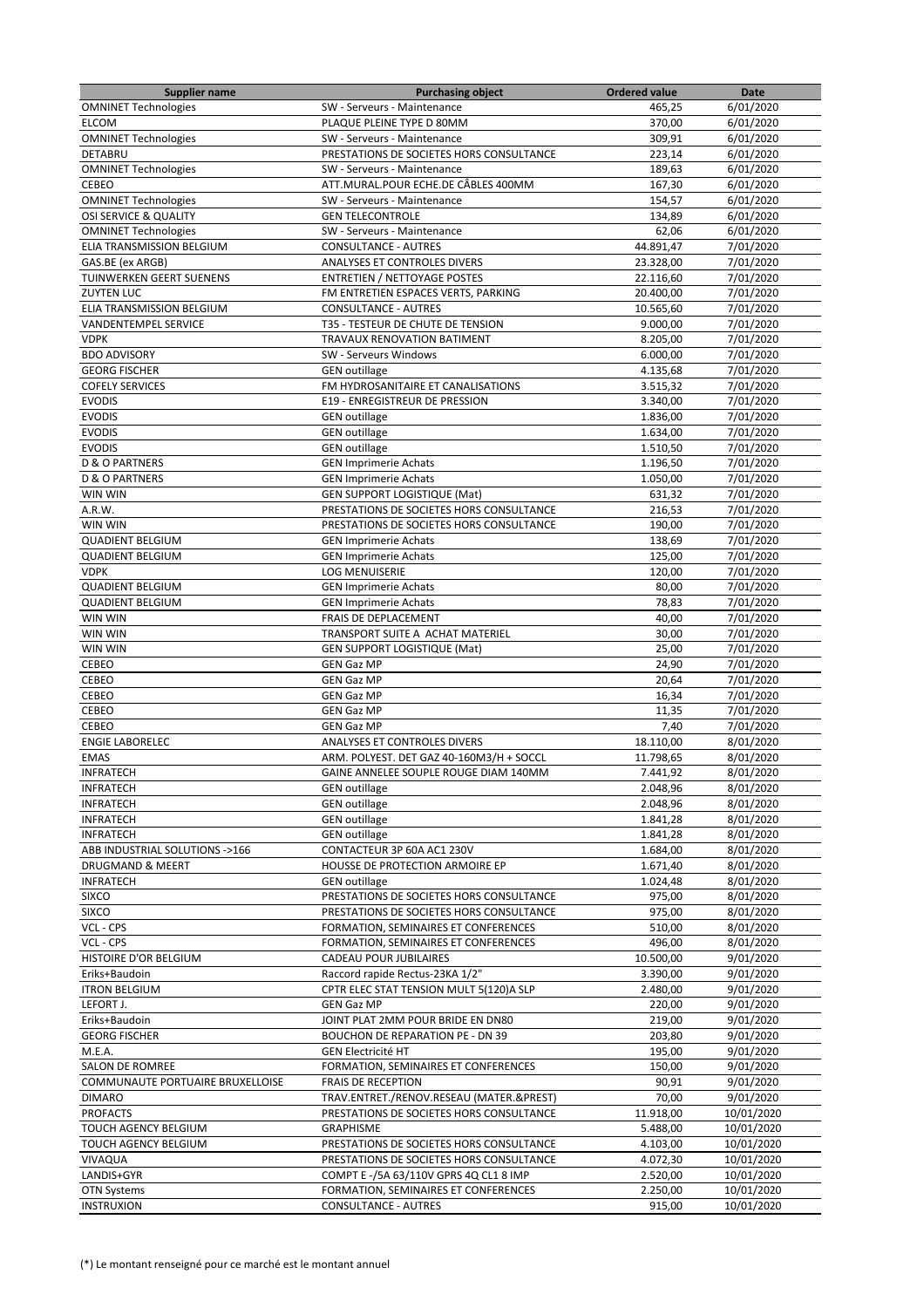| <b>Supplier name</b>               | <b>Purchasing object</b>                 | <b>Ordered value</b> | Date       |
|------------------------------------|------------------------------------------|----------------------|------------|
| <b>SCHNEIDER ELECTRIC</b>          | TRAV.ENTRET./RENOV.RESEAU (MATER.&PREST) | 298,00               | 10/01/2020 |
| DRUGMAND & MEERT                   | PLAQ.EN BAKELITE 250X330X5MMAVEC 3 TROUS | 231,00               | 10/01/2020 |
| SAS INSTITUTE                      | SW - Serveurs Windows                    | 34.873,46            | 13/01/2020 |
| <b>SAS INSTITUTE</b>               | SW - Serveurs Windows                    | 7.314,59             | 13/01/2020 |
| VIGOTEC ENGINEERED PLASTICS        | POCHE A MASSE 13100                      | 5.528,00             | 13/01/2020 |
| ANC NETCONTROL                     | TRAV.ENTRET./RENOV.RESEAU (MATER.&PREST) | 3.900.00             | 13/01/2020 |
| <b>HOTEL HARMONY</b>               | FORMATION, SEMINAIRES ET CONFERENCES     | 1.682,26             | 13/01/2020 |
| <b>ASSA ABLOY</b>                  | CYLINDRE 30/30 A BOUTON POUR CABINE GAZ  | 1.573,80             | 13/01/2020 |
| <b>ITRON BELGIUM</b>               | <b>GEN Electricité HT</b>                | 796,00               | 13/01/2020 |
| <b>VGL DATA</b>                    | PRESTATIONS DE SOCIETES HORS CONSULTANCE | 640,00               | 13/01/2020 |
| LANDIS+GYR                         | <b>GEN Electricité HT</b>                | 597,00               | 13/01/2020 |
| CASABULL                           | PIQUET DE SIGNALISATION                  | 507,00               | 13/01/2020 |
| SCHMITZ DIGITAL PRINTING           | GEN AMENAGEMENT DE VEHICULES             | 460,39               | 13/01/2020 |
| SCHMITZ DIGITAL PRINTING           | GEN AMENAGEMENT DE VEHICULES             | 460,39               | 13/01/2020 |
| <b>SO ESSENTIAL</b>                | FORMATION, SEMINAIRES ET CONFERENCES     | 315,00               | 13/01/2020 |
| SEDEYN                             | Gaz prestation entrepreneur              | 185,00               | 13/01/2020 |
| <b>SAS INSTITUTE</b>               | SW - Serveurs Windows                    | 95,54                | 13/01/2020 |
| <b>VGL DATA</b>                    | FRAIS DE DEPLACEMENT                     | 80,00                | 13/01/2020 |
| <b>ITRON BELGIUM</b>               | <b>GEN Electricité HT</b>                | 75,50                | 13/01/2020 |
| <b>VERRAX</b>                      | VAISSELLE DIVERS - LOGISTIQUE            | 51,28                | 13/01/2020 |
|                                    |                                          |                      |            |
| VERRAX                             | VAISSELLE DIVERS - LOGISTIQUE            | 51,28                | 13/01/2020 |
| <b>VERRAX</b>                      | VAISSELLE DIVERS - LOGISTIQUE            | 28,50                | 13/01/2020 |
| <b>SAS INSTITUTE</b>               | SW - Serveurs Windows                    | 20,04                | 13/01/2020 |
| <b>VERRAX</b>                      | VAISSELLE DIVERS - LOGISTIQUE            | 9,98                 | 13/01/2020 |
| <b>BDO ADVISORY</b>                | HONORAIRES PROF. LIBERALES SOUMIS TVA    | 15.600,00            | 14/01/2020 |
| <b>EUROVIA</b>                     | Eclairage public prestation entrepreneur | 11.255,02            | 14/01/2020 |
| <b>INFRATECH</b>                   | GAINE ANNELEE SOUPLE ROUGE DIAM 140MM    | 7.441,92             | 14/01/2020 |
| FIORENTINI BENELUX BV              | <b>GEN Gaz MP</b>                        | 6.248,00             | 14/01/2020 |
| <b>NDW</b>                         | GEN TRAITEMENT SURFACE METALLIQUE (M2)   | 4.377,75             | 14/01/2020 |
| <b>NDW</b>                         | GEN TRAITEMENT SURFACE METALLIQUE (M2)   | 1.941,75             | 14/01/2020 |
| <b>BELGA TRANSLATIONS</b>          | PRESTATIONS DE SOCIETES HORS CONSULTANCE | 1.080,00             | 14/01/2020 |
| SODRAEP                            | Eclairage public prestation entrepreneur | 1.000,00             | 14/01/2020 |
| ELECOM                             | COMPTKWH 20(120)A 3X230V DT+PR-SLP       | 688,00               | 14/01/2020 |
| PHOENIX CONTACT                    | <b>GEN Electricité HT</b>                | 642,53               | 14/01/2020 |
| PRACTICALI                         | FORMATION, SEMINAIRES ET CONFERENCES     | 600,00               | 14/01/2020 |
| <b>NDW</b>                         | GEN TRAITEMENT SURFACE METALLIQUE (M2)   | 595,00               | 14/01/2020 |
| <b>NDW</b>                         | GEN TRAITEMENT SURFACE METALLIQUE (M2)   | 549,00               | 14/01/2020 |
| <b>NDW</b>                         | GEN TRAITEMENT SURFACE METALLIQUE (M2)   | 454,13               | 14/01/2020 |
| <b>NDW</b>                         | GEN TRAITEMENT SURFACE METALLIQUE (M2)   | 366,75               | 14/01/2020 |
| <b>NDW</b>                         | GEN TRAITEMENT SURFACE METALLIQUE (M2)   | 339,75               | 14/01/2020 |
| CM TELECOM BELGIUM                 | IT - Télécom Wireless                    | 299,00               | 14/01/2020 |
| <b>NDW</b>                         | GEN TRAITEMENT SURFACE METALLIQUE (M2)   | 219,75               | 14/01/2020 |
| <b>UCM</b>                         | FORMATION, SEMINAIRES ET CONFERENCES     | 170,00               | 14/01/2020 |
| DOLCE LA HULPE BRUSSELS            | FORMATION, SEMINAIRES ET CONFERENCES     | 130,00               | 14/01/2020 |
| ATELCO                             | Consultance IT mode régie                | 90,00                | 14/01/2020 |
| <b>ATELCO</b>                      | Consultance IT mode régie                | 90,00                | 14/01/2020 |
| PHOENIX CONTACT                    | <b>GEN Electricité HT</b>                | 84,15                | 14/01/2020 |
| <b>DIMENSIONS</b>                  | ACHAT CADEAUX POUR LE PERSONNEL          | 74,88                | 14/01/2020 |
| P. DE GREEF MEDAILLES              | <b>DECORATION POUR JUBILAIRES</b>        | 74,37                | 14/01/2020 |
| PHOENIX CONTACT                    | <b>GEN Electricité HT</b>                | 57,48                | 14/01/2020 |
| PHOENIX CONTACT                    | <b>GEN Electricité HT</b>                | 46,81                | 14/01/2020 |
| <b>ATELCO</b>                      | Consultance IT mode régie                | 45,00                | 14/01/2020 |
| P. DE GREEF MEDAILLES              | DECORATION POUR JUBILAIRES               | 39,68                | 14/01/2020 |
| P. DE GREEF MEDAILLES              | <b>DECORATION POUR JUBILAIRES</b>        | 29,75                | 14/01/2020 |
| P. DE GREEF MEDAILLES              | DECORATION POUR JUBILAIRES               | 9,50                 | 14/01/2020 |
| <b>TECHNO SPECIALS</b>             | 3 CAPTEURS POUR ICC HORSTMANN 3M         | 5.349,90             | 15/01/2020 |
| <b>TECHNO SPECIALS</b>             | C-CUBE WEGA 1.2.C VARIO SCHNEIDER        | 244,80               | 15/01/2020 |
| PROVINCIAAL INSTITUUT VOOR VORMING | FORMATION, SEMINAIRES ET CONFERENCES     | 18.150,00            | 16/01/2020 |
| <b>SIGNCO BVBA</b>                 | PANNEAU INFORMATION CHANTIER G/E         | 7.364,00             | 16/01/2020 |
| <b>SETON</b>                       | <b>GEN</b> outillage                     | 3.654,00             | 16/01/2020 |
| <b>VERRAX</b>                      | VAISSELLE DIVERS - LOGISTIQUE            | 3.115,00             | 16/01/2020 |
| <b>ELCOM</b>                       | KIT BAGUE + JOINT POUR COMPTEUR 5/4"     | 2.580,00             | 16/01/2020 |
|                                    |                                          |                      |            |
| MECARUDI                           | BOUCHON EXPANS.PR.CROIX-TE SECT. DE 6/4" | 1.975,00             | 16/01/2020 |
| <b>VERRAX</b>                      | VAISSELLE DIVERS - LOGISTIQUE            | 1.913,82             | 16/01/2020 |
| <b>BOUCKAERT A.</b>                | CIMENT RAPIDE (SAC DE 25KG)              | 1.888,13             | 16/01/2020 |
| <b>VERRAX</b>                      | VAISSELLE DIVERS - LOGISTIQUE            | 1.642,00             | 16/01/2020 |
| INSTRUMENTATION PROCESS CONTROL    | TÉLÉRELÈVE GAZ ALIMENTATION 230V         | 1.434,00             | 16/01/2020 |
| MECARUDI                           | CLE POUR OBTURATEUR CROIX SECT.NM        | 1.270,00             | 16/01/2020 |
| MECAWA                             | <b>CROCHET TAQUE ELKINGTON 2x90°</b>     | 1.125,00             | 16/01/2020 |
| <b>VERRAX</b>                      | VAISSELLE DIVERS - LOGISTIQUE            | 905,80               | 16/01/2020 |
| <b>ARCOS</b>                       | BOUCHON A SOUDER CONIQUE 3"-11-TUYAU     | 657,40               | 16/01/2020 |
| <b>ELCOM</b>                       | BOUT FILETE A SOUDER 1/2" (L = 35MM)     | 600,00               | 16/01/2020 |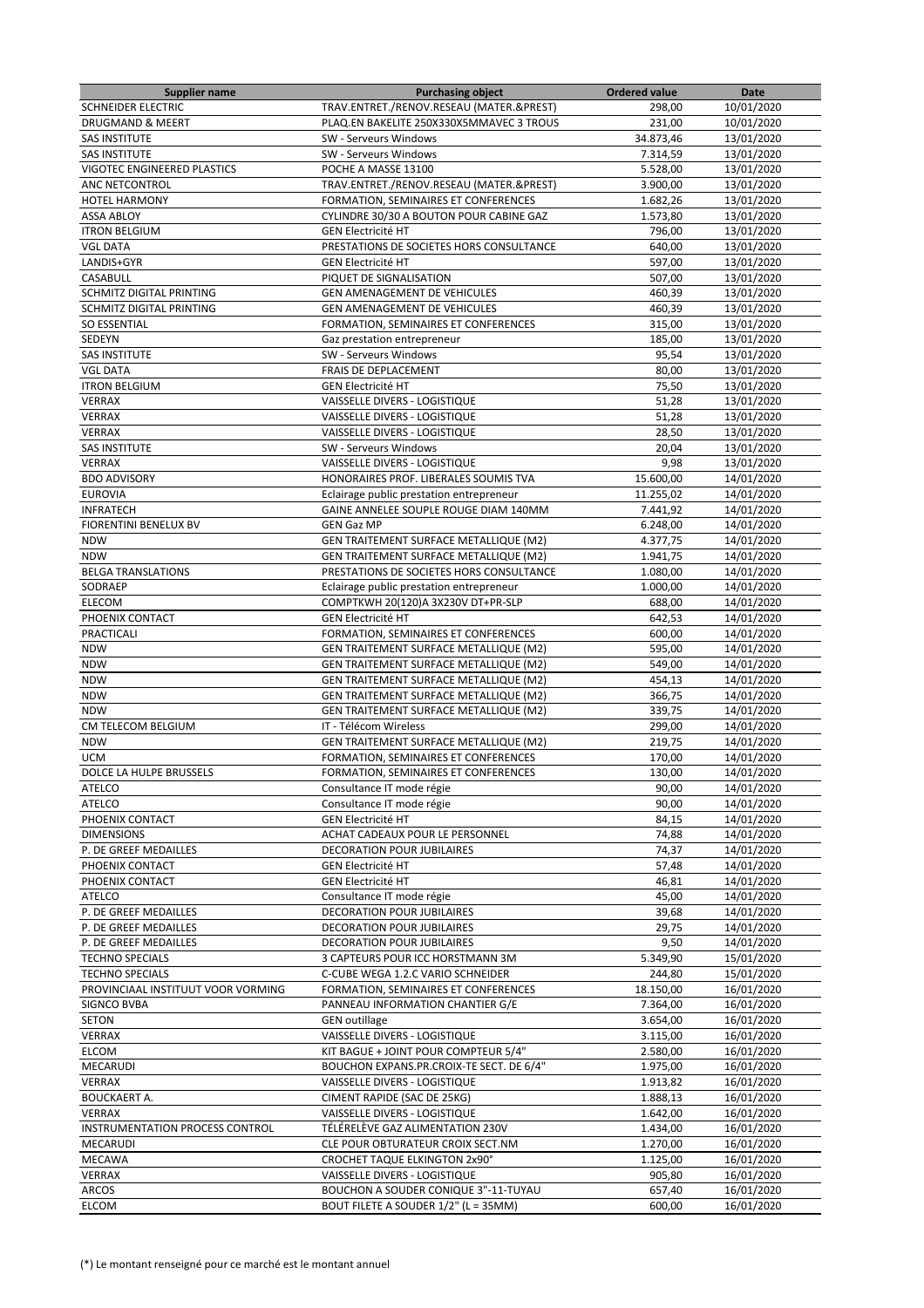| <b>Supplier name</b>                   | <b>Purchasing object</b>                         | <b>Ordered value</b> | Date       |
|----------------------------------------|--------------------------------------------------|----------------------|------------|
| <b>INSTRUMENTATION PROCESS CONTROL</b> | TÉLÉRELÈVE GAZ ALIMENTATION 230V                 | 593,68               | 16/01/2020 |
| <b>VERRAX</b>                          | VAISSELLE DIVERS - LOGISTIQUE                    | 593,00               | 16/01/2020 |
| <b>INFRATECH</b>                       | <b>BOUCHON DE REPARATION PE - DN 30</b>          | 473,00               | 16/01/2020 |
| <b>INFRATECH</b>                       | <b>BOUCHON DE REPARATION PE - DN 32</b>          | 473,00               | 16/01/2020 |
| <b>INFRATECH</b>                       | <b>BOUCHON DE REPARATION PE - DN 35</b>          | 473,00               | 16/01/2020 |
| F.B.F.                                 | COURBE RADIO AC 90° 3D DN100 (4,5)               | 408,00               | 16/01/2020 |
| <b>VERRAX</b>                          | VAISSELLE DIVERS - LOGISTIQUE                    | 281,00               | 16/01/2020 |
|                                        |                                                  |                      |            |
| VERRAX                                 | VAISSELLE DIVERS - LOGISTIQUE                    | 163,20               | 16/01/2020 |
| <b>BOUCKAERT A.</b>                    | CIMENT (SAC DE 25KG)                             | 146,16               | 16/01/2020 |
| VERRAX                                 | VAISSELLE DIVERS - LOGISTIQUE                    | 108,12               | 16/01/2020 |
| <b>VERRAX</b>                          | VAISSELLE DIVERS - LOGISTIQUE                    | 98,61                | 16/01/2020 |
| Eriks+Baudoin                          | JOINT PLAT 2MM POUR BRIDE EN DN50                | 90,00                | 16/01/2020 |
| VERRAX                                 | VAISSELLE DIVERS - LOGISTIQUE                    | 87,72                | 16/01/2020 |
| <b>VERRAX</b>                          | VAISSELLE DIVERS - LOGISTIQUE                    | 87,72                | 16/01/2020 |
| VERRAX                                 | VAISSELLE DIVERS - LOGISTIQUE                    | 62,40                | 16/01/2020 |
| <b>BOUCKAERT A.</b>                    | <b>GRAVIER (SAC DE 25KG)</b>                     | 61,31                | 16/01/2020 |
| <b>VERRAX</b>                          | VAISSELLE DIVERS - LOGISTIQUE                    | 60,40                | 16/01/2020 |
| VERRAX                                 | VAISSELLE DIVERS - LOGISTIQUE                    | 46,08                | 16/01/2020 |
| <b>VERRAX</b>                          | VAISSELLE DIVERS - LOGISTIQUE                    | 36,10                | 16/01/2020 |
| <b>VERRAX</b>                          | VAISSELLE DIVERS - LOGISTIQUE                    | 22,07                | 16/01/2020 |
|                                        |                                                  |                      |            |
| PENNOIT-GROOTAERT                      | RIVET AVEUGLE D4X12                              | 22,00                | 16/01/2020 |
| VERRAX                                 | VAISSELLE DIVERS - LOGISTIQUE                    | 21,90                | 16/01/2020 |
| <b>VERRAX</b>                          | VAISSELLE DIVERS - LOGISTIQUE                    | 20,80                | 16/01/2020 |
| VERRAX                                 | VAISSELLE DIVERS - LOGISTIQUE                    | 15,28                | 16/01/2020 |
| Eriks+Baudoin                          | JOINT PLAT 2MM POUR BRIDE EN DN25                | 14,70                | 16/01/2020 |
| <b>VERRAX</b>                          | VAISSELLE DIVERS - LOGISTIQUE                    | 13,89                | 16/01/2020 |
| VERRAX                                 | VAISSELLE DIVERS - LOGISTIQUE                    | 13,80                | 16/01/2020 |
| VERRAX                                 | VAISSELLE DIVERS - LOGISTIQUE                    | 12,18                | 16/01/2020 |
| <b>VERRAX</b>                          | VAISSELLE DIVERS - LOGISTIQUE                    | 7,15                 | 16/01/2020 |
| VERRAX                                 | VAISSELLE DIVERS - LOGISTIQUE                    | 3,70                 | 16/01/2020 |
| <b>VERRAX</b>                          | VAISSELLE DIVERS - LOGISTIQUE                    | 3,55                 | 16/01/2020 |
| <b>VERRAX</b>                          | VAISSELLE DIVERS - LOGISTIQUE                    | 2,73                 | 16/01/2020 |
| VERRAX                                 |                                                  |                      |            |
|                                        | VAISSELLE DIVERS - LOGISTIQUE                    | 2,70                 | 16/01/2020 |
| <b>GARTNER BELGIUM</b>                 | CONSULTANCE STRATEGIQUE                          | 68.800,00            | 17/01/2020 |
| <b>EATON ELECTRIC</b>                  | TRAV.ENTRET./RENOV.RESEAU (MATER.&PREST)         | 4.998,77             | 17/01/2020 |
| ABB INDUSTRIAL SOLUTIONS ->166         | <b>GEN Electricité BT</b>                        | 3.172,61             | 17/01/2020 |
| ABB INDUSTRIAL SOLUTIONS ->166         | <b>GEN Electricité BT</b>                        | 3.172,61             | 17/01/2020 |
| ABB INDUSTRIAL SOLUTIONS ->166         | <b>GEN Electricité BT</b>                        | 3.172,61             | 17/01/2020 |
| ABB INDUSTRIAL SOLUTIONS ->166         | <b>GEN Electricité BT</b>                        | 3.172,61             | 17/01/2020 |
| ABB INDUSTRIAL SOLUTIONS ->166         | <b>GEN Electricité BT</b>                        | 3.172,61             | 17/01/2020 |
| <b>MACKENS WILLY</b>                   | TRAV.ENTRET./RENOV.RESEAU (MATER.&PREST)         | 2.754,25             | 17/01/2020 |
| <b>MACKENS WILLY</b>                   | TRAV.ENTRET./RENOV.RESEAU (MATER.&PREST)         | 2.490,41             | 17/01/2020 |
| <b>MF CONTRACTORS</b>                  | TRAV.ENTRET./RENOV.RESEAU (MATER.&PREST)         | 2.360,00             | 17/01/2020 |
| <b>MF CONTRACTORS</b>                  | TRAV.ENTRET./RENOV.RESEAU (MATER.&PREST)         | 1.875,00             | 17/01/2020 |
|                                        |                                                  | 1.655,00             | 17/01/2020 |
| LEICA GEOSYSTEMS                       | ENTRETIEN MATERIEL INFORMATIQUE                  |                      | 17/01/2020 |
| <b>MF CONTRACTORS</b>                  | TRAV.ENTRET./RENOV.RESEAU (MATER.&PREST)         | 1.540,00             |            |
| <b>EATON ELECTRIC</b>                  | TRAV.ENTRET./RENOV.RESEAU (MATER.&PREST)         | 1.500,00             | 17/01/2020 |
| <b>MACKENS WILLY</b>                   | TRAV.ENTRET./RENOV.RESEAU (MATER.&PREST)         | 1.432,95             | 17/01/2020 |
| <b>MF CONTRACTORS</b>                  | TRAV.ENTRET./RENOV.RESEAU (MATER.&PREST)         | 1.390,00             | 17/01/2020 |
| <b>MACKENS WILLY</b>                   | TRAV.ENTRET./RENOV.RESEAU (MATER.&PREST)         | 1.348,90             | 17/01/2020 |
| <b>MACKENS WILLY</b>                   | TRAV.ENTRET./RENOV.RESEAU (MATER.&PREST)         | 1.323,10             | 17/01/2020 |
| ABB INDUSTRIAL SOLUTIONS ->166         | <b>GEN Electricité BT</b>                        | 1.141,43             | 17/01/2020 |
| PROSAFCO                               | CASQUETTE ANTI-HEURT "SIBELGA"                   | 1.127,20             | 17/01/2020 |
| <b>TRANS ELEKTRO</b>                   | TRANSPORT SUITE A ACHAT MATERIEL                 | 900,00               | 17/01/2020 |
| <b>EATON ELECTRIC</b>                  | TRANSPORT SUITE A ACHAT MATERIEL                 | 850,00               | 17/01/2020 |
| <b>XEMEX</b>                           | <b>GEN Electricité BT</b>                        | 570,00               | 17/01/2020 |
| <b>TRANS ELEKTRO</b>                   | TRANSPORT SUITE A ACHAT MATERIEL                 | 450,00               | 17/01/2020 |
| <b>TRANS ELEKTRO</b>                   | TRANSPORT SUITE A ACHAT MATERIEL                 | 450,00               | 17/01/2020 |
|                                        |                                                  |                      |            |
| <b>GALLER METALEN</b>                  | <b>GEN</b> outillage                             | 377,57               | 17/01/2020 |
| <b>EUROKA</b>                          | CROSSE-ALU-CEN00147-FONC-1BR-0° R6009            | 160,00               | 17/01/2020 |
| XEMEX                                  | TRANSPORT SUITE A ACHAT MATERIEL                 | 21,00                | 17/01/2020 |
| <b>VERBRAEKEN INFRA</b>                | Gaz prestation entrepreneur                      | 12.185,46            | 20/01/2020 |
| ATELIER DESIGN                         | Consultance IT mode forfait                      | 4.395,00             | 20/01/2020 |
| F.B.F.                                 | COURBE 90° DN50 ST.W (3,9)                       | 337,50               | 20/01/2020 |
| SIGNCO BVBA                            | PANNEAU INFORMATION CHANTIER G/E                 | 13.215,20            | 21/01/2020 |
| <b>INFRATECH</b>                       | <b>GEN</b> outillage                             | 12.838,00            | 21/01/2020 |
| <b>INFRATECH</b>                       | GAINE ANNELEE SOUPLE ROUGE DIAM 140MM            | 7.441,92             | 21/01/2020 |
| <b>TECHNO SPECIALS</b>                 | INDICATEUR DE C/C 30-40MM 400A LIQ.              | 3.840,00             | 21/01/2020 |
| FLUVIUS SYSTEM OPERATOR                | TUBE AC-W-PEINT DN32 L6M 42,4*4,05               | 1.501,44             | 21/01/2020 |
|                                        |                                                  |                      |            |
| <b>FILOFORM</b>                        | RESSORT POUR TERRE E(A)IAJB 35-95MM <sup>2</sup> | 754,60               | 21/01/2020 |
| <b>NDW</b>                             | GEN TRAITEMENT SURFACE METALLIQUE (M2)           | 319,50               | 21/01/2020 |
| SCHMITZ DIGITAL PRINTING               | GEN AMENAGEMENT DE VEHICULES                     | 274,92               | 21/01/2020 |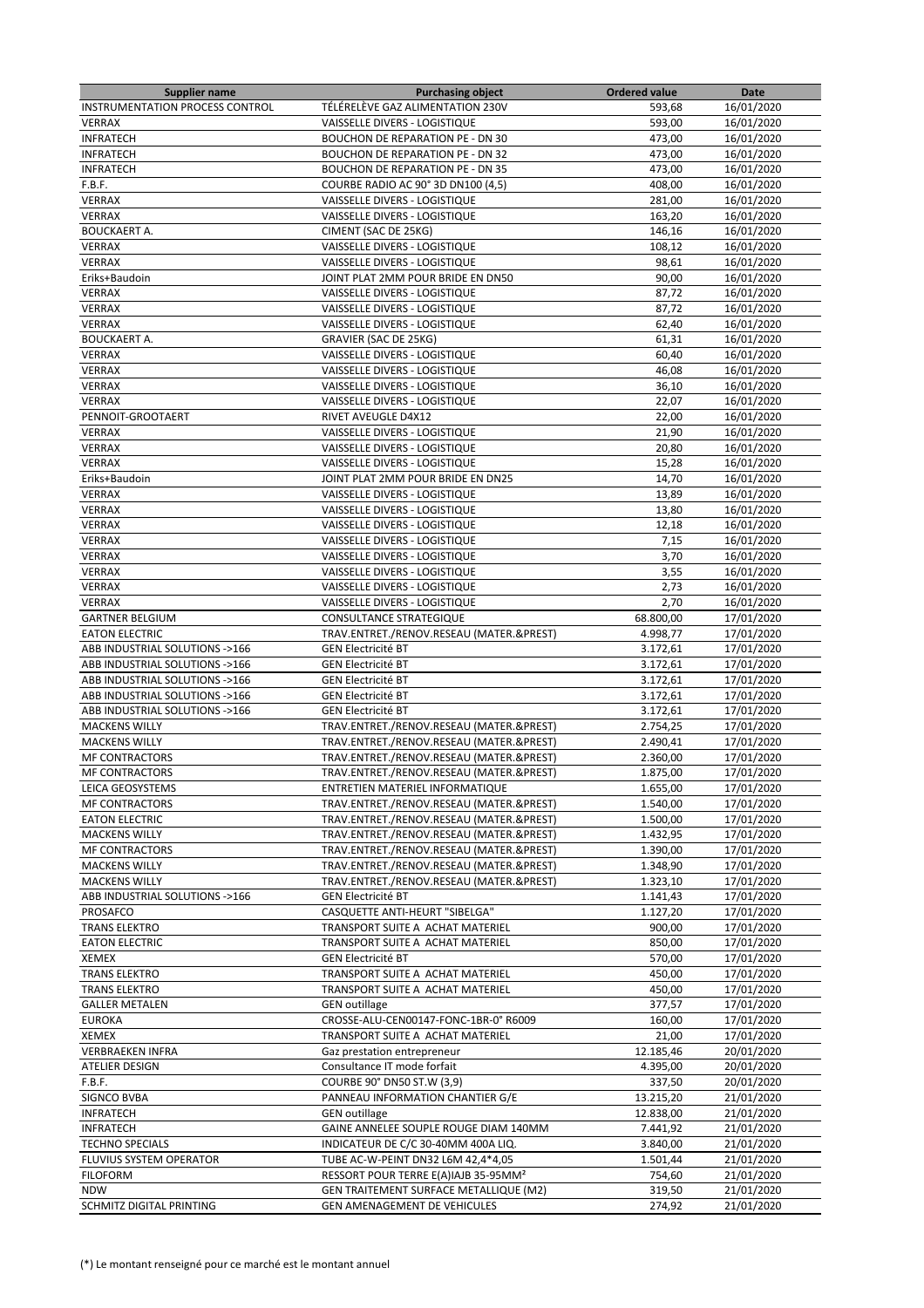| <b>Supplier name</b>                | <b>Purchasing object</b>                  | <b>Ordered value</b> | Date                     |
|-------------------------------------|-------------------------------------------|----------------------|--------------------------|
| <b>SCHMITZ DIGITAL PRINTING</b>     | <b>GEN AMENAGEMENT DE VEHICULES</b>       | 274,92               | 21/01/2020               |
| SCHMITZ DIGITAL PRINTING            | <b>GEN AMENAGEMENT DE VEHICULES</b>       | 274,92               | 21/01/2020               |
| SCHMITZ DIGITAL PRINTING            | GEN AMENAGEMENT DE VEHICULES              | 274,92               | 21/01/2020               |
| SCHMITZ DIGITAL PRINTING            | <b>GEN AMENAGEMENT DE VEHICULES</b>       | 274,92               | 21/01/2020               |
| SCHMITZ DIGITAL PRINTING            | <b>GEN AMENAGEMENT DE VEHICULES</b>       | 274,92               | 21/01/2020               |
| <b>SCHMITZ DIGITAL PRINTING</b>     | <b>GEN AMENAGEMENT DE VEHICULES</b>       | 274,92               | 21/01/2020               |
| <b>SCHMITZ DIGITAL PRINTING</b>     | <b>GEN AMENAGEMENT DE VEHICULES</b>       | 274,92               | 21/01/2020               |
| SCHMITZ DIGITAL PRINTING            | GEN AMENAGEMENT DE VEHICULES              | 274,92               | 21/01/2020               |
| SCHMITZ DIGITAL PRINTING            | <b>GEN AMENAGEMENT DE VEHICULES</b>       | 274,92               | 21/01/2020               |
| <b>SCHMITZ DIGITAL PRINTING</b>     | <b>GEN AMENAGEMENT DE VEHICULES</b>       | 274,92               | 21/01/2020               |
| SCHMITZ DIGITAL PRINTING            | <b>GEN AMENAGEMENT DE VEHICULES</b>       | 274,92               | 21/01/2020               |
| SCHMITZ DIGITAL PRINTING            | <b>GEN AMENAGEMENT DE VEHICULES</b>       | 274,92               | 21/01/2020               |
| SCHMITZ DIGITAL PRINTING            | <b>GEN AMENAGEMENT DE VEHICULES</b>       | 274,92               | 21/01/2020               |
| SCHMITZ DIGITAL PRINTING            | GEN AMENAGEMENT DE VEHICULES              | 274,92               | 21/01/2020               |
| SCHMITZ DIGITAL PRINTING            | <b>GEN AMENAGEMENT DE VEHICULES</b>       | 274,92               | 21/01/2020               |
| SCHMITZ DIGITAL PRINTING            | <b>GEN AMENAGEMENT DE VEHICULES</b>       | 274,92               | 21/01/2020               |
| SCHMITZ DIGITAL PRINTING            | GEN AMENAGEMENT DE VEHICULES              | 274,92               | 21/01/2020               |
| SCHMITZ DIGITAL PRINTING            | <b>GEN AMENAGEMENT DE VEHICULES</b>       | 274,92               | 21/01/2020               |
| CEBEO                               | CAPOTS DE PROTECTION PR ECHELLE A CABLE   | 269,28               | 21/01/2020               |
| <b>MERTENS METAALWERKEN</b>         | TRAVAUX RENOVATION BATIMENT               | 188,00               | 21/01/2020               |
| <b>MERTENS METAALWERKEN</b>         | TRAVAUX RENOVATION BATIMENT               | 135,00               | 21/01/2020               |
| <b>CEBEO</b>                        | ATTACHE CONSOLE 25MM PR ATTACHE MURALE    | 93,31                | 21/01/2020               |
| <b>IJSFABRIEK STROMBEEK</b>         | OXYGENE GRANDE BONBONNE 45L               | 37,64                | 21/01/2020               |
| ROELS R. & A.                       |                                           | 28,00                |                          |
|                                     | BROSSE A PEINDRE RONDE DIAMETRE 41MM      |                      | 21/01/2020               |
| <b>JOBSREGIONS</b>                  | Frais de publicité                        | 6.060,00             | 22/01/2020               |
| UNIVERSITE CATHOLIQUE DE LOUVAIN    | FORMATION, SEMINAIRES ET CONFERENCES      | 2.892,56             | 22/01/2020               |
| <b>EVODIS</b>                       | <b>BOUCHON LAITON 4/4" TETE CARREE</b>    | 1.980,00             | 22/01/2020               |
| <b>NORDIC</b>                       | PANNEAU BETONPLEX 2500X1250X21            | 1.730,00             | 22/01/2020               |
| <b>CIPAC NEW</b>                    | SAC A DOS PORTE OUTILS A ROULETT. STANLEY | 928,80               | 22/01/2020               |
| <b>BORGRAEVE Ph.</b>                | OBTURATEUR POUR TUYAU DN25/DN32           | 776,40               | 22/01/2020               |
| <b>ELCOM</b>                        | CLÉ POUR BOÎTE BS4-BD6 FONTE 28MM         | 545,00               | 22/01/2020               |
| <b>ELCOM</b>                        | <b>CLE PFHISTERER</b>                     | 527,50               | 22/01/2020               |
| SIGNA                               | <b>GEN Electricité HT</b>                 | 418,20               | 22/01/2020               |
| CEBEO                               | <b>GEN</b> outillage                      | 351,75               | 22/01/2020               |
| <b>JONAS LAMPENS</b>                | PRESTATIONS DE SOCIETES HORS CONSULTANCE  | 350,00               | 22/01/2020               |
| <b>ELCOM</b>                        | CLÉ POUR BOÎTE BS4-BD6 FONTE 22MM         | 327,00               | 22/01/2020               |
| CEBEO                               | <b>GEN</b> outillage                      | 323,40               | 22/01/2020               |
| <b>EUROKA</b>                       | CROSSE-ALU-CEN00147-FONC-1BR-0° R7043     | 320,00               | 22/01/2020               |
| <b>ELCOM</b>                        | BOUT FILETE A SOUDER 1" (L = 50MM)        | 269,70               | 22/01/2020               |
| <b>SIGNA</b>                        | <b>GEN Electricité HT</b>                 | 162,00               | 22/01/2020               |
| SIGNA                               | <b>GEN Electricité HT</b>                 | 138,00               | 22/01/2020               |
| <b>SIGNA</b>                        | <b>GEN Electricité HT</b>                 | 75,20                | 22/01/2020               |
| <b>SIGNA</b>                        | TRANSPORT SUITE A ACHAT MATERIEL          | 18,00                | 22/01/2020               |
| <b>CONTROL &amp; PROTECTION NV</b>  | <b>CABLE SNIFFER</b>                      | 20.997.00            | 23/01/2020               |
| HOUSE OF RECRUITMENT SOLUTIONS      | Frais de publicité                        | 13.890,00            | 23/01/2020               |
| <b>TRANS ELEKTRO</b>                | TRAV.ENTRET./RENOV.RESEAU (MATER.&PREST)  | 7.790,00             | 23/01/2020               |
| ELECTRO MECHANIC EQUIPMENT          | RACK TI-TP POUR TCC 5 kV                  | 7.465,12             | 23/01/2020               |
| ELECTRO MECHANIC EQUIPMENT          | RACK TI-TP POUR TCC 11 kV                 | 7.163,18             | 23/01/2020               |
| ELECTRO MECHANIC EQUIPMENT          | RACK TI-TP POUR TCC 11 kV                 | 7.163,18             | 23/01/2020               |
| ELECTRO MECHANIC EQUIPMENT          | RACK TI-TP POUR TCC 11 kV                 | 7.163,18             | 23/01/2020               |
| ELECTRO MECHANIC EQUIPMENT          | RACK TI-TP POUR TCC 11 kV                 | 7.163,18             | 23/01/2020               |
| ELECTRO MECHANIC EQUIPMENT          | RACK TI-TP POUR TCC 11 kV                 | 7.163,18             | 23/01/2020               |
| ELECTRO MECHANIC EQUIPMENT          | RACK TI-TP POUR TCC 11 kV                 | 7.163,18             | 23/01/2020               |
| <b>GEORG FISCHER</b>                | <b>GRATTOIR ROTATIF CL.2 PE 110</b>       | 4.103,30             | 23/01/2020               |
| ABB INDUSTRIAL SOLUTIONS ->166      | BOITE DE DERIVATION IP67 125X125X175      | 4.029,60             | 23/01/2020               |
| Eriks+Baudoin                       | SET JOINT ISOLANT POUR BRIDES DN100 PN16  | 2.922,30             | 23/01/2020               |
| <b>TRANS ELEKTRO</b>                | TRAV.ENTRET./RENOV.RESEAU (MATER.&PREST)  | 2.688,00             | 23/01/2020               |
| <b>RENTOKIL</b>                     | TRAV.ENTRET./RENOV.RESEAU (MATER.&PREST)  | 2.250,00             | 23/01/2020               |
| LEGHORN-PERFRA                      | PINCE A SCELLER                           | 2.040,00             | 23/01/2020               |
| <b>RENTOKIL</b>                     | TRAV.ENTRET./RENOV.RESEAU (MATER.&PREST)  | 1.350,00             | 23/01/2020               |
| SADINTER SOGECOMEX                  | DISPOSITIF DE VERROUILLAGE AVEC CABLE     | 792,64               | 23/01/2020               |
| ABB INDUSTRIAL SOLUTIONS ->166      | PETIT SUPP PR COMPT. SMART MONO INADAPTE  | 733,44               | 23/01/2020               |
| <b>ENIMEX</b>                       | CAPUCHON ISOLANT 1000V - D: 10MM          | 534,00               | 23/01/2020               |
| VAN LEEUWEN TUBES => 2177 VAN LEEUW | <b>GEN Gaz MP</b>                         | 486,16               | 23/01/2020               |
| UP MANAGEMENT - PROGRESS CONSULTING | FORMATION, SEMINAIRES ET CONFERENCES      | 450,00               | 23/01/2020               |
| BIBLIOFILM - GMP BELGIUM            | GEN Matériel de bureau                    | 315,36               | 23/01/2020               |
| VAN LEEUWEN TUBES => 2177 VAN LEEUW | <b>GEN Gaz MP</b>                         | 281,76               | 23/01/2020               |
| Eriks+Baudoin                       | JOINT PLAT 2MM POUR BRIDE EN DN200        | 130,20               | 23/01/2020               |
| VAN LEEUWEN TUBES => 2177 VAN LEEUW | <b>GEN Gaz MP</b>                         | 85,64                | 23/01/2020               |
| VAN LEEUWEN TUBES => 2177 VAN LEEUW | <b>GEN Gaz MP</b>                         | 75,00                |                          |
| LEFORT J.                           | <b>GEN Gaz MP</b>                         | 70,80                | 23/01/2020<br>23/01/2020 |
|                                     |                                           |                      |                          |
| LEFORT J.                           | <b>GEN Gaz MP</b>                         | 66,75                | 23/01/2020               |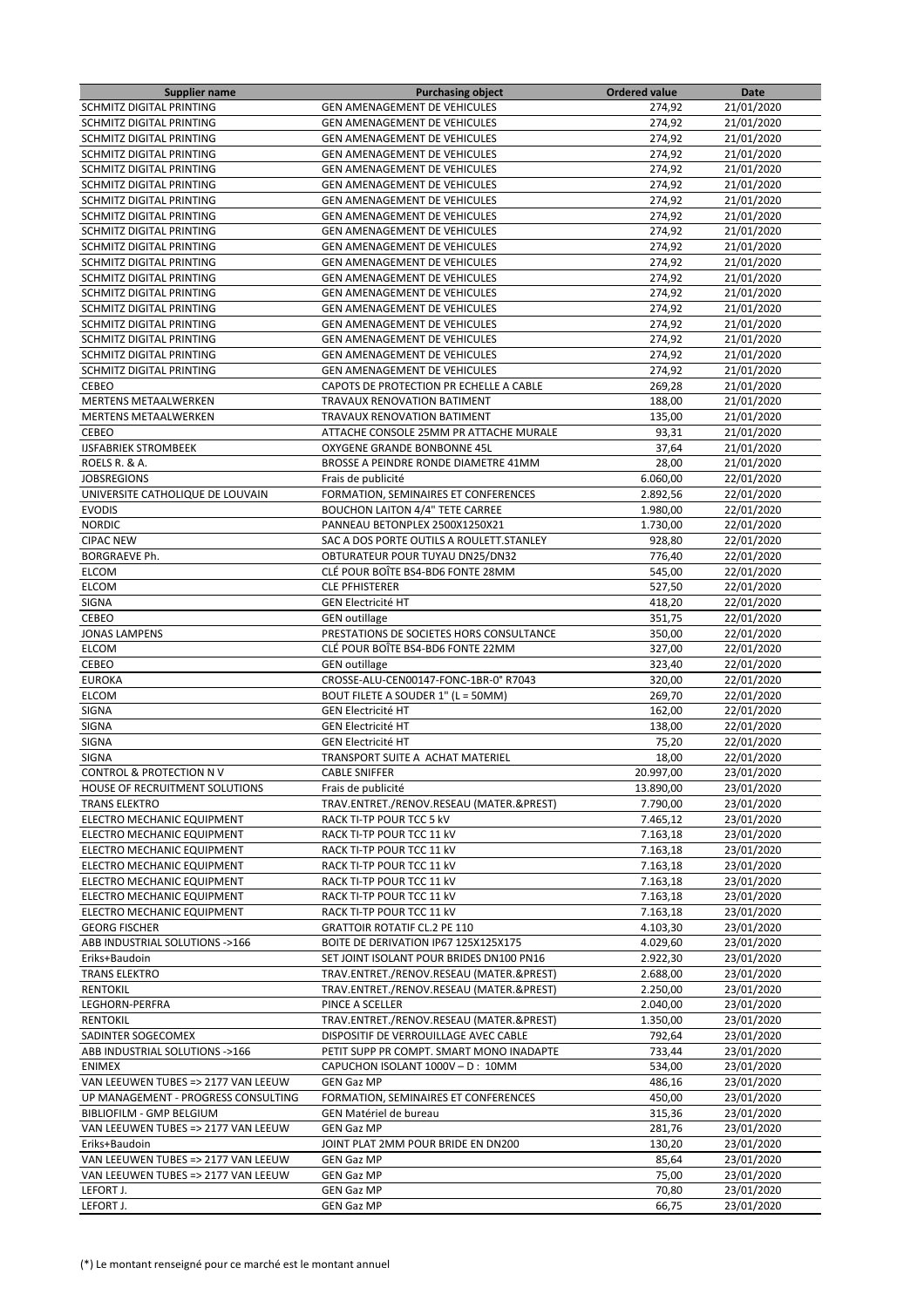| Supplier name                                         | <b>Purchasing object</b>                                  | <b>Ordered value</b> | Date                     |
|-------------------------------------------------------|-----------------------------------------------------------|----------------------|--------------------------|
| LEFORT J.                                             | <b>GEN Gaz MP</b>                                         | 66,00                | 23/01/2020               |
| LEFORT J.                                             | <b>GEN Gaz MP</b>                                         | 56,80                | 23/01/2020               |
| F.B.F.                                                | MANCHON ACIER TARAUDE DROIT 1/2"                          | 56,00                | 23/01/2020               |
| LEFORT J.                                             | <b>GEN Gaz MP</b>                                         | 42,60                | 23/01/2020               |
| LEFORT J.                                             | <b>GEN Gaz MP</b>                                         | 40,00                | 23/01/2020               |
| VAN LEEUWEN TUBES => 2177 VAN LEEUW                   | <b>GEN Gaz MP</b>                                         | 39,00                | 23/01/2020               |
| LEFORT J.                                             | <b>GEN Gaz MP</b>                                         | 37,60                | 23/01/2020               |
| LEFORT J.                                             | <b>GEN Gaz MP</b>                                         | 36,00                | 23/01/2020               |
| LEFORT J.                                             | <b>GEN Gaz MP</b>                                         | 35,20                | 23/01/2020               |
| LEFORT J.                                             | <b>GEN Gaz MP</b>                                         | 33,00                | 23/01/2020               |
| LEFORT J.                                             | <b>GEN Gaz MP</b>                                         | 32,00                | 23/01/2020               |
| LEFORT J.<br>LEFORT J.                                | <b>GEN Gaz MP</b>                                         | 29,60                | 23/01/2020               |
|                                                       | <b>GEN Gaz MP</b>                                         | 25,60                | 23/01/2020               |
| LEFORT J.<br>LEFORT J.                                | <b>GEN Gaz MP</b><br><b>GEN Gaz MP</b>                    | 24,80<br>11,25       | 23/01/2020<br>23/01/2020 |
| CRESEPT (ASSOC CERCLE ETUDE S.H.E.)                   | FORMATION, SEMINAIRES ET CONFERENCES                      | 5.750,00             | 24/01/2020               |
| CRESEPT (ASSOC CERCLE ETUDE S.H.E.)                   | FORMATION, SEMINAIRES ET CONFERENCES                      | 5.215,00             | 24/01/2020               |
| <b>OKSALYS</b>                                        | FORMATION, SEMINAIRES ET CONFERENCES                      | 4.655,00             | 24/01/2020               |
| <b>MF CONTRACTORS</b>                                 | TRAV.ENTRET./RENOV.RESEAU (MATER.&PREST)                  | 3.937,50             | 24/01/2020               |
| <b>MF CONTRACTORS</b>                                 | TRAV.ENTRET./RENOV.RESEAU (MATER.&PREST)                  | 3.937,50             | 24/01/2020               |
| ABB INDUSTRIAL SOLUTIONS ->166                        | <b>GEN Electricité BT</b>                                 | 3.172,61             | 24/01/2020               |
| CRESEPT (ASSOC CERCLE ETUDE S.H.E.)                   | FORMATION, SEMINAIRES ET CONFERENCES                      | 2.720,00             | 24/01/2020               |
| <b>MF CONTRACTORS</b>                                 | TRAV.ENTRET./RENOV.RESEAU (MATER.&PREST)                  | 2.620,00             | 24/01/2020               |
| <b>INFRATECH</b>                                      | TAPIS EN CAOUTCHOUC RECYCLE - EPAIS.10MM                  | 2.091,00             | 24/01/2020               |
| D-FI                                                  | FM HVAC                                                   | 1.974,00             | 24/01/2020               |
| VAN LEEUWEN TUBES => 2177 VAN LEEUW                   | <b>GEN Gaz MP</b>                                         | 1.804,80             | 24/01/2020               |
| <b>WIKA BENELUX</b>                                   | <b>GEN Gaz MP</b>                                         | 1.196.82             | 24/01/2020               |
| <b>ARCOS</b>                                          | CONS-GALV-C0000060-FONC-1BR-0° R7043                      | 1.184,00             | 24/01/2020               |
| <b>STABO</b>                                          | FM ETUDE & SUIVI DE REALISATIONS TECHN.                   | 1.084,64             | 24/01/2020               |
| <b>MF CONTRACTORS</b>                                 | TRAV.ENTRET./RENOV.RESEAU (MATER.&PREST)                  | 1.075,00             | 24/01/2020               |
| CREATEL                                               | PRESTATIONS DE SOCIETES HORS CONSULTANCE                  | 1.059,30             | 24/01/2020               |
| CRESEPT (ASSOC CERCLE ETUDE S.H.E.)                   | FORMATION, SEMINAIRES ET CONFERENCES                      | 1.020,00             | 24/01/2020               |
| LDV PRODUCTION                                        | PRESTATIONS DE SOCIETES HORS CONSULTANCE                  | 975,00               | 24/01/2020               |
| <b>IMI - NORGREN</b>                                  | <b>GEN Gaz MP</b>                                         | 867,96               | 24/01/2020               |
| <b>IMI - NORGREN</b>                                  | <b>GEN Gaz MP</b>                                         | 796,12               | 24/01/2020               |
| VAN LEEUWEN TUBES => 2177 VAN LEEUW                   | <b>GEN Gaz MP</b>                                         | 481,48               | 24/01/2020               |
| VAN LEEUWEN TUBES => 2177 VAN LEEUW                   | <b>GEN Gaz MP</b>                                         | 428,12               | 24/01/2020               |
| VAN LEEUWEN TUBES => 2177 VAN LEEUW                   | <b>GEN Gaz MP</b>                                         | 405,00               | 24/01/2020               |
| <b>MF CONTRACTORS</b>                                 | TRAV.ENTRET./RENOV.RESEAU (MATER.&PREST)                  | 375,00               | 24/01/2020               |
| VAN LEEUWEN TUBES => 2177 VAN LEEUW                   | <b>GEN Gaz MP</b>                                         | 359,22               | 24/01/2020               |
| VAN LEEUWEN TUBES => 2177 VAN LEEUW                   | <b>GEN Gaz MP</b>                                         | 236,94               | 24/01/2020               |
| VAN LEEUWEN TUBES => 2177 VAN LEEUW                   | <b>GEN Gaz MP</b>                                         | 231,28               | 24/01/2020               |
| VAN LEEUWEN TUBES => 2177 VAN LEEUW                   | GEN Gaz MP                                                | 229,98               | 24/01/2020               |
| VAN LEEUWEN TUBES => 2177 VAN LEEUW                   | <b>GEN Gaz MP</b>                                         | 225,00               | 24/01/2020               |
| VAN LEEUWEN TUBES => 2177 VAN LEEUW                   | <b>GEN Gaz MP</b><br>FORMATION, SEMINAIRES ET CONFERENCES | 175,65               | 24/01/2020               |
| PRACTICALI                                            | <b>GEN Gaz MP</b>                                         | 170,00               | 24/01/2020               |
| VAN LEEUWEN TUBES => 2177 VAN LEEUW<br>PM KOMPONENTEN | <b>GEN Gaz MP</b>                                         | 161,28<br>144,60     | 24/01/2020<br>24/01/2020 |
| VAN LEEUWEN TUBES => 2177 VAN LEEUW                   | GEN Gaz MP                                                | 143,46               | 24/01/2020               |
| VAN LEEUWEN TUBES => 2177 VAN LEEUW                   | <b>GEN Gaz MP</b>                                         | 139,92               | 24/01/2020               |
| <b>COLOMA GROUP</b>                                   | FORMATION, SEMINAIRES ET CONFERENCES                      | 138,00               | 24/01/2020               |
| VAN LEEUWEN TUBES => 2177 VAN LEEUW                   | <b>GEN Gaz MP</b>                                         | 125,00               | 24/01/2020               |
| PM KOMPONENTEN                                        | <b>GEN Gaz MP</b>                                         | 123,72               | 24/01/2020               |
| VAN LEEUWEN TUBES => 2177 VAN LEEUW                   | <b>GEN Gaz MP</b>                                         | 89,18                | 24/01/2020               |
| VAN LEEUWEN TUBES => 2177 VAN LEEUW                   | GEN Gaz MP                                                | 86,05                | 24/01/2020               |
| VAN LEEUWEN TUBES => 2177 VAN LEEUW                   | <b>GEN Gaz MP</b>                                         | 83,70                | 24/01/2020               |
| VAN LEEUWEN TUBES => 2177 VAN LEEUW                   | <b>GEN Gaz MP</b>                                         | 72,80                | 24/01/2020               |
| <b>IMI - NORGREN</b>                                  | GEN Gaz MP                                                | 67,53                | 24/01/2020               |
| VAN LEEUWEN TUBES => 2177 VAN LEEUW                   | GEN Gaz MP                                                | 64,44                | 24/01/2020               |
| VAN LEEUWEN TUBES => 2177 VAN LEEUW                   | GEN Gaz MP                                                | 60,50                | 24/01/2020               |
| VAN LEEUWEN TUBES => 2177 VAN LEEUW                   | <b>GEN Gaz MP</b>                                         | 50,26                | 24/01/2020               |
| VAN LEEUWEN TUBES => 2177 VAN LEEUW                   | GEN Gaz MP                                                | 44,00                | 24/01/2020               |
| VAN LEEUWEN TUBES => 2177 VAN LEEUW                   | <b>GEN Gaz MP</b>                                         | 41,84                | 24/01/2020               |
| VAN LEEUWEN TUBES => 2177 VAN LEEUW                   | <b>GEN Gaz MP</b>                                         | 29,50                | 24/01/2020               |
| CRESEPT (ASSOC CERCLE ETUDE S.H.E.)                   | FORMATION, SEMINAIRES ET CONFERENCES                      | 10.740,00            | 27/01/2020               |
| <b>CRESEPT (ASSOC CERCLE ETUDE S.H.E.)</b>            | FORMATION, SEMINAIRES ET CONFERENCES                      | 7.350,00             | 27/01/2020               |
| CRESEPT (ASSOC CERCLE ETUDE S.H.E.)                   | FORMATION, SEMINAIRES ET CONFERENCES                      | 6.960,00             | 27/01/2020               |
| CRESEPT (ASSOC CERCLE ETUDE S.H.E.)                   | FORMATION, SEMINAIRES ET CONFERENCES                      | 6.300,00             | 27/01/2020               |
| <b>JOBMATCH</b>                                       | Recrutement de barémisés Cl. 11                           | 6.070,28             | 27/01/2020               |
| <b>EMERSON PROCESS MANAGEMENT</b>                     | <b>GEN Gaz MP</b>                                         | 5.144,91             | 27/01/2020               |
| <b>ETH</b>                                            | Eclairage public prestation entrepreneur                  | 4.750,00             | 27/01/2020               |
| <b>SCRIPTUS</b>                                       | PRESTATIONS DE SOCIETES HORS CONSULTANCE                  | 4.500,00             | 27/01/2020               |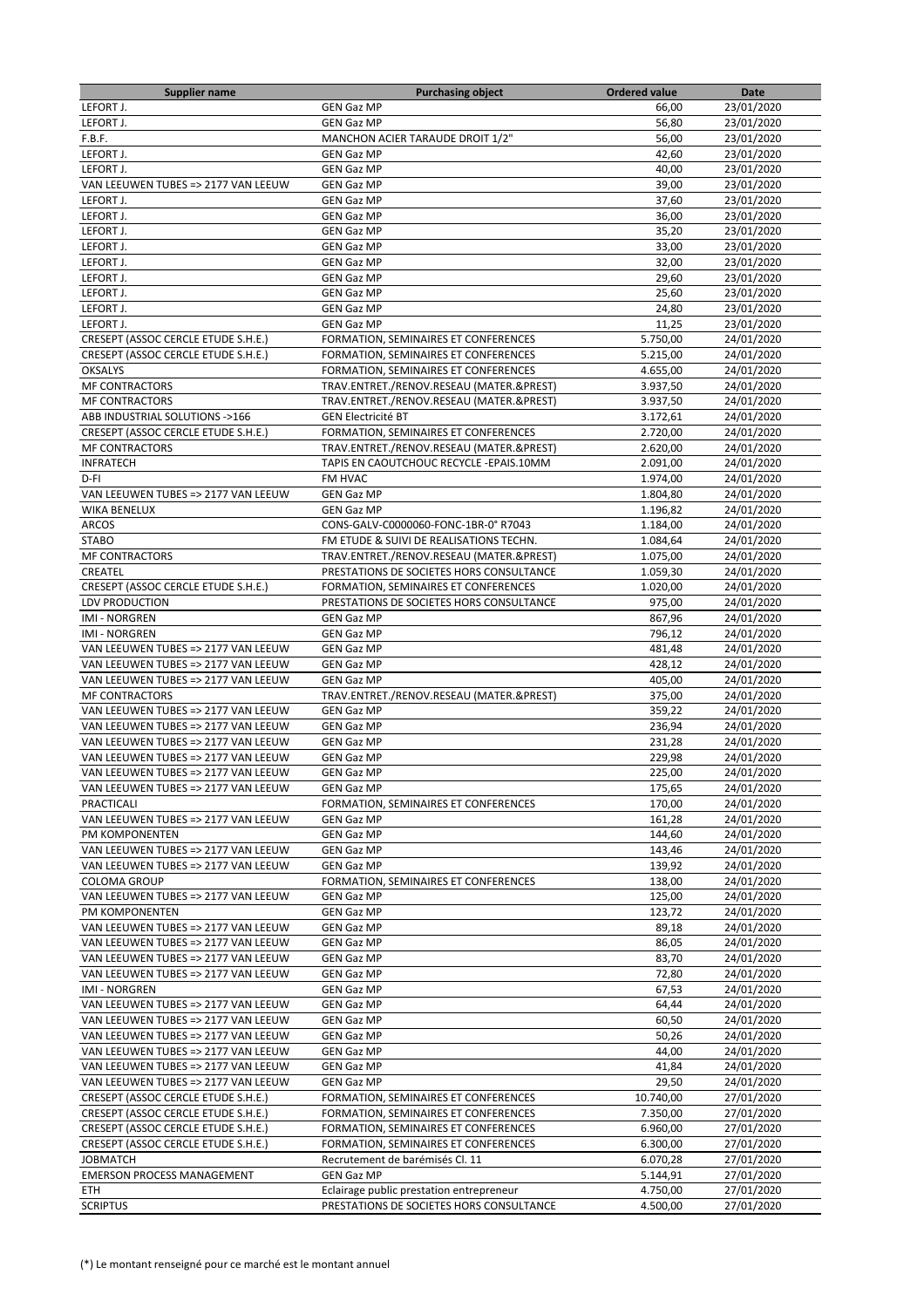| <b>Supplier name</b>                | <b>Purchasing object</b>                             | <b>Ordered value</b> | Date       |
|-------------------------------------|------------------------------------------------------|----------------------|------------|
| CRESEPT (ASSOC CERCLE ETUDE S.H.E.) | FORMATION, SEMINAIRES ET CONFERENCES                 | 4.200,00             | 27/01/2020 |
| CRESEPT (ASSOC CERCLE ETUDE S.H.E.) | FORMATION, SEMINAIRES ET CONFERENCES                 | 3.960,00             | 27/01/2020 |
| CRESEPT (ASSOC CERCLE ETUDE S.H.E.) | FORMATION, SEMINAIRES ET CONFERENCES                 | 2.280,00             | 27/01/2020 |
| CRESEPT (ASSOC CERCLE ETUDE S.H.E.) | FORMATION, SEMINAIRES ET CONFERENCES                 | 2.000,00             | 27/01/2020 |
| CRESEPT (ASSOC CERCLE ETUDE S.H.E.) | FORMATION, SEMINAIRES ET CONFERENCES                 | 1.999,00             | 27/01/2020 |
| <b>HEIDELBERG BENELUX - PLANTIN</b> | <b>ENTRETIENS / REPARATIONS LOGISTIQUE</b>           | 1.864,80             | 27/01/2020 |
| <b>SGC SWITCHGEAR COMPANY</b>       | <b>GEN Electricité HT</b>                            | 1.820,00             | 27/01/2020 |
| <b>SCRIPTUS</b>                     | PRESTATIONS DE SOCIETES HORS CONSULTANCE             | 1.800,00             | 27/01/2020 |
| CRESEPT (ASSOC CERCLE ETUDE S.H.E.) | FORMATION, SEMINAIRES ET CONFERENCES                 | 1.400,00             | 27/01/2020 |
| CRESEPT (ASSOC CERCLE ETUDE S.H.E.) | FORMATION, SEMINAIRES ET CONFERENCES                 | 1.050,00             | 27/01/2020 |
| <b>EMERSON PROCESS MANAGEMENT</b>   | <b>GEN Gaz MP</b>                                    | 1.028,98             | 27/01/2020 |
| <b>EMERSON PROCESS MANAGEMENT</b>   | <b>GEN Gaz MP</b>                                    | 975,15               | 27/01/2020 |
| <b>EMERSON PROCESS MANAGEMENT</b>   | <b>GEN Gaz MP</b>                                    | 811,30               | 27/01/2020 |
| CRESEPT (ASSOC CERCLE ETUDE S.H.E.) | FORMATION, SEMINAIRES ET CONFERENCES                 | 675,00               | 27/01/2020 |
| CRESEPT (ASSOC CERCLE ETUDE S.H.E.) | FORMATION, SEMINAIRES ET CONFERENCES                 | 612,00               | 27/01/2020 |
| <b>TRACHET</b>                      | BANDE GRASSE DE REPARATION 50MM                      | 607,00               | 27/01/2020 |
| <b>EMERSON PROCESS MANAGEMENT</b>   | <b>GEN Gaz MP</b>                                    | 432,40               | 27/01/2020 |
| <b>SCRIPTUS</b>                     | PRESTATIONS DE SOCIETES HORS CONSULTANCE             | 400,00               | 27/01/2020 |
| <b>VGL DATA</b>                     | PRESTATIONS DE SOCIETES HORS CONSULTANCE             | 400,00               | 27/01/2020 |
| <b>EXPERT ACADEMY</b>               | FORMATION, SEMINAIRES ET CONFERENCES                 | 395,00               | 27/01/2020 |
| <b>HUDSON BELGIUM</b>               | FORMATION, SEMINAIRES ET CONFERENCES                 | 395,00               | 27/01/2020 |
| <b>ELCOM</b>                        | PLAQUE PLEINE TYPE E 100MM                           | 390,00               | 27/01/2020 |
| <b>VGL DATA</b>                     | PRESTATIONS DE SOCIETES HORS CONSULTANCE             | 382,80               | 27/01/2020 |
| <b>ELCOM</b>                        | PLAQUE PLEINE TYPE C 60MM                            | 370,00               | 27/01/2020 |
|                                     |                                                      |                      |            |
| <b>VGL DATA</b>                     | PRESTATIONS DE SOCIETES HORS CONSULTANCE             | 320,00               | 27/01/2020 |
| CRESEPT (ASSOC CERCLE ETUDE S.H.E.) | FORMATION, SEMINAIRES ET CONFERENCES                 | 300,00               | 27/01/2020 |
| <b>VGL DATA</b>                     | PRESTATIONS DE SOCIETES HORS CONSULTANCE             | 240,00               | 27/01/2020 |
| <b>VGL DATA</b>                     | PRESTATIONS DE SOCIETES HORS CONSULTANCE             | 240,00               | 27/01/2020 |
| <b>EMERSON PROCESS MANAGEMENT</b>   | <b>GEN Gaz MP</b>                                    | 162,26               | 27/01/2020 |
| <b>EMERSON PROCESS MANAGEMENT</b>   | <b>GEN Gaz MP</b>                                    | 162,26               | 27/01/2020 |
| CAPITANI                            | <b>GEN Electricité HT</b>                            | 146,00               | 27/01/2020 |
| <b>VGL DATA</b>                     | FRAIS DE DEPLACEMENT                                 | 80,00                | 27/01/2020 |
| <b>VGL DATA</b>                     | FRAIS DE DEPLACEMENT                                 | 80,00                | 27/01/2020 |
| CAPITANI                            | <b>GEN Electricité HT</b>                            | 16,80                | 27/01/2020 |
| <b>PROXIMUS</b>                     | Consultance IT mode forfait                          | 3.920,00             | 28/01/2020 |
| <b>REXEL BELGIUM</b>                | KIT DE JONCT.AVEC CONNECTEUR 5X1.5-16mm <sup>2</sup> | 2.589,49             | 28/01/2020 |
| SCHNEIDER ELECTRIC                  | TRAV.ENTRET./RENOV.RESEAU (MATER.&PREST)             | 2.500,28             | 28/01/2020 |
| <b>ELECTRIC</b>                     | ARMATURE TL ETANCHE 2 X 36W                          | 1.740,60             | 28/01/2020 |
| <b>ARCOS</b>                        | <b>GEN Eclairage public</b>                          | 1.440,00             | 28/01/2020 |
| <b>ARCOS</b>                        | <b>GEN Eclairage public</b>                          | 980,00               | 28/01/2020 |
| <b>ARCOS</b>                        | <b>GEN Eclairage public</b>                          | 640,00               | 28/01/2020 |
| VCL - CPS                           | FORMATION, SEMINAIRES ET CONFERENCES                 | 549,00               | 28/01/2020 |
| <b>ARCOS</b>                        | <b>GEN Eclairage public</b>                          | 536,00               | 28/01/2020 |
| <b>ARCOS</b>                        | <b>GEN Eclairage public</b>                          | 364,00               | 28/01/2020 |
| ARCOS                               | <b>GEN Eclairage public</b>                          | 300,00               | 28/01/2020 |
| <b>ARCOS</b>                        | <b>GEN Eclairage public</b>                          | 244,00               | 28/01/2020 |
| SIGNIFY BELGIUM                     | LAMPE FLUOC. 18W G24D2(4p)-1B-2700/3000K             | 131,50               | 28/01/2020 |
| <b>ARTELYS France</b>               | CONSULTANCE STRATEGIQUE                              | 15.000,00            | 29/01/2020 |
| PERFORMANCE IN LIGHT                | <b>GEN Eclairage public</b>                          | 12.838,93            | 29/01/2020 |
| <b>INFRATECH</b>                    | GAINE ANNELEE SOUPLE ROUGE DIAM 140MM                | 7.441,92             | 29/01/2020 |
| ABB INDUSTRIAL SOLUTIONS ->166      | <b>GEN Electricité BT</b>                            | 3.172,61             | 29/01/2020 |
| <b>ELCOM</b>                        | GOUPILLE PR. SCELLER COMPTEUR GAZ 4,5CM              | 2.580,00             | 29/01/2020 |
| <b>EVODIS</b>                       | <b>CHARIOT LEVE - TAQUE</b>                          | 2.341,75             | 29/01/2020 |
| DE LETTERMAN                        | <b>GEN Gaz MP</b>                                    | 2.118,00             | 29/01/2020 |
| <b>MARSH</b>                        | ASSURANCE RC EXPLOITATION                            | 1.867,26             | 29/01/2020 |
| CEBEO                               | <b>ENSEMBLE DE CLES A DOUILLES 6 PANS</b>            | 1.717,50             | 29/01/2020 |
| DE LETTERMAN                        | <b>GEN Gaz MP</b>                                    | 1.059,00             | 29/01/2020 |
| GECOM                               | TESTEUR BT DUSPOL EXPERT                             | 991,20               | 29/01/2020 |
| F.B.F.                              | COURBE RADIO AC 45° 3D DN300 (5,6)                   | 977,50               | 29/01/2020 |
| <b>FILOFORM</b>                     | RESSORT POUR TERRE E(A)IAJB 10-35MM <sup>2</sup>     | 134,00               | 29/01/2020 |
| PROSAFCO                            | COUSSIN DE SUPPORT GENOUX                            | 112,41               | 29/01/2020 |
| <b>ATELCO</b>                       | Consultance IT mode régie                            | 60,00                | 29/01/2020 |
| <b>ATELCO</b>                       | Consultance IT mode régie                            | 30,00                | 29/01/2020 |
| <b>QUADIENT BELGIUM</b>             | <b>GEN Imprimerie Achats</b>                         | 18.122,00            | 30/01/2020 |
| <b>QUADIENT BELGIUM</b>             | <b>GEN Imprimerie Achats</b>                         | 18.113,40            | 30/01/2020 |
| <b>SEBA SERVICE</b>                 | IDENTIFICAT DE CABLES SEBA KMT CI+LCI                | 17.343,75            | 30/01/2020 |
| <b>BEEODIVERSITY</b>                | PRESTATIONS DE SOCIETES HORS CONSULTANCE             | 6.000,00             | 30/01/2020 |
| <b>INFRATECH</b>                    | MESUREUR DE CHAMP TOURNANT 3 PHASES                  | 5.800,05             | 30/01/2020 |
| <b>FABRICOM</b>                     | <b>GEN Electricité HT</b>                            | 4.149,00             | 30/01/2020 |
| <b>EVODIS</b>                       | FOND BOMBE RESEAU PE DN 160 + PURGE                  | 3.917,50             | 30/01/2020 |
| N.B.R NUSSBAUMER & CO               | P11 - PINCE COUPE CABLE HYDRAULIQUE ACCU             | 3.124,40             | 30/01/2020 |
| <b>QUADIENT BELGIUM</b>             | <b>GEN Imprimerie Achats</b>                         | 2.500,00             | 30/01/2020 |
|                                     |                                                      |                      |            |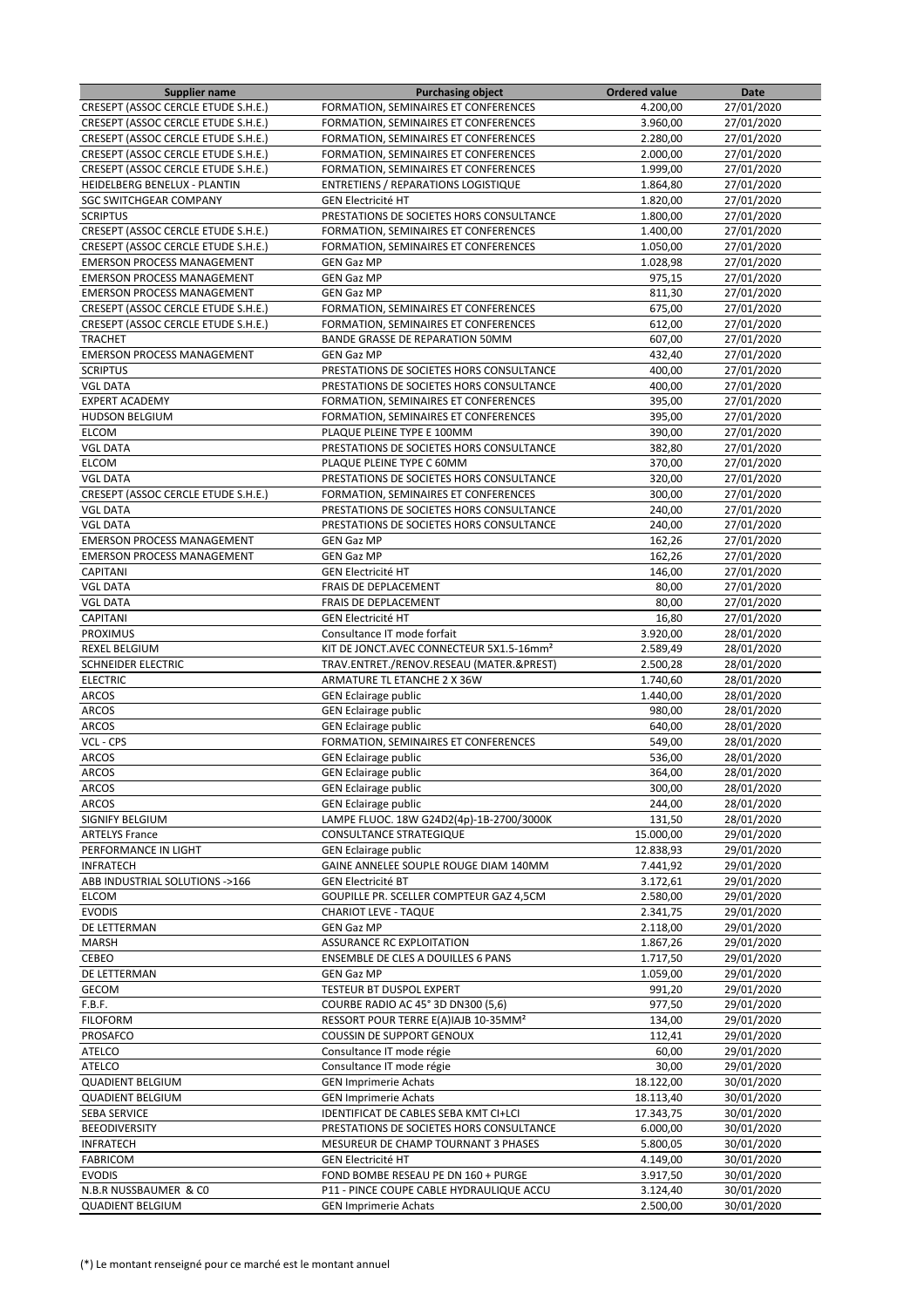| <b>Supplier name</b>                    | <b>Purchasing object</b>                            | <b>Ordered value</b> | Date                   |
|-----------------------------------------|-----------------------------------------------------|----------------------|------------------------|
| <b>VIB (VERENIGING VOOR INKOOP</b>      | FORMATION, SEMINAIRES ET CONFERENCES                | 2.428,20             | 30/01/2020             |
| NEDELKO BELGIUM                         | PILE RONDE 1,5V LR3 / AAA                           | 816,00               | 30/01/2020             |
| <b>VAESEN STAALHANDEL</b>               | <b>GEN Gaz MP</b>                                   | 786,00               | 30/01/2020             |
| HAUF TECHNIK GMBH & CO KG               | <b>CLE HAUFF</b>                                    |                      |                        |
|                                         |                                                     | 467,16               | 30/01/2020             |
| PELEMAN INDUSTRIES                      | <b>GEN Imprimerie Achats</b>                        | 349,80               | 30/01/2020             |
| PELEMAN INDUSTRIES                      | <b>GEN Imprimerie Achats</b>                        | 275,00               | 30/01/2020             |
| LEGHORN-PERFRA                          | PINCE A SCELLER                                     | 255,00               | 30/01/2020             |
| PELEMAN INDUSTRIES                      | <b>GEN Imprimerie Achats</b>                        | 195,00               | 30/01/2020             |
| PELEMAN INDUSTRIES                      | <b>GEN Imprimerie Achats</b>                        | 119,00               | 30/01/2020             |
| NEDELKO BELGIUM                         | PILE PLATE 4,5V LR12                                | 92,50                | 30/01/2020             |
| PELEMAN INDUSTRIES                      | <b>GEN Imprimerie Achats</b>                        | 55,00                | 30/01/2020             |
|                                         |                                                     |                      |                        |
| <b>METALPROJECTS</b>                    | TRAVAUX RENOVATION BATIMENT                         | 31.900,00            | 31/01/2020             |
| <b>INSTITUT JULES BORDET</b>            | FORMATION, SEMINAIRES ET CONFERENCES                | 11.500,00            | 31/01/2020             |
| <b>INSTITUT JULES BORDET</b>            | FORMATION, SEMINAIRES ET CONFERENCES                | 7.500.00             | 31/01/2020             |
| <b>VIB (VERENIGING VOOR INKOOP</b>      | FORMATION, SEMINAIRES ET CONFERENCES                | 2.967,30             | 31/01/2020             |
| <b>STP ACUSTER</b>                      | APPAREIL ELECTROSOUDAGE DU PE                       | 1.793,40             | 31/01/2020             |
| <b>MORAVIA</b>                          | POTEAU DE BALISAGE RABATTABLE                       | 1.091,00             | 31/01/2020             |
| HAUF TECHNIK GMBH & CO KG               | <b>COUVERCLE HAUFF HT</b>                           | 990,42               | 31/01/2020             |
| SORTIMO BVBA                            | COFFRET RANGEMENT PR SOULIERS DE CABLE              | 800,53               | 31/01/2020             |
|                                         |                                                     |                      |                        |
| <b>TECONEX</b>                          | <b>COFFRET ELECTRICIEN</b>                          | 675,00               | 31/01/2020             |
| <b>TECONEX</b>                          | MOD. COMPT. EQ. TN IV                               | 414,40               | 31/01/2020             |
| <b>INSTITUT JULES BORDET</b>            | FORMATION, SEMINAIRES ET CONFERENCES                | 400,00               | 31/01/2020             |
| <b>INSTITUT JULES BORDET</b>            | FRAIS DE DEPLACEMENT                                | 350,00               | 31/01/2020             |
| PLAY AV                                 | GEN SUPPORT LOGISTIQUE (Mat)                        | 245,00               | 31/01/2020             |
| PLAY AV                                 | <b>GEN SUPPORT LOGISTIQUE (Mat)</b>                 | 80,00                | 31/01/2020             |
| <b>ASSA ABLOY</b>                       | <b>GEN Electricité HT</b>                           | 74,34                | 31/01/2020             |
| PLAY AV                                 | FRAIS DE DEPLACEMENT                                | 25,00                | 31/01/2020             |
|                                         |                                                     |                      |                        |
| RENE VANDENBERGHE & PARTNERS            | PRESTATIONS DE SOCIETES HORS CONSULTANCE            | 6.125,00             | 3/02/2020              |
| RENE VANDENBERGHE & PARTNERS            | PRESTATIONS DE SOCIETES HORS CONSULTANCE            | 5.250,00             | 3/02/2020              |
| SADINTER SOGECOMEX                      | PIQUET TERRE AC CUIVRE ROND 3/4" L: 1,50            | 4.340,00             | 3/02/2020              |
| RENE VANDENBERGHE & PARTNERS            | PRESTATIONS DE SOCIETES HORS CONSULTANCE            | 3.500,00             | 3/02/2020              |
| <b>ASSA ABLOY</b>                       | DEMI CYLINDRE LITTO POUR EP                         | 1.947,20             | 3/02/2020              |
| <b>NCC GROUP</b>                        | SW - Serveurs Windows                               | 1.233,10             | 3/02/2020              |
| VIGOTEC ENGINEERED PLASTICS             | PLAQUE PLEINE BOITE SOUTERRAINE                     | 490,00               | 3/02/2020              |
|                                         |                                                     |                      |                        |
| CEBEO                                   | CABLE LIYY PR CPTAGE MT - TC 6 X 2,5MM <sup>2</sup> | 332,80               | 3/02/2020              |
| <b>TECONEX</b>                          | BORNE PR RAIL DIN 16 MM <sup>2</sup> -6 FILS JAUNE  | 308,00               | 3/02/2020              |
| PIZZERIA MERVEILLOSA                    | TEAM BUILDING - ACTIVITES                           | 229,34               | 3/02/2020              |
| <b>TECONEX</b>                          | BORNE PR RAIL DIN 16MM <sup>2</sup> -3 FILS JAUNE   | 139,50               | 3/02/2020              |
| <b>TECONEX</b>                          | PINCE CROCODILE NOIRE                               | 82,80                | 3/02/2020              |
| CONTASSUR ASSIST CONSEIL                | PRESTATIONS DE SOCIETES HORS CONSULTANCE            | 12.000,00            | 4/02/2020              |
| <b>BEAU-FORT</b>                        | <b>GEN outillage</b>                                | 8.200,00             | 4/02/2020              |
| VANBREDA                                | <b>COURTIER EN ASSURANCE</b>                        | 8.000,00             | 4/02/2020              |
| <b>VIGOTEC</b>                          | DETECTEUR CO                                        | 5.141,40             | 4/02/2020              |
|                                         |                                                     |                      |                        |
| MF CONTRACTORS                          | TRAV.ENTRET./RENOV.RESEAU (MATER.&PREST)            | 4.755,00             | 4/02/2020              |
| DIMED ELECTRONIC ENGINEERING            | C74 - CALIBRATEUR DE PRESSION PORTABLE              | 3.739,00             | 4/02/2020              |
| ELECTRO-TEST                            | PRESTATIONS DE SOCIETES HORS CONSULTANCE            | 2.946,00             | 4/02/2020              |
| RENE VANDENBERGHE & PARTNERS            | RECEPTION PR PERSONNEL HORS RESTAURATION            | 2.800,00             | 4/02/2020              |
| <b>FROM COMPTOIR</b>                    | <b>FRAIS DE RECEPTION</b>                           | 2.625,00             | 4/02/2020              |
| <b>SCHAFER SHOP</b>                     | <b>GEN DIVERS MAGASINS</b>                          | 1.819,30             | 4/02/2020              |
| <b>RENE VANDENBERGHE &amp; PARTNERS</b> | FETE DE SAINT-NICOLAS                               | 1.750,00             | 4/02/2020              |
| <b>TECONEX</b>                          | FUSIBLE SAC A DOS PR BRANCH TEMPORAIRE              | 1.479,00             | 4/02/2020              |
|                                         |                                                     |                      | 4/02/2020              |
| <b>GEORG FISCHER</b>                    | PRISE EN CHARGE ORIENTABLE PE DN 110x40             | 1.041,44             |                        |
| <b>HILTI FIXATION</b>                   | PISTOLET APPLICATEUR TYPE CB 200-P1                 | 768,06               | 4/02/2020              |
| ELCOM                                   | <b>CLE POUR SIPHON</b>                              | 750,00               | 4/02/2020              |
| CEBEO                                   | <b>GEN outillage</b>                                | 485,45               | 4/02/2020              |
| LANDIS+GYR                              | <b>GEN Electricité HT</b>                           | 398,00               | 4/02/2020              |
| <b>GALLER METALEN</b>                   | PINCE PR COLLIERS PLASTIQUES                        | 361,50               | 4/02/2020              |
| <b>INFRATECH</b>                        | CLE ALLEN EN T ISOLEE 5MM MODELE COURT              | 290,20               | 4/02/2020              |
| <b>DELOITTE</b>                         | Consultance IT mode forfait                         | 194.700,00           | 5/02/2020              |
|                                         | Consultance IT mode forfait                         |                      |                        |
| <b>DELOITTE</b>                         |                                                     | 163.860,00           | 5/02/2020              |
| <b>DELOITTE</b>                         | Consultance IT mode forfait                         | 47.900,00            | 5/02/2020              |
| <b>PROXIMUS</b>                         | Consultance IT mode forfait                         | 6.650,00             | 5/02/2020              |
| PROSAFCO                                | <b>CAGOULE IGNIFUGE</b>                             | 2.085,30             | 5/02/2020              |
| <b>EVODIS</b>                           | <b>GEN Gaz MP</b>                                   | 1.852,20             | 5/02/2020              |
| ABB INDUSTRIAL SOLUTIONS ->166          | COUTEAUX DE MALT POUR BOITE SOUTERRAINE             | 1.692,40             | 5/02/2020              |
| <b>INFRATECH</b>                        | JOINT POUR BONNET ROBINET EQUERRE                   | 1.525,00             | 5/02/2020              |
| <b>TECONEX</b>                          | FIL BRUN 35MM <sup>2</sup> /600MM                   | 1.462,50             | 5/02/2020              |
|                                         | FIL GRIS 35MM <sup>2</sup> /600MM                   | 1.462,50             |                        |
| <b>TECONEX</b>                          |                                                     |                      | 5/02/2020              |
| <b>QRP INTERNATIONAL</b>                | FORMATION, SEMINAIRES ET CONFERENCES                | 1.444,00             | 5/02/2020              |
| FERO - Signalisatie                     | TRAV.ENTRET./RENOV.RESEAU (MATER.&PREST)            | 1.190,00             | 5/02/2020              |
| <b>TECONEX</b>                          | FIL BLEU 25MM <sup>2</sup> /600MM                   | 1.150,00             | $\frac{1}{5}$ /02/2020 |
| <b>TECONEX</b>                          | FIL BRUN 25MM <sup>2</sup> /600MM                   | 977,50               | 5/02/2020              |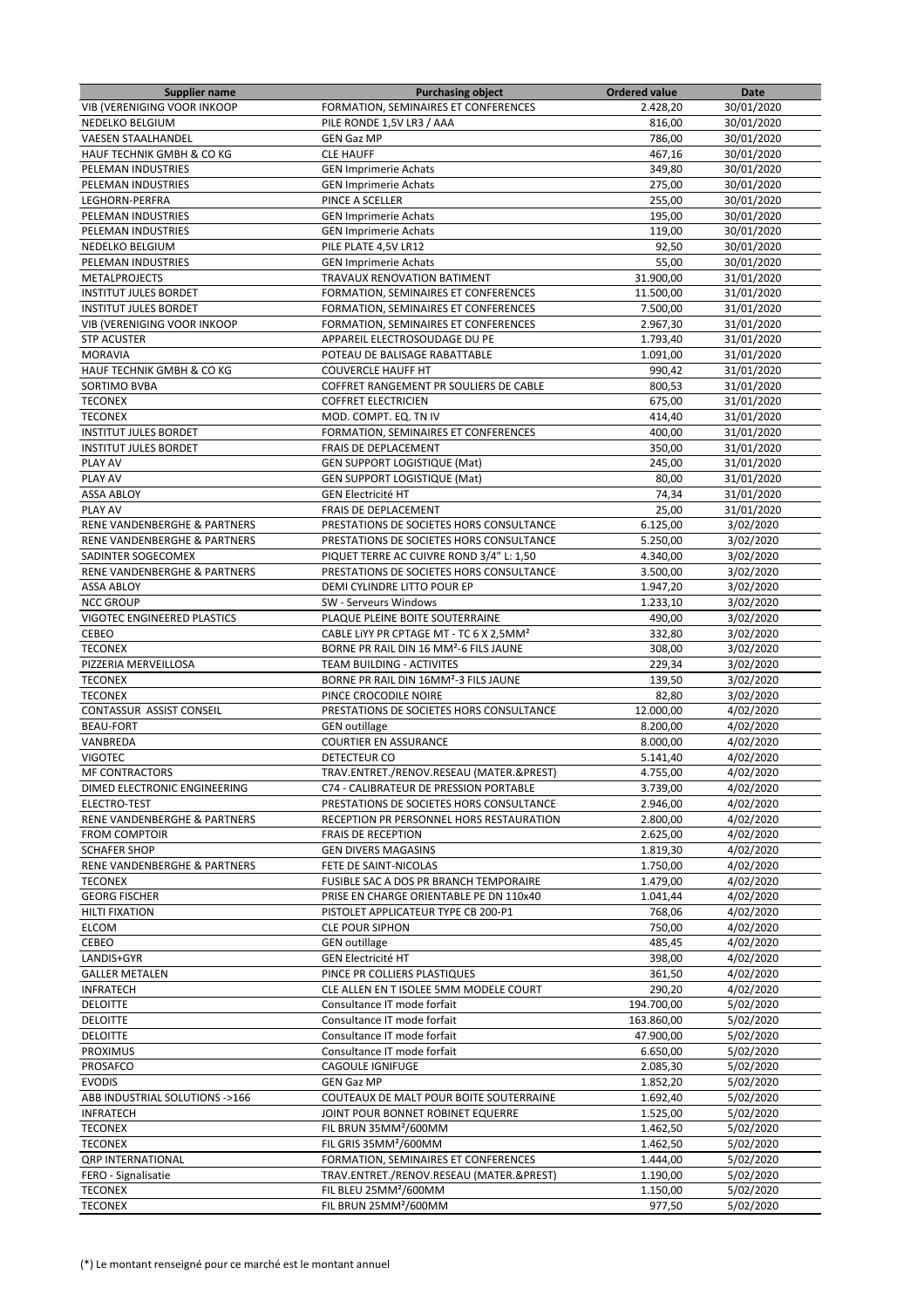| <b>Supplier name</b>           | <b>Purchasing object</b>                 | <b>Ordered value</b> | Date                   |
|--------------------------------|------------------------------------------|----------------------|------------------------|
| <b>TECONEX</b>                 | FIL GRIS 25MM <sup>2</sup> /600MM        | 977,50               | 5/02/2020              |
| <b>TECONEX</b>                 | FIL BLEU 35MM <sup>2</sup> /250MM        | 963,50               | 5/02/2020              |
| <b>ASSA ABLOY</b>              | CADENAS POUR CABINE GAZ ANSE=5/109MM     | 868,92               | 5/02/2020              |
| <b>TECONEX</b>                 | FIL NOIR + PONT 35MM <sup>2</sup> /250MM | 865,80               | 5/02/2020              |
| SADINTER SOGECOMEX             | <b>CUBE GAZ PROPANE 5KG</b>              | 307,00               | 5/02/2020              |
| <b>CEBEO VANAS</b>             | PRISE HERMETIQUE BIPOLAIRE 16A+TERRE     | 158,69               | 5/02/2020              |
| CEBEO                          | <b>CHAINE MAILLONS COURTS 5mm</b>        | 129,48               | 5/02/2020              |
| <b>GALLER METALEN</b>          | POMPE INJECTION PR CARTOUCHE MASTIC      | 104,88               | 5/02/2020              |
| <b>IJSFABRIEK STROMBEEK</b>    | ACETYLENE - GRANDE BONBONNE 40L          | 78,00                | 5/02/2020              |
| <b>GALLER METALEN</b>          | MECHE BETON SDS D12 L550                 | 57,12                | 5/02/2020              |
| <b>INFRATECH</b>               | GAINE ANNELEE SOUPLE ROUGE DIAM 140MM    | 7.441,92             | 6/02/2020              |
| <b>GENERALE PAUL MATHIEU</b>   | TRAV.ENTRET./RENOV.RESEAU (MATER.&PREST) | 2.320,14             | 6/02/2020              |
| <b>EVODIS</b>                  | PLAQUE ACIER REPARATION DN150/159,0-L30  | 2.247,00             | 6/02/2020              |
| <b>EVODIS</b>                  | PLAQUE ACIER REPARATION DN150/168,3-L30  | 2.247,00             | 6/02/2020              |
| AXELENT                        | LOG TRAVAUX PETITS CLOISONNEMENTS        | 2.185,82             | 6/02/2020              |
| <b>SAP FRANCE</b>              | FORMATION, SEMINAIRES ET CONFERENCES     | 2.175,00             | 6/02/2020              |
| THE OVAL OFFICE                | PRESTATIONS DE SOCIETES HORS CONSULTANCE | 1.462,00             | 6/02/2020              |
| <b>EVODIS</b>                  | PLAQUE ACIER REPARATION DN150/159,0-L15  | 1.178,20             | 6/02/2020              |
| <b>EVODIS</b>                  | PLAQUE ACIER REPARATION DN150/168,3-L15  | 1.178,20             | 6/02/2020              |
| F.B.F.                         | COURBE RADIO AC 45° 3D DN300 (5,6)       | 1.007,50             | 6/02/2020              |
| TOUCH AGENCY BELGIUM           | PRESTATIONS DE SOCIETES HORS CONSULTANCE | 1.000,00             | 6/02/2020              |
| <b>TOUCH AGENCY BELGIUM</b>    | <b>GRAPHISME</b>                         | 920,00               | 6/02/2020              |
| <b>VAESEN STAALHANDEL</b>      | <b>GEN Gaz MP</b>                        | 897,27               | 6/02/2020              |
| <b>AXELENT</b>                 | PRESTATIONS DE SOCIETES HORS CONSULTANCE | 890,00               | 6/02/2020              |
| THE OVAL OFFICE                | PRESTATIONS DE SOCIETES HORS CONSULTANCE | 744,00               | 6/02/2020              |
| <b>SURPRIZI</b>                | ACHAT CADEAUX POUR LE PERSONNEL          | 737,25               | 6/02/2020              |
| <b>EVODIS</b>                  | PLAQUE ACIER REPARATION DN300/323,9-L30  | 636,10               | 6/02/2020              |
| CREAPLEX                       | PLAQUE DE PROTECTION POUR TVS 14         | 417,50               |                        |
| <b>EVODIS</b>                  | PLAQUE ACIER REPARATION DN250/273,0-L15  | 342,90               | 6/02/2020<br>6/02/2020 |
|                                |                                          |                      |                        |
| <b>EVODIS</b><br><b>EVODIS</b> | PLAQUE ACIER REPARATION DN200/219,1-L15  | 322,40               | 6/02/2020              |
|                                | PLAQUE ACIER REPARATION DN100108,0-L15   | 257,80               | 6/02/2020              |
| THE OVAL OFFICE                | PRESTATIONS DE SOCIETES HORS CONSULTANCE | 200,00               | 6/02/2020              |
| THE OVAL OFFICE                | <b>GRAPHISME</b>                         | 130,00               | 6/02/2020              |
| <b>COFELY SERVICES</b>         | FM EQPTS ELEC, ECLAIRAGE, COURANT FAIBLE | 15.066,84            | 7/02/2020              |
| <b>FABRICOM</b>                | <b>GEN Electricité HT</b>                | 4.149,00             | 7/02/2020              |
| <b>HOET &amp; HOET</b>         | PRESTATIONS DE SOCIETES HORS CONSULTANCE | 3.610,00             | 7/02/2020              |
| PHOENIX CONTACT                | <b>GEN Electricité HT</b>                | 2.121,40             | 7/02/2020              |
| REXEL BELGIUM                  | CAPOT DE PROTECT PR CABLES 45,5 - 84,3MM | 1.968,00             | 7/02/2020              |
| PHOENIX CONTACT                | <b>GEN Electricité HT</b>                | 1.272,30             | 7/02/2020              |
| D-FI                           | TRAVAUX RENOVATION BATIMENT              | 889,00               | 7/02/2020              |
| <b>TECONEX</b>                 | FIL GRIS 35MM <sup>2</sup> /250MM        | 799,50               | 7/02/2020              |
| <b>HOET &amp; HOET</b>         | PRESTATIONS DE SOCIETES HORS CONSULTANCE | 605,00               | 7/02/2020              |
| <b>ECOMPANY</b>                | URE 2.1.1 DATALOGGER A (new) UMTS (>=10) | 534,60               | 7/02/2020              |
| <b>ECOMPANY</b>                | URE 2.1.1 DATALOGGER A (new) UMTS (>=10) | 473,55               | 7/02/2020              |
| PHOENIX CONTACT                | GEN Electricité HT                       | 421,05               | 7/02/2020              |
| SIGNIFY BELGIUM                | CONS-ALU-CEN00039-DEC-1BR-0° R7043       | 418,00               | 7/02/2020              |
| <b>ECOMPANY</b>                | URE 2.1.1 DATALOGGER A (new) UMTS (>=10) | 417,45               | 7/02/2020              |
| PHOENIX CONTACT                | <b>GEN Electricité HT</b>                | 333,55               | 7/02/2020              |
| PHOENIX CONTACT                | <b>GEN Electricité HT</b>                | 208,50               | 7/02/2020              |
| PHOENIX CONTACT                | <b>GEN Electricité HT</b>                | 190,92               | 7/02/2020              |
| <b>DETAWEST</b>                | PRESTATIONS DE SOCIETES HORS CONSULTANCE | 140,50               | 7/02/2020              |
| PHOENIX CONTACT                | <b>GEN Electricité HT</b>                | 128,88               | 7/02/2020              |
| PHOENIX CONTACT                | <b>GEN Electricité HT</b>                | 118,44               | 7/02/2020              |
| PHOENIX CONTACT                | <b>GEN Electricité HT</b>                | 112,60               | 7/02/2020              |
| PHOENIX CONTACT                | <b>GEN Electricité HT</b>                | 109,48               | $\frac{1}{7}$ /02/2020 |
| PHOENIX CONTACT                | <b>GEN Electricité HT</b>                | 103,78               | 7/02/2020              |
| PHOENIX CONTACT                | <b>GEN Electricité HT</b>                | 103,34               | 7/02/2020              |
| PHOENIX CONTACT                | <b>GEN Electricité HT</b>                | 103,34               | 7/02/2020              |
| PHOENIX CONTACT                | <b>GEN Electricité HT</b>                | 103,34               | 7/02/2020              |
| PHOENIX CONTACT                | <b>GEN Electricité HT</b>                | 103,34               | 7/02/2020              |
| PHOENIX CONTACT                | <b>GEN Electricité HT</b>                | 103,34               | 7/02/2020              |
| PHOENIX CONTACT                | <b>GEN Electricité HT</b>                | 103,34               | 7/02/2020              |
| PHOENIX CONTACT                | <b>GEN Electricité HT</b>                | 94,84                | 7/02/2020              |
| PHOENIX CONTACT                | <b>GEN Electricité HT</b>                | 93,11                | 7/02/2020              |
| PHOENIX CONTACT                | <b>GEN Electricité HT</b>                | 75,72                | 7/02/2020              |
| PHOENIX CONTACT                | <b>GEN Electricité HT</b>                | 75,72                | 7/02/2020              |
| <b>ELECTRIC</b>                | <b>EMBOUT DE PROTECTION 3/4"</b>         | 69,40                | 7/02/2020              |
| PHOENIX CONTACT                | <b>GEN Electricité HT</b>                | 51,67                | 7/02/2020              |
| PHOENIX CONTACT                | <b>GEN Electricité HT</b>                | 51,67                | 7/02/2020              |
| PHOENIX CONTACT                | <b>GEN Electricité HT</b>                | 51,67                | 7/02/2020              |
| PHOENIX CONTACT                | <b>GEN Electricité HT</b>                | 51,67                | 7/02/2020              |
| PHOENIX CONTACT                | <b>GEN Electricité HT</b>                | 28,73                | 7/02/2020              |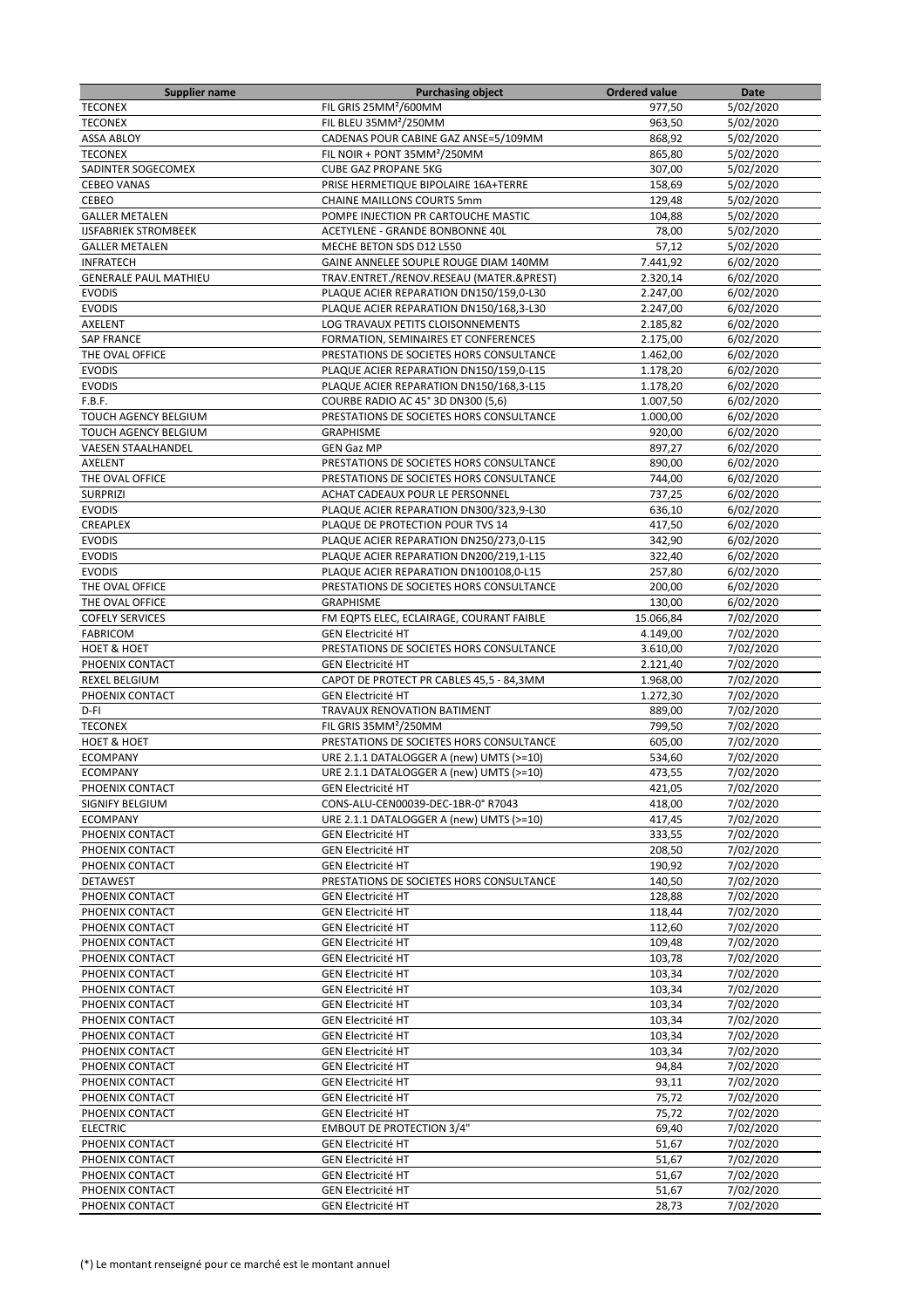| <b>Supplier name</b>                | <b>Purchasing object</b>                          | <b>Ordered value</b> | Date       |
|-------------------------------------|---------------------------------------------------|----------------------|------------|
| <b>ENGIE FABRICOM INDUSTRIE SUD</b> | TRAV.ENTRET./RENOV.RESEAU (MATER.&PREST)          | 50.742,00            | 10/02/2020 |
| <b>ITRON BELGIUM</b>                | COMP GAZ MEM ANAL/DIGIT G100 MONO                 | 17.284,75            | 10/02/2020 |
| <b>ITRON BELGIUM</b>                | COMP GAZ MEMB ANAL/DIGIT G100 BI H                | 12.346,25            | 10/02/2020 |
| C-VALUE                             | CONSULTANCE INFORMATIQUE                          | 12.218,75            | 10/02/2020 |
| FLOWSERVE BELGIUM                   | <b>GEN Gaz MP</b>                                 | 9.972,76             | 10/02/2020 |
| <b>ASSA ABLOY</b>                   | CADENAS POUR CABINE ELEC ANSE=8/38MM              | 4.617,60             | 10/02/2020 |
| PHOENIX CONTACT                     | <b>GEN Electricité HT</b>                         | 3.484,40             | 10/02/2020 |
|                                     |                                                   |                      |            |
| PHOENIX CONTACT                     | <b>GEN Electricité HT</b>                         | 3.315,00             | 10/02/2020 |
| <b>TECHNO SPECIALS</b>              | INDICATEUR DE C/C 20-30MM 600A A LIQ.             | 732,90               | 10/02/2020 |
| <b>GALLER METALEN</b>               | BRULEUR A FLAMME MOLLE DIAM. 38MM                 | 619,08               | 10/02/2020 |
| CN ROOD                             | <b>GEN Electricité BT</b>                         | 535,60               | 10/02/2020 |
| CN ROOD                             | <b>GEN Electricité BT</b>                         | 535,60               | 10/02/2020 |
| CN ROOD                             | <b>GEN Electricité BT</b>                         | 535,60               | 10/02/2020 |
| CN ROOD                             | <b>GEN Electricité BT</b>                         | 535,60               | 10/02/2020 |
| CN ROOD                             | <b>GEN Electricité BT</b>                         | 535,60               | 10/02/2020 |
| PHOENIX CONTACT                     | <b>GEN TELECONTROLE</b>                           | 423,66               | 10/02/2020 |
| PHOENIX CONTACT                     | <b>GEN TELECONTROLE</b>                           | 423,66               | 10/02/2020 |
| PHOENIX CONTACT                     | <b>GEN TELECONTROLE</b>                           | 423,66               | 10/02/2020 |
| PHOENIX CONTACT                     | <b>GEN TELECONTROLE</b>                           | 423,66               | 10/02/2020 |
| PHOENIX CONTACT                     | <b>GEN TELECONTROLE</b>                           |                      | 10/02/2020 |
|                                     |                                                   | 423,66               |            |
| PHOENIX CONTACT                     | <b>GEN TELECONTROLE</b>                           | 423,66               | 10/02/2020 |
| <b>FILOFORM</b>                     | RESSORT POUR TERRE E(A)IAJB 95-185MM <sup>2</sup> | 376,20               | 10/02/2020 |
| <b>SANISTOCK</b>                    | RACCORD DROIT CU 3/4"M X 22MM + BICONE            | 370,40               | 10/02/2020 |
| PHOENIX CONTACT                     | <b>GEN TELECONTROLE</b>                           | 353,81               | 10/02/2020 |
| PHOENIX CONTACT                     | <b>GEN TELECONTROLE</b>                           | 353,81               | 10/02/2020 |
| PHOENIX CONTACT                     | <b>GEN TELECONTROLE</b>                           | 353,81               | 10/02/2020 |
| PHOENIX CONTACT                     | <b>GEN TELECONTROLE</b>                           | 353,81               | 10/02/2020 |
| PHOENIX CONTACT                     | <b>GEN TELECONTROLE</b>                           | 353,81               | 10/02/2020 |
| PHOENIX CONTACT                     | <b>GEN TELECONTROLE</b>                           | 353,81               | 10/02/2020 |
| N.B.R NUSSBAUMER & CO               | REDRESSEUR DE PHASE BT 95-150MM2 SE 1KV.          | 319,56               | 10/02/2020 |
| A.I.B. - VINCOTTE                   | ANALYSES ET CONTROLES DIVERS                      | 247,26               | 10/02/2020 |
| A.I.B. - VINCOTTE                   | ANALYSES ET CONTROLES DIVERS                      | 104,33               | 10/02/2020 |
|                                     |                                                   |                      |            |
| <b>INFRATECH</b>                    | BOUCHON SERRURE GRANDE CHAMBRE DE VISITE          | 92,29                | 10/02/2020 |
| <b>IJSFABRIEK STROMBEEK</b>         | <b>BOUT DE GAZ ARGON - 13L</b>                    | 79,00                | 10/02/2020 |
| <b>INFRATECH</b>                    | BOUCHON CROCHET GRANDE CHAMBRE DE VISITE          | 74,71                | 10/02/2020 |
| <b>GALLER METALEN</b>               | <b>EMBOUT + RACCORD RAPIDE PROPANE</b>            | 68,31                | 10/02/2020 |
| PHOENIX CONTACT                     | <b>GEN TELECONTROLE</b>                           | 67,51                | 10/02/2020 |
| PHOENIX CONTACT                     | <b>GEN TELECONTROLE</b>                           | 67,51                | 10/02/2020 |
| PHOENIX CONTACT                     | <b>GEN TELECONTROLE</b>                           | 67,51                | 10/02/2020 |
| PHOENIX CONTACT                     | <b>GEN TELECONTROLE</b>                           | 67,51                | 10/02/2020 |
| PHOENIX CONTACT                     | <b>GEN TELECONTROLE</b>                           | 67,51                | 10/02/2020 |
| PHOENIX CONTACT                     | <b>GEN TELECONTROLE</b>                           | 67,51                | 10/02/2020 |
| PHOENIX CONTACT                     | <b>GEN TELECONTROLE</b>                           | 60,21                | 10/02/2020 |
| PHOENIX CONTACT                     | <b>GEN TELECONTROLE</b>                           | 60,21                | 10/02/2020 |
|                                     |                                                   | 60,21                | 10/02/2020 |
| PHOENIX CONTACT                     | <b>GEN TELECONTROLE</b>                           |                      |            |
| PHOENIX CONTACT                     | <b>GEN TELECONTROLE</b>                           | 60,21                | 10/02/2020 |
| PHOENIX CONTACT                     | <b>GEN TELECONTROLE</b>                           | 60,21                | 10/02/2020 |
| PHOENIX CONTACT                     | <b>GEN TELECONTROLE</b>                           | 60,21                | 10/02/2020 |
| PHOENIX CONTACT                     | <b>GEN TELECONTROLE</b>                           | 27,38                | 10/02/2020 |
| PHOENIX CONTACT                     | <b>GEN TELECONTROLE</b>                           | 27,38                | 10/02/2020 |
| PHOENIX CONTACT                     | <b>GEN TELECONTROLE</b>                           | 27,38                | 10/02/2020 |
| PHOENIX CONTACT                     | <b>GEN TELECONTROLE</b>                           | 27,38                | 10/02/2020 |
| PHOENIX CONTACT                     | <b>GEN TELECONTROLE</b>                           | 24,57                | 10/02/2020 |
| PHOENIX CONTACT                     | <b>GEN TELECONTROLE</b>                           | 24,57                | 10/02/2020 |
| PHOENIX CONTACT                     | <b>GEN TELECONTROLE</b>                           | 24,57                | 10/02/2020 |
| PHOENIX CONTACT                     | <b>GEN TELECONTROLE</b>                           | 24,57                | 10/02/2020 |
| PHOENIX CONTACT                     | <b>GEN TELECONTROLE</b>                           | 24,57                | 10/02/2020 |
|                                     |                                                   |                      |            |
| PHOENIX CONTACT                     | <b>GEN TELECONTROLE</b>                           | 24,57                | 10/02/2020 |
| PHOENIX CONTACT                     | <b>GEN TELECONTROLE</b>                           | 23,49                | 10/02/2020 |
| PHOENIX CONTACT                     | <b>GEN TELECONTROLE</b>                           | 23,49                | 10/02/2020 |
| PHOENIX CONTACT                     | <b>GEN TELECONTROLE</b>                           | 23,49                | 10/02/2020 |
| PHOENIX CONTACT                     | <b>GEN TELECONTROLE</b>                           | 23,49                | 10/02/2020 |
| PHOENIX CONTACT                     | <b>GEN TELECONTROLE</b>                           | 23,49                | 10/02/2020 |
| PHOENIX CONTACT                     | <b>GEN TELECONTROLE</b>                           | 23,49                | 10/02/2020 |
| PHOENIX CONTACT                     | <b>GEN TELECONTROLE</b>                           | 17,95                | 10/02/2020 |
| PHOENIX CONTACT                     | <b>GEN TELECONTROLE</b>                           | 17,95                | 10/02/2020 |
| PHOENIX CONTACT                     | <b>GEN TELECONTROLE</b>                           | 17,95                | 10/02/2020 |
| PHOENIX CONTACT                     | <b>GEN TELECONTROLE</b>                           | 17,95                | 10/02/2020 |
| PHOENIX CONTACT                     | <b>GEN TELECONTROLE</b>                           | 17,95                | 10/02/2020 |
|                                     |                                                   |                      |            |
| PHOENIX CONTACT                     | <b>GEN TELECONTROLE</b>                           | 17,95                | 10/02/2020 |
| PHOENIX CONTACT                     | <b>GEN TELECONTROLE</b>                           | 15,07                | 10/02/2020 |
| PHOENIX CONTACT                     | <b>GEN TELECONTROLE</b>                           | 15,07                | 10/02/2020 |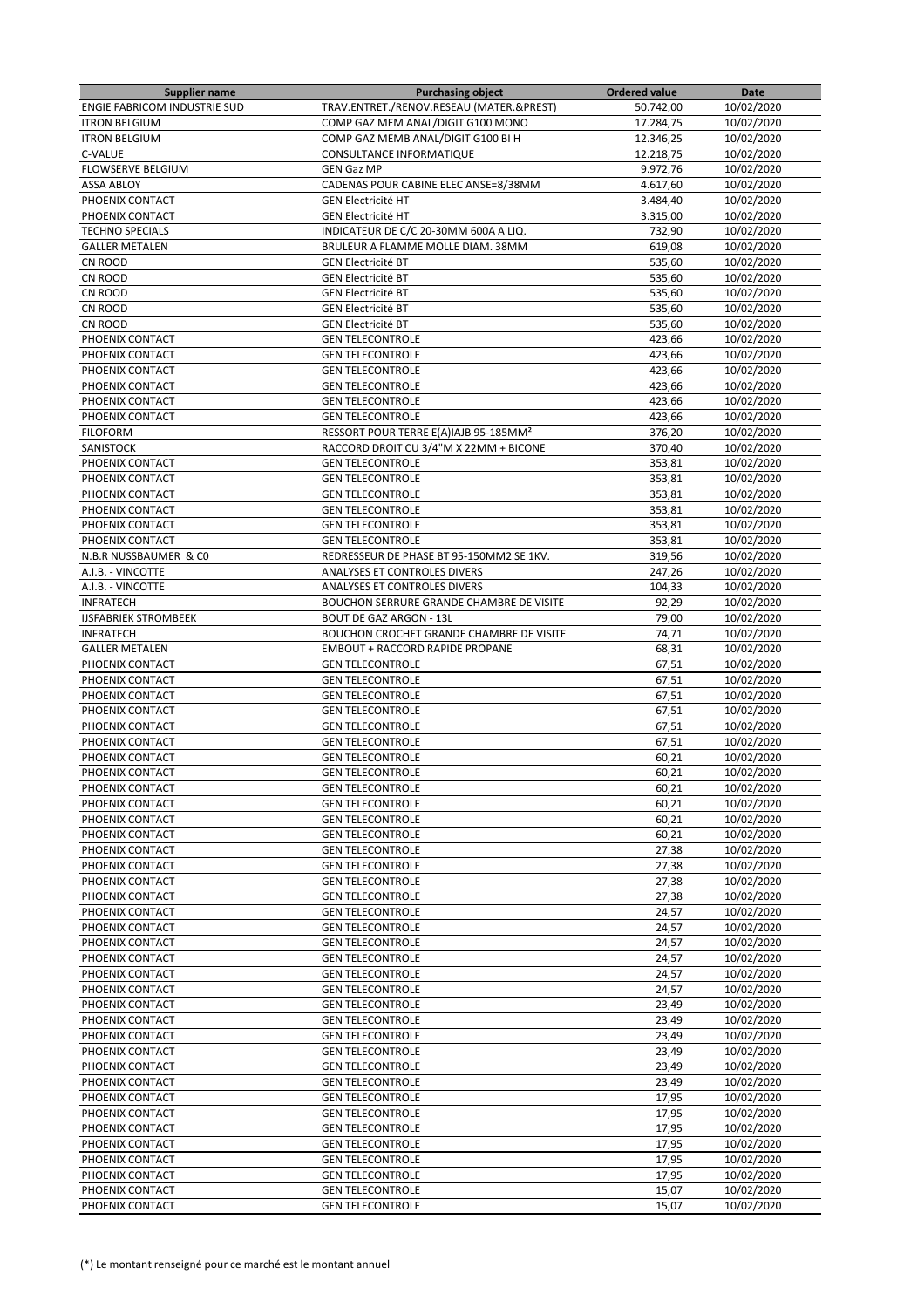| <b>Supplier name</b>                | <b>Purchasing object</b>                           | <b>Ordered value</b> | Date       |
|-------------------------------------|----------------------------------------------------|----------------------|------------|
| PHOENIX CONTACT                     | <b>GEN TELECONTROLE</b>                            | 15,07                | 10/02/2020 |
| PHOENIX CONTACT                     | <b>GEN TELECONTROLE</b>                            | 15,07                | 10/02/2020 |
| PHOENIX CONTACT                     | <b>GEN TELECONTROLE</b>                            | 15,07                | 10/02/2020 |
| PHOENIX CONTACT                     | <b>GEN TELECONTROLE</b>                            | 15,07                | 10/02/2020 |
| PHOENIX CONTACT                     | <b>GEN TELECONTROLE</b>                            | 7,74                 | 10/02/2020 |
| PHOENIX CONTACT                     | <b>GEN TELECONTROLE</b>                            | 7,74                 | 10/02/2020 |
| PHOENIX CONTACT                     | <b>GEN TELECONTROLE</b>                            | 7,74                 | 10/02/2020 |
| PHOENIX CONTACT                     | <b>GEN TELECONTROLE</b>                            | 7,74                 | 10/02/2020 |
| PHOENIX CONTACT                     | <b>GEN TELECONTROLE</b>                            | 7,74                 | 10/02/2020 |
| PHOENIX CONTACT                     | <b>GEN TELECONTROLE</b>                            | 7,74                 | 10/02/2020 |
| PHOENIX CONTACT                     | <b>GEN TELECONTROLE</b>                            | 7,47                 | 10/02/2020 |
| PHOENIX CONTACT                     | <b>GEN TELECONTROLE</b>                            | 7,47                 | 10/02/2020 |
| PHOENIX CONTACT                     | <b>GEN TELECONTROLE</b>                            | 7,47                 | 10/02/2020 |
|                                     |                                                    |                      |            |
| PHOENIX CONTACT<br>PHOENIX CONTACT  | <b>GEN TELECONTROLE</b><br><b>GEN TELECONTROLE</b> | 7,47                 | 10/02/2020 |
|                                     |                                                    | 7,47                 | 10/02/2020 |
| PHOENIX CONTACT                     | <b>GEN TELECONTROLE</b>                            | 7,47                 | 10/02/2020 |
| PHOENIX CONTACT                     | <b>GEN TELECONTROLE</b>                            | 7,47                 | 10/02/2020 |
| PHOENIX CONTACT                     | <b>GEN TELECONTROLE</b>                            | 7,47                 | 10/02/2020 |
| PHOENIX CONTACT                     | <b>GEN TELECONTROLE</b>                            | 7,47                 | 10/02/2020 |
| PHOENIX CONTACT                     | <b>GEN TELECONTROLE</b>                            | 7,47                 | 10/02/2020 |
| PHOENIX CONTACT                     | <b>GEN TELECONTROLE</b>                            | 7,47                 | 10/02/2020 |
| PHOENIX CONTACT                     | <b>GEN TELECONTROLE</b>                            | 7,47                 | 10/02/2020 |
| PHOENIX CONTACT                     | <b>GEN TELECONTROLE</b>                            | 7,47                 | 10/02/2020 |
| PHOENIX CONTACT                     | <b>GEN TELECONTROLE</b>                            | 7,47                 | 10/02/2020 |
| PHOENIX CONTACT                     | <b>GEN TELECONTROLE</b>                            | 7,47                 | 10/02/2020 |
| PHOENIX CONTACT                     | <b>GEN TELECONTROLE</b>                            | 7,47                 | 10/02/2020 |
| PHOENIX CONTACT                     | <b>GEN TELECONTROLE</b>                            | 7,47                 | 10/02/2020 |
| PHOENIX CONTACT                     | <b>GEN TELECONTROLE</b>                            | 7,47                 | 10/02/2020 |
| PHOENIX CONTACT                     | <b>GEN TELECONTROLE</b>                            | 4,45                 | 10/02/2020 |
| PHOENIX CONTACT                     | <b>GEN TELECONTROLE</b>                            | 4,45                 | 10/02/2020 |
| PHOENIX CONTACT                     | <b>GEN TELECONTROLE</b>                            | 4,45                 | 10/02/2020 |
| PHOENIX CONTACT                     | <b>GEN TELECONTROLE</b>                            | 4,45                 | 10/02/2020 |
| PHOENIX CONTACT                     | <b>GEN TELECONTROLE</b>                            | 4,45                 | 10/02/2020 |
| PHOENIX CONTACT                     | <b>GEN TELECONTROLE</b>                            | 4,45                 | 10/02/2020 |
| <b>ASUGO Consulting</b>             | Consultance IT mode forfait                        | 146.083,00           | 11/02/2020 |
| FLUVIUS SYSTEM OPERATOR             | <b>GEN Electricité BT</b>                          | 7.000,00             | 11/02/2020 |
| FLUVIUS SYSTEM OPERATOR             | <b>GEN Electricité BT</b>                          | 4.000,00             | 11/02/2020 |
| <b>JACOPS</b>                       |                                                    | 3.699,40             | 11/02/2020 |
|                                     | Eclairage public prestation entrepreneur           |                      |            |
| <b>ORSYS BELGIUM</b>                | FORMATION, SEMINAIRES ET CONFERENCES               | 3.190,00             | 11/02/2020 |
| INTEGRAAL                           | PRESTATIONS DE SOCIETES HORS CONSULTANCE           | 2.650,00             | 11/02/2020 |
| VIVAQUA                             | <b>GEN Eclairage public</b>                        | 1.225,00             | 11/02/2020 |
| <b>NORDIC</b>                       | COIN EN BOIS MERBAU                                | 1.000,00             | 11/02/2020 |
| <b>CANON Belgium</b>                | PAPER RED LABEL 75 GR. 841 MM. X 200 M.            | 753,90               | 11/02/2020 |
| LA CHAISE CREATION                  | Frais de publicité                                 | 687,25               | 11/02/2020 |
| NEDELKO BELGIUM                     | PILE RONDE 1,5V LR6 / AA                           | 674,00               | 11/02/2020 |
| <b>KERAMAB - SELANCO</b>            | CORDE ETANCHEITE MANCHETTE ACIER DIA10MM           | 651,75               | 11/02/2020 |
| <b>PROSAFCO</b>                     | GANTS LATEX POUDRES T10 OU XL                      | 306,66               | 11/02/2020 |
| PROSAFCO                            | T-shirt thermique taille L                         | 236,22               | 11/02/2020 |
| PROSAFCO                            | T-shirt thermique taille M                         | 236,22               | 11/02/2020 |
| PROSAFCO                            | T-shirt thermique taille S                         | 236,22               | 11/02/2020 |
| PROSAFCO                            | T-shirt thermique taille XL                        | 236,22               | 11/02/2020 |
| <b>CANON Belgium</b>                | PAPER RED LABEL 75 GR. 594 MM. X 200 M.            | 177,30               | 11/02/2020 |
| PROSAFCO                            | T-shirt thermique taille 2XL                       | 157,48               | 11/02/2020 |
| PROSAFCO                            | T-shirt thermique taille 3XL                       | 157,48               | 11/02/2020 |
| PROSAFCO                            | T-shirt thermique taille XS                        | 157,48               | 11/02/2020 |
| CEBEO                               | ECROU COULISS RESSORT PR PROFIL SUPPORT            | 79,46                | 11/02/2020 |
| <b>ICOMET</b>                       | TRAVAUX RENOVATION BATIMENT                        | 11.215,92            | 12/02/2020 |
| TRADECO                             | Eclairage public prestation entrepreneur           | 5.544,00             | 12/02/2020 |
| TRADECO                             | Eclairage public prestation entrepreneur           | 5.346,00             | 12/02/2020 |
| <b>ELCOM</b>                        | PASTILLE POUR COMPTEUR G4/G6 MONO                  | 4.395,00             | 12/02/2020 |
| TRADECO                             | Eclairage public prestation entrepreneur           | 3.685,00             | 12/02/2020 |
| PLAY AV                             | <b>GEN SUPPORT LOGISTIQUE (Mat)</b>                | 1.905,00             | 12/02/2020 |
| PLAY AV                             | GEN SUPPORT LOGISTIQUE (Mat)                       | 1.905,00             | 12/02/2020 |
|                                     |                                                    |                      |            |
| PLAY AV                             | <b>GEN SUPPORT LOGISTIQUE (Mat)</b>                | 1.320,00             | 12/02/2020 |
| <b>QUADIENT BELGIUM</b>             | <b>GEN Imprimerie Achats</b>                       | 872,00               | 12/02/2020 |
| CRESEPT (ASSOC CERCLE ETUDE S.H.E.) | FORMATION, SEMINAIRES ET CONFERENCES               | 847,00               | 12/02/2020 |
| PLAY AV                             | <b>GEN SUPPORT LOGISTIQUE (Mat)</b>                | 805,00               | 12/02/2020 |
| VITESS'KE SA/NV                     | TRAV.ENTRET./RENOV.RESEAU (MATER.&PREST)           | 646,40               | 12/02/2020 |
| SOLUTIONSHAACHT                     | RECEPTION PR PERSONNEL HORS RESTAURATION           | 485,00               | 12/02/2020 |
| CEBEO                               | <b>GEN Electricité HT</b>                          | 430,92               | 12/02/2020 |
| <b>SCHNEIDER ELECTRIC</b>           | <b>GEN Electricité HT</b>                          | 371,82               | 12/02/2020 |
| CEBEO                               | <b>GEN Electricité HT</b>                          | 316,95               | 12/02/2020 |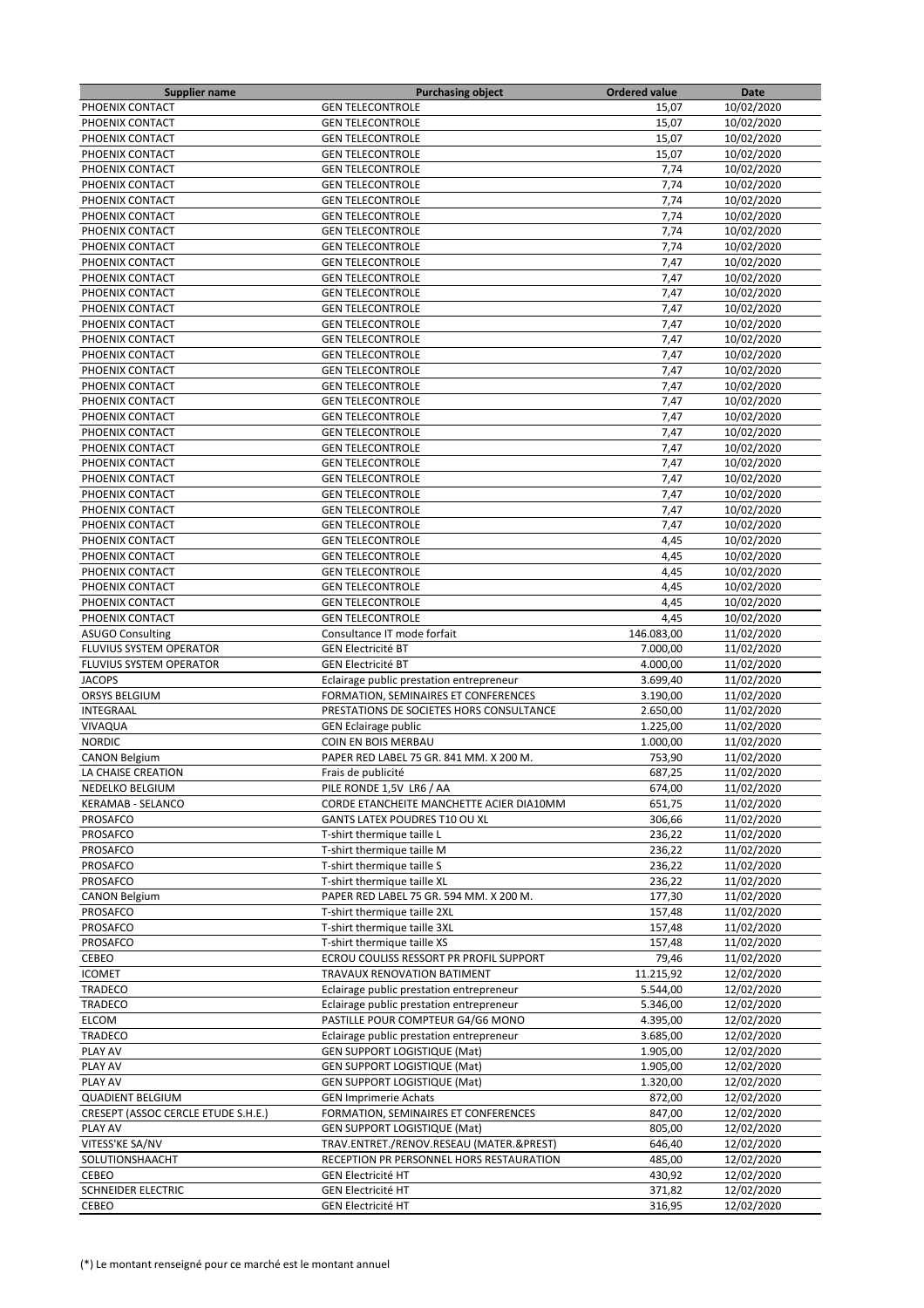| <b>Supplier name</b>           | <b>Purchasing object</b>                        | <b>Ordered value</b> | Date       |
|--------------------------------|-------------------------------------------------|----------------------|------------|
| CEBEO                          | <b>GEN Electricité HT</b>                       | 316,95               | 12/02/2020 |
| INGENIEURSBUREAU JAN VAN AELST | HONORAIRES PROF. LIBERALES SOUMIS TVA           | 300,00               | 12/02/2020 |
| <b>MERTENS METAALWERKEN</b>    | <b>LOCATIONS DIVERSES</b>                       | 271,00               | 12/02/2020 |
| PLAY AV                        | PRESTATIONS DE SOCIETES HORS CONSULTANCE        | 270,00               | 12/02/2020 |
| Eriks+Baudoin                  | JOINT PLAT 3MM POUR BRIDE EN DN80               | 263,20               | 12/02/2020 |
| SD WORX                        | GEN DOCUMENTATION ABONNEMENT ET REVUE           | 249.00               | 12/02/2020 |
| CEBEO                          | <b>GEN Electricité HT</b>                       | 218,60               | 12/02/2020 |
| CEBEO                          | <b>GEN Electricité HT</b>                       | 216,96               | 12/02/2020 |
| <b>IJSFABRIEK STROMBEEK</b>    | <b>BOUT DE GAZ ARGON - 50L</b>                  | 215,00               | 12/02/2020 |
| <b>QUADIENT BELGIUM</b>        | <b>GEN Imprimerie Achats</b>                    | 160,00               | 12/02/2020 |
| PLAY AV                        | PRESTATIONS DE SOCIETES HORS CONSULTANCE        | 135,00               | 12/02/2020 |
| PLAY AV                        | PRESTATIONS DE SOCIETES HORS CONSULTANCE        | 135,00               | 12/02/2020 |
| A.R.W.                         | PRESTATIONS DE SOCIETES HORS CONSULTANCE        | 123,97               | 12/02/2020 |
| PLAY AV                        | <b>FRAIS DE DEPLACEMENT</b>                     | 100,00               | 12/02/2020 |
| PLAY AV                        | FRAIS DE DEPLACEMENT                            | 100,00               | 12/02/2020 |
| PLAY AV                        | FRAIS DE DEPLACEMENT                            | 100,00               | 12/02/2020 |
| PLAY AV                        | <b>GEN SUPPORT LOGISTIQUE (Mat)</b>             | 50,00                | 12/02/2020 |
| PLAY AV                        | <b>GEN SUPPORT LOGISTIQUE (Mat)</b>             | 50,00                | 12/02/2020 |
| PLAY AV                        | <b>GEN SUPPORT LOGISTIQUE (Mat)</b>             | 50,00                | 12/02/2020 |
| PLAY AV                        | <b>GEN SUPPORT LOGISTIQUE (Mat)</b>             | 40,00                | 12/02/2020 |
| <b>IJSFABRIEK STROMBEEK</b>    | BOUT GAZ - AROX - 85% ARGON 15% CO <sup>2</sup> | 39,60                | 12/02/2020 |
| <b>MF CONTRACTORS</b>          | TRAV.ENTRET./RENOV.RESEAU (MATER.&PREST)        | 12.105,00            | 13/02/2020 |
| <b>ABB ENERGY SERVICE</b>      | <b>GEN Electricité HT</b>                       | 11.647,50            | 13/02/2020 |
| <b>MF CONTRACTORS</b>          | TRAV.ENTRET./RENOV.RESEAU (MATER.&PREST)        | 4.630,00             | 13/02/2020 |
| <b>ITRON BELGIUM</b>           | <b>GEN Electricité HT</b>                       | 3.300,00             | 13/02/2020 |
| VAISALA                        | CAPTEUR D'HUMIDITÉ & TEMPÉRATURE AMBIANTE       | 2.386,00             | 13/02/2020 |
| ABB ENERGY SERVICE             | <b>GEN Electricité HT</b>                       | 2.187,22             | 13/02/2020 |
| SCHNEIDER ELECTRIC             | TRAV.ENTRET./RENOV.RESEAU (MATER.&PREST)        | 2.166,47             | 13/02/2020 |
| <b>EVODIS</b>                  | <b>CROCHET 90 ° LEVE TAQUE</b>                  | 1.197,00             | 13/02/2020 |
| LDV PRODUCTION                 | PRESTATIONS DE SOCIETES HORS CONSULTANCE        | 1.125,00             | 13/02/2020 |
| <b>MF CONTRACTORS</b>          | TRAV.ENTRET./RENOV.RESEAU (MATER.&PREST)        | 1.030,00             | 13/02/2020 |
| <b>ABB ENERGY SERVICE</b>      | <b>GEN Electricité HT</b>                       | 829,35               | 13/02/2020 |
| F.B.F.                         | COURBE RADIO AC 45° 3D DN200 (4,5)              | 756,00               | 13/02/2020 |
| <b>EVODIS</b>                  | CROCHET DROIT DIAMETRE 15MM LEVE TAQUE          | 712,00               | 13/02/2020 |
| G. K. TOOLS & MACHINERY        | <b>GEN</b> outillage                            | 635,00               | 13/02/2020 |
| PIRET ECHELLES S A             | ECHELLE SYNTHETIQUE MEUNIER                     | 609,93               | 13/02/2020 |
| <b>EVODIS</b>                  | CROCHET TRAVERSE LEVE TAQUE                     | 577,10               | 13/02/2020 |
| <b>CLIPTOURS BY JETEXPRESS</b> | FORMATION, SEMINAIRES ET CONFERENCES            | 328,93               | 13/02/2020 |
| <b>COMBORI ANTWERPEN</b>       | ECROU INOX M20                                  | 309,10               | 13/02/2020 |
| LDV PRODUCTION                 | PRESTATIONS DE SOCIETES HORS CONSULTANCE        | 300,00               | 13/02/2020 |
| Eriks+Baudoin                  | <b>GEN Gaz MP</b>                               | 283,10               | 13/02/2020 |
| LEFORT J.                      | $1/2$ "<br><b>TETON MALE</b>                    | 223,00               | 13/02/2020 |
| KAISER+KRAFT                   | <b>GEN Mobilier (Mat)</b>                       | 196,94               | 13/02/2020 |
| CEBEO                          | <b>GEN</b> outillage                            | 189.28               | 13/02/2020 |
| CEBEO                          | <b>GEN outillage</b>                            | 185,36               | 13/02/2020 |
| LEGHORN-PERFRA                 | PINCE A SCELLER                                 | 170,00               | 13/02/2020 |
| <b>CABLERIE D'EUPEN</b>        | <b>GEN Electricité BT</b>                       | 151,55               | 13/02/2020 |
| <b>EVODIS</b>                  | SET DE 40 GAINES ISOLEES POUR 16MM <sup>2</sup> | 140,00               | 13/02/2020 |
| <b>CLIPTOURS BY JETEXPRESS</b> | TICKET MOYEN DE TRANSPORT                       | 105,00               | 13/02/2020 |
| <b>GALLER METALEN</b>          | POTEAUX DE BALISAGE BLANC SOCLE EN BETON        | 68,56                | 13/02/2020 |
| <b>RAJAPACK</b>                | <b>GEN Electricité BT</b>                       | 40,60                | 13/02/2020 |
| CEBEO                          | <b>GEN TELECONTROLE</b>                         | 39,51                | 13/02/2020 |
| CEBEO                          | <b>GEN TELECONTROLE</b>                         | 37,97                | 13/02/2020 |
| CEBEO                          | <b>GEN TELECONTROLE</b>                         | 37,97                | 13/02/2020 |
| CEBEO                          | <b>GEN TELECONTROLE</b>                         | 30,37                | 13/02/2020 |
| CEBEO                          | <b>GEN TELECONTROLE</b>                         | 30,37                | 13/02/2020 |
| CEBEO                          | <b>GEN TELECONTROLE</b>                         | 22,78                | 13/02/2020 |
| CEBEO                          | <b>GEN TELECONTROLE</b>                         | 15,19                | 13/02/2020 |
| RAJAPACK                       | <b>GEN Electricité BT</b>                       | 11,90                | 13/02/2020 |
| <b>NEXXTLAB</b>                | <b>CONSULTANCE - AUTRES</b>                     | 54.600,00            | 14/02/2020 |
| <b>STABO</b>                   | FM ETUDE & SUIVI DE REALISATIONS TECHN.         | 12.500,00            | 14/02/2020 |
| <b>STABO</b>                   | FM ETUDE & SUIVI DE REALISATIONS TECHN.         | 11.875,00            | 14/02/2020 |
| <b>EVODIS</b>                  | E19 - ENREGISTREUR DE PRESSION                  | 3.340,00             | 14/02/2020 |
| LANDIS+GYR                     | BTE A BORNES D'ESSAIS COMPT.LANDIS TVS14        | 2.983,50             | 14/02/2020 |
| <b>NORDIC</b>                  | PLANCHE A COMPTEUR ELEC 40X 80X1,8 CM           | 2.203,60             | 14/02/2020 |
| APK INFRA WEST                 | SIGNALISATION CHANTIER (LOCATION)               | 1.900,00             | 14/02/2020 |
| <b>NORDIC</b>                  | PANNEAU BETONPLEX 2500X1250X21                  | 1.730,00             | 14/02/2020 |
| VCL - CPS                      | FORMATION, SEMINAIRES ET CONFERENCES            | 1.350,00             | 14/02/2020 |
| NAZCA AGENCY & PARTNERS        | PRESTATIONS DE SOCIETES HORS CONSULTANCE        | 880,00               | 14/02/2020 |
| NEXXTLAB                       | <b>CONSULTANCE - AUTRES</b>                     | 600,00               | 14/02/2020 |
| <b>VGL DATA</b>                | PRESTATIONS DE SOCIETES HORS CONSULTANCE        | 480,00               | 14/02/2020 |
| SADINTER SOGECOMEX             | <b>CUBE GAZ PROPANE 5KG</b>                     | 307,00               | 14/02/2020 |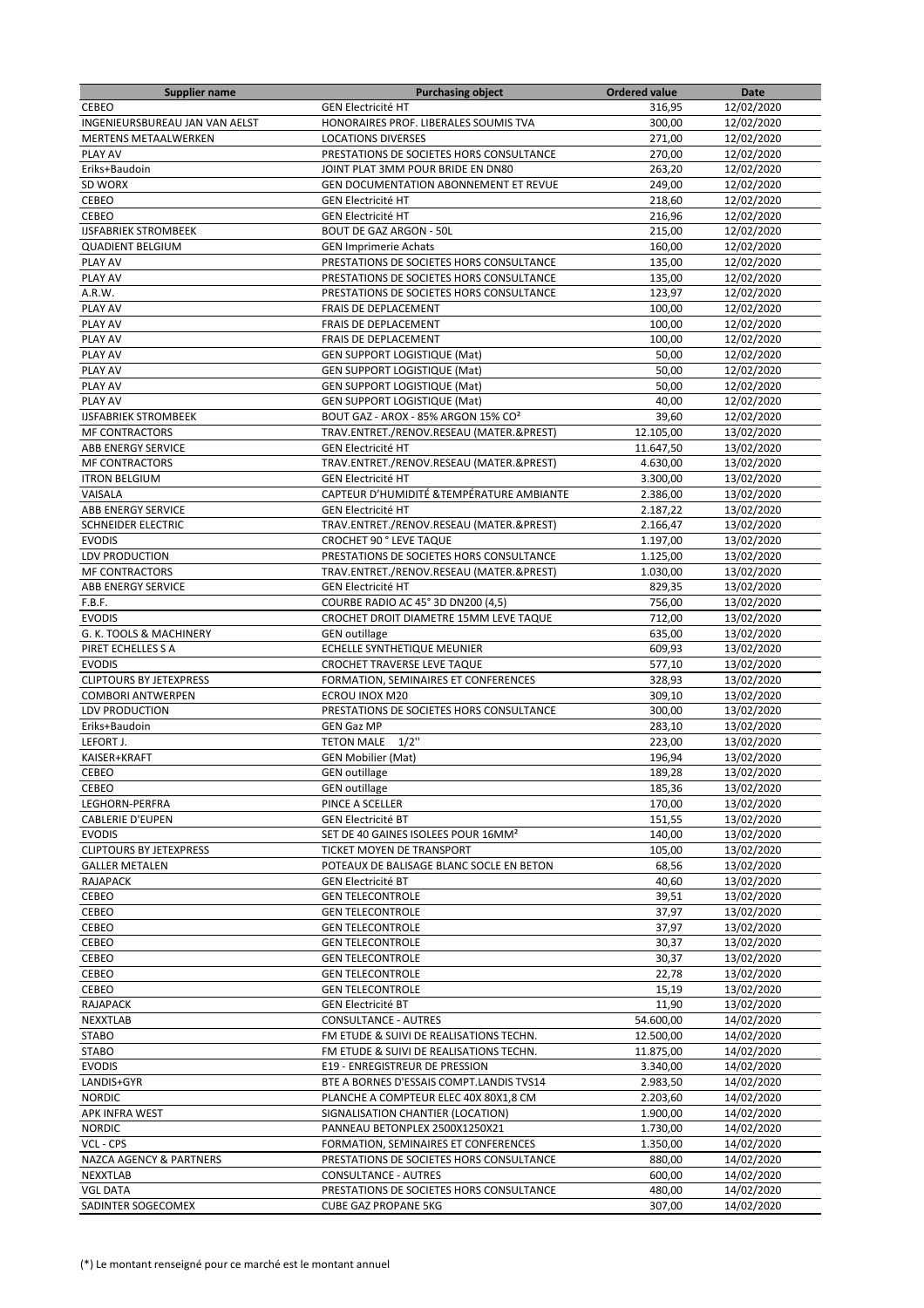| <b>Supplier name</b>                 | <b>Purchasing object</b>                 | <b>Ordered value</b> | Date       |
|--------------------------------------|------------------------------------------|----------------------|------------|
| ELECTRO 80                           | <b>GEN Electricité HT</b>                | 252,09               | 14/02/2020 |
| <b>VGL DATA</b>                      | PRESTATIONS DE SOCIETES HORS CONSULTANCE | 240,00               | 14/02/2020 |
| VAN LEEUWEN TUBES => 2177 VAN LEEUW  | <b>GEN Gaz MP</b>                        | 194,84               | 14/02/2020 |
| <b>VGL DATA</b>                      | FRAIS DE DEPLACEMENT                     | 80,00                | 14/02/2020 |
| <b>BECI</b>                          | <b>CONSULTANCE - AUTRES</b>              | 12.000,00            | 17/02/2020 |
| F.B.F.                               | <b>GEN Gaz MP</b>                        | 3.135,00             | 17/02/2020 |
| <b>HESS</b>                          | Base230 CRVE02/04 3600 CITYEL. 230 DB703 | 3.108,00             | 17/02/2020 |
| SADINTER SOGECOMEX                   | PINCE A DEGAINER COMPOSITE BT Ø 26-52MM  | 2.816,40             | 17/02/2020 |
| SERIDEL                              | <b>GEN DIVERS MAGASINS</b>               | 2.285,00             | 17/02/2020 |
| <b>ZUYTEN LUC</b>                    | FM ENTRETIEN ESPACES VERTS, PARKING      | 2.000,00             | 17/02/2020 |
| <b>INTER PIPE TOOL</b>               | ETAU A CHARNIERE SUR TREPIED PORTATIF    | 380,12               | 17/02/2020 |
| <b>KLUBER LUBRICATION BELGE</b>      | <b>GEN Electricité HT</b>                | 331,52               | 17/02/2020 |
| WIN WIN                              | <b>GEN SUPPORT LOGISTIQUE (Mat)</b>      | 330,00               | 17/02/2020 |
| N.B.R NUSSBAUMER & CO                | PINCE A SERTIR 0,75 A 16MM <sup>2</sup>  | 316.80               | 17/02/2020 |
| WIN WIN                              | PRESTATIONS DE SOCIETES HORS CONSULTANCE | 120,00               | 17/02/2020 |
| WIN WIN                              | <b>GEN SUPPORT LOGISTIQUE (Mat)</b>      | 75,00                | 17/02/2020 |
| WIN WIN                              | TRANSPORT SUITE A ACHAT MATERIEL         | 45,00                | 17/02/2020 |
| WIN WIN                              | <b>GEN SUPPORT LOGISTIQUE (Mat)</b>      | 45,00                | 17/02/2020 |
| F.B.F.                               | <b>GEN Gaz MP</b>                        | 30,00                | 17/02/2020 |
| <b>MERCEDES EUROPA</b>               | <b>GEN ACHAT DE VEHICULES</b>            | 46.150,00            | 18/02/2020 |
| <b>COFELY SERVICES</b>               | <b>FM EXTRA WORKS</b>                    | 22.578,24            | 18/02/2020 |
| VAN GOUBERGEN P & M gcv              | FORMATION, SEMINAIRES ET CONFERENCES     | 3.950,00             | 18/02/2020 |
| M.E.A.                               | <b>GEN Electricité HT</b>                | 2.368,80             | 18/02/2020 |
| <b>EVODIS</b>                        | <b>GEN TELECOM (Mat)</b>                 | 2.093,00             | 18/02/2020 |
| KLUWER OPLEIDINGEN                   | FORMATION, SEMINAIRES ET CONFERENCES     | 1.917,00             | 18/02/2020 |
| <b>BERNER</b>                        | STYLO LAMPE 7+1 LED MICRO USB            | 1.051,20             | 18/02/2020 |
| <b>BENE GMBH BELGIAN BRANCH</b>      | <b>GEN Mobilier (Mat)</b>                | 852,85               | 18/02/2020 |
|                                      |                                          |                      |            |
| <b>DRUGMAND &amp; MEERT</b>          | CLE ISOLEE POUR BORNIER 20MM             | 597,00               | 18/02/2020 |
| M.E.A.                               | <b>GEN Electricité HT</b>                | 527,40               | 18/02/2020 |
| <b>VDPK</b>                          | <b>LOG MENUISERIE</b>                    | 477,20               | 18/02/2020 |
| <b>EVODIS</b>                        | <b>GEN TELECOM (Mat)</b>                 | 446,50               | 18/02/2020 |
| <b>GALLER METALEN</b>                | POMPE ELEC. SUBM. EAU CHARGEE AVEC FLOT. | 421,61               | 18/02/2020 |
| <b>FILOFORM</b>                      | MASTIC D'ETANCHEITE IGNIFUGE             | 378,24               | 18/02/2020 |
| SOMA-CONSTRUCT                       | CLE POUR FOSSE HERMETIQUE                | 290,00               | 18/02/2020 |
| <b>BARROIS E &amp; FILS CORDERIE</b> | <b>TRAITS DE MACON 4M</b>                | 46,28                | 18/02/2020 |
| <b>FLOWSERVE BELGIUM</b>             | <b>GEN Gaz MP</b>                        | 11.382,40            | 19/02/2020 |
| <b>FABRICOM</b>                      | <b>GEN Electricité HT</b>                | 2.876,00             | 19/02/2020 |
| <b>FLOWSERVE BELGIUM</b>             | <b>GEN Gaz MP</b>                        | 908,52               | 19/02/2020 |
| <b>ASSA ABLOY</b>                    | <b>COFFRET A CLE CYLINDRIQUE GAZ</b>     | 781,40               | 19/02/2020 |
| <b>BOUCKAERT A.</b>                  | BOUTEILLE PROPANE 18KG AVEC RACCORD POL  | 747,48               | 19/02/2020 |
| LANDIS+GYR                           | <b>GEN Electricité HT</b>                | 597,00               | 19/02/2020 |
| <b>ECOMPANY</b>                      | <b>GEN Electricité BT</b>                | 574,20               | 19/02/2020 |
| CRF BELGIUM                          | Frais de publicité                       | 500,00               | 19/02/2020 |
| <b>COLRUYT</b>                       | PRESTATIONS DE SOCIETES HORS CONSULTANCE | 413,22               | 19/02/2020 |
| ELECTRO-TEST                         | PRESTATIONS DE SOCIETES HORS CONSULTANCE | 374,38               | 19/02/2020 |
| <b>VOESTALPINE (SOUDOKAY)</b>        | ELECTRODE RUT. 4 MM SAUF VERS LE BAS     | 344,96               | 19/02/2020 |
| <b>INTER PIPE TOOL</b>               | PLAQUE DE REPERAGE ORG. DE COUPURE GAZ   | 310,00               | 19/02/2020 |
| <b>ECOMPANY</b>                      | CONVERTISSEUR PULS EN M-BUS (2 ENTREES)  | 305,25               | 19/02/2020 |
| <b>VOESTALPINE (SOUDOKAY)</b>        | ELECTRODE RUT. 2,50 MM SAUF VERS LE BAS  | 158,93               | 19/02/2020 |
| <b>ECOMPANY</b>                      | <b>GEN Electricité BT</b>                | 117,15               | 19/02/2020 |
| <b>INTER PIPE TOOL</b>               | POTEAU DE FIXATION PR PLAQUE DE REPERAGE | 112,50               | 19/02/2020 |
| <b>ECOMPANY</b>                      | ANTENNE EXTERNE (A L'APPAREIL)           | 16,50                | 19/02/2020 |
| <b>MF CONTRACTORS</b>                | TRAV.ENTRET./RENOV.RESEAU (MATER.&PREST) | 24.452,00            | 20/02/2020 |
| <b>TECHNO SPECIALS</b>               | INDICATEUR DE COURT-CIRCUIT COMPASS A    | 19.410,00            | 20/02/2020 |
| PHOENIX CONTACT                      | <b>GEN Electricité HT</b>                | 9.360,00             | 20/02/2020 |
| <b>AUTOMATION</b>                    | <b>GEN Gaz MP</b>                        | 6.933,55             | 20/02/2020 |
| <b>INFRATECH</b>                     | GAINE ANNELEE SOUPLE ROUGE DIAM 140MM    | 6.919,68             | 20/02/2020 |
| <b>HUDSON BELGIUM</b>                | FORMATION, SEMINAIRES ET CONFERENCES     | 4.000,00             | 20/02/2020 |
| <b>GEVEKE PROCESS TECHNOLOGY</b>     | <b>GEN Gaz MP</b>                        | 3.635,25             | 20/02/2020 |
| WIN WIN                              | <b>GEN SUPPORT LOGISTIQUE (Mat)</b>      | 2.832,00             | 20/02/2020 |
| INTERNATIONAL TRAINING NETWORK       | FORMATION, SEMINAIRES ET CONFERENCES     | 2.495,00             | 20/02/2020 |
| <b>SETON</b>                         | CADENAS PROGRAMMABLE                     | 2.240,00             | 20/02/2020 |
| LUX -Soc.d'éditions et de formation  | FORMATION, SEMINAIRES ET CONFERENCES     | 2.000,00             | 20/02/2020 |
| ABB INDUSTRIAL SOLUTIONS ->166       | ENSEMBLE VMS TYPE 200 230V               | 1.442,73             | 20/02/2020 |
| MECARUDI                             | CLE DE MANOEUVRE POUR VANNE ACIER        | 1.432,00             | 20/02/2020 |
| LEGHORN-PERFRA                       | FIL A SCELLER ISOLE ROUGE                | 1.275,00             | 20/02/2020 |
| <b>TECONEX</b>                       | FIL BRUN 35MM <sup>2</sup> /250MM        | 1.045,50             | 20/02/2020 |
| <b>TECONEX</b>                       | GRANULE ANTI-HUMIDITE PR ARMOIRE TROTT.  | 1.023,30             | 20/02/2020 |
| <b>BAUSCH DATACOM NV</b>             | <b>GEN TELECONTROLE</b>                  | 860,00               | 20/02/2020 |
| <b>TECONEX</b>                       | FIL NOIR 35MM <sup>2</sup> /250MM        | 820,00               | 20/02/2020 |
| <b>PROTIMEX</b>                      | PRESTATION DE SECURITE ET DE BIEN-ÊTRE   | 790,00               | 20/02/2020 |
| DE MOFFARTS                          | HONORAIRES PROF. LIBERALES SOUMIS TVA    | 600,00               | 20/02/2020 |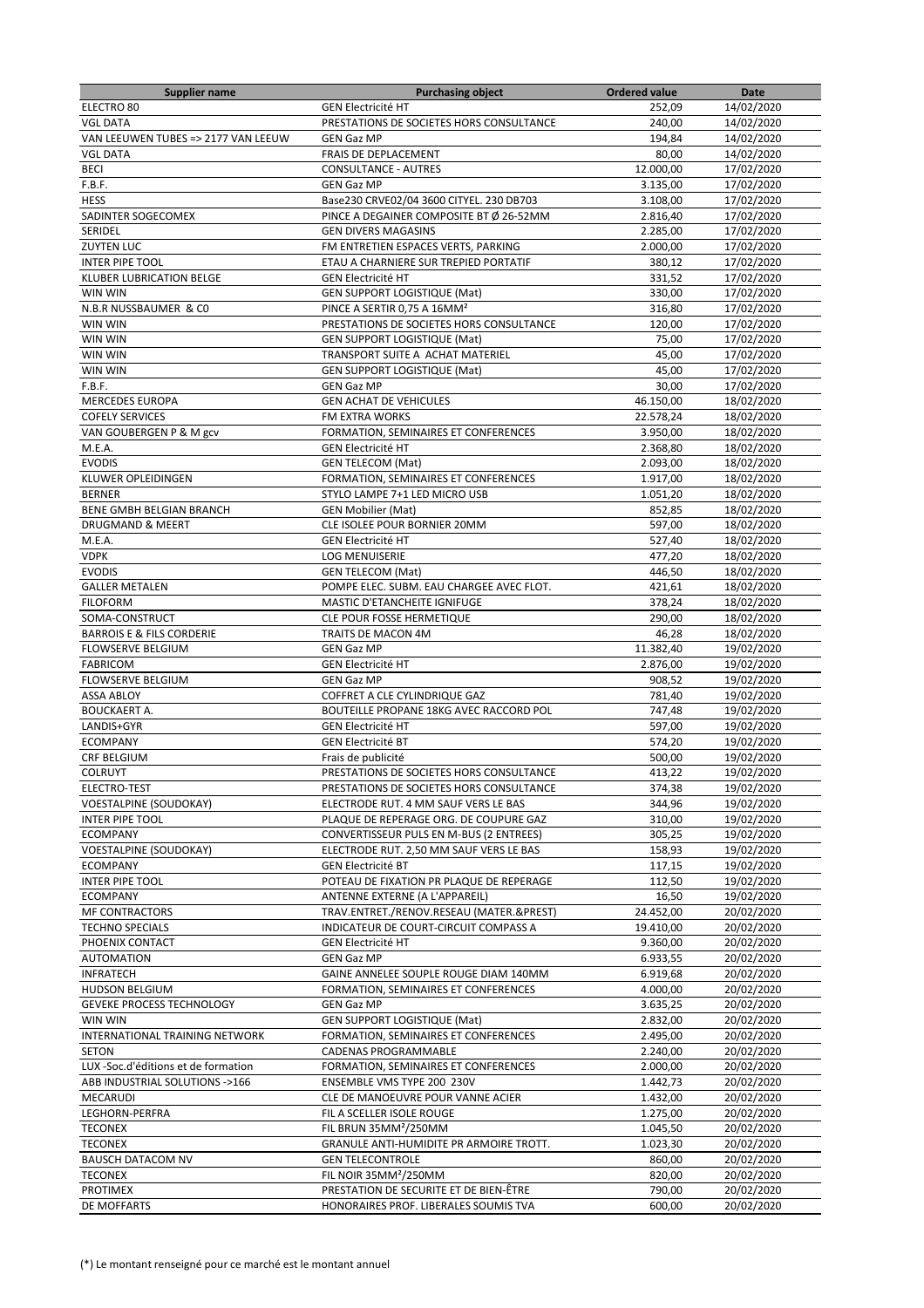| <b>Supplier name</b>                 | <b>Purchasing object</b>                            | <b>Ordered value</b> | Date       |
|--------------------------------------|-----------------------------------------------------|----------------------|------------|
| PHOENIX CONTACT                      | <b>GEN Electricité HT</b>                           | 451,20               | 20/02/2020 |
| WIN WIN                              | PRESTATIONS DE SOCIETES HORS CONSULTANCE            | 420,00               | 20/02/2020 |
| <b>PROTIMEX</b>                      | PRESTATION DE SECURITE ET DE BIEN-ÊTRE              | 375,00               | 20/02/2020 |
| VCL - CPS                            | FORMATION, SEMINAIRES ET CONFERENCES                | 255,00               | 20/02/2020 |
| DE MOFFARTS                          | HONORAIRES PROF. LIBERALES SOUMIS TVA               | 250,00               | 20/02/2020 |
| ELECTRO-TEST                         | PRESTATIONS DE SOCIETES HORS CONSULTANCE            | 164,46               | 20/02/2020 |
| FEB. FED ENTREPRISES BELGIQUE        | FORMATION, SEMINAIRES ET CONFERENCES                | 120,00               | 20/02/2020 |
| WIN WIN                              | GEN SUPPORT LOGISTIQUE (Mat)                        | 60,00                | 20/02/2020 |
| <b>IJSFABRIEK STROMBEEK</b>          | OXYGENE GRANDE BONBONNE 45L                         | 47,05                | 20/02/2020 |
| WIN WIN                              | TRANSPORT SUITE A ACHAT MATERIEL                    | 45,00                | 20/02/2020 |
| WIN WIN                              | <b>GEN SUPPORT LOGISTIQUE (Mat)</b>                 | 45,00                | 20/02/2020 |
| WIN WIN                              | FRAIS DE DEPLACEMENT                                | 30,00                | 20/02/2020 |
| A FAVOR-IT                           | Consultance IT mode forfait                         | 3.600,00             | 21/02/2020 |
| <b>CEBEO</b>                         | Fourniture HW LAN/WAN                               | 1.378,60             | 21/02/2020 |
| SADINTER SOGECOMEX                   | DISPOSITIF DE VERROUILLAGE AVEC CABLE               | 594,45               | 21/02/2020 |
| <b>OKSALYS</b>                       | FORMATION, SEMINAIRES ET CONFERENCES                | 350,00               | 21/02/2020 |
| <b>INFRATECH</b>                     | TAPIS EN CAOUTCHOUC RECYCLE - EPAIS.10MM            | 4.182,00             | 24/02/2020 |
| <b>TECHNO SPECIALS</b>               | INDICATEUR DE C/C 30-40MM 400A LIQ.                 | 3.840,00             | 24/02/2020 |
| <b>INFRATECH</b>                     | PINCE AMPEREMETRIQUE - MULTIMETRE BT                | 2.728,40             | 24/02/2020 |
| <b>MF CONTRACTORS</b>                | TRAV.ENTRET./RENOV.RESEAU (MATER.&PREST)            | 2.390,00             | 24/02/2020 |
| <b>MERTENS METAALWERKEN</b>          | TRAVAUX RENOVATION BATIMENT                         | 1.369.00             | 24/02/2020 |
| SADINTER SOGECOMEX                   | SOULIER CABLE CU A SERTIR M16-240MM <sup>2</sup>    | 950,00               | 24/02/2020 |
| WIN WIN                              | <b>GEN SUPPORT LOGISTIQUE (Mat)</b>                 | 495,00               | 24/02/2020 |
| PELEMAN INDUSTRIES                   | <b>GEN Imprimerie Achats</b>                        | 462,00               | 24/02/2020 |
| <b>GEORG FISCHER</b>                 | TRANSITION PE40 ESOUD - AC DN32 F                   | 391,80               | 24/02/2020 |
| CEBEO                                | CABLE LIYY PR CPTAGE MT - TT 4 X 2,5MM <sup>2</sup> | 323,67               | 24/02/2020 |
| <b>INFRATECH</b>                     | CAPOT ISOL.ORDINAIRE D.7MM PR.PRS 16MM2             | 305,00               | 24/02/2020 |
| CEBEO                                | SUSP.PR. ECHEL.DE CÂBLES + GOULOT.L=40CM            | 259,08               | 24/02/2020 |
| <b>INFRATECH</b>                     | ALLONGE FILET. 2 EXT AC-NU 6/4" L=200MM             | 257,14               | 24/02/2020 |
| WIN WIN                              | GEN SUPPORT LOGISTIQUE (Mat)                        | 250,98               | 24/02/2020 |
| WIN WIN                              | PRESTATIONS DE SOCIETES HORS CONSULTANCE            | 250,00               | 24/02/2020 |
| <b>INFRATECH</b>                     | ALLONGE FILET. 2 EXT AC-NU 2" L=160MM               | 222,86               | 24/02/2020 |
| CEBEO                                | CONNECTEUR WAGO 221 - 5 CONDUCTEURS                 | 191,05               | 24/02/2020 |
| WIN WIN                              | <b>GEN SUPPORT LOGISTIQUE (Mat)</b>                 | 178,56               | 24/02/2020 |
| <b>INFRATECH</b>                     | ALLONGE FILET. 2 EXT AC-NU 6/4" L=100MM             | 141,43               | 24/02/2020 |
| WIN WIN                              | <b>GEN SUPPORT LOGISTIQUE (Mat)</b>                 | 125,00               | 24/02/2020 |
| Eriks+Baudoin                        | JOINT PLAT 3MM POUR BRIDE EN DN80                   | 121,80               | 24/02/2020 |
| WIN WIN                              | TRANSPORT SUITE A ACHAT MATERIEL                    | 85,00                | 24/02/2020 |
| CEBEO                                | SOCKET PORCELAINE E27                               | 81,20                | 24/02/2020 |
| WIN WIN                              | <b>GEN SUPPORT LOGISTIQUE (Mat)</b>                 | 65,34                | 24/02/2020 |
| VIGOTEC ENGINEERED PLASTICS          | CALOTTE SIBELGA OUVERTE PR POCHE A MASSE            | 3.373,00             | 25/02/2020 |
| <b>NDW</b>                           | GEN TRAITEMENT SURFACE METALLIQUE (M2)              | 2.303,25             | 25/02/2020 |
| <b>NDW</b>                           | GEN TRAITEMENT SURFACE METALLIQUE (M2)              | 1.394,25             | 25/02/2020 |
| MRC GLOBAL BELGIUM                   | VANNE ACIER % DE TOUR DN 20-3/4"                    | 450,00               | 25/02/2020 |
| MRC GLOBAL BELGIUM                   | VANNE ACIER 1/4 DE TOUR DN 20-3/4"                  | 383,75               | 25/02/2020 |
| <b>EUROKA</b>                        | CROSSE-ALU-CEN00147-FONC-1BR-0° R7043               | 320,00               | 25/02/2020 |
| DELCAERT                             | Gants releveur L                                    | 259,80               | 25/02/2020 |
| DELCAERT                             | Gants releveur M                                    | 259,80               | 25/02/2020 |
| <b>BARROIS E &amp; FILS CORDERIE</b> | SANGLE ARRIMAGE A CLIQUET AVEC CROCHET              | 122,00               | 25/02/2020 |
| <b>AKKANTO</b>                       | <b>CONSULTANCE - AUTRES</b>                         | 24.852,00            | 26/02/2020 |
| CN ROOD                              | ANTENNE GPS EXTERIEUR POUR TCC                      | 13.390,00            | 26/02/2020 |
| <b>COFELY SERVICES</b>               | FM LUTTE ANTI-PARASITAIRE                           | 5.193,03             | 26/02/2020 |
| VIGOTEC ENGINEERED PLASTICS          | KIT ENSEMBLE N°1                                    | 4.986,29             | 26/02/2020 |
| VIGOTEC ENGINEERED PLASTICS          | KIT RACC. SOUTERRAIN 1 DISJONCTEUR                  | 3.586,71             | 26/02/2020 |
| D.L.M.S. USER ASSOCIATION            | GEN DOCUMENTATION ABONNEMENT ET REVUE               | 2.500,00             | 26/02/2020 |
| VEIDEC                               | Serviette humide combi nettoyant                    | 2.250,00             | 26/02/2020 |
| <b>MPTS</b>                          | Consultance IT mode forfait                         | 1.144,13             | 26/02/2020 |
| VIGOTEC ENGINEERED PLASTICS          | VIS TETE TRIANGULAIRE POUR COFFRET 24mm             | 716,00               | 26/02/2020 |
| <b>INFRATECH</b>                     | BOUCHON ACIER À SOUDER 4" (DN 100)                  | 673,44               | 26/02/2020 |
| <b>TECONEX</b>                       | COFFRET D'ALIMENTATION LOCAL BT                     | 655,60               | 26/02/2020 |
| C.P. BOURG                           | <b>ENTRETIENS / REPARATIONS LOGISTIQUE</b>          | 585,34               | 26/02/2020 |
| F.B.F.                               | BRIDE A TALON DN 150 PN16 8 TROUS                   | 431,25               | 26/02/2020 |
| <b>EVODIS</b>                        | TRANSITION PE63 - AC DN50 F                         | 268,10               | 26/02/2020 |
| HONEYWELL                            | FILTRE A TAMIS PLAT - G400 G650 DN150               | 210,00               | 26/02/2020 |
| SANISTOCK                            | RACCORD DROIT CU 3/4"M X 18MM + BICONE              | 198,60               | 26/02/2020 |
| <b>MPTS</b>                          | Consultance IT mode forfait                         | 105,87               | 26/02/2020 |
| <b>TECONEX</b>                       | <b>GEN Electricité BT</b>                           | 4,18                 | 26/02/2020 |
| MERTENS METAALWERKEN                 | TRAVAUX RENOVATION BATIMENT                         | 29.488,00            | 27/02/2020 |
| ARIES CONSULTANTS                    | FM ETUDE & SUIVI DE REALISATIONS TECHN.             | 13.365,00            | 27/02/2020 |
| <b>COFELY SERVICES</b>               | FM EXTRA WORKS                                      | 12.795,61            | 27/02/2020 |
| ABB INDUSTRIAL SOLUTIONS ->166       | <b>GEN Electricité BT</b>                           | 3.061,24             | 27/02/2020 |
| ABB INDUSTRIAL SOLUTIONS ->166       | <b>GEN Electricité BT</b>                           | 2.230,70             | 27/02/2020 |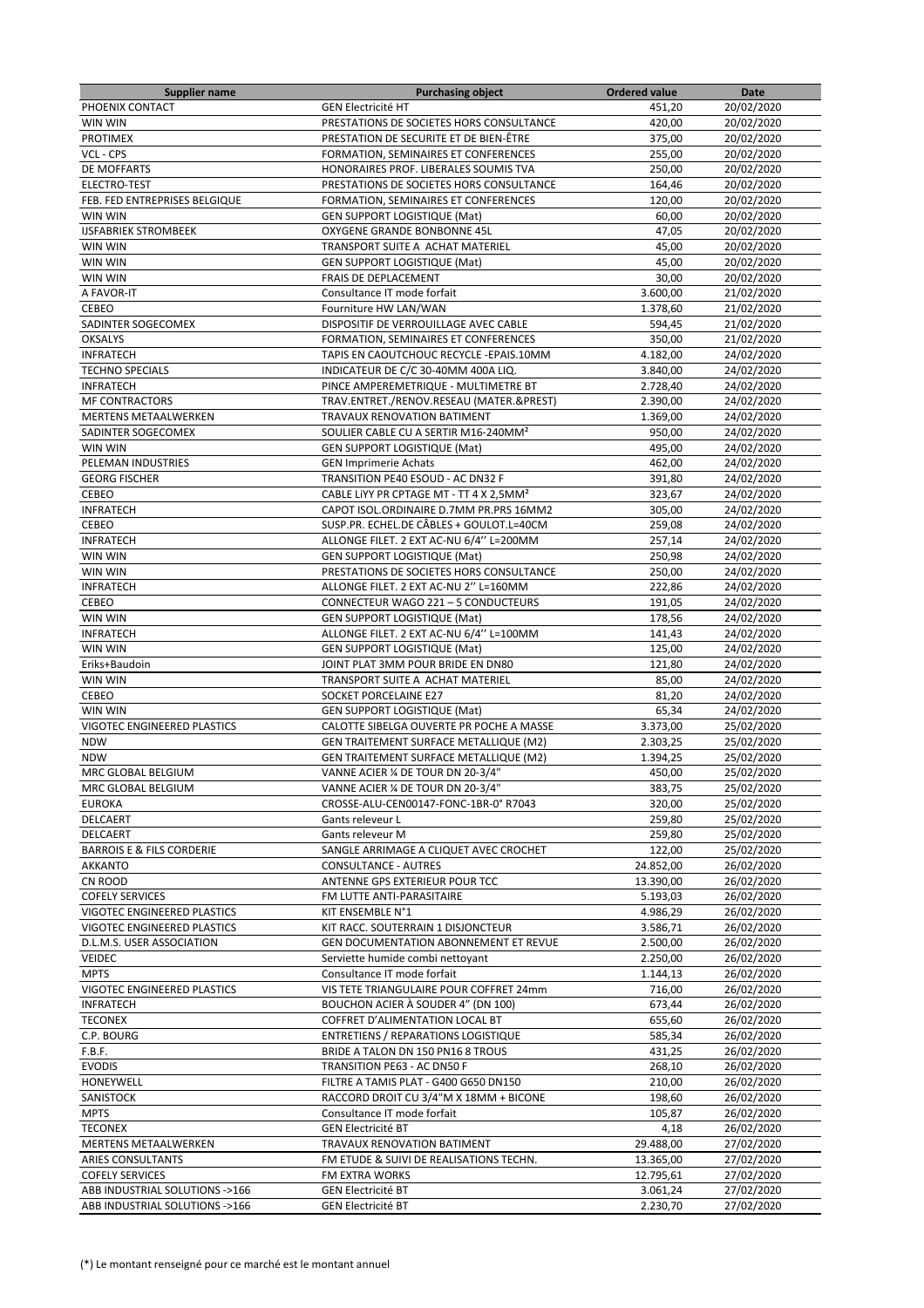| <b>Supplier name</b>                 | <b>Purchasing object</b>                                         | <b>Ordered value</b> | Date                   |
|--------------------------------------|------------------------------------------------------------------|----------------------|------------------------|
| ABB INDUSTRIAL SOLUTIONS ->166       | <b>GEN Electricité BT</b>                                        | 2.230,70             | 27/02/2020             |
| <b>TECONEX</b>                       | FIL NOIR 25MM <sup>2</sup> /600MM                                | 1.495,00             | 27/02/2020             |
| SIBELGA                              | <b>LOG TRAVAUX D'ELECTRICITE</b>                                 | 822,00               | 27/02/2020             |
| <b>CAPITANI</b>                      | <b>GEN Electricité HT</b>                                        | 100,00               | 27/02/2020             |
| <b>TECONEX</b>                       | <b>GEN Electricité BT</b>                                        | 3.227,32             | 28/02/2020             |
| SD WORX                              | FORMATION, SEMINAIRES ET CONFERENCES                             | 1.440,00             | 28/02/2020             |
| <b>MF CONTRACTORS</b>                | TRAV.ENTRET./RENOV.RESEAU (MATER.&PREST)                         | 1.095,00             | 28/02/2020             |
| LANDIS+GYR                           | ADAPTATEUR DIN POUR RTCC                                         | 6.400,00             | 2/03/2020              |
| <b>WOLTERS KLUWER EDITIONS</b>       | SW - Serveurs Windows                                            | 5.182,45             | 2/03/2020              |
| CRESEPT (ASSOC CERCLE ETUDE S.H.E.)  | FORMATION, SEMINAIRES ET CONFERENCES                             | 4.100,00             | 2/03/2020              |
| <b>WOLTERS KLUWER EDITIONS</b>       | SW - Serveurs Windows                                            | 3.986,50             | 2/03/2020              |
| Network Research Belgium             | Consultance IT mode forfait                                      | 3.357,53             | 2/03/2020              |
| <b>SEGERS RONY</b>                   | TRAV.ENTRET./RENOV.RESEAU (MATER.&PREST)                         | 3.323,90             | 2/03/2020              |
| SD WORX                              | FORMATION, SEMINAIRES ET CONFERENCES                             | 2.925,00             | 2/03/2020              |
| <b>MF CONTRACTORS</b>                | TRAV.ENTRET./RENOV.RESEAU (MATER.&PREST)                         | 2.620,00             | 2/03/2020              |
| <b>WOLTERS KLUWER EDITIONS</b>       | SW - Serveurs Windows                                            | 2.591,23             | 2/03/2020              |
| <b>VAN DALE UITGEVERS</b>            | SW - Serveurs - Maintenance                                      | 2.386,00             | 2/03/2020              |
| <b>WOLTERS KLUWER EDITIONS</b>       | SW - Serveurs Windows                                            | 1.993,25             | 2/03/2020              |
|                                      |                                                                  |                      |                        |
| FUNKTIE, DEKORATIE & SYSTEMS         | LOG TRAVAUX ELECTROMECANIQUE                                     | 1.556,00             | 2/03/2020              |
| FUNKTIE, DEKORATIE & SYSTEMS         | LOG TRAVAUX ELECTROMECANIQUE                                     | 1.358,00             | 2/03/2020              |
| <b>FILOFORM</b>                      | BANDE EN CUIVRE POUR TERRE E(A)IAJB                              | 1.355,00             | 2/03/2020              |
| SCHNEIDER ELECTRIC                   | TRAV.ENTRET./RENOV.RESEAU (MATER.&PREST)                         | 1.282,00             | 2/03/2020              |
| <b>MF CONTRACTORS</b>                | TRAV.ENTRET./RENOV.RESEAU (MATER.&PREST)                         | 1.075,00             | 2/03/2020              |
| F.B.F.                               | COURBE A SOUDER ASTM A234 - 5/4                                  | 558,00               | 2/03/2020              |
| <b>SCHNEIDER ELECTRIC</b>            | TRAV.ENTRET./RENOV.RESEAU (MATER.&PREST)                         | 462,00               | 2/03/2020              |
| MF CONTRACTORS                       | TRAV.ENTRET./RENOV.RESEAU (MATER.&PREST)                         | 375,00               | 2/03/2020              |
| SIAMU                                | PRESTATIONS DIVERSES NETTOYAGE CABINE                            | 173,18               | 2/03/2020              |
| COMPUSEARCH                          | Recrutement de cadres - Plage B                                  | 18.708,48            | 3/03/2020              |
| <b>INFRATECH</b>                     | CABLE DE 24 FIBRES OPTIQUES 2x12                                 | 8.040,00             | 3/03/2020              |
| <b>TECHNO SPECIALS</b>               | 3 CAPTEURS POUR ICC HORSTMANN 3M                                 | 5.349,90             | 3/03/2020              |
| <b>SCHREDER BE</b>                   | ASTRAL LED 53W DRI-A1918 ALU SF                                  | 4.877,48             | 3/03/2020              |
| S.S.I. SCHAFER                       | <b>GEN</b> outillage                                             | 4.395,00             | 3/03/2020              |
| SICLI                                | TRAV.ENTRET./RENOV.RESEAU (MATER.&PREST)                         | 1.837,87             | 3/03/2020              |
| SICLI                                | TRAV.ENTRET./RENOV.RESEAU (MATER.&PREST)                         | 1.607,01             | 3/03/2020              |
| <b>VOESTALPINE (SOUDOKAY)</b>        | ELECTRODE CELLULOSE 4,00MM DESCENDANTE                           | 612,31               | 3/03/2020              |
| <b>ENIMEX</b>                        | ECRAN PROTECTION THERMIQUE 1000x500                              | 408,06               | 3/03/2020              |
| <b>MORAVIA</b>                       | POTEAU DE BALISAGE RABATTABLE                                    | 220,50               | 3/03/2020              |
| L'AIR LIQUIDE BELGE                  | <b>GEN Gaz MP</b>                                                | 140,00               | 3/03/2020              |
| L'AIR LIQUIDE BELGE                  | <b>GEN Gaz MP</b>                                                | 45,00                | 3/03/2020              |
| ALMAGATES                            | TRAVAUX RENOVATION BATIMENT                                      | 12.713,00            | 4/03/2020              |
| LEGHORN-PERFRA                       | FIL A SCELLER ISOLE JAUNE                                        | 1.890,00             | 4/03/2020              |
| HONEYWELL                            | MAINTENANCE MATERIEL D'INSTRUMENTATION                           | 946,00               | 4/03/2020              |
| KLUWER OPLEIDINGEN                   | FORMATION, SEMINAIRES ET CONFERENCES                             | 806,00               | 4/03/2020              |
| SADINTER SOGECOMEX                   | <b>CUBE GAZ PROPANE 5KG</b>                                      | 307,00               | 4/03/2020              |
| HONEYWELL                            | TRANSPORT SUITE A ACHAT MATERIEL                                 | 250,00               | 4/03/2020              |
| <b>VOESTALPINE (SOUDOKAY)</b>        | ELECTRODE RUTILE 4 MM TOUT. POSIT.                               | 221,80               | 4/03/2020              |
| <b>BOUCKAERT A.</b>                  | SABLE DU RHIN (SAC DE 25KG)                                      | 139,97               | 4/03/2020              |
| <b>BOUCKAERT A.</b>                  | <b>GRAVIER (SAC DE 25KG)</b>                                     | 90,66                | 4/03/2020              |
| <b>DEBEX ENTERPRISE</b>              | GEN DOCUMENTATION ABONNEMENT ET REVUE                            | 88,00                | 4/03/2020              |
| <b>DEBEX ENTERPRISE</b>              | GEN DOCUMENTATION ABONNEMENT ET REVUE                            | 24,20                | 4/03/2020              |
|                                      |                                                                  |                      |                        |
| <b>GALLER METALEN</b><br>D.M. CABLES | <b>GEN</b> outillage<br>PRESTATIONS DE SOCIETES HORS CONSULTANCE | 844,11<br>750,00     | 5/03/2020<br>5/03/2020 |
| <b>SCHREDER BE</b>                   | CROSSE-GALV-CEN00122-DEC-1BR-0° R6009                            | 319,80               | 5/03/2020              |
|                                      |                                                                  |                      |                        |
| <b>SETON</b>                         | CHAINE DE BALISAGE ROUGE/BLANC                                   | 224,40               | 5/03/2020              |
| ESVSHOP B.V.                         | <b>GEN</b> outillage                                             | 190,40               | 5/03/2020              |
| S.I.A.M.U.                           | PRESTATIONS DE SOCIETES HORS CONSULTANCE                         | 160,00               | 5/03/2020              |
| SANISTOCK                            | ATTACHE POUR TUYAU CUIVRE Ø 28                                   | 15,20                | 5/03/2020              |
| DE MEEUW --> 10116                   | <b>LOCATIONS DIVERSES</b>                                        | 3.731,34             | 6/03/2020              |
| <b>MF CONTRACTORS</b>                | TRAV.ENTRET./RENOV.RESEAU (MATER.&PREST)                         | 2.620,00             | 6/03/2020              |
| <b>EUROKA</b>                        | CONS-ALU-CEN00145-FONC-1BR-0° R7043                              | 2.200,00             | 6/03/2020              |
| CONDUCTIX - WAMPFLER                 | <b>GEN Electricité HT</b>                                        | 1.817,38             | 6/03/2020              |
| CONDUCTIX - WAMPFLER                 | <b>GEN Electricité HT</b>                                        | 1.817,38             | 6/03/2020              |
| THE OVAL OFFICE                      | PRESTATIONS DE SOCIETES HORS CONSULTANCE                         | 1.621,80             | 6/03/2020              |
| DE MEEUW --> 10116                   | PRESTATIONS DE SOCIETES HORS CONSULTANCE                         | 1.556,74             | 6/03/2020              |
| DE MEEUW --> 10116                   | PRESTATIONS DE SOCIETES HORS CONSULTANCE                         | 1.424,34             | 6/03/2020              |
| EXPERT ACADEMY                       | FORMATION, SEMINAIRES ET CONFERENCES                             | 1.150,00             | 6/03/2020              |
| <b>MF CONTRACTORS</b>                | TRAV.ENTRET./RENOV.RESEAU (MATER.&PREST)                         | 970,00               | 6/03/2020              |
| <b>MF CONTRACTORS</b>                | TRAV.ENTRET./RENOV.RESEAU (MATER.&PREST)                         | 970,00               | 6/03/2020              |
| NEDELKO BELGIUM                      | PILE RONDE 1,5V LR6 / AA                                         | 842,50               | 6/03/2020              |
| DE MEEUW --> 10116                   | <b>LOCATIONS DIVERSES</b>                                        | 626,34               | 6/03/2020              |
| <b>ACADEMY IHECS</b>                 | FORMATION, SEMINAIRES ET CONFERENCES                             | 605,00               | $\frac{1}{6}$ /03/2020 |
| THE OVAL OFFICE                      | <b>GRAPHISME</b>                                                 | 540,00               | 6/03/2020              |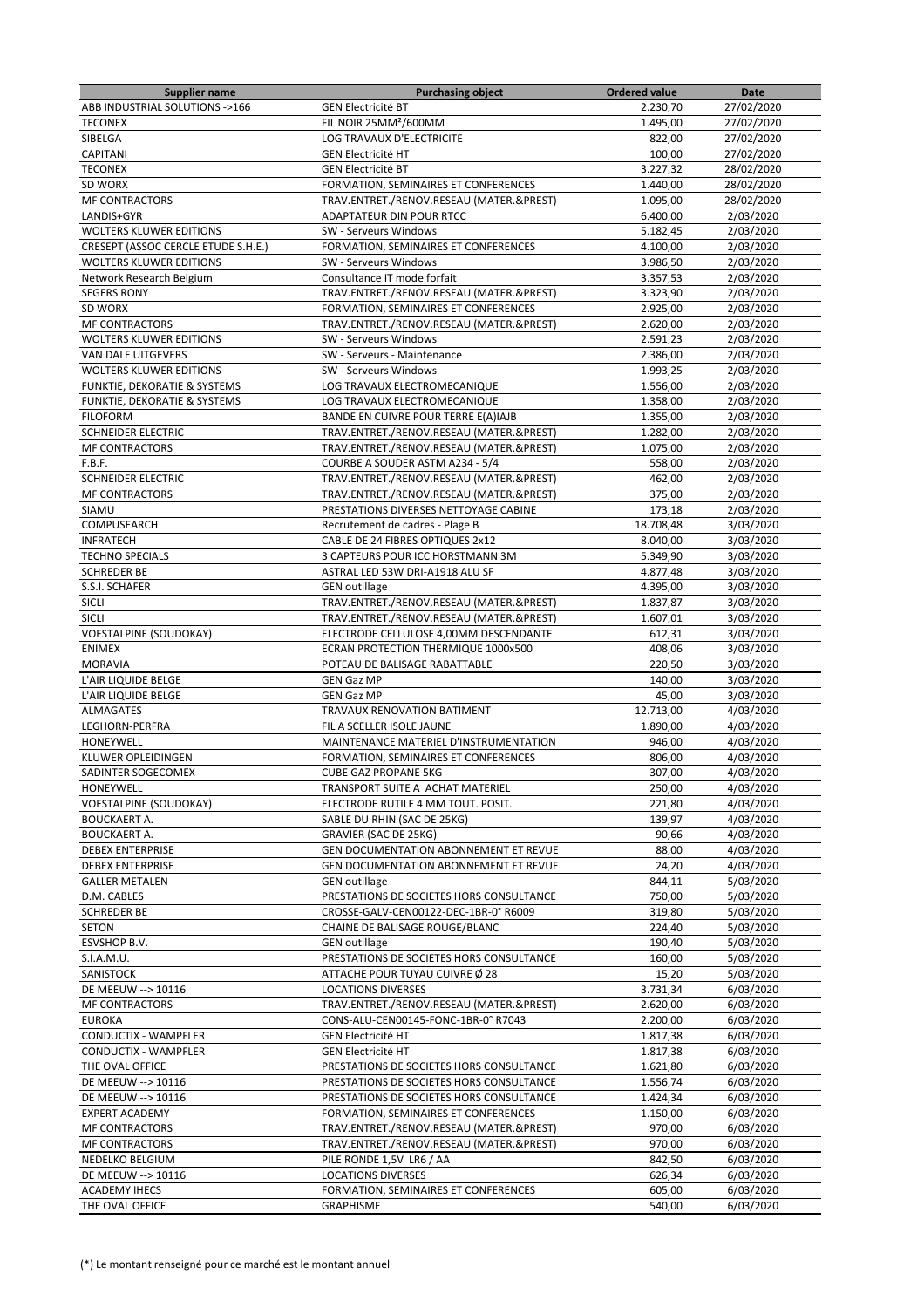| <b>Supplier name</b>                | <b>Purchasing object</b>                 | <b>Ordered value</b> | Date                   |
|-------------------------------------|------------------------------------------|----------------------|------------------------|
| <b>HARTING</b>                      | <b>GEN Electricité HT</b>                | 482,82               | 6/03/2020              |
| PROSAFCO                            | <b>GANTS LATEX POUDRES T10 OU XL</b>     | 459,98               | 6/03/2020              |
| <b>INTER PIPE TOOL</b>              | ETAU A CHARNIERE SUR TREPIED PORTATIF    | 380,12               | 6/03/2020              |
| <b>MF CONTRACTORS</b>               | TRAV.ENTRET./RENOV.RESEAU (MATER.&PREST) | 375,00               | 6/03/2020              |
| <b>INTER PIPE TOOL</b>              | Bouchon expansible simple DN300          | 330,93               | 6/03/2020              |
| <b>MF CONTRACTORS</b>               | TRAV.ENTRET./RENOV.RESEAU (MATER.&PREST) | 300.00               | 6/03/2020              |
| <b>HARTING</b>                      | <b>GEN Electricité HT</b>                | 294,58               | 6/03/2020              |
| ABB INDUSTRIAL SOLUTIONS ->166      | <b>GEN Electricité BT</b>                | 231,36               | 6/03/2020              |
| DE MEEUW --> 10116                  | PRESTATIONS DE SOCIETES HORS CONSULTANCE | 180,00               | 6/03/2020              |
| <b>HARTING</b>                      | <b>GEN Electricité HT</b>                | 167,13               | 6/03/2020              |
| CONDUCTIX - WAMPFLER                | <b>GEN Electricité HT</b>                | 127,19               | 6/03/2020              |
| CONDUCTIX - WAMPFLER                | <b>GEN Electricité HT</b>                | 127,19               | 6/03/2020              |
| <b>HARTING</b>                      | <b>GEN Electricité HT</b>                | 101,97               | 6/03/2020              |
| <b>HARTING</b>                      | <b>GEN Electricité HT</b>                | 61,72                | 6/03/2020              |
| <b>HARTING</b>                      | <b>GEN Electricité HT</b>                | 61,72                | 6/03/2020              |
| VBO(Verbond van Belgische Ondernemi | GEN DOCUMENTATION ABONNEMENT ET REVUE    | 60,00                | 6/03/2020              |
| <b>HARTING</b>                      | <b>GEN Electricité HT</b>                | 21,28                | 6/03/2020              |
| <b>HARTING</b>                      | <b>GEN Electricité HT</b>                | 21,28                | 6/03/2020              |
| <b>HARTING</b>                      | <b>GEN Electricité HT</b>                | 14,04                | 6/03/2020              |
| <b>HARTING</b>                      | <b>GEN Electricité HT</b>                | 14,04                | 6/03/2020              |
| VEIDEC                              | Serviette humide combi nettoyant         | 7.650,00             | 9/03/2020              |
| BELLEKENS IT COMM. V.               | Consultance IT mode forfait              | 4.410,00             | $\frac{1}{9}$ /03/2020 |
| F.B.F.                              | REDUCT. CONC. AC DN600/500 (6,3/6,3)     | 4.290.00             | 9/03/2020              |
| KIWA OESTERBAAI                     | FM ETUDE & SUIVI DE REALISATIONS TECHN.  | 3.500,00             | 9/03/2020              |
| <b>HUDSON BELGIUM</b>               | FORMATION, SEMINAIRES ET CONFERENCES     | 3.000,00             | 9/03/2020              |
| <b>INTER PIPE TOOL</b>              | POMPE POUR BALLON D'OBTURATION           | 2.280,00             | 9/03/2020              |
| <b>SEGERS RONY</b>                  | TRAV.ENTRET./RENOV.RESEAU (MATER.&PREST) | 2.231,99             | 9/03/2020              |
| <b>EVENT MASTERS</b>                | FORMATION, SEMINAIRES ET CONFERENCES     | 2.100,00             | 9/03/2020              |
| F.B.F.                              | COURBE RADIO AC 45° 3D DN150 (4,0)       | 1.186,00             | 9/03/2020              |
| Eriks+Baudoin                       | DETERGENT CONCENTRE DREFT                | 708,00               | 9/03/2020              |
| <b>TECONEX</b>                      | DOUBLE SUPPORT COMPTEUR MOBILE           | 688,50               | 9/03/2020              |
| <b>ECOMPANY</b>                     | URE 2.1.1 DATALOGGER A (new) UMTS (>=10) | 534,60               | 9/03/2020              |
| <b>ECOMPANY</b>                     | URE 2.1.1 DATALOGGER A (new) UMTS (>=10) | 478,50               | 9/03/2020              |
| <b>ECOMPANY</b>                     | URE 2.1.1 DATALOGGER A (new) UMTS (>=10) | 473,55               | 9/03/2020              |
| <b>ECOMPANY</b>                     | URE 2.1.1 DATALOGGER A (new) UMTS (>=10) | 473,55               | 9/03/2020              |
| <b>ECOMPANY</b>                     | URE 2.1.1 DATALOGGER A (new) UMTS (>=10) | 412,50               | 9/03/2020              |
| <b>ECOMPANY</b>                     | URE 2.1.1 DATALOGGER A (new) UMTS (>=10) | 356,40               | 9/03/2020              |
| KAISER+KRAFT                        | <b>GEN Mobilier (Mat)</b>                | 256,28               | 9/03/2020              |
| KAISER+KRAFT                        | <b>GEN Mobilier (Mat)</b>                | 239,94               | 9/03/2020              |
| KAISER+KRAFT                        | <b>GEN Mobilier (Mat)</b>                | 214,14               | 9/03/2020              |
| <b>KONE BELGIUM</b>                 | PRESTATIONS DE SOCIETES HORS CONSULTANCE | 150,60               | 9/03/2020              |
| <b>MECAWA</b>                       | <b>GEN Gaz MP</b>                        | 23.240,00            | 10/03/2020             |
| <b>VANHULLE BVBA</b>                | Eclairage public prestation entrepreneur | 11.592,02            | 10/03/2020             |
| WE ARE THE WORDS                    | <b>CONSULTANCE - AUTRES</b>              | 5.280,00             | 10/03/2020             |
| PEPPERL + FUCHS                     | ISOLATION GALVANIQUE SORTIE D'IMPUL 1->2 | 4.590,00             | 10/03/2020             |
| DOLCE LA HULPE BRUSSELS             | FORMATION, SEMINAIRES ET CONFERENCES     | 3.890,64             | 10/03/2020             |
| WIN WIN                             | <b>GEN SUPPORT LOGISTIQUE (Mat)</b>      | 2.143,30             | 10/03/2020             |
| <b>ASSA ABLOY</b>                   | DEMI CYLINDRE LITTO POUR EP              | 1.947,20             | 10/03/2020             |
| <b>IMBEMA BELGIUM</b>               | <b>GEN Electricité HT</b>                | 825,00               | 10/03/2020             |
| PROSAFCO                            | GANTS LATEX POUDRES T10 OU XL            | 766,64               | 10/03/2020             |
| ABB INDUSTRIAL SOLUTIONS ->166      | <b>GEN Electricité BT</b>                | 258,05               | 10/03/2020             |
| <b>TECONEX</b>                      | <b>GEN Electricité BT</b>                | 137,10               | 10/03/2020             |
| <b>KITENCRE</b>                     | Fourniture HW Accessoires                | 120,34               | 10/03/2020             |
| PHOENIX CONTACT                     | PLAQUE FERMETURE POUR BORNE L 6,2/8,2MM  | 105,28               | 10/03/2020             |
| WIN WIN                             | FRAIS DE DEPLACEMENT                     | 85,00                | 10/03/2020             |
| WIN WIN                             | <b>GEN SUPPORT LOGISTIQUE (Mat)</b>      | 40,00                | 10/03/2020             |
| <b>TECONEX</b>                      | <b>GEN Electricité BT</b>                | 0,95                 | 10/03/2020             |
| <b>THELIS</b>                       | Maintenance HW Serveurs                  | 19.953,00            | 11/03/2020             |
| <b>SEGERS RONY</b>                  | TRAV.ENTRET./RENOV.RESEAU (MATER.&PREST) | 3.922,40             | 11/03/2020             |
| <b>HILTI FIXATION</b>               | F07 - FOREUSE                            | 2.253,93             | 11/03/2020             |
| <b>TECHNO SPECIALS</b>              | WEGA 1.2.C VARIO BASE                    | 1.900,80             | 11/03/2020             |
| <b>TECONEX</b>                      | FIL NOIR 35MM <sup>2</sup> /600MM        | 1.381,25             | 11/03/2020             |
| <b>TECONEX</b>                      | FIL BRUN 25MM <sup>2</sup> /600MM        | 920,00               | 11/03/2020             |
| <b>TECONEX</b>                      | FIL GRIS 25MM <sup>2</sup> /600MM        | 920,00               | 11/03/2020             |
| VEIDEC                              | Mousse nettoyante universelle en aérosol | 862,80               | 11/03/2020             |
| SCHNEIDER ELECTRIC                  | COFFRET MURAL POUR ICD FLAIR             | 744,15               | 11/03/2020             |
| <b>TECHNO SPECIALS</b>              | C-CUBE WEGA 1.2.C VARIO SCHNEIDER        | 326,40               | 11/03/2020             |
| CEBEO                               | SUSP.PR. ECHEL.DE CÂBLES + GOULOT.L=60CM | 206,66               | 11/03/2020             |
| CEBEO                               | CONNECTEUR WAGO 221 - 5 CONDUCTEURS      | 191,05               | 11/03/2020             |
| ROELS R. & A.                       | BROSSE A PEINDRE RONDE DIAMETRE 17MM     | 141,48               | 11/03/2020             |
| CEBEO                               | SOQUET G12                               | 94,62                | 11/03/2020             |
| TECHNICAL EQUIPMENT MAINTENANCE     | Maintenance Cogen                        | 12.929,36            | 12/03/2020             |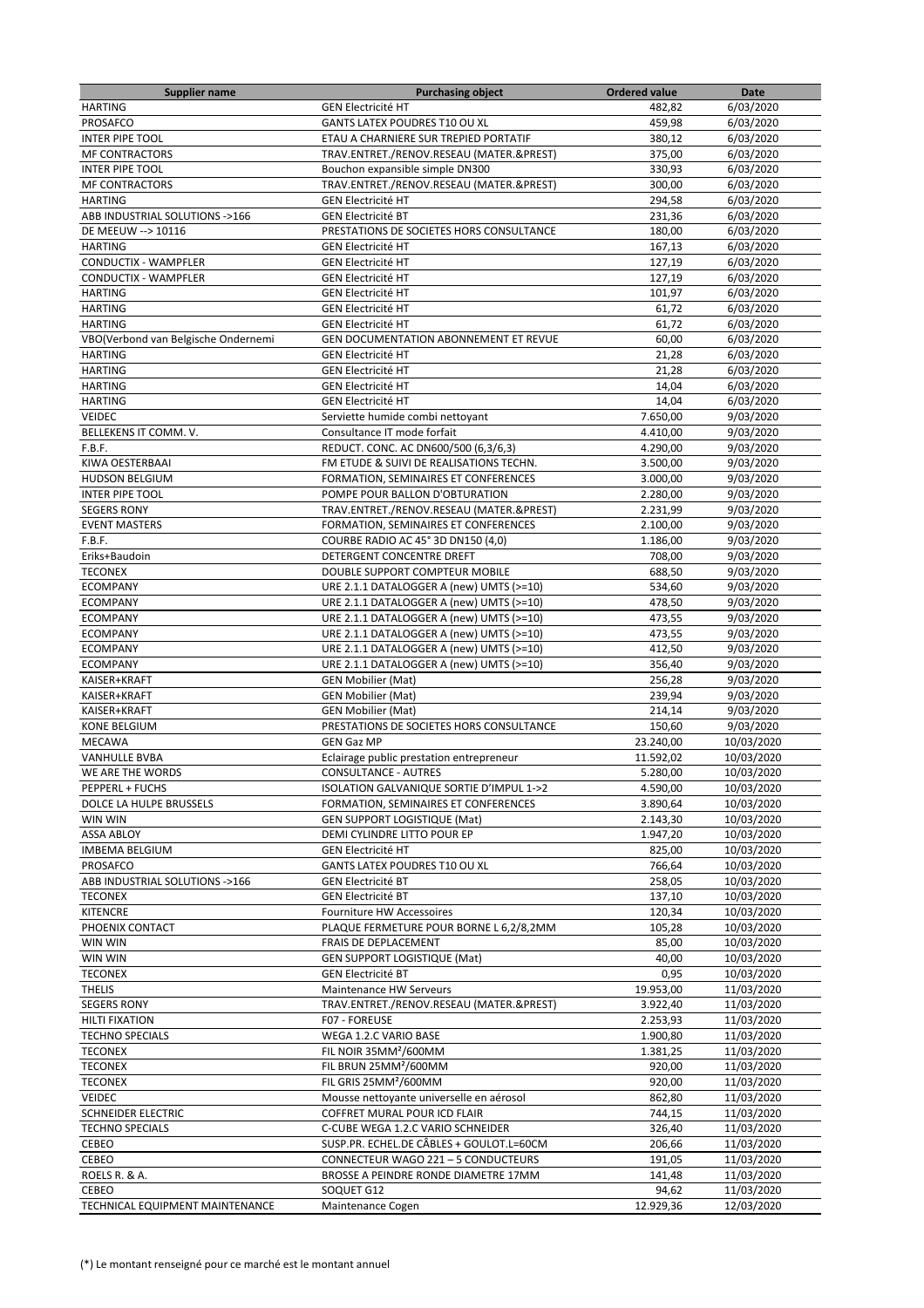| <b>Supplier name</b>                     | <b>Purchasing object</b>                          | <b>Ordered value</b> | Date       |
|------------------------------------------|---------------------------------------------------|----------------------|------------|
| CHÂTEAUFORM BENELUX                      | FORMATION, SEMINAIRES ET CONFERENCES              | 10.700,00            | 12/03/2020 |
| <b>REXEL BELGIUM</b>                     | LOCALISATEUR DE CÂBLE DYNATEL 2250                | 6.785,64             | 12/03/2020 |
| <b>BUSINESS WRITERS</b>                  | PRESTATIONS DE SOCIETES HORS CONSULTANCE          | 6.480,00             | 12/03/2020 |
| TECHNICAL EQUIPMENT MAINTENANCE          | Maintenance Cogen                                 | 6.188,00             | 12/03/2020 |
| <b>VAN WETTER</b>                        | <b>ENTRETIEN / NETTOYAGE POSTES</b>               | 4.640,00             | 12/03/2020 |
| <b>GALLER METALEN</b>                    | BATTERIE PLOMB SANS ENTRETIEN 12V                 | 2.684,00             | 12/03/2020 |
| VANBREDA                                 | HONORAIRES PROF. LIBERALES SOUMIS TVA             | 2.500,00             | 12/03/2020 |
| HONEYWELL                                |                                                   |                      |            |
|                                          | MAINTENANCE MATERIEL D'INSTRUMENTATION            | 1.237,00             | 12/03/2020 |
| <b>HILTI FIXATION</b>                    | <b>GEN</b> outillage                              | 857,16               | 12/03/2020 |
| <b>GREGORY HALLIDAY</b>                  | PRESTATIONS DE SOCIETES HORS CONSULTANCE          | 818,12               | 12/03/2020 |
| <b>MF CONTRACTORS</b>                    | TRAV.ENTRET./RENOV.RESEAU (MATER.&PREST)          | 795,00               | 12/03/2020 |
| <b>HILTI FIXATION</b>                    | <b>GEN</b> outillage                              | 745,60               | 12/03/2020 |
| <b>HILTI FIXATION</b>                    | <b>GEN</b> outillage                              | 666,98               | 12/03/2020 |
| <b>HILTI FIXATION</b>                    | <b>GEN</b> outillage                              | 614,96               | 12/03/2020 |
| <b>GREGORY HALLIDAY</b>                  | PRESTATIONS DE SOCIETES HORS CONSULTANCE          | 529,37               | 12/03/2020 |
| <b>HILTI FIXATION</b>                    | <b>GEN outillage</b>                              | 509,30               | 12/03/2020 |
| <b>ZUPOR</b>                             | <b>GEN Gaz MP</b>                                 | 495,52               | 12/03/2020 |
| <b>VAN WETTER</b>                        | <b>ENTRETIEN / NETTOYAGE POSTES</b>               | 485,00               | 12/03/2020 |
| MISTER MINIT STOCKEL                     | <b>GEN Electricité HT</b>                         | 395,87               | 12/03/2020 |
| SADINTER SOGECOMEX                       | <b>CUBE GAZ PROPANE 5KG</b>                       | 307,00               | 12/03/2020 |
|                                          |                                                   |                      | 12/03/2020 |
| SOBEMETAL                                | <b>GEN Gaz MP</b>                                 | 286,00               |            |
| <b>HILTI FIXATION</b>                    | <b>GEN</b> outillage                              | 270,68               | 12/03/2020 |
| <b>HILTI FIXATION</b>                    | <b>GEN</b> outillage                              | 268,38               | 12/03/2020 |
| <b>ZUPOR</b>                             | <b>GEN Gaz MP</b>                                 | 255,60               | 12/03/2020 |
| HONEYWELL                                | TRANSPORT SUITE A ACHAT MATERIEL                  | 250,00               | 12/03/2020 |
| <b>HILTI FIXATION</b>                    | <b>GEN</b> outillage                              | 243,28               | 12/03/2020 |
| <b>HILTI FIXATION</b>                    | <b>GEN outillage</b>                              | 236,44               | 12/03/2020 |
| <b>BUSINESS WRITERS</b>                  | PRESTATIONS DE SOCIETES HORS CONSULTANCE          | 225,00               | 12/03/2020 |
| <b>HILTI FIXATION</b>                    | <b>GEN outillage</b>                              | 218,72               | 12/03/2020 |
| <b>ZUPOR</b>                             | <b>GEN Gaz MP</b>                                 | 192,48               | 12/03/2020 |
| <b>HILTI FIXATION</b>                    | <b>GEN</b> outillage                              | 166,71               | 12/03/2020 |
| SOBEMETAL                                | <b>GEN Gaz MP</b>                                 | 100,00               | 12/03/2020 |
| SOBEMETAL                                | <b>GEN Gaz MP</b>                                 | 92,05                | 12/03/2020 |
|                                          |                                                   |                      |            |
| <b>ZUPOR</b>                             | <b>GEN Gaz MP</b>                                 | 75,00                | 12/03/2020 |
| SOBEMETAL                                | <b>GEN Gaz MP</b>                                 | 25,00                | 12/03/2020 |
| <b>ZUPOR</b>                             | <b>GEN Gaz MP</b>                                 | 9,92                 | 12/03/2020 |
| <b>ZUPOR</b>                             | <b>GEN Gaz MP</b>                                 | 4,96                 | 12/03/2020 |
| <b>ZUPOR</b>                             | <b>GEN Gaz MP</b>                                 | 4,00                 | 12/03/2020 |
| <b>ZUPOR</b>                             | <b>GEN Gaz MP</b>                                 | 3,52                 | 12/03/2020 |
| <b>ZUPOR</b>                             | <b>GEN Gaz MP</b>                                 | 1,76                 | 12/03/2020 |
| VEIDEC                                   | <b>GEN DIVERS MAGASINS</b>                        | 4.888,80             | 13/03/2020 |
| A.E. MOBELSA                             | PRESTATIONS DE SOCIETES HORS CONSULTANCE          | 2.210,00             | 13/03/2020 |
| A.E. MOBELSA                             | TRANSPORT SUITE A ACHAT MATERIEL                  | 1.680,00             | 13/03/2020 |
| DRUGMAND & MEERT                         | LINGETTES POUR DEGRAISSAGE DE CABLES              | 1.510,60             | 13/03/2020 |
| ОКА                                      | PRESTATIONS DE SOCIETES HORS CONSULTANCE          | 400,00               | 13/03/2020 |
| <b>XPERT IMMO</b>                        | HONORAIRES PROF. LIBERALES SOUMIS TVA             | 132,23               | 13/03/2020 |
|                                          |                                                   |                      |            |
| <b>XPERT IMMO</b><br><b>ACTIVE IMAGE</b> | HONORAIRES PROF. LIBERALES SOUMIS TVA             | 132,23               | 13/03/2020 |
|                                          | GEN Vêtements de travail                          | 105,00               | 13/03/2020 |
| SADINTER SOGECOMEX                       | MATRICE SOULIERS CABLES NUS 1,5-10MM <sup>2</sup> | 53,50                | 13/03/2020 |
| <b>HESS</b>                              | CITY EL. CPO.TW 90W BEL D-A1972 DB703 SF          | 18.060,00            | 16/03/2020 |
| ETILUX SA-NV                             | GEN Matériel de bureau                            | 1.214,70             | 16/03/2020 |
| <b>MF CONTRACTORS</b>                    | TRAV.ENTRET./RENOV.RESEAU (MATER.&PREST)          | 970,00               | 16/03/2020 |
| CEBEO                                    | P69 - PINCE À SERTIR UNIVERSELLE                  | 840,60               | 16/03/2020 |
| A.I.B. - VINCOTTE                        | ANALYSES ET CONTROLES DIVERS                      | 657,83               | 16/03/2020 |
| <b>ACADEMY IHECS</b>                     | FORMATION, SEMINAIRES ET CONFERENCES              | 605,00               | 16/03/2020 |
| <b>GALLER METALEN</b>                    | SERRE-JOINT 0-150MM BESSEY EZS                    | 555,30               | 16/03/2020 |
| PHOENIX CONTACT                          | P69 - PINCE À SERTIR UNIVERSELLE                  | 534,66               | 16/03/2020 |
| <b>HERLI MEDICAL</b>                     | <b>GEN DIVERS MAGASINS</b>                        | 495,80               | 16/03/2020 |
| <b>HERLI MEDICAL</b>                     | <b>GEN DIVERS MAGASINS</b>                        | 495,80               | 16/03/2020 |
| <b>BPOST</b>                             | POSTOGRAMME                                       | 473,60               | 16/03/2020 |
| VERRAX                                   | VAISSELLE DIVERS - LOGISTIQUE                     | 467,21               | 16/03/2020 |
|                                          |                                                   |                      |            |
| A.I.B. - VINCOTTE                        | ANALYSES ET CONTROLES DIVERS                      | 451,71               | 16/03/2020 |
| <b>HERLI MEDICAL</b>                     | <b>GEN DIVERS MAGASINS</b>                        | 379,40               | 16/03/2020 |
| HERLI MEDICAL                            | <b>GEN DIVERS MAGASINS</b>                        | 379,40               | 16/03/2020 |
| PHOENIX CONTACT                          | <b>GEN</b> outillage                              | 294,78               | 16/03/2020 |
| <b>SICLI</b>                             | RES TRAVAUX DE SECURISATION                       | 200,00               | 16/03/2020 |
| <b>GALLER METALEN</b>                    | CHAINE MAILLONS COURTS 7mm                        | 157,00               | 16/03/2020 |
| CEBEO                                    | <b>GEN Electricité HT</b>                         | 110,55               | 16/03/2020 |
| <b>CLABOTS</b>                           | <b>GEN Electricité HT</b>                         | 98,00                | 16/03/2020 |
| SICLI                                    | FRAIS DE DEPLACEMENT                              | 98,00                | 16/03/2020 |
| <b>IJSFABRIEK STROMBEEK</b>              | OXYGENE GRANDE BONBONNE 45L                       | 47,05                | 16/03/2020 |
| CEBEO                                    | <b>GEN Electricité HT</b>                         | 46,17                | 16/03/2020 |
|                                          |                                                   |                      |            |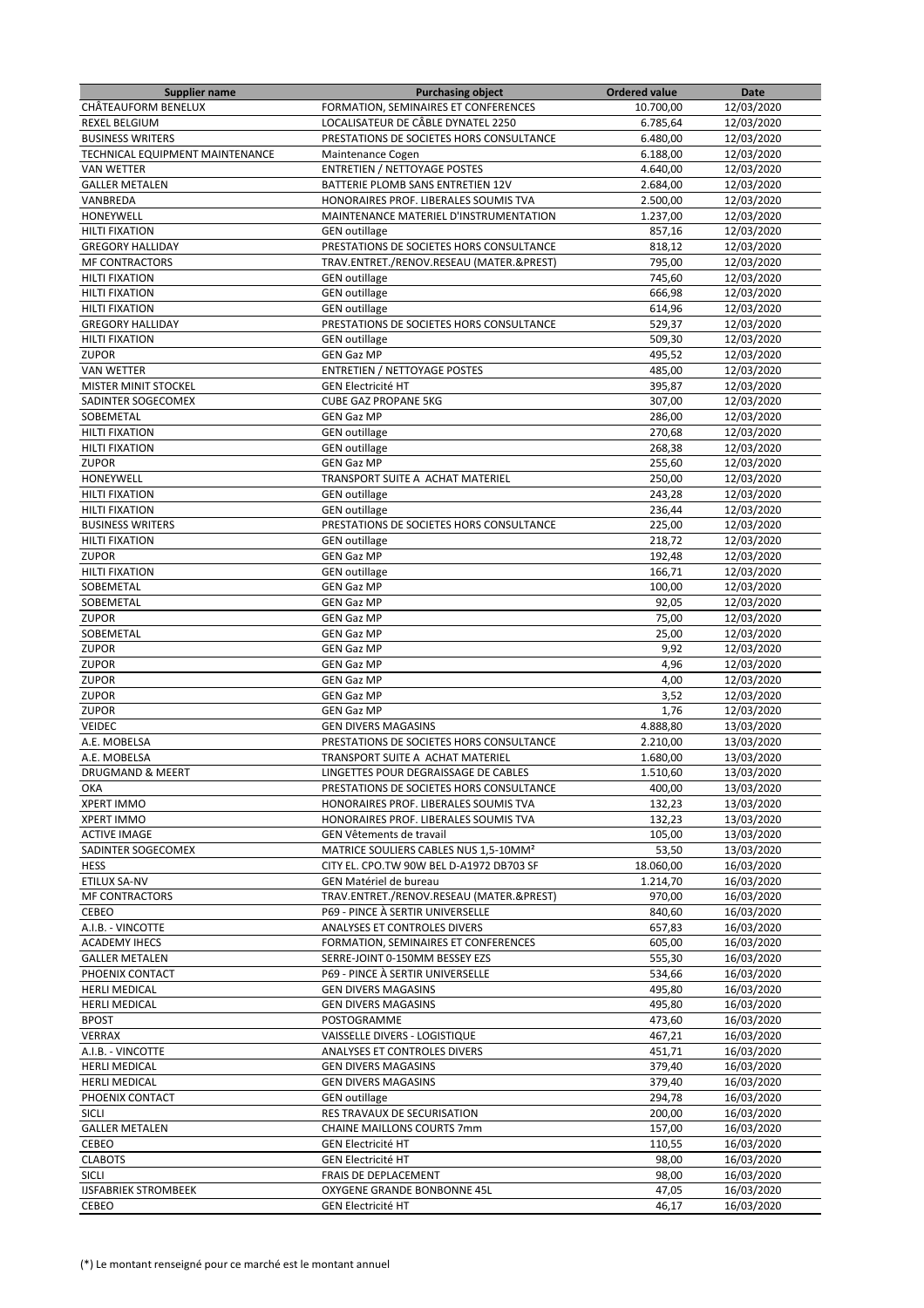| <b>Supplier name</b>           | <b>Purchasing object</b>                 | <b>Ordered value</b> | Date       |
|--------------------------------|------------------------------------------|----------------------|------------|
| ELIA TRANSMISSION BELGIUM      | TRAV.ENTRET./RENOV.RESEAU (MATER.&PREST) | 6.104,56             | 17/03/2020 |
| <b>INTERSAFE BELGIUM</b>       | <b>GEN outillage</b>                     | 2.815,00             | 17/03/2020 |
| PROSAFCO                       | GANTS LATEX POUDRES T10 OU XL            | 1.916,60             | 17/03/2020 |
| <b>INTERSAFE BELGIUM</b>       | <b>GEN</b> outillage                     | 1.228,00             | 17/03/2020 |
|                                |                                          |                      |            |
| <b>KERAMAB - SELANCO</b>       | CORDE ETANCHEITE MANCHETTE ACIER DIA10MM | 1.086,25             | 17/03/2020 |
| DELCAERT                       | <b>GEN DIVERS MAGASINS</b>               | 975,00               | 17/03/2020 |
| EURO-CABLAGE                   | <b>GEN Electricité HT</b>                | 807,76               | 17/03/2020 |
| K. VERSTRAETE & ZOON           | TRAV.ENTRET./RENOV.RESEAU (MATER.&PREST) | 452,50               | 17/03/2020 |
| EURO-CABLAGE                   | <b>GEN Electricité HT</b>                | 403,88               | 17/03/2020 |
| EURO-CABLAGE                   | <b>GEN Electricité HT</b>                | 403,88               | 17/03/2020 |
| <b>EURO-CABLAGE</b>            | <b>GEN Electricité HT</b>                | 403,88               | 17/03/2020 |
| EURO-CABLAGE                   | <b>GEN Electricité HT</b>                | 403,88               | 17/03/2020 |
| EURO-CABLAGE                   | <b>GEN Electricité HT</b>                |                      | 17/03/2020 |
|                                |                                          | 403,88               |            |
| EURO-CABLAGE                   | <b>GEN Electricité HT</b>                | 403,88               | 17/03/2020 |
| EURO-CABLAGE                   | <b>GEN Electricité HT</b>                | 403,88               | 17/03/2020 |
| EURO-CABLAGE                   | <b>GEN Electricité HT</b>                | 403,88               | 17/03/2020 |
| ABB INDUSTRIAL SOLUTIONS ->166 | <b>GEN Electricité HT</b>                | 236,90               | 17/03/2020 |
| CEBEO                          | <b>GEN TELECONTROLE</b>                  | 137,56               | 17/03/2020 |
| CEBEO                          | <b>GEN TELECONTROLE</b>                  | 137,56               | 17/03/2020 |
| ELECTRO-TEST                   | PRESTATIONS DE SOCIETES HORS CONSULTANCE | 83,47                | 17/03/2020 |
| ADDESTINO                      |                                          |                      | 18/03/2020 |
|                                | Consultance IT mode forfait              | 12.500,00            |            |
| ADDESTINO                      | Consultance IT mode forfait              | 6.250,00             | 18/03/2020 |
| ADDESTINO                      | Consultance IT mode forfait              | 6.250,00             | 18/03/2020 |
| SIGNIFY BELGIUM                | Capot CAMBRIDGE - CLIP - R7043           | 4.560,00             | 18/03/2020 |
| <b>SIGNIFY BELGIUM</b>         | Capot CAMBRIDGE - CLIP - R6009           | 4.560,00             | 18/03/2020 |
| ABB ENERGY SERVICE             | TRAV.ENTRET./RENOV.RESEAU (MATER.&PREST) | 3.783,00             | 18/03/2020 |
| ATIMA - TPIM                   | <b>REHAUSSEUR</b>                        | 2.841,16             | 18/03/2020 |
| <b>ABB ENERGY SERVICE</b>      | TRAV.ENTRET./RENOV.RESEAU (MATER.&PREST) | 1.891,50             | 18/03/2020 |
| ABB ENERGY SERVICE             | TRAV.ENTRET./RENOV.RESEAU (MATER.&PREST) | 1.891,50             | 18/03/2020 |
|                                |                                          |                      |            |
| <b>INFRATECH</b>               | <b>BOUCHON ACIER À SOUDER 2" (DN 50)</b> | 1.020,80             | 18/03/2020 |
| ABB ENERGY SERVICE             | TRAV.ENTRET./RENOV.RESEAU (MATER.&PREST) | 945,75               | 18/03/2020 |
| <b>ABB ENERGY SERVICE</b>      | TRAV.ENTRET./RENOV.RESEAU (MATER.&PREST) | 945,75               | 18/03/2020 |
| <b>ABB ENERGY SERVICE</b>      | PRESTATIONS DE SOCIETES HORS CONSULTANCE | 606,00               | 18/03/2020 |
| NEXANS NETWORK SOLUTIONS       | TERMINAISON XLPE HT MAGNEFIX             | 581,76               | 18/03/2020 |
| <b>ITRON BELGIUM</b>           | <b>GEN Electricité HT</b>                | 299,00               | 18/03/2020 |
| SIGNIFY BELGIUM                | PLAN OBTURATEUR/BOUCLIER 120° METRONOM   | 207,60               | 18/03/2020 |
| <b>BOUCKAERT A.</b>            | CIMENT (SAC DE 25KG)                     | 168,95               | 18/03/2020 |
|                                |                                          |                      |            |
| ACEG                           | PRESTATIONS DE SOCIETES HORS CONSULTANCE | 142,50               | 18/03/2020 |
| Eriks+Baudoin                  | <b>GEN outillage</b>                     | 97,93                | 18/03/2020 |
| <b>SIGNA</b>                   | <b>GEN Electricité HT</b>                | 75,20                | 18/03/2020 |
| ACEG                           | FRAIS DE DEPLACEMENT                     | 45,00                | 18/03/2020 |
| SIGNA                          | TRANSPORT SUITE A ACHAT MATERIEL         | 18,00                | 18/03/2020 |
| <b>HESS</b>                    | Base230 CRVE02/04 3600 CITYEL. 230 DB703 | 21.756,00            | 19/03/2020 |
| <b>EVODIS</b>                  | <b>BOUCHON LAITON 4/4" TETE CARREE</b>   | 3.960,00             | 19/03/2020 |
| ARCOS                          | BOUCHON A SOUDER CONIQUE 3-M5/4-T6/4     | 1.199,00             | 19/03/2020 |
|                                | <b>BANDE D'ISOLATION VELCRO 1kV</b>      |                      | 19/03/2020 |
| <b>FILOFORM</b>                |                                          | 1.080,00             |            |
| EURO-CABLAGE                   | <b>GEN Electricité HT</b>                | 564,96               | 19/03/2020 |
| <b>EVODIS</b>                  | REGULATEUR B25 21MBAR 5/4"               | 477,25               | 19/03/2020 |
| <b>VDPK</b>                    | LOG MENUISERIE                           | 400,00               | 19/03/2020 |
| <b>EVODIS</b>                  | REGULATEUR B10 N 21MBAR 5/4" - PETIT     | 365,00               | 19/03/2020 |
| <b>VDPK</b>                    | <b>LOG MENUISERIE</b>                    | 180,00               | 19/03/2020 |
| <b>VDPK</b>                    | LOG MENUISERIE                           | 125,00               | 19/03/2020 |
| <b>KORTOM</b>                  | FORMATION, SEMINAIRES ET CONFERENCES     | 125,00               | 19/03/2020 |
| <b>VDPK</b>                    | <b>LOG MENUISERIE</b>                    | 100,00               | 19/03/2020 |
| <b>VDPK</b>                    |                                          |                      |            |
|                                | <b>LOG MENUISERIE</b>                    | 40,00                | 19/03/2020 |
| <b>VEIDEC</b>                  | Serviette humide combi nettoyant         | 11.250,00            | 20/03/2020 |
| <b>ASEA BROWN &amp; BOVERI</b> | <b>GEN Electricité HT</b>                | 7.236,00             | 20/03/2020 |
| ASEA BROWN & BOVERI            | TRAV.ENTRET./RENOV.RESEAU (MATER.&PREST) | 2.472,00             | 20/03/2020 |
| <b>GALLER METALEN</b>          | SALOPETTE POUR USAGE UNIQUE TAILLE XL    | 409,50               | 20/03/2020 |
| <b>GALLER METALEN</b>          | SALOPETTE POUR USAGE UNIQUE TAILLE L     | 403,65               | 20/03/2020 |
| ASEA BROWN & BOVERI            | PRESTATIONS DE SOCIETES HORS CONSULTANCE | 300,00               | 20/03/2020 |
| <b>GALLER METALEN</b>          | GANTS LATEX POUDRES T10 OU XL            | 194,50               | 20/03/2020 |
| <b>EVODIS</b>                  |                                          | 57,00                | 20/03/2020 |
|                                | gen gaz                                  |                      |            |
| CEBEO                          | <b>GEN TELECONTROLE</b>                  | 36,00                | 20/03/2020 |
| <b>MF CONTRACTORS</b>          | TRAV.ENTRET./RENOV.RESEAU (MATER.&PREST) | 24.980,00            | 23/03/2020 |
| <b>HESS</b>                    | Interméd. 230 BH 1500 CITYEL. 230 DB703  | 15.000,00            | 23/03/2020 |
| <b>HESS</b>                    | Interméd.230 B-4G 1500 CITYEL. 230 DB703 | 6.040,00             | 23/03/2020 |
| <b>VDPK</b>                    | LOG MENUISERIE                           | 3.582,52             | 23/03/2020 |
| F.B.F.                         | COURBE SH. RADIUS AC 90° 2D DN100 (4,5)  | 2.240,00             | 23/03/2020 |
| F.B.F.                         | COURBE SH. RADIUS AC 90° 2D DN80 (4,5)   | 1.592,00             | 23/03/2020 |
| SMARTFLOWER                    | ENTRETIENS / REPARATIONS LOGISTIQUE      | 1.500,00             | 23/03/2020 |
|                                |                                          |                      |            |
| SMARTFLOWER                    | FRAIS DE DEPLACEMENT                     | 1.350,00             | 23/03/2020 |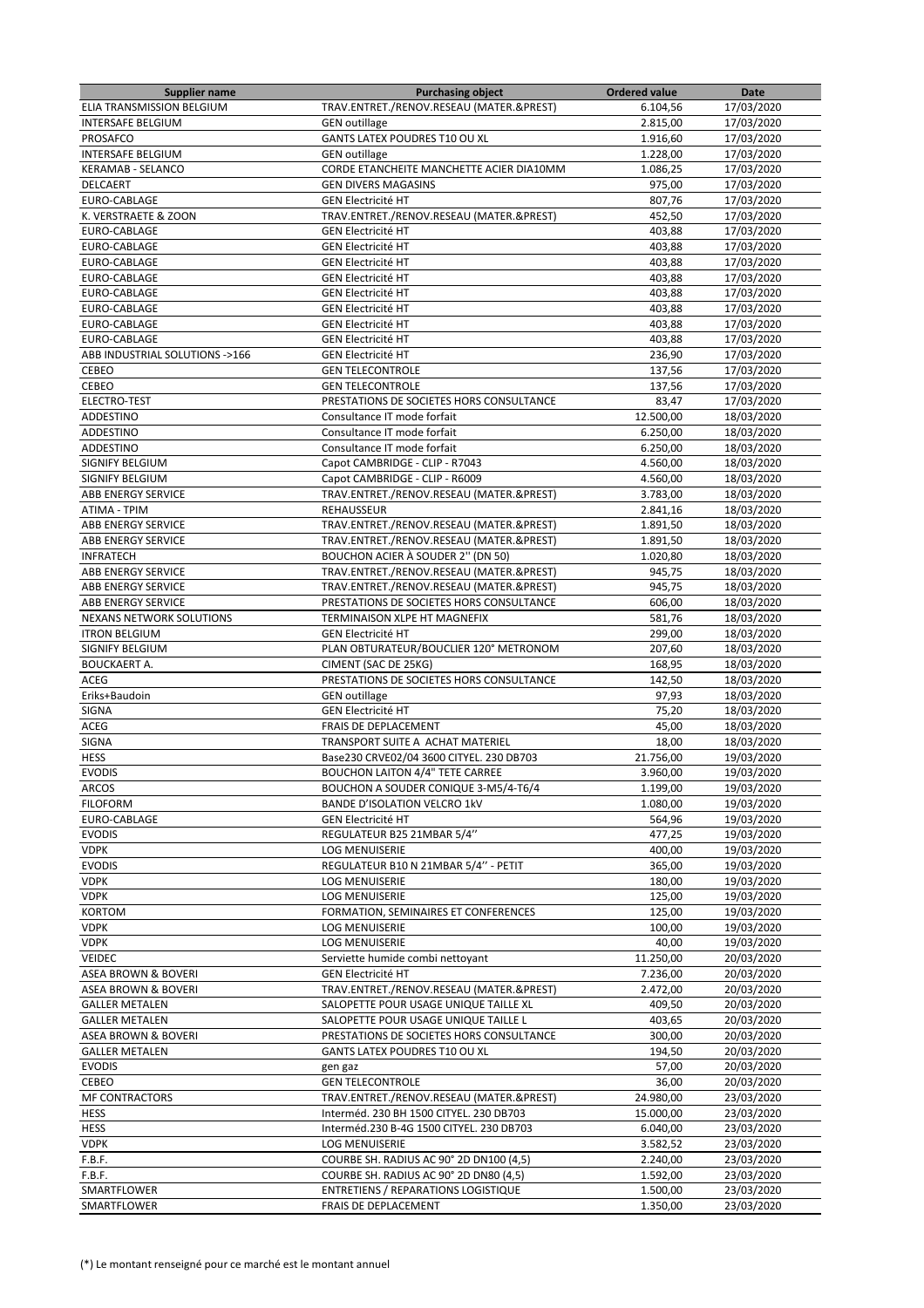| <b>Supplier name</b>            | <b>Purchasing object</b>                 | <b>Ordered value</b> | Date       |
|---------------------------------|------------------------------------------|----------------------|------------|
| F.B.F.                          | COURBE SH. RADIUS AC 90° 2D DN200 (4,5)  | 1.230,00             | 23/03/2020 |
| PIRET ECHELLES S A              | ECHELLE SYNTHETIQUE MEUNIER              | 999,00               | 23/03/2020 |
| F.B.F.                          | COURBE SH. RADIUS AC 90° 2D DN250 (5,0)  | 840,00               | 23/03/2020 |
| PIRET ECHELLES S A              | ECHELLE SYNTHETIQUE MEUNIER              | 809,10               | 23/03/2020 |
| <b>MACKENS WILLY</b>            | TRAV.ENTRET./RENOV.RESEAU (MATER.&PREST) | 777,40               | 23/03/2020 |
| <b>CONFISERIE LEONIDAS</b>      | TEAM BUILDING - FRAIS DIVERS             | 588,05               | 23/03/2020 |
| <b>CONFISERIE LEONIDAS</b>      | TEAM BUILDING - FRAIS DIVERS             | 569,48               | 23/03/2020 |
| F.B.F.                          |                                          |                      |            |
|                                 | TE AC REDUIT DN100/50 (4,5/4,5)          | 556,00               | 23/03/2020 |
| <b>CANON Belgium</b>            | PAPER RED LABEL 75 GR. 841 MM. X 200 M.  | 502,60               | 23/03/2020 |
| F.B.F.                          | COURBE SH. RADIUS AC 90° 2D DN150 (4,0)  | 420,00               | 23/03/2020 |
| <b>CONFISERIE LEONIDAS</b>      | TEAM BUILDING - FRAIS DIVERS             | 371,40               | 23/03/2020 |
| F.B.F.                          | TE AC REDUIT POSTE DN150/100 (4,0/4,5)   | 360,00               | 23/03/2020 |
| F.B.F.                          | TE AC REDUIT POSTE DN150/80 (4,0/4,5)    | 360,00               | 23/03/2020 |
| F.B.F.                          | TE AC REDUIT DN80/50 (4,5/4,5)           | 359,50               | 23/03/2020 |
| F.B.F.                          | TE ACIER POSTE DN150 (4,0)               | 307,18               | 23/03/2020 |
| <b>CONFISERIE LEONIDAS</b>      | TEAM BUILDING - FRAIS DIVERS             | 278,55               | 23/03/2020 |
| <b>CONFISERIE LEONIDAS</b>      | TEAM BUILDING - FRAIS DIVERS             | 247,60               | 23/03/2020 |
| F.B.F.                          | BRIDE PLATE DN 100 PN16 8 TROUS          | 244,80               | 23/03/2020 |
| F.B.F.                          | BRIDE PLATE DN 80 PN16 8 TROUS           | 223,60               | 23/03/2020 |
| <b>CONFISERIE LEONIDAS</b>      | <b>TEAM BUILDING - FRAIS DIVERS</b>      | 222,84               | 23/03/2020 |
| <b>CLIPTOURS BY JETEXPRESS</b>  | TICKET MOYEN DE TRANSPORT                | 209,00               | 23/03/2020 |
|                                 |                                          |                      |            |
| <b>CONFISERIE LEONIDAS</b>      | TEAM BUILDING - FRAIS DIVERS             | 185,70               | 23/03/2020 |
| F.B.F.                          | BRIDE PLATE DN 300 PN10 12 TROUS         | 179,80               | 23/03/2020 |
| F.B.F.                          | TE AC REDUIT DN100/80 (4,5/4,5)          | 158,85               | 23/03/2020 |
| F.B.F.                          | BRIDE PLATE DN 200 PN10 8 TROUS          | 123,00               | 23/03/2020 |
| F.B.F.                          | BRIDE PLATE DN 150 PN16 8 TROUS          | 97,00                | 23/03/2020 |
| F.B.F.                          | TE ACIER DN100 (4,5)                     | 91,00                | 23/03/2020 |
| F.B.F.                          | BRIDE PLEINE DN 125 PN16 8 TROUS         | 90,00                | 23/03/2020 |
| <b>CONFISERIE LEONIDAS</b>      | TEAM BUILDING - FRAIS DIVERS             | 86,66                | 23/03/2020 |
| F.B.F.                          | BRIDE PLATE DN 50 PN16 4 TROUS           | 71,20                | 23/03/2020 |
| <b>CONFISERIE LEONIDAS</b>      | TEAM BUILDING - FRAIS DIVERS             | 18,57                | 23/03/2020 |
| A. THOMAS                       | <b>GEN ACHAT DE VEHICULES</b>            | 53.205,00            | 24/03/2020 |
| SMARTFLOWER                     | PLACEMENT DE PANNEAUX PHOTOVOLTAIQUES    | 26.900,00            | 24/03/2020 |
|                                 |                                          |                      |            |
| SADINTER SOGECOMEX              | ALROC BSC/25-40                          | 6.850,98             | 24/03/2020 |
| <b>SCHREDER BE</b>              | <b>GEN Eclairage public</b>              | 4.898,94             | 24/03/2020 |
| ANDRE LAGROU                    | TRAVAUX RENOVATION BATIMENT              | 2.880,00             | 24/03/2020 |
| H.I.T.S                         | TRAVAUX RENOVATION BATIMENT              | 2.479,12             | 24/03/2020 |
| <b>K2 PROFSHOP</b>              | <b>GEN outillage</b>                     | 2.322,00             | 24/03/2020 |
| <b>K2 PROFSHOP</b>              | <b>GEN outillage</b>                     | 2.015,55             | 24/03/2020 |
| <b>DAVINSI LABS</b>             | FORMATION, SEMINAIRES ET CONFERENCES     | 1.840,00             | 24/03/2020 |
| <b>K2 PROFSHOP</b>              | <b>GEN outillage</b>                     | 1.707,75             | 24/03/2020 |
| <b>SEGERS RONY</b>              | TRAV.ENTRET./RENOV.RESEAU (MATER.&PREST) | 1.680,38             | 24/03/2020 |
| <b>K2 PROFSHOP</b>              | <b>GEN</b> outillage                     | 907,20               | 24/03/2020 |
| <b>K2 PROFSHOP</b>              | <b>GEN outillage</b>                     | 805,68               | 24/03/2020 |
| <b>PROSAFCO</b>                 | <b>GEN</b> outillage                     | 799,50               | 24/03/2020 |
| PROSAFCO                        | <b>GEN</b> outillage                     | 614,00               | 24/03/2020 |
| <b>K2 PROFSHOP</b>              | <b>GEN outillage</b>                     | 580,50               | 24/03/2020 |
| <b>INTERSAFE BELGIUM</b>        | <b>GEN DIVERS MAGASINS</b>               | 547,20               | 24/03/2020 |
|                                 |                                          |                      |            |
| <b>K2 PROFSHOP</b>              | <b>GEN</b> outillage                     | 398,25               | 24/03/2020 |
| H.I.T.S                         | TRAVAUX RENOVATION BATIMENT              | 308,00               | 24/03/2020 |
| <b>K2 PROFSHOP</b>              | <b>GEN outillage</b>                     | 263,52               | 24/03/2020 |
| <b>K2 PROFSHOP</b>              | <b>GEN outillage</b>                     | 240,54               | 24/03/2020 |
| <b>K2 PROFSHOP</b>              | <b>GEN</b> outillage                     | 182,25               | 24/03/2020 |
| <b>K2 PROFSHOP</b>              | <b>GEN outillage</b>                     | 66,90                | 24/03/2020 |
| <b>K2 PROFSHOP</b>              | <b>GEN outillage</b>                     | 33,75                | 24/03/2020 |
| <b>K2 PROFSHOP</b>              | <b>GEN outillage</b>                     | 18,30                | 24/03/2020 |
| TRAITEUR DUCHATEAU              | CATERING FOURNITURE (ALIM & BOISSONS)    | 504,00               | 25/03/2020 |
| HONEYWELL                       | FILTRE A TAMIS PLAT - G250 DN100         | 325,00               | 25/03/2020 |
| <b>ASUGO Consulting</b>         | CONSULTANCE INFORMATIQUE                 | 44.850,00            | 26/03/2020 |
| <b>ASUGO Consulting</b>         | CONSULTANCE INFORMATIQUE                 | 44.850,00            | 26/03/2020 |
| <b>ASUGO Consulting</b>         | CONSULTANCE INFORMATIQUE                 | 15.300,80            | 26/03/2020 |
| <b>QUADIENT FINANCE BELGIUM</b> |                                          |                      |            |
|                                 | LOCATION MACHINES ET MATERIEL BUREAU     | 12.449,97            | 26/03/2020 |
| <b>ETAP</b>                     | <b>GEN SUPPORT LOGISTIQUE (Mat)</b>      | 12.299,78            | 26/03/2020 |
| SICAME BENELUX                  | PERCHE BIPOLAIRE CONTROLEUR DE HT        | 9.349,00             | 26/03/2020 |
| <b>COFELY SERVICES</b>          | FM HVAC                                  | 4.313,79             | 26/03/2020 |
| LOGGERE                         | TRAVAUX RENOVATION BATIMENT              | 4.042,92             | 26/03/2020 |
| SICAME BENELUX                  | DETECT.DE TENSION 5-11 Kv AVEC ACCESS    | 3.943,50             | 26/03/2020 |
| SOLIDCURE                       | P11 - PINCE COUPE CABLE HYDRAULIQUE ACCU | 3.144,00             | 26/03/2020 |
| SCHMITZ DIGITAL PRINTING        | GEN AMENAGEMENT DE VEHICULES             | 969,39               | 26/03/2020 |
| SCHMITZ DIGITAL PRINTING        | GEN AMENAGEMENT DE VEHICULES             | 460,39               | 26/03/2020 |
| SCHMITZ DIGITAL PRINTING        | GEN AMENAGEMENT DE VEHICULES             | 460,39               | 26/03/2020 |
| <b>ICOMET</b>                   | TRAV.ENTRET./RENOV.RESEAU (MATER.&PREST) | 211,25               | 26/03/2020 |
|                                 |                                          |                      |            |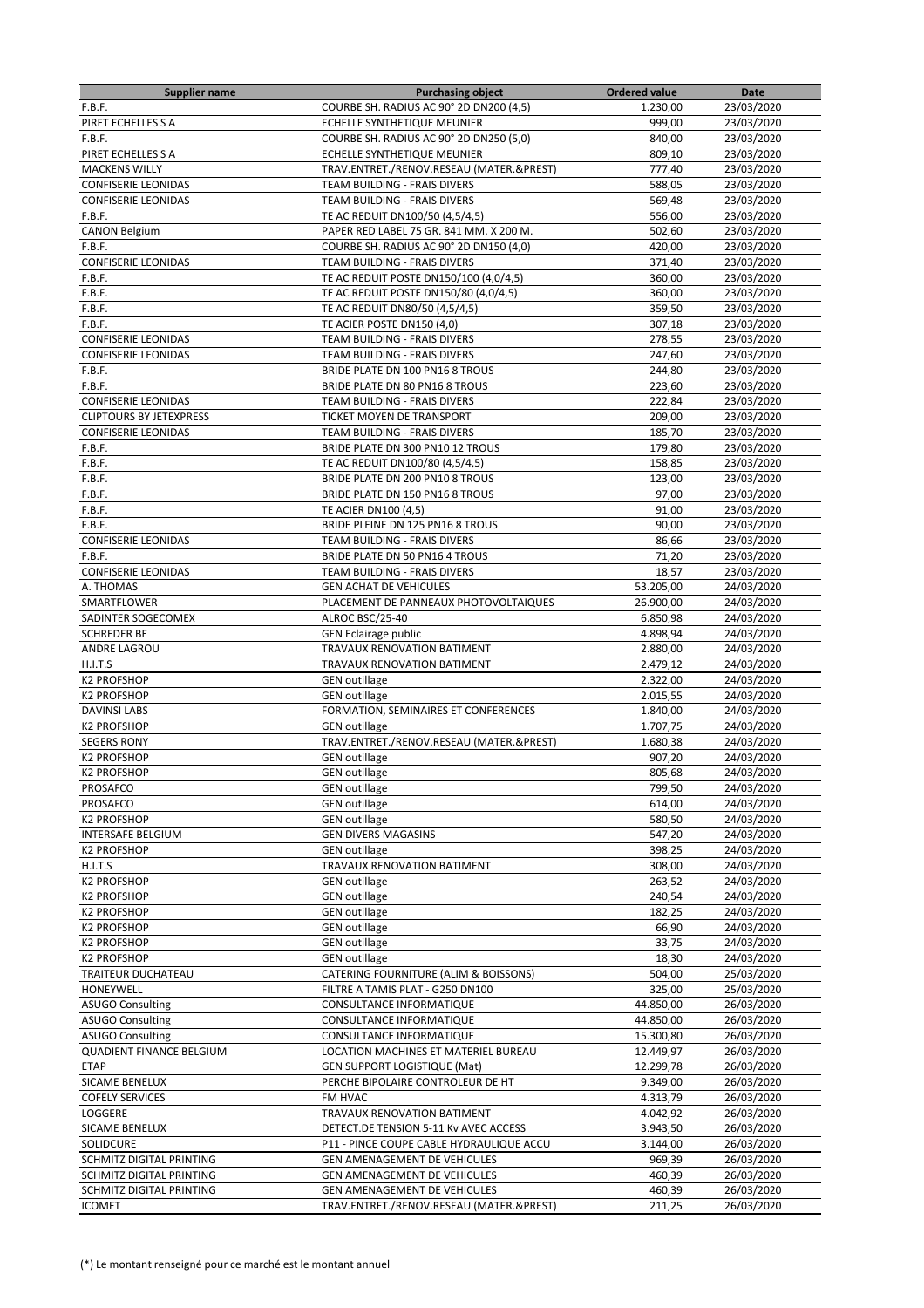| <b>Supplier name</b>                                | <b>Purchasing object</b>                                                   | <b>Ordered value</b> | Date                     |
|-----------------------------------------------------|----------------------------------------------------------------------------|----------------------|--------------------------|
| <b>ICOMET</b>                                       | FRAIS DE DEPLACEMENT                                                       | 200,00               | 26/03/2020               |
| CEBEO                                               | ATT.MURAL.POUR ECHE.DE CÂBLES 400MM                                        | 173,73               | 26/03/2020               |
| <b>ICOMET</b>                                       | TRAV.ENTRET./RENOV.RESEAU (MATER.&PREST)                                   | 130,00               | 26/03/2020               |
| <b>ICOMET</b>                                       | FRAIS DE DEPLACEMENT                                                       | 100,00               | 26/03/2020               |
| VANBREDA                                            | ASSURANCE RC ADMINISTRATEURS                                               | 21.500,00            | 27/03/2020               |
| <b>GENERALE PAUL MATHIEU</b>                        | TRAV.ENTRET./RENOV.RESEAU (MATER.&PREST)                                   | 3.730,00             | 27/03/2020               |
| <b>IBEVE</b>                                        | LOG COORDINATION DE SECURITE ET DE SANTE                                   | 590,00               | 27/03/2020               |
| SADINTER SOGECOMEX                                  | <b>CUBE GAZ PROPANE 5KG</b>                                                | 307,00               | 27/03/2020               |
| ANDRE LAGROU                                        | TRAVAUX RENOVATION BATIMENT                                                | 23.060,00            | 30/03/2020               |
| <b>COFELY SERVICES</b>                              | PRESTATION DE DEMENAGEMENT                                                 | 13.122,53            | 30/03/2020               |
| <b>ECOMPANY</b>                                     | URE 2.1.1 DATALOGGER A (new) UMTS (>=10)                                   | 4.521,00             | 30/03/2020               |
| <b>COFELY SERVICES</b>                              | FM EQPTS ELEC, ECLAIRAGE, COURANT FAIBLE                                   | 2.981,68             | 30/03/2020               |
| <b>COFELY SERVICES</b>                              | FM EQPTS ELEC, ECLAIRAGE, COURANT FAIBLE                                   | 2.866,16             | 30/03/2020               |
| SODECO VALVES BELGIUM                               | ROBINET SPHERIQUE BRIDE DN80 ANSI 150                                      | 1.632,12             | 30/03/2020               |
| <b>INTERSAFE BELGIUM</b>                            | <b>GEN DIVERS MAGASINS</b>                                                 | 1.531,20             | 30/03/2020               |
| <b>DOEDIJNS FLUIDAP</b>                             | <b>GEN Gaz MP</b>                                                          | 1.114,60             | 30/03/2020               |
| <b>DOEDIJNS FLUIDAP</b>                             | <b>GEN Gaz MP</b>                                                          | 1.114,60             | 30/03/2020               |
| <b>BAVAGO</b>                                       | <b>GEN Gaz MP</b>                                                          | 600,00               | 30/03/2020               |
| SODECO VALVES BELGIUM                               | ROBINET SPHERIQUE BRIDE DN50 ANSI 150                                      | 510,84               | 30/03/2020               |
| <b>HARTING</b>                                      | <b>GEN Electricité HT</b>                                                  | 204,27               | 30/03/2020               |
| <b>BAVAGO</b>                                       | <b>GEN Gaz MP</b>                                                          | 185.57               | 30/03/2020               |
| <b>HARTING</b>                                      | <b>GEN Electricité HT</b>                                                  | 124,63               | 30/03/2020               |
| <b>BAVAGO</b>                                       | <b>GEN Gaz MP</b>                                                          | 96,70                | 30/03/2020               |
| <b>COMBORI ANTWERPEN</b>                            | <b>GEN Gaz MP</b>                                                          | 47,23                | 30/03/2020               |
| <b>HARTING</b>                                      | <b>GEN Electricité HT</b>                                                  | 30,86                | 30/03/2020               |
| <b>DOEDIJNS FLUIDAP</b>                             | <b>GEN Gaz MP</b>                                                          | 17,00                | 30/03/2020               |
| <b>HARTING</b>                                      | <b>GEN Electricité HT</b>                                                  | 10,64<br>7,02        | 30/03/2020               |
| <b>HARTING</b><br><b>VIGOTEC</b>                    | <b>GEN Electricité HT</b><br>MESUREUR DE CONCENTRATION DE GAZ              | 10.150,00            | 30/03/2020<br>31/03/2020 |
|                                                     |                                                                            |                      |                          |
| CONDUCTIX - WAMPFLER<br><b>CONDUCTIX - WAMPFLER</b> | <b>GEN Electricité HT</b><br><b>GEN Electricité HT</b>                     | 1.817,38<br>1.817,38 | 31/03/2020               |
| <b>HAYS</b>                                         | HR PUBLICATIONS ANNONCE RECRUTEMENT                                        | 900,00               | 31/03/2020<br>31/03/2020 |
| FERO - Signalisatie                                 | SIGNALISATION CHANTIER (LOCATION)                                          | 150,00               | 31/03/2020               |
| <b>CONDUCTIX - WAMPFLER</b>                         | <b>GEN Electricité HT</b>                                                  | 127,19               | 31/03/2020               |
| CONDUCTIX - WAMPFLER                                | <b>GEN Electricité HT</b>                                                  | 127,19               | 31/03/2020               |
| A.I.B. - VINCOTTE                                   | ANALYSES ET CONTROLES DIVERS                                               | 104,33               | 31/03/2020               |
| <b>GEORG FISCHER</b>                                | APPAREIL DE FORAGE ACIER WAGA                                              | 9.242,28             | 1/04/2020                |
| <b>PLAUTI</b>                                       | SW - Serveurs Windows                                                      | 5.840,16             | 1/04/2020                |
| <b>GALLER METALEN</b>                               | AMPEREMETRE AVEC SONDE FLEXIBLE                                            | 4.350,00             | 1/04/2020                |
| ELIA TRANSMISSION BELGIUM                           | TRAV.ENTRET./RENOV.RESEAU (MATER.&PREST)                                   | 4.249,58             | 1/04/2020                |
| <b>COMBORI ANTWERPEN</b>                            | Crème lavante pour les mains                                               | 2.922,00             | 1/04/2020                |
| CEBEO                                               | PINCE AMPEREMETRIQUE BT PETIT MODEL                                        | 2.092,50             | 1/04/2020                |
| <b>PLAUTI</b>                                       | SW - Serveurs Windows                                                      | 1.659,84             | 1/04/2020                |
| <b>COMBORI ANTWERPEN</b>                            | CREME DE SOIN REPARATRICE POUR MAINS                                       | 1.263,00             | 1/04/2020                |
| CASABULL                                            | BOBINE REMPLACEMENT DN80 - L310MM                                          | 1.112,00             | 1/04/2020                |
| <b>COMBORI ANTWERPEN</b>                            | <b>GEL DE SOIN POUR MAINS</b>                                              | 1.071,00             | 1/04/2020                |
| PROSAFCO                                            | <b>GEN DIVERS MAGASINS</b>                                                 | 2.880,00             | 2/04/2020                |
| FUNKTIE, DEKORATIE & SYSTEMS                        | LOG TRAVAUX ELECTROMECANIQUE                                               | 450,00               | 2/04/2020                |
| LIONEL BAEDEWYNS                                    | TRAV.ENTRET./RENOV.RESEAU (MATER.&PREST)                                   | 324,00               | 2/04/2020                |
| CEBEO                                               | TRAITS DE MACON 4M                                                         | 192,84               | 2/04/2020                |
| FUNKTIE, DEKORATIE & SYSTEMS                        | LOG TRAVAUX ELECTROMECANIQUE                                               | 143,00               | 2/04/2020                |
| <b>GALLER METALEN</b>                               | JEU DE TARAUDS METRIQUE M6/100                                             | 32,88                | 2/04/2020                |
| <b>GALLER METALEN</b>                               | JEU DE TARAUDS METRIQUE M10/150                                            | 28,29                | 2/04/2020                |
| <b>GALLER METALEN</b>                               | JEU DE TARAUDS METRIQUE M8/125                                             | 21,06                | 2/04/2020                |
| <b>GALLER METALEN</b>                               | PORTE TARAUD A CLIQUET M3 A M10                                            | 15,15                | 2/04/2020                |
| <b>GALLER METALEN</b>                               | TOURNE A GAUCHE N°1 / M 1-10                                               | 7,59                 | 2/04/2020                |
| <b>SAS INSTITUTE</b>                                | SW - Serveurs Windows                                                      | 29.460,97            | 3/04/2020                |
| VANDENTEMPEL HANDELS BV                             | GENERATEUR DE HAUTE TENSION PORTABLE                                       | 14.684,00            | 3/04/2020                |
| DIRECT SEARCH BELGIUM                               | Recrutement de cadres - Plage B                                            | 11.985,12            | 3/04/2020                |
| SHORTCUT ADVERTISING                                | PRESTATIONS DE SOCIETES HORS CONSULTANCE                                   | 10.080,00            | 3/04/2020                |
| <b>SAS INSTITUTE</b>                                | SW - Serveurs Windows                                                      | 9.500,10             | 3/04/2020                |
| SIEMENS AG (Omnetric)                               | FORMATIONS, SEMINAIRES LIES PROJET(XPRJ)                                   | 9.266,86             | 3/04/2020                |
| SIEMENS AG (Omnetric)                               | FORMATIONS, SEMINAIRES LIES PROJET(XPRJ)                                   | 6.950,14             | 3/04/2020                |
| ARCO INFORMATION                                    | SW - Imprimantes - Maintenance                                             | 6.774,22             | 3/04/2020                |
| WE ARE THE WORDS                                    | <b>CONSULTANCE - AUTRES</b>                                                | 6.720,00             | 3/04/2020                |
| <b>EVODIS</b>                                       | DETECTEUR DE METHANE A COL DE CYGNE                                        | 6.660,00             | 3/04/2020                |
| SIEMENS AG (Omnetric)<br>ARCO INFORMATION           | FORMATIONS, SEMINAIRES LIES PROJET(XPRJ)<br>SW - Imprimantes - Maintenance | 5.527,00<br>4.615,20 | 3/04/2020<br>3/04/2020   |
| HUCKERT'S INTERNATIONAL                             | SAVON MEDICAL                                                              | 3.924,00             | 3/04/2020                |
| LDV PRODUCTION                                      | PRESTATIONS DE SOCIETES HORS CONSULTANCE                                   | 2.400,00             | 3/04/2020                |
| <b>SMEETS</b>                                       | LAMPE A MAIN LED PIVOTANTE MAGNETIQUE                                      | 2.400,00             | 3/04/2020                |
| <b>RAAK</b>                                         | <b>CONSULTANCE - AUTRES</b>                                                | 2.018,00             | 3/04/2020                |
|                                                     |                                                                            |                      |                          |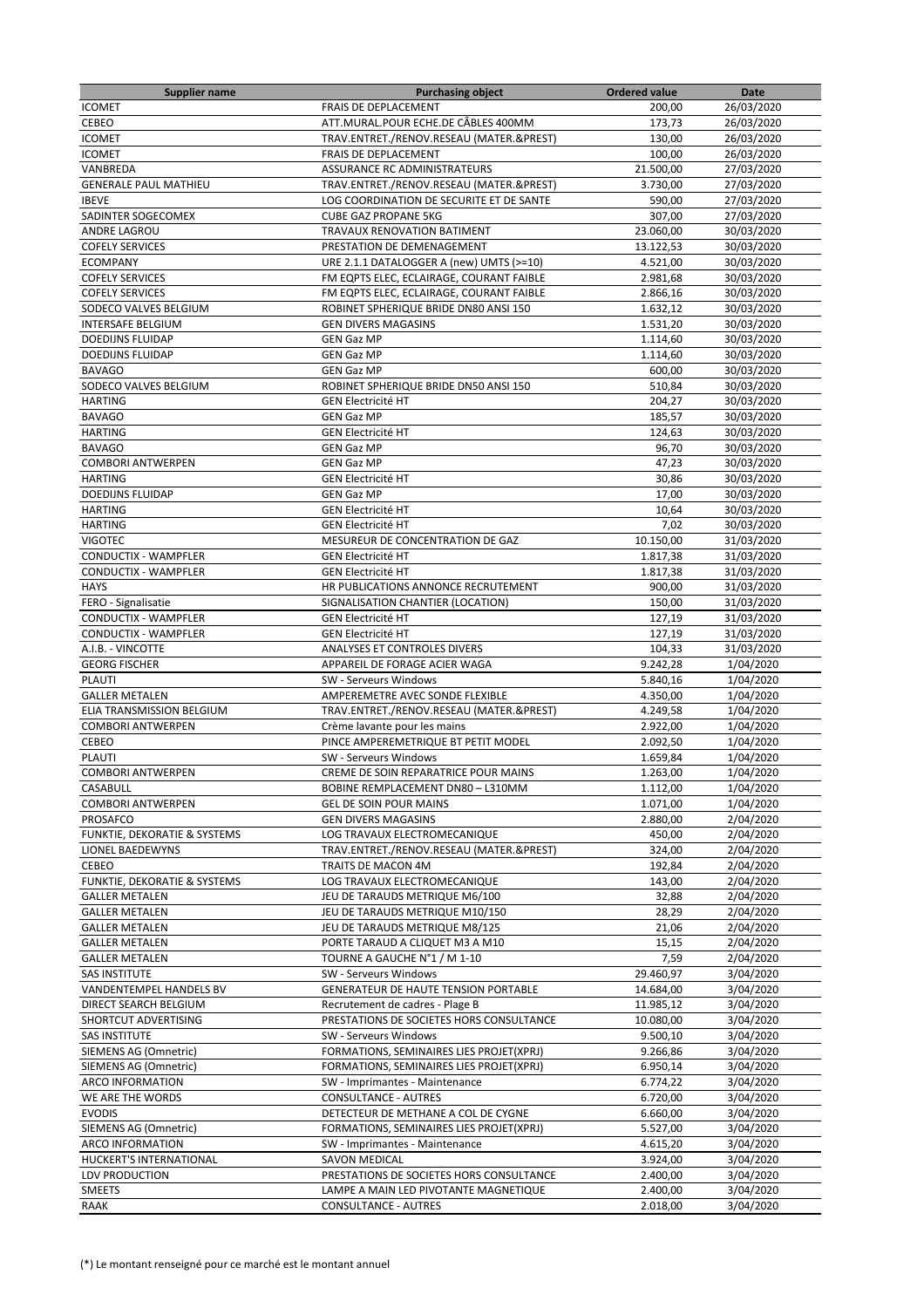| <b>Supplier name</b>           | <b>Purchasing object</b>                  | <b>Ordered value</b> | Date                     |
|--------------------------------|-------------------------------------------|----------------------|--------------------------|
| <b>ARCO INFORMATION</b>        | SW - Scanners                             | 1.994,79             | 3/04/2020                |
| <b>ARCO INFORMATION</b>        | SW - Scanners                             | 1.975,72             | 3/04/2020                |
| LDV PRODUCTION                 | PRESTATIONS DE SOCIETES HORS CONSULTANCE  | 1.900,00             | 3/04/2020                |
| <b>ARCO INFORMATION</b>        | SW - Imprimantes - Maintenance            | 1.538,40             | 3/04/2020                |
| <b>BELAC</b>                   | PRESTATIONS DE SOCIETES HORS CONSULTANCE  | 674,30               | 3/04/2020                |
| RAAK                           | <b>CONSULTANCE - AUTRES</b>               | 613,00               | 3/04/2020                |
| WE ARE THE WORDS               | <b>CONSULTANCE - AUTRES</b>               | 585,00               | 3/04/2020                |
| LDV PRODUCTION                 | PRESTATIONS DE SOCIETES HORS CONSULTANCE  | 500,00               | 3/04/2020                |
| <b>EUROKA</b>                  | CROSSE-ALU-CEN00147-FONC-1BR-0° R6009     | 160,00               | 3/04/2020                |
| <b>ITRON BELGIUM</b>           | <b>GEN Gaz MP</b>                         | 108,75               | 3/04/2020                |
| <b>GALLER METALEN</b>          | PROJECTEUR HALOGENE PORTABLE 400 W        | 48,72                | 3/04/2020                |
| <b>STRELIA</b>                 | HONORAIRES PROF. LIBERALES SOUMIS TVA     | 15.000,00            | 6/04/2020                |
| <b>ATELCO</b>                  | <b>GEN TELECONTROLE</b>                   | 11.480,00            | 6/04/2020                |
| HEINEN A ETS S A               | PORTE DROITE POUR TCC                     | 10.544,00            | 6/04/2020                |
| <b>HEINEN A ETS S A</b>        | PORTE DROITE POUR TCC                     | 2.636,00             | 6/04/2020                |
| N.B.R NUSSBAUMER & CO          |                                           |                      |                          |
|                                | TAPIS ISOLANT 1KV 1,6MM                   | 1.954,00             | 6/04/2020                |
| SCHMITZ DIGITAL PRINTING       | GEN AMENAGEMENT DE VEHICULES              | 460,39               | 6/04/2020                |
| POWERDALE                      | <b>GEN SUPPORT LOGISTIQUE (Mat)</b>       | 5.600,00             | 7/04/2020                |
| <b>DRUGMAND &amp; MEERT</b>    | LINGETTES ENLEVEMENT GOUDRON CABLES PP    | 4.193,40             | 7/04/2020                |
| ABB INDUSTRIAL SOLUTIONS ->166 | <b>GEN Electricité BT</b>                 | 3.507,55             | 7/04/2020                |
| ABB INDUSTRIAL SOLUTIONS ->166 | <b>GEN Electricité BT</b>                 | 3.507,55             | 7/04/2020                |
| POWERDALE                      | PRESTATIONS DE SOCIETES HORS CONSULTANCE  | 1.000,00             | 7/04/2020                |
| DE MOFFARTS                    | HONORAIRES PROF. LIBERALES SOUMIS TVA     | 600,00               | 7/04/2020                |
| SIEMENS BUILDING TECHNOLOGIES  | SW - Serveurs Windows                     | 17.400,00            | 8/04/2020                |
| <b>HAYS</b>                    | Recrutement de cadres - Plage B           | 12.277,44            | 8/04/2020                |
| <b>SELUX BENELUX NV</b>        | <b>GEN SUPPORT LOGISTIQUE (Mat)</b>       | 5.200,00             | 8/04/2020                |
| VERDE-CHARGE                   | <b>GEN SUPPORT LOGISTIQUE (Mat)</b>       | 3.562,00             | 8/04/2020                |
| SIEMENS BUILDING TECHNOLOGIES  | SW - Serveurs - Maintenance               | 3.480,00             | 8/04/2020                |
| SIEMENS BUILDING TECHNOLOGIES  | SW - Serveurs - Maintenance               | 3.480,00             | 8/04/2020                |
| <b>VERRAX</b>                  | VAISSELLE DIVERS - LOGISTIQUE             | 3.349,50             | 8/04/2020                |
| <b>COFELY SERVICES</b>         | PRESTATION DE DEMENAGEMENT                | 3.313,94             | 8/04/2020                |
| <b>COFELY SERVICES</b>         | FM EQPTS ELEC, ECLAIRAGE, COURANT FAIBLE  | 3.032,88             | 8/04/2020                |
| <b>CIPAC NEW</b>               | <b>GEN outillage</b>                      | 2.736,80             | 8/04/2020                |
| SIEMENS BUILDING TECHNOLOGIES  | SW - Serveurs - Maintenance               | 2.610,00             | 8/04/2020                |
| SELUX BENELUX NV               | <b>GEN SUPPORT LOGISTIQUE (Mat)</b>       | 2.460,00             | 8/04/2020                |
| <b>CIPAC NEW</b>               | R18 - ROUE METRIQUE BMI                   | 745,50               | 8/04/2020                |
| N.B.R NUSSBAUMER & CO          | PINCE A SERTIR 0,75 A 16MM <sup>2</sup>   | 316,80               | 8/04/2020                |
| SADINTER SOGECOMEX             | ALROC BSC/25-40                           | 6.850,98             | 9/04/2020                |
| <b>COFELY SERVICES</b>         | FM EQPTS ELEC, ECLAIRAGE, COURANT FAIBLE  | 3.609,70             | 9/04/2020                |
| <b>INFRATECH</b>               | PINCE COUPE PHASE ISOLEE A CREMAILLERE    | 3.210,80             | 9/04/2020                |
| <b>CIPAC NEW</b>               | SAC A DOS PORTE OUTILS A ROULETT. STANLEY | 1.393,20             | 9/04/2020                |
| <b>GALLER METALEN</b>          | JERRYCAN A ROBINET PR EAU 20L             | 550,00               | 9/04/2020                |
| SADINTER SOGECOMEX             | VALVE DE RUPTURE 3/8"                     | 455,34               | 9/04/2020                |
| <b>SIEMENS</b>                 | TRAV.ENTRET./RENOV.RESEAU (MATER.&PREST)  | 440,00               | 9/04/2020                |
| TNT                            | TRANSPORT SUITE A ACHAT MATERIEL          | 63,44                | 9/04/2020                |
| <b>REXEL BELGIUM</b>           | CAPOT DE PROTECT PR CABLES 23 - 54MM      |                      | 10/04/2020               |
|                                |                                           | 5.302,00             |                          |
| YOUR SURPRISE                  | TEAM BUILDING - FRAIS DIVERS              | 188,64               | 10/04/2020<br>10/04/2020 |
| ROELS R. & A.                  | POIGNEE POUR ROULEAU DE PEINTURE          | 45,00                |                          |
| ROELS R. & A.                  | RACLETTE PETIT MODEL 45CM                 | 10,38                | 10/04/2020               |
| 4 YOU CONSULTING               | FORMATION, SEMINAIRES ET CONFERENCES      | 1.500,00             | 14/04/2020               |
| ABB INDUSTRIAL SOLUTIONS ->166 | ENSEMBLE VMS TYPE 200 400V                | 1.429,03             | 14/04/2020               |
| 4 YOU CONSULTING               | FORMATION, SEMINAIRES ET CONFERENCES      | 1.300,00             | 14/04/2020               |
| <b>QUALITY TRAINING</b>        | FORMATION, SEMINAIRES ET CONFERENCES      | 1.275,00             | 14/04/2020               |
| SECUREX CONSULT                | HONORAIRES PROF. LIBERALES SOUMIS TVA     | 800,00               | 14/04/2020               |
| SKAN PERFORMANCE MANAGEMENT    | FORMATION, SEMINAIRES ET CONFERENCES      | 800,00               | 14/04/2020               |
| SKAN PERFORMANCE MANAGEMENT    | FORMATION, SEMINAIRES ET CONFERENCES      | 480,00               | 14/04/2020               |
| SECUREX CONSULT                | HONORAIRES PROF. LIBERALES SOUMIS TVA     | 150,00               | 14/04/2020               |
| SKAN PERFORMANCE MANAGEMENT    | FORMATION, SEMINAIRES ET CONFERENCES      | 80,00                | 14/04/2020               |
| <b>TRAXION</b>                 | CONSULTANCE INFORMATIQUE                  | 27.696,16            | 15/04/2020               |
| <b>TRAXION</b>                 | CONSULTANCE INFORMATIQUE                  | 21.930,00            | 15/04/2020               |
| <b>TRAXION</b>                 | CONSULTANCE INFORMATIQUE                  | 18.384,52            | 15/04/2020               |
| ARIES CONSULTANTS              | FM ETUDE & SUIVI DE REALISATIONS TECHN.   | 15.752,95            | 15/04/2020               |
| <b>TRAXION</b>                 | CONSULTANCE INFORMATIQUE                  | 14.325,60            | 15/04/2020               |
| <b>FABRICOM</b>                | TRANSPORT SUITE A ACHAT MATERIEL          | 3.833,19             | 15/04/2020               |
| <b>BERNER</b>                  | STYLO LAMPE 7+1 LED MICRO USB             | 1.839,60             | 15/04/2020               |
| LIETAR                         | DIABLE PLIABLE                            | 1.633,50             | 15/04/2020               |
| KLIM Med CommV.                | <b>GEN DIVERS MAGASINS</b>                | 28.800,00            | 16/04/2020               |
| KLIM Med CommV.                | <b>GEN DIVERS MAGASINS</b>                | 13.260,00            | 16/04/2020               |
| KLIM Med CommV.                | <b>GEN DIVERS MAGASINS</b>                | 8.000,00             | 16/04/2020               |
| <b>INFRATECH</b>               | MESUREUR D'ISOLEMENT 1000 V               | 2.394,00             | 16/04/2020               |
| G.A.I. - GEN. ASSIST.INDUST.   | <b>GEN Gaz MP</b>                         | 1.972,70             | 16/04/2020               |
| G.A.I. - GEN. ASSIST.INDUST.   | PRESTATIONS DE SOCIETES HORS CONSULTANCE  | 1.745,00             | 16/04/2020               |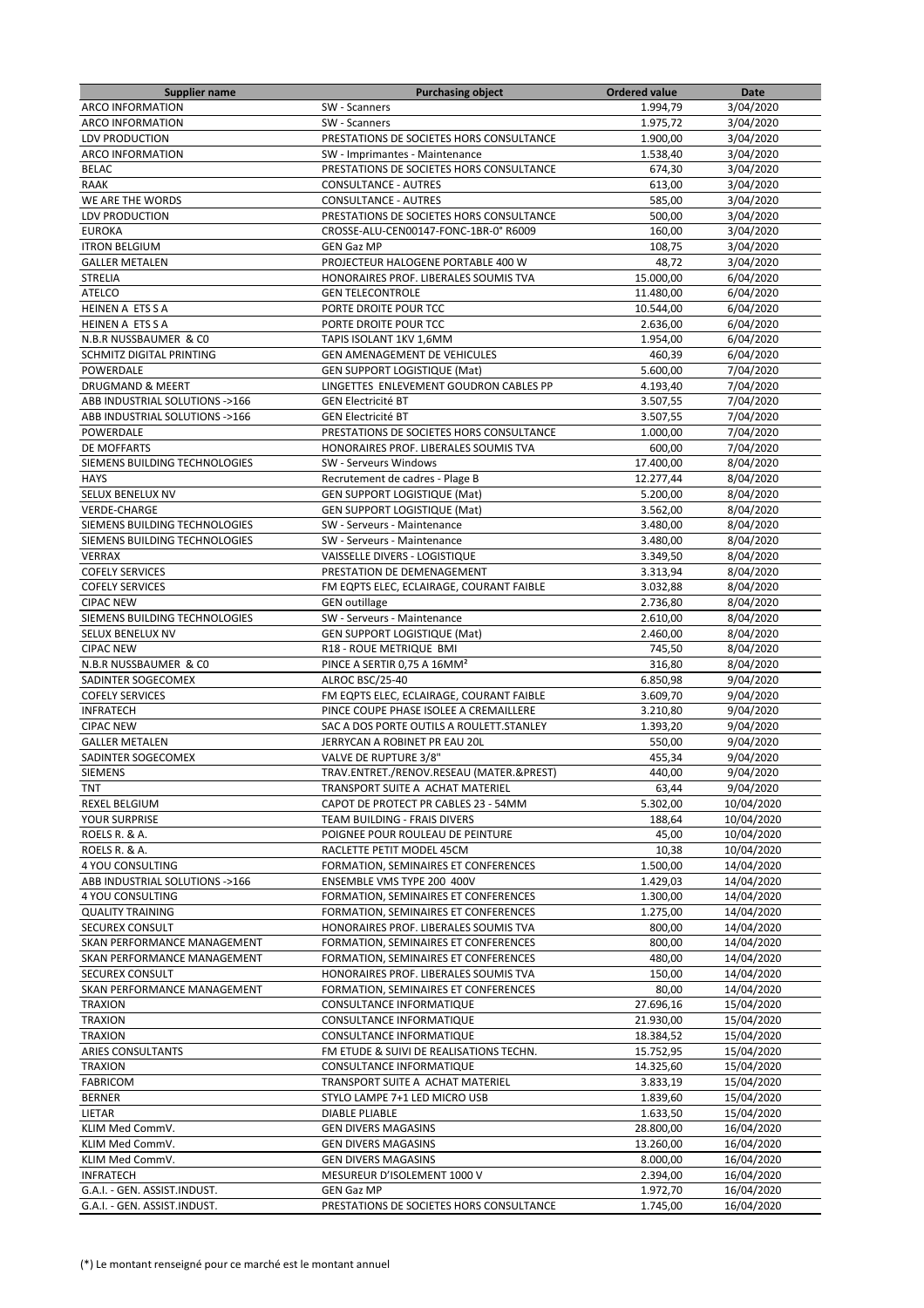| <b>Supplier name</b>                 | <b>Purchasing object</b>                                                | <b>Ordered value</b> | Date       |
|--------------------------------------|-------------------------------------------------------------------------|----------------------|------------|
| PIRET ECHELLES S A                   | ECHELLE SYNTHETIQUE MEUNIER                                             | 983,70               | 16/04/2020 |
| PIRET ECHELLES S A                   | ECHELLE SYNTHETIQUE MEUNIER                                             | 973,80               | 16/04/2020 |
| <b>BARROIS E &amp; FILS CORDERIE</b> | SANGLE ARRIMAGE A CLIQUET                                               | 215,40               | 16/04/2020 |
| <b>GALLER METALEN</b>                | JERRYCAN METALLIQUE 10L                                                 | 175,00               | 16/04/2020 |
| <b>GALLER METALEN</b>                | <b>CHAINE MAILLONS COURTS 7mm</b>                                       | 157,00               | 16/04/2020 |
| <b>GALLER METALEN</b>                | EMBOUT POUR MARTEAU NYLON 207/50                                        | 32,72                | 16/04/2020 |
| <b>GALLER METALEN</b>                | ENTONNOIR SYNTHETIQUE Ø 160                                             | 19,20                | 16/04/2020 |
| CEBEO                                | RELAIS BISTABLE 110 VDC                                                 | 1.417,00             | 17/04/2020 |
| POLY-SEAL                            | SAC POLYETHYLENE TRANSPARENT 680 X 480                                  | 1.275,00             | 17/04/2020 |
| MECARUDI                             | CLE POUR OBTURATEUR CROIX SECT.NM                                       | 1.270,00             | 17/04/2020 |
| TRAFIROAD                            | CONE SIGNALISATION ROUGE-BLANC FLUO H750                                | 988.20               | 17/04/2020 |
| <b>ELCOM</b>                         | CLÉ POUR BOÎTE BS4-BD6 FONTE 22MM                                       | 436,00               | 17/04/2020 |
| <b>MANUTAN (OVERTOOM)</b>            | <b>GEN Eclairage public</b>                                             | 247,20               | 17/04/2020 |
| <b>NORDIC</b>                        | COIN EN BOIS SAPIN                                                      | 65,00                | 17/04/2020 |
| <b>LISAP N V</b>                     | <b>GEN DIVERS MAGASINS</b>                                              | 30.000,00            | 20/04/2020 |
| PSO TECHNICAL OFFICE                 | D09 - DETECTEUR DE CABLE                                                | 2.392,00             | 20/04/2020 |
| <b>VAN HOUDT</b>                     | B10 - Boite de secours                                                  | 943,50               | 20/04/2020 |
| PROSAFCO                             | Salopette produits chimiques taille 2XL                                 | 659,50               | 20/04/2020 |
| <b>GALLER METALEN</b>                | SERRE-JOINT 0-160M BESSEY DUO                                           | 560,40               | 20/04/2020 |
| <b>ENIMEX</b>                        | CAPUCHON ISOLANT 1000V - D: 10MM                                        | 534,00               | 20/04/2020 |
| <b>ENIMEX</b>                        |                                                                         |                      | 20/04/2020 |
|                                      | CAPUCHON ISOLANT 1000V - D: 30MM                                        | 462,00               |            |
| <b>TEDOTEC</b>                       | BANDE BITUMEE ROOFING (RLX 10M)                                         | 374,00               | 20/04/2020 |
| <b>GALLER METALEN</b>                | JERRYCAN METALLIQUE 20L + VERSEUR                                       | 277,10               | 20/04/2020 |
| <b>PROSAFCO</b>                      | Salopette produits chimiques taille 3XL                                 | 263,80               | 20/04/2020 |
| PROSAFCO                             | Salopette produits chimiques taille L                                   | 263,80               | 20/04/2020 |
| <b>PROSAFCO</b>                      | Salopette produits chimiques taille M                                   | 263,80               | 20/04/2020 |
| PROSAFCO                             | Salopette produits chimiques taille XL                                  | 263,80               | 20/04/2020 |
| <b>GALLER METALEN</b>                | SEAU EN CAOUTCHOUC                                                      | 217,50               | 20/04/2020 |
| <b>VOESTALPINE (SOUDOKAY)</b>        | ELECTRODE RUT. 5 MM SAUF VERS LE BAS                                    | 184,13               | 20/04/2020 |
| <b>CANON Belgium</b>                 | PAPER RED LABEL 75 GR. 594 MM. X 200 M.                                 | 177,30               | 20/04/2020 |
| ECO-LINE                             | PAPIER ESSUIE-MAINS                                                     | 155,20               | 20/04/2020 |
| VOESTALPINE (SOUDOKAY)               | ELECTRODE RUT. 3,25 MM SAUF VERS LE BAS                                 | 151,43               | 20/04/2020 |
| <b>GALLER METALEN</b>                | RECHAUD COURONNE                                                        | 132,42               | 20/04/2020 |
| <b>INNOTEC INDUSTRIE</b>             | <b>DEGRAISSANT MODULEC 9</b>                                            | 91,50                | 20/04/2020 |
| <b>GALLER METALEN</b>                | <b>CRAYON DE MENUISIER</b>                                              | 14,47                | 20/04/2020 |
| <b>GALLER METALEN</b>                | BROSSE A PEINDRE PLATE 25MM                                             | 11,16                | 20/04/2020 |
| <b>COFELY SERVICES</b>               | FM ETUDE & SUIVI DE REALISATIONS TECHN.                                 | 4.095,00             | 21/04/2020 |
| <b>GALLER METALEN</b>                | PROJECTEUR LED 20 W                                                     | 1.620,00             | 21/04/2020 |
| <b>ASSA ABLOY</b>                    | Cylindre 40/40 à bouton pour cabine gaz                                 | 724,60               | 21/04/2020 |
| KAISER+KRAFT                         | PLANCHE DE DEMENAGEMENT SUR ROUES                                       | 300,57               | 21/04/2020 |
| ROELS R. & A.                        | ROULEAU DE PEINTURE                                                     | 115,60               | 21/04/2020 |
| CEBEO                                | JEU DE CORDONS NOIR ET ROUGE                                            | 74,25                | 21/04/2020 |
| ROELS R. & A.                        | BROSSE A PEINDRE RONDE DIAMETRE 35MM                                    | 21,05                | 21/04/2020 |
| PROXIMUS SPEARIT                     | Fourniture HW Mobile Device                                             | 79.975,58            | 22/04/2020 |
| RADIANCE 35                          | PRESTATIONS DE SOCIETES HORS CONSULTANCE                                | 14.260,00            | 22/04/2020 |
| LIGHT TO LIGHT                       | PRESTATIONS DE SOCIETES HORS CONSULTANCE                                | 11.520,00            | 22/04/2020 |
| <b>RADIANCE 35</b>                   | PRESTATIONS DE SOCIETES HORS CONSULTANCE                                | 9.160,00             | 22/04/2020 |
| PROXIMUS SPEARIT                     | Fourniture HW Mobile Device                                             | 7.716,19             | 22/04/2020 |
| STUDIO D'URBANISME                   | PRESTATIONS DE SOCIETES HORS CONSULTANCE                                | 7.440,00             | 22/04/2020 |
| <b>COFELY SERVICES</b>               | FM HVAC                                                                 | 5.352,46             | 22/04/2020 |
| <b>RADIANCE 35</b>                   | PRESTATIONS DE SOCIETES HORS CONSULTANCE                                | 5.080,00             | 22/04/2020 |
| <b>DRUGMAND &amp; MEERT</b>          | COMPARATEUR DE PHASE HT "PFISTERER EPV"                                 | 4.219,68             | 22/04/2020 |
| PROXIMUS SPEARIT                     | Fourniture HW Mobile Device                                             | 3.929,10             | 22/04/2020 |
| PROXIMUS SPEARIT                     | Fourniture HW Mobile Device                                             | 2.620,10             | 22/04/2020 |
| TRACTEBEL ENGINEERING                | Maintenance Cogen                                                       | 1.860,00             | 22/04/2020 |
| ABB INDUSTRIAL SOLUTIONS ->166       | COFFRET DE DERIVATION PR RACCORD. FACADE                                | 1.664,88             | 22/04/2020 |
| SADINTER SOGECOMEX                   | PINCE COUPANTE EN COMPOSITE                                             | 1.638,40             | 22/04/2020 |
| SADINTER SOGECOMEX                   | DETENDEUR POUR CUBE GAZ PROPANE                                         | 545,75               | 22/04/2020 |
| MANUTAN (OVERTOOM)                   | BAC A ORDURES ROND GALVA 70L                                            | 293,66               | 22/04/2020 |
| DETABRU                              | PRESTATIONS DE SOCIETES HORS CONSULTANCE                                | 278,08               | 22/04/2020 |
| <b>CONFISERIE LEONIDAS</b>           | ACHAT CADEAUX POUR LE PERSONNEL                                         | 237,43               | 22/04/2020 |
| <b>COMBORI ANTWERPEN</b>             | VIS DBLE FILET PR ATT.BRANCH. M10X140                                   | 126,40               | 22/04/2020 |
| <b>ITRON BELGIUM</b>                 | <b>GEN Gaz MP</b>                                                       | 25.149,40            | 23/04/2020 |
| <b>MF CONTRACTORS</b>                | TRAV.ENTRET./RENOV.RESEAU (MATER.&PREST)                                | 14.860,00            | 23/04/2020 |
| <b>CAPRICORN VENTIS</b>              | Consultance IT mode forfait                                             | 11.200,00            | 23/04/2020 |
| <b>MF CONTRACTORS</b>                | TRAV.ENTRET./RENOV.RESEAU (MATER.&PREST)                                | 5.080,00             | 23/04/2020 |
|                                      |                                                                         |                      | 23/04/2020 |
| <b>MF CONTRACTORS</b>                | TRAV.ENTRET./RENOV.RESEAU (MATER.&PREST)<br>Consultance IT mode forfait | 4.675,00<br>2.800,00 | 23/04/2020 |
| <b>CAPRICORN VENTIS</b>              |                                                                         |                      |            |
| <b>ITRON BELGIUM</b>                 | <b>GEN Gaz MP</b>                                                       | 1.325,28             | 23/04/2020 |
| NEDELKO BELGIUM                      | PILE RONDE 1,5V LR3 / AAA                                               | 1.020,00             | 23/04/2020 |
| <b>VGL DATA</b>                      | PRESTATIONS DE SOCIETES HORS CONSULTANCE                                | 880,00               | 23/04/2020 |
| <b>SETON</b>                         | CHAINE DE BALISAGE ROUGE/BLANC                                          | 224,40               | 23/04/2020 |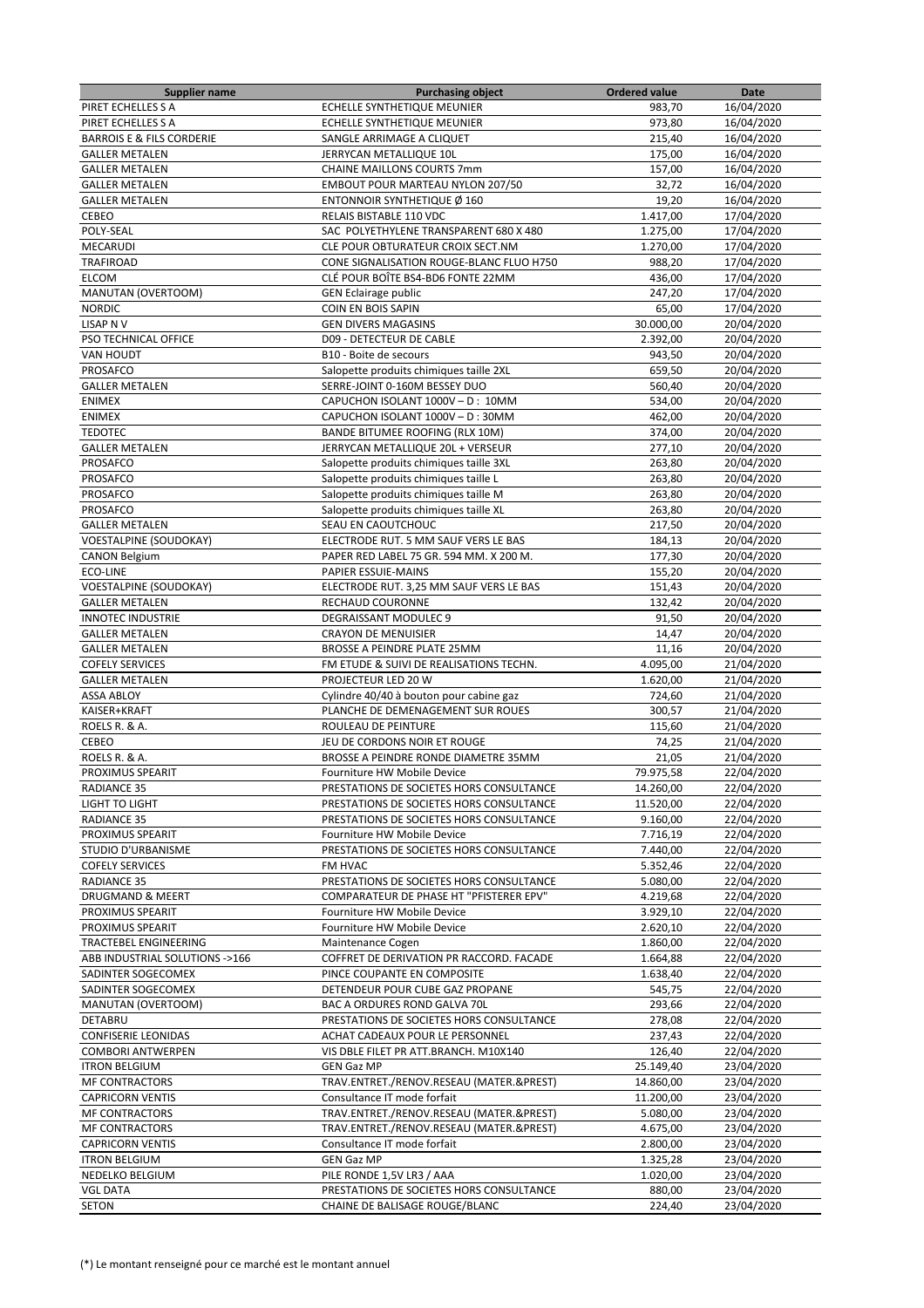| <b>Supplier name</b>     | <b>Purchasing object</b>                 | <b>Ordered value</b> | Date       |
|--------------------------|------------------------------------------|----------------------|------------|
| <b>BOUCKAERT A.</b>      | SABLE DU RHIN (SAC DE 25KG)              | 115,36               | 23/04/2020 |
| <b>BOUCKAERT A.</b>      | GRAVIER (SAC DE 25KG)                    | 95,06                | 23/04/2020 |
| <b>CEBEO</b>             | BOL A PLATRE CAOUTCHOUC D160             | 28,55                | 23/04/2020 |
| ROELS R. & A.            | RACLETTE PETIT MODEL 45CM                | 8,65                 | 23/04/2020 |
| Network Research Belgium | Consultance IT mode forfait              | 26.811,37            | 24/04/2020 |
| E.M. CONFECTION          | <b>GEN DIVERS MAGASINS</b>               | 16.000,00            | 24/04/2020 |
| Network Research Belgium | Consultance IT mode forfait              | 13.521,69            | 24/04/2020 |
| Network Research Belgium | SW - Serveurs - Maintenance              | 2.529,65             | 24/04/2020 |
| Network Research Belgium | Consultance IT mode forfait              | 1.330,66             | 24/04/2020 |
| <b>VAN HOUDT</b>         | <b>GEN DIVERS MAGASINS</b>               | 1.300,00             | 24/04/2020 |
| <b>QUADIENT BELGIUM</b>  | PRESTATIONS DE SOCIETES HORS CONSULTANCE | 830,48               | 24/04/2020 |
| Network Research Belgium | SW - Serveurs - Maintenance              | 827,88               | 24/04/2020 |
| F.B.F.                   | REDUCTION CONC. DN150/80 ST.W (7,1/5,5)  | 269,70               | 24/04/2020 |
| <b>COFELY SERVICES</b>   | FM HVAC                                  | 9.274,04             | 27/04/2020 |
| <b>ICTJOB</b>            | HR PUBLICATIONS ANNONCE RECRUTEMENT      | 6.998,94             | 27/04/2020 |
| <b>MF CONTRACTORS</b>    | TRAV.ENTRET./RENOV.RESEAU (MATER.&PREST) | 3.870,00             | 27/04/2020 |
| <b>MF CONTRACTORS</b>    | TRAV.ENTRET./RENOV.RESEAU (MATER.&PREST) | 3.670,00             | 27/04/2020 |
| <b>MF CONTRACTORS</b>    | TRAV.ENTRET./RENOV.RESEAU (MATER.&PREST) | 3.670,00             | 27/04/2020 |
| <b>MF CONTRACTORS</b>    | TRAV.ENTRET./RENOV.RESEAU (MATER.&PREST) | 3.250,00             | 27/04/2020 |
| <b>GALLER METALEN</b>    | BATTERIE PLOMB SANS ENTRETIEN 12V        | 2.684,00             | 27/04/2020 |
| <b>MF CONTRACTORS</b>    | TRAV.ENTRET./RENOV.RESEAU (MATER.&PREST) | 1.070,00             | 27/04/2020 |
| <b>HEALTH2WORK</b>       | <b>GEN Mobilier (Mat)</b>                | 990,00               | 27/04/2020 |
| <b>HEALTH2WORK</b>       | <b>GEN Mobilier (Mat)</b>                | 836,00               | 27/04/2020 |
| <b>HEALTH2WORK</b>       | <b>GEN Mobilier (Mat)</b>                | 774,00               | 27/04/2020 |
| <b>ELCOM</b>             | BOUT FILETE A SOUDER 1/2" (L = 35MM)     | 660,00               | 27/04/2020 |
| <b>EURECO</b>            | SW - Serveurs - Maintenance              | 600,00               | 27/04/2020 |
| <b>ELCOM</b>             | BOUT FILETE A SOUDER 1" (L = 50MM)       | 449.50               | 27/04/2020 |
| <b>EURECO</b>            | SW - Serveurs - Maintenance              | 360,00               | 27/04/2020 |
| <b>EURECO</b>            | SW - Serveurs - Maintenance              | 360,00               | 27/04/2020 |
| DETANORD                 | PRESTATIONS DE SOCIETES HORS CONSULTANCE | 187,60               | 27/04/2020 |
| <b>DIMARO</b>            | TRAV.ENTRET./RENOV.RESEAU (MATER.&PREST) | 185,00               | 27/04/2020 |
| <b>DETAMIDI</b>          | PRESTATIONS DE SOCIETES HORS CONSULTANCE | 184,79               | 27/04/2020 |
| <b>EURECO</b>            | Consultance IT mode forfait              | 120,00               | 27/04/2020 |
| <b>EURECO</b>            | SW - Serveurs - Maintenance              | 108,00               | 27/04/2020 |
| <b>EURECO</b>            | SW - Serveurs - Maintenance              | 108,00               | 27/04/2020 |
| <b>EURECO</b>            | SW - Serveurs - Maintenance              | 96,00                | 27/04/2020 |
| <b>EURECO</b>            | SW - Serveurs - Maintenance              | 96,00                | 27/04/2020 |
| <b>GALLER METALEN</b>    | BROSSE METALLIQUE ORDINAIRE              | 51,90                | 27/04/2020 |
| <b>EUROKA</b>            | CONS-ALU-CEN00145-FONC-1BR-0° R7043      | 4.400,00             | 28/04/2020 |
| NIEZEN TRAFFIC           | PANNEAU INTERDICTION STATIONNEMENT       | 4.205,00             | 28/04/2020 |
| F.B.F.                   | REDUCT. ASYM. AC DN100/50 (4,5/4,5)      | 2.750,00             | 28/04/2020 |
| <b>EUROKA</b>            | CROSSE-ALU-CEN00147-FONC-1BR-0° R7043    | 2.520,00             | 28/04/2020 |
| F.B.F.                   | REDUCT. ASYM. AC DN100/80 (4,5/4,5)      | 2.250,00             | 28/04/2020 |
| F.B.F.                   | REDUCT. ASYM. AC DN150/50 (4,0/4,5)      | 1.920,00             | 28/04/2020 |
| F.B.F.                   | REDUCT. ASYM. AC DN150/80 (4,0/4,5)      | 1.405,00             | 28/04/2020 |
| F.B.F.                   | REDUCT. CONC. AC DN100/50 (4,5/4,5)      | 1.282,50             | 28/04/2020 |
| F.B.F.                   | REDUCT. CONC. AC DN150/50 (4,0/4,5)      | 960,00               | 28/04/2020 |
| F.B.F.                   | REDUCT. ASYM. AC DN150/100 (4,0/4,5)     | 827,70               | 28/04/2020 |
| F.B.F.                   | REDUCT. CONC. AC DN100/80 (4,5/4,5)      | 826,00               | 28/04/2020 |
| F.B.F.                   | REDUCT. ASYM. AC DN80/50 (4,5/4,5)       | 695,00               | 28/04/2020 |
| F.B.F.                   | REDUCT. CONC. AC DN200/100 (4,5/4,5)     | 642,00               | 28/04/2020 |
| F.B.F.                   | REDUCT. CONC. AC DN150/80 (4,0/4,5)      | 513,00               | 28/04/2020 |
| F.B.F.                   | REDUCT. CONC. AC DN150/100 (4,0/4,5)     | 338,00               | 28/04/2020 |
| <b>VDP Safety</b>        | CREME DE SOIN REPARATRICE POUR MAINS     | 241,00               | 28/04/2020 |
| <b>EUROKA</b>            | CROSSE-ALU-CEN00147-FONC-1BR-0° R6009    | 160,00               | 28/04/2020 |
| F.B.F.                   | REDUCT. CONC. AC DN50/40 (4,5/4,05)      | 71,40                | 28/04/2020 |
| F.B.F.                   | REDUCT. CONC. AC DN40/20 (4,05/3,25)     | 44,40                | 28/04/2020 |
| F.B.F.                   | REDUCT. CONC. AC DN50/25 (4,5/4,05)      | 25,50                | 28/04/2020 |
| MRC GLOBAL BELGIUM       | VANNE ACIER % DE TOUR DN 15-1/2"         | 12.800,00            | 29/04/2020 |
| SUSTAINALIZE             | PRESTATIONS DE SOCIETES HORS CONSULTANCE | 11.760,00            | 29/04/2020 |
| <b>COFELY SERVICES</b>   | FM EQPTS ELEC, ECLAIRAGE, COURANT FAIBLE | 3.561,24             | 29/04/2020 |
| <b>ETAP</b>              | GEN SUPPORT LOGISTIQUE (Mat)             | 2.747,07             | 29/04/2020 |
| SUSTAINALIZE             | PRESTATIONS DE SOCIETES HORS CONSULTANCE | 1.920,00             | 29/04/2020 |
| MRC GLOBAL BELGIUM       | VANNE ACIER % DE TOUR DN 20-3/4"         | 1.918,75             | 29/04/2020 |
| Eriks+Baudoin            | RONDELLE ISOLANTE M30                    | 1.822,45             | 29/04/2020 |
| Eriks+Baudoin            | RONDELLE ISOLANTE M27                    | 1.686,16             | 29/04/2020 |
| Eriks+Baudoin            | RONDELLE ISOLANTE M24                    | 1.562,12             | 29/04/2020 |
| ORSYS BELGIUM            | FORMATION, SEMINAIRES ET CONFERENCES     | 1.450,00             | 29/04/2020 |
| Eriks+Baudoin            | RONDELLE ISOLANTE M20                    | 1.447,32             | 29/04/2020 |
| Eriks+Baudoin            | RONDELLE ISOLANTE M18                    | 1.324,61             | 29/04/2020 |
| Eriks+Baudoin            | RONDELLE ISOLANTE M16                    | 1.245,30             | 29/04/2020 |
| Eriks+Baudoin            | RONDELLE ISOLANTE M22                    | 1.076,85             | 29/04/2020 |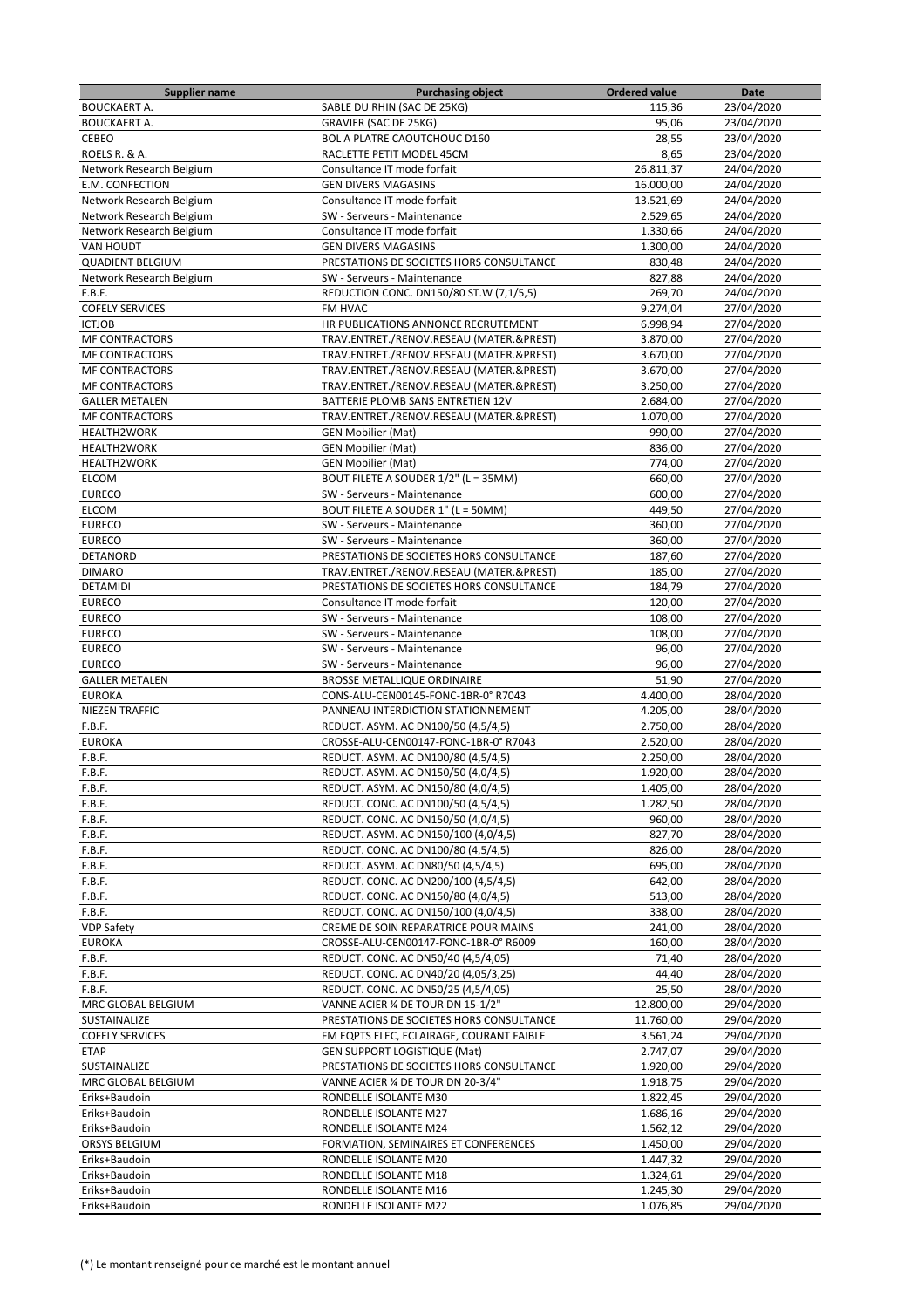| <b>Supplier name</b>                | <b>Purchasing object</b>                          | <b>Ordered value</b> | Date       |
|-------------------------------------|---------------------------------------------------|----------------------|------------|
| <b>LDV PRODUCTION</b>               | PRESTATIONS DE SOCIETES HORS CONSULTANCE          | 824,00               | 29/04/2020 |
| LDV PRODUCTION                      | PRESTATIONS DE SOCIETES HORS CONSULTANCE          | 350,00               | 29/04/2020 |
| <b>CLABOTS</b>                      | <b>GEN Electricité HT</b>                         | 250,50               | 29/04/2020 |
| <b>CIPAC NEW</b>                    | POIGNEES A VENTOUSE DOUBLE                        | 242,93               |            |
|                                     |                                                   |                      | 29/04/2020 |
| EURO-CABLAGE                        | <b>GEN Electricité HT</b>                         | 10.830,66            | 30/04/2020 |
| <b>VDPK</b>                         | LOG TRAVAUX PETITS CLOISONNEMENTS                 | 3.363,79             | 30/04/2020 |
| <b>ERNST &amp; YOUNG</b>            | HONORAIRES PROF. LIBERALES SOUMIS TVA             | 1.250,00             | 30/04/2020 |
| <b>ERNST &amp; YOUNG</b>            | HONORAIRES PROF. LIBERALES SOUMIS TVA             | 1.250,00             | 30/04/2020 |
| SIGNIFY BELGIUM                     | CONS-ALU-CEN00039-DEC-1BR-0° R7043                | 418,00               | 30/04/2020 |
| SADINTER SOGECOMEX                  | <b>CUBE GAZ PROPANE 5KG</b>                       | 358,30               | 30/04/2020 |
| SIGNIFY BELGIUM                     | PLAN OBTURATEUR/BOUCLIER 120° METRONOM            | 207,60               | 30/04/2020 |
| NEDELKO BELGIUM                     | PILE RONDE 1,5V LR14 / C                          | 139,40               | 30/04/2020 |
|                                     | PILE BOUTON LR44                                  |                      |            |
| NEDELKO BELGIUM                     |                                                   | 94,80                | 30/04/2020 |
| POPAY BE                            | Consultance IT mode forfait                       | 4.500,00             | 4/05/2020  |
| SIGNIFY BELGIUM                     | CONS-ALU-CEN00103-FONC-1BR-0° R6009               | 3.762,00             | 4/05/2020  |
| <b>MF CONTRACTORS</b>               | TRAV.ENTRET./RENOV.RESEAU (MATER.&PREST)          | 3.670,00             | 4/05/2020  |
| SOMA-CONSTRUCT                      | COFFRET A CLE RECT. AVEC SERRURE ELEC             | 1.630,00             | 4/05/2020  |
| LDV PRODUCTION                      | PRESTATIONS DE SOCIETES HORS CONSULTANCE          | 1.160,00             | 4/05/2020  |
| <b>NORDIC</b>                       | PANNEAU BETONPLEX 2500X1250X21                    | 1.111,88             | 4/05/2020  |
| <b>ASSA ABLOY</b>                   | VERROU+SERRURE EN APLIQUE LITTO ELEC              | 622,80               | 4/05/2020  |
|                                     |                                                   |                      |            |
| F.B.F.                              | BRIDE A TALON DN 200 PN10 8 TROUS                 | 436,80               | 4/05/2020  |
| SIAMU                               | FM ASCENSEURS                                     | 321,73               | 4/05/2020  |
| <b>VDP Safety</b>                   | <b>GEN DIVERS MAGASINS</b>                        | 14.100,00            | 5/05/2020  |
| CRESEPT (ASSOC CERCLE ETUDE S.H.E.) | FORMATION, SEMINAIRES ET CONFERENCES              | 5.440,00             | 5/05/2020  |
| CRESEPT (ASSOC CERCLE ETUDE S.H.E.) | FORMATION, SEMINAIRES ET CONFERENCES              | 2.720,00             | 5/05/2020  |
| <b>PROSAFCO</b>                     | <b>GEN DIVERS MAGASINS</b>                        | 1.360,00             | 5/05/2020  |
| PROSAFCO                            | CREME DE SOIN REPARATRICE POUR MAINS              | 892,53               | 5/05/2020  |
| PROSAFCO                            | <b>GEL DE SOIN POUR MAINS</b>                     | 831,19               | 5/05/2020  |
|                                     |                                                   |                      |            |
| PROTECTHOMS                         | <b>GEN DIVERS MAGASINS</b>                        | 180,00               | 5/05/2020  |
| <b>SETON</b>                        | <b>GEN DIVERS MAGASINS</b>                        | 122,50               | 5/05/2020  |
| <b>GALLER METALEN</b>               | BROSSE A PEINDRE RONDE DIAMETRE 48MM              | 80,16                | 5/05/2020  |
| N.B.R NUSSBAUMER & CO               | DOUBLE EMBOUT ISOLE 10MM <sup>2</sup> - L: 15MM   | 37,44                | 5/05/2020  |
| PROTECTHOMS                         | TRANSPORT SUITE A ACHAT MATERIEL                  | 7,00                 | 5/05/2020  |
| <b>PROTIMEX</b>                     | PRESTATION DE SECURITE ET DE BIEN-ÊTRE            | 31.800,55            | 6/05/2020  |
| <b>CO.STATION BELGIUM</b>           | <b>CONSULTANCE - AUTRES</b>                       | 7.500,00             | 6/05/2020  |
| <b>PROTIMEX</b>                     | <b>GEN ENTRETIEN BATIMENTS (MAT)</b>              | 3.990,00             | 6/05/2020  |
| <b>NDW</b>                          |                                                   | 2.042,25             | 6/05/2020  |
|                                     | GEN TRAITEMENT SURFACE METALLIQUE (M2)            |                      |            |
| <b>PROTIMEX</b>                     | <b>GEN ENTRETIEN BATIMENTS (MAT)</b>              | 1.120,00             | 6/05/2020  |
| <b>ALSICO</b>                       | <b>GEN PROTOTYPE</b>                              | 370,35               | 6/05/2020  |
| <b>VGL DATA</b>                     | PRESTATIONS DE SOCIETES HORS CONSULTANCE          | 320,00               | 6/05/2020  |
| FERO - Signalisatie                 | PRESTATIONS DE SOCIETES HORS CONSULTANCE          | 250,00               | 6/05/2020  |
| <b>VGL DATA</b>                     | PRESTATIONS DE SOCIETES HORS CONSULTANCE          | 240,00               | 6/05/2020  |
| N.B.R NUSSBAUMER & CO               | <b>GEN PROTOTYPE</b>                              | 207,86               | 6/05/2020  |
| N.B.R NUSSBAUMER & CO               | <b>GEN PROTOTYPE</b>                              | 146,29               | 6/05/2020  |
| <b>COFELY SERVICES</b>              | FM EXTRA WORKS                                    | 49.942,40            | 7/05/2020  |
|                                     | ECHOMETRE MEGGER TDR 2050                         | 3.635,00             |            |
| SEBA SERVICE                        |                                                   |                      | 7/05/2020  |
| <b>CEBEO</b>                        | <b>GEN</b> outillage                              | 380,55               | 7/05/2020  |
| <b>FILOFORM</b>                     | RESSORT POUR TERRE E(A)IAJB 95-185MM <sup>2</sup> | 359,10               | 7/05/2020  |
| SADINTER SOGECOMEX                  | <b>CUBE GAZ PROPANE 5KG</b>                       | 358,30               | 7/05/2020  |
| <b>FILOFORM</b>                     | MASTIC D'ETANCHEITE IGNIFUGE                      | 189,12               | 7/05/2020  |
| A.R.W.                              | PRESTATIONS DE SOCIETES HORS CONSULTANCE          | 111,57               | 7/05/2020  |
| CEBEO                               | <b>GEN</b> outillage                              | 94,50                | 7/05/2020  |
| VEIDEC                              | <b>GEN DIVERS MAGASINS</b>                        | 9.369,99             | 8/05/2020  |
| VEIDEC                              | Serviette humide combi nettoyant                  | 9.337,50             | 8/05/2020  |
| <b>FLEXMAIL</b>                     | PRESTATIONS DE SOCIETES HORS CONSULTANCE          | 3.456,00             | 8/05/2020  |
|                                     |                                                   |                      |            |
| <b>GALLER METALEN</b>               | JERRYCAN A ROBINET PR EAU 20L                     | 220,00               | 8/05/2020  |
| <b>FLEXMAIL</b>                     | PRESTATIONS DE SOCIETES HORS CONSULTANCE          | 196,73               | 8/05/2020  |
| KAISER+KRAFT                        | <b>GEN SUPPORT LOGISTIQUE (Mat)</b>               | 14.858,00            | 11/05/2020 |
| KLIM Med CommV.                     | <b>GEN DIVERS MAGASINS</b>                        | 7.650,00             | 11/05/2020 |
| ROELS R. & A.                       | <b>BROSSE RADIATEUR COUDEE 1,5"</b>               | 154,70               | 11/05/2020 |
| <b>GALLER METALEN</b>               | BROSSE AVEC FILS EN LAITON PR SOUDEUR             | 91,80                | 11/05/2020 |
| <b>COLRUYT</b>                      | CATERING FOURNITURE (ALIM & BOISSONS)             | 15.750,00            | 12/05/2020 |
| <b>MF CONTRACTORS</b>               | TRAV.ENTRET./RENOV.RESEAU (MATER.&PREST)          | 11.750,00            | 12/05/2020 |
|                                     |                                                   |                      |            |
| <b>MF CONTRACTORS</b>               | TRAV.ENTRET./RENOV.RESEAU (MATER.&PREST)          | 10.620,00            | 12/05/2020 |
| <b>MF CONTRACTORS</b>               | TRAV.ENTRET./RENOV.RESEAU (MATER.&PREST)          | 6.850,00             | 12/05/2020 |
| WE ARE THE WORDS                    | <b>CONSULTANCE - AUTRES</b>                       | 6.240,00             | 12/05/2020 |
| WE ARE THE WORDS                    | <b>CONSULTANCE - AUTRES</b>                       | 6.240,00             | 12/05/2020 |
| WE ARE THE WORDS                    | CONSULTANCE - AUTRES                              | 6.240,00             | 12/05/2020 |
| E.M. CONFECTION                     | <b>GEN DIVERS MAGASINS</b>                        | 5.600,00             | 12/05/2020 |
| WE ARE THE WORDS                    | <b>CONSULTANCE - AUTRES</b>                       | 5.280,00             | 12/05/2020 |
| WE ARE THE WORDS                    | <b>CONSULTANCE - AUTRES</b>                       | 4.320,00             | 12/05/2020 |
|                                     |                                                   |                      |            |
| VAISALA                             | CAPTEUR D'HUMIDITÉ & TEMPÉRATURE AMBIANTE         | 3.970,00             | 12/05/2020 |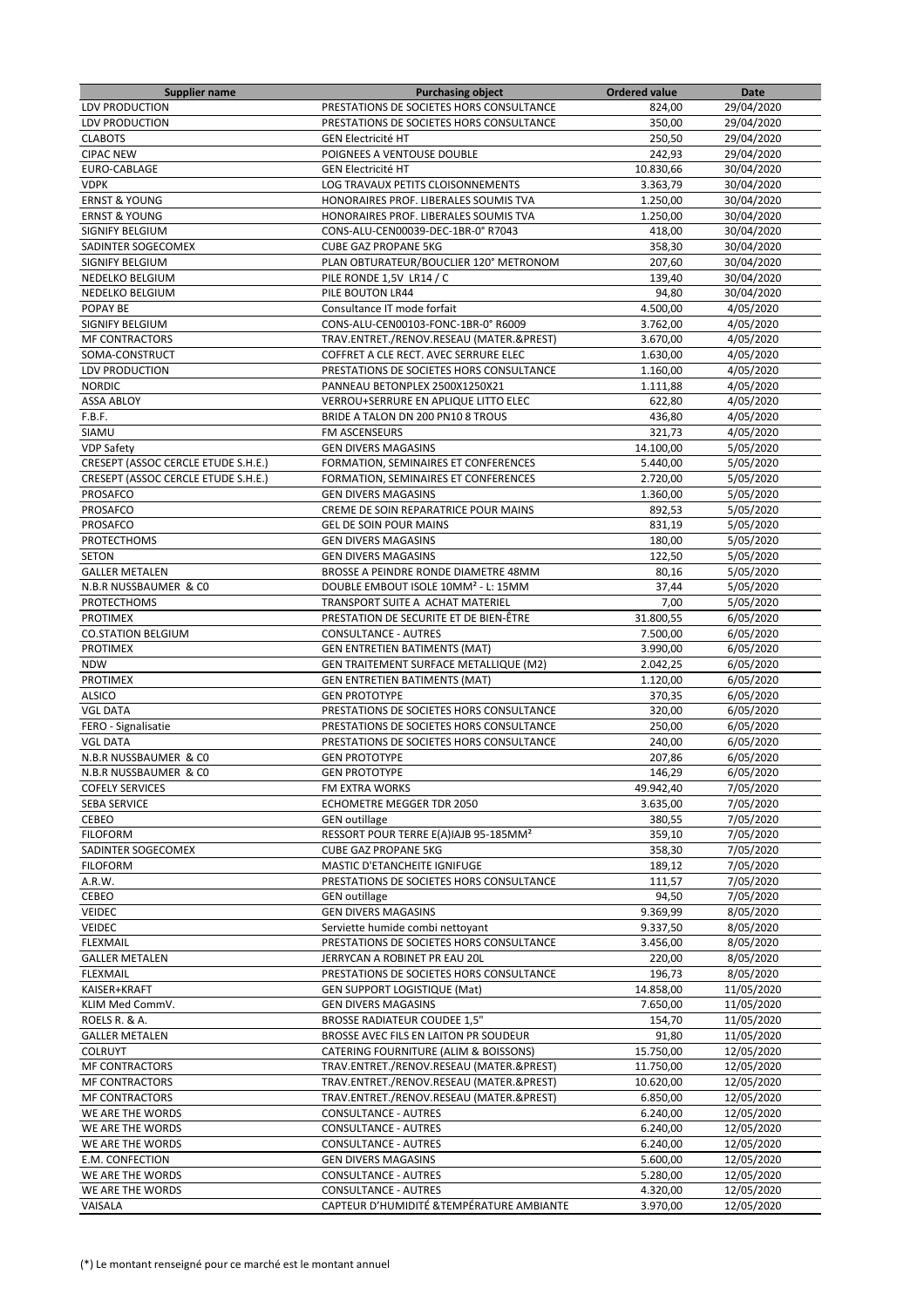| <b>Supplier name</b>                | <b>Purchasing object</b>                        | <b>Ordered value</b> | Date       |
|-------------------------------------|-------------------------------------------------|----------------------|------------|
| <b>ASSA ABLOY</b>                   | DEMI CYLINDRE LITTO CABINE RESEAU ELEC          | 2.920,80             | 12/05/2020 |
| <b>METALPROJECTS</b>                | TRAVAUX RENOVATION BATIMENT                     | 2.900,00             | 12/05/2020 |
| <b>MF CONTRACTORS</b>               | TRAV.ENTRET./RENOV.RESEAU (MATER.&PREST)        | 2.852,00             | 12/05/2020 |
| <b>LECOT HEULE</b>                  | <b>GEN SUPPORT LOGISTIQUE (Mat)</b>             | 2.677,50             | 12/05/2020 |
| <b>LDV PRODUCTION</b>               | PRESTATIONS DE SOCIETES HORS CONSULTANCE        | 1.525,00             | 12/05/2020 |
| <b>LECOT HEULE</b>                  | <b>GEN SUPPORT LOGISTIQUE (Mat)</b>             | 1.075,00             | 12/05/2020 |
| WE ARE THE WORDS                    | <b>CONSULTANCE - AUTRES</b>                     | 780,00               | 12/05/2020 |
| <b>SEGERS RONY</b>                  | TRAV.ENTRET./RENOV.RESEAU (MATER.&PREST)        | 707,29               | 12/05/2020 |
| <b>LDV PRODUCTION</b>               | PRESTATIONS DE SOCIETES HORS CONSULTANCE        | 550,00               | 12/05/2020 |
| WE ARE THE WORDS                    | <b>CONSULTANCE - AUTRES</b>                     | 260.00               | 12/05/2020 |
| WE ARE THE WORDS                    | <b>CONSULTANCE - AUTRES</b>                     | 260,00               | 12/05/2020 |
| <b>COMBORI ANTWERPEN</b>            | VIS A SIX PANS CREUX POUR POTEAU EP 35MM        | 133,20               | 12/05/2020 |
| <b>COMBORI ANTWERPEN</b>            | VIS A SIX PANS CREUX POUR POTEAU EP 30MM        | 62,05                | 12/05/2020 |
| <b>COMBORI ANTWERPEN</b>            | VIS A SIX PANS CREUX POUR POTEAU EP 25MM        | 26,19                | 12/05/2020 |
| <b>OMNINET Technologies</b>         | Consultance IT mode forfait                     | 13.500,00            | 13/05/2020 |
| <b>VIGOTEC</b>                      | DETECTEUR CO                                    |                      |            |
|                                     |                                                 | 6.270,00             | 13/05/2020 |
| <b>INTERSAFE BELGIUM</b>            | <b>GEN DIVERS MAGASINS</b>                      | 5.542,68             | 13/05/2020 |
| <b>NDW</b>                          | GEN TRAITEMENT SURFACE METALLIQUE (M2)          | 2.118,75             | 13/05/2020 |
| <b>GALLER METALEN</b>               | CHAMP TOURNANT SANS CONTACT DIRECT              | 1.397,08             | 13/05/2020 |
| <b>HD CARROSSERIE</b>               | REPARATION ACCIDENTS VOITRES UTILITAIRES        | 1.136,35             | 13/05/2020 |
| <b>NDW</b>                          | <b>GEN TRAITEMENT SURFACE METALLIQUE (M2)</b>   | 1.054,50             | 13/05/2020 |
| <b>ENGIE FABRICOM INDUSTRIE SUD</b> | TRAV.ENTRET./RENOV.RESEAU (MATER.&PREST)        | 535,00               | 13/05/2020 |
| <b>NDW</b>                          | GEN TRAITEMENT SURFACE METALLIQUE (M2)          | 78,75                | 13/05/2020 |
| <b>SETON</b>                        | <b>GEN DIVERS MAGASINS</b>                      | 7.870,50             | 14/05/2020 |
| <b>TECONEX</b>                      | <b>GEN Eclairage public</b>                     | 3.572,50             | 14/05/2020 |
| <b>TECHNO SPECIALS</b>              | INDICATEUR DE C/C 30-40MM 400A LIQ.             | 2.880,00             | 14/05/2020 |
| <b>SEGERS RONY</b>                  | TRAV.ENTRET./RENOV.RESEAU (MATER.&PREST)        | 2.744,89             | 14/05/2020 |
| <b>SEGERS RONY</b>                  | TRAV.ENTRET./RENOV.RESEAU (MATER.&PREST)        | 1.795,97             | 14/05/2020 |
| Eriks+Baudoin                       | SET JOINT ISOLANT POUR BRIDES DN80 PN16         | 1.457,00             | 14/05/2020 |
| <b>ARCOS</b>                        | BOUCHON A SOUDER CONIQUE 2"-5-TUYAU             | 842,80               | 14/05/2020 |
| <b>ECOMPANY</b>                     | URE 2.1.1 DATALOGGER A (new) UMTS (>=10)        | 811,25               | 14/05/2020 |
| <b>ECOMPANY</b>                     | URE 2.1.1 DATALOGGER A (new) UMTS (>=10)        | 614,35               | 14/05/2020 |
| <b>ECOMPANY</b>                     | URE 2.1.1 DATALOGGER A (new) UMTS (>=10)        | 608,85               | 14/05/2020 |
| <b>ECOMPANY</b>                     | URE 2.1.1 DATALOGGER A (new) UMTS (>=10)        | 488,95               | 14/05/2020 |
| <b>ECOMPANY</b>                     | URE 2.1.1 DATALOGGER A (new) UMTS (>=10)        | 488,95               | 14/05/2020 |
| <b>TECONEX</b>                      | KIT FILS UNERG 35MM <sup>2</sup> 3X230V         | 430,40               | 14/05/2020 |
| SICAME BENELUX                      | <b>BARRETTE COUPURE DE TERRE</b>                | 352,20               | 14/05/2020 |
| <b>TECONEX</b>                      | <b>GEN Eclairage public</b>                     | 309,78               | 14/05/2020 |
| F.B.F.                              | TE ACIER REDUIT 6" X 4" ST.W.                   | 196,50               | 14/05/2020 |
| F.B.F.                              | TE DN50 ST.W A SOUDER (3,9)                     | 154,00               | 14/05/2020 |
| N.B.R NUSSBAUMER & CO               | DOUBLE EMBOUT ISOLE 16MM <sup>2</sup> - L: 15MM | 110,03               | 14/05/2020 |
| ACEG                                | PRESTATIONS DE SOCIETES HORS CONSULTANCE        | 47,50                | 14/05/2020 |
| <b>CAPITANI</b>                     | <b>GEN Electricité HT</b>                       | 43,60                | 14/05/2020 |
|                                     | DOUBLE EMBOUT ISOLE 6MM <sup>2</sup> - L: 15MM  | 29,95                | 14/05/2020 |
| N.B.R NUSSBAUMER & CO               |                                                 |                      | 15/05/2020 |
| ASSA ABLOY                          | CADENAS POUR CABINE ELEC ANSE=8/38MM            | 5.002,40             |            |
| <b>SCHREDER BE</b>                  | CROSSE-GALV-CEN00122-DEC-1BR-0° R9005           | 4.014,40             | 15/05/2020 |
| <b>COFELY SERVICES</b>              | FM EXTRA WORKS                                  | 3.184,50             | 15/05/2020 |
| <b>SCHREDER BE</b>                  | CROSSE-GALV-CEN00122-DEC-1BR-0° R3004           | 2.558,40             | 15/05/2020 |
| <b>SCHREDER BE</b>                  | CROSSE-GALV-CEN00122-DEC-1BR-0° R6009           | 1.279,20             | 15/05/2020 |
| <b>INTER PIPE TOOL</b>              | Bouchon expansible simple DN300                 | 220,62               | 15/05/2020 |
| <b>ASSA ABLOY</b>                   | CADENAS POUR CABINE ELEC ANSE=5/109MM           | 2.762,40             | 18/05/2020 |
| MALVAUX CONSULTING                  | FORMATION, SEMINAIRES ET CONFERENCES            | 1.800,00             | 18/05/2020 |
| NOW.be                              | FORMATION, SEMINAIRES ET CONFERENCES            | 1.800,00             | 18/05/2020 |
| <b>BETUNED</b>                      | FORMATION, SEMINAIRES ET CONFERENCES            | 1.600,00             | 18/05/2020 |
| <b>BRUCOOP</b>                      | FORMATION, SEMINAIRES ET CONFERENCES            | 700,00               | 18/05/2020 |
| MALVAUX CONSULTING                  | FORMATION, SEMINAIRES ET CONFERENCES            | 450,00               | 18/05/2020 |
| <b>BRUCOOP</b>                      | FORMATION, SEMINAIRES ET CONFERENCES            | 300,00               | 18/05/2020 |
| <b>BRUCOOP</b>                      | FORMATION, SEMINAIRES ET CONFERENCES            | 100,00               | 18/05/2020 |
| <b>TECHNO SPECIALS</b>              | 3 CAPTEURS POUR ICC HORSTMANN 3M                | 10.699,80            | 19/05/2020 |
| PWC Technology consulting Belgium   | Consultance IT mode forfait                     | 2.550,00             | 19/05/2020 |
| <b>TEMPOLEC</b>                     | DÉTECTEUR DE PRESENCE S360-101 A(P)G R          | 2.455,60             | 19/05/2020 |
| <b>ETN CHARLEROI</b>                | SONDE TEMPÉRATURE TRANSFORMATEUR PT 100         | 972,00               | 19/05/2020 |
| CEBEO                               | GOULOTTE DE CABLAGE 60x60MM                     | 523,20               | 19/05/2020 |
| <b>DIMARO</b>                       | TRAV.ENTRET./RENOV.RESEAU (MATER.&PREST)        | 80,00                | 19/05/2020 |
| <b>IJSFABRIEK STROMBEEK</b>         | BOUT GAZ - AROX - 85% ARGON 15% CO <sup>2</sup> | 39,60                | 19/05/2020 |
| LDV PRODUCTION                      | PRESTATIONS DE SOCIETES HORS CONSULTANCE        | 5.975,00             | 20/05/2020 |
| LDV PRODUCTION                      | PRESTATIONS DE SOCIETES HORS CONSULTANCE        | 5.530,00             | 20/05/2020 |
| C.PRO                               | DÉTECTEUR DE FUMEE OPTIQUE ECO1003              | 520,75               | 20/05/2020 |
| C.PRO                               | SOCLE DETEC.DE FUMEE ECO1000BREL24L             | 472,50               | 20/05/2020 |
| BX1                                 | PRESTATIONS DE SOCIETES HORS CONSULTANCE        | 405,00               | 20/05/2020 |
| TYCO ELECTRONICS RAYCHEM GmbH       | TERMINUS THERMORETRACTABLE 15/35                | 96,00                | 20/05/2020 |
| <b>REXEL BELGIUM</b>                | LOCALISATEUR DE CÂBLE DYNATEL 2250              | 6.785,66             | 25/05/2020 |
|                                     |                                                 |                      |            |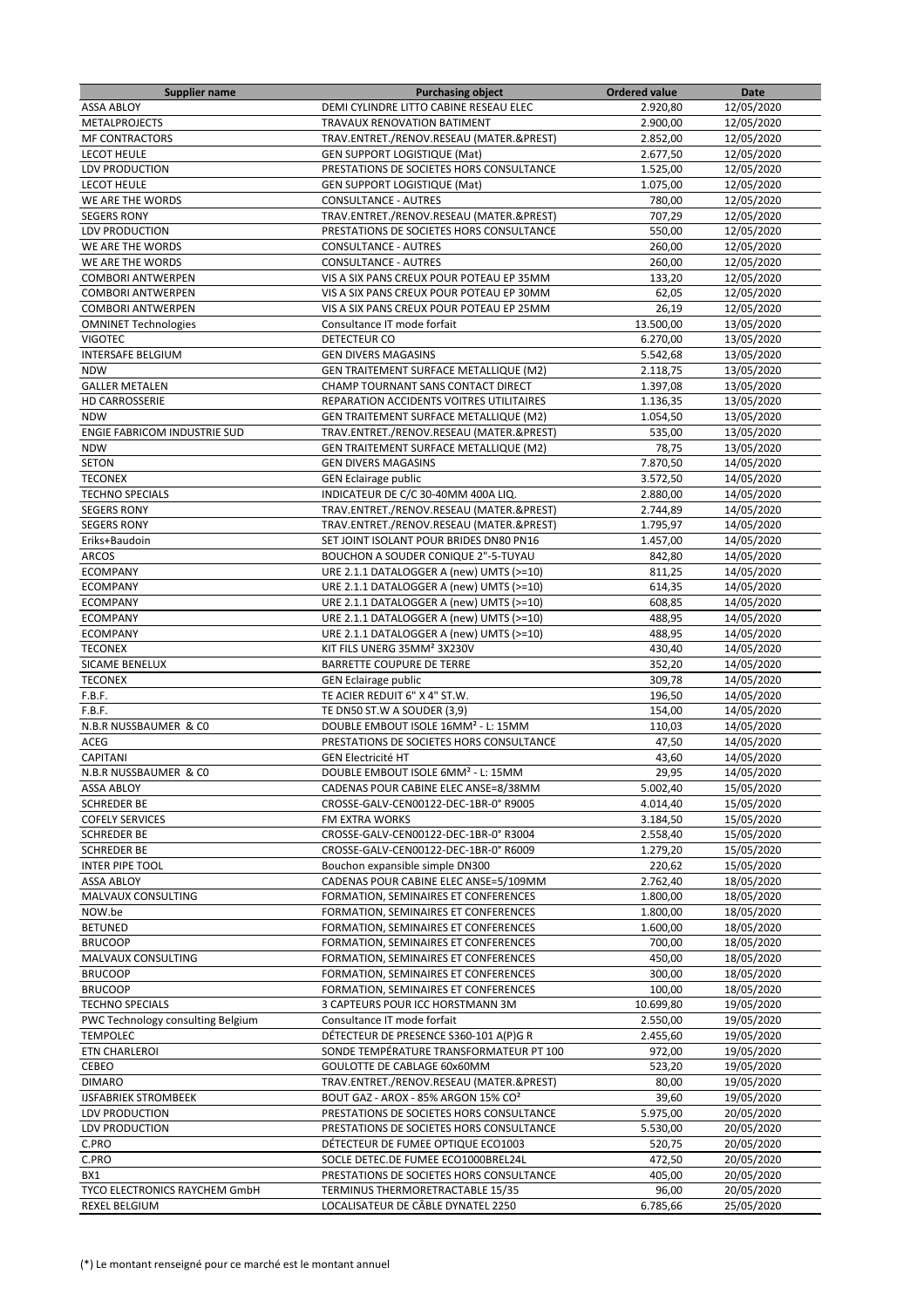| Supplier name                  | <b>Purchasing object</b>                                                             | <b>Ordered value</b> | Date       |
|--------------------------------|--------------------------------------------------------------------------------------|----------------------|------------|
| <b>ASSA ABLOY</b>              | DEMI-CYLINDRE CABINE GAZ                                                             | 3.736,50             | 25/05/2020 |
| PIRET ECHELLES S A             | ECHELLE SYNTHETIQUE MEUNIER                                                          | 1.058,54             | 25/05/2020 |
| <b>GALLER METALEN</b>          | <b>CHAINE MAILLONS COURTS 7mm</b>                                                    | 164,20               | 25/05/2020 |
| <b>BEC - VERBATIM</b>          | <b>GEN DOCUMENTATION ABONNEMENT ET REVUE</b>                                         | 100,00               | 25/05/2020 |
| <b>GALLER METALEN</b>          | <b>BROSSE A RECURER</b>                                                              | 28,40                | 25/05/2020 |
| <b>SIEMENS</b>                 | TRANSDUCTEURS DE MESURE 150VDC/20mADC                                                | 7.531,60             | 26/05/2020 |
| ABB INDUSTRIAL SOLUTIONS ->166 | <b>GEN Electricité BT</b>                                                            | 3.389,70             | 26/05/2020 |
| F.B.F.                         | COURBE RADIO AC 45° 3D DN300 (5,6)                                                   | 1.398,50             | 26/05/2020 |
| SADINTER SOGECOMEX             | <b>CUBE GAZ PROPANE 5KG</b>                                                          | 358,30               | 26/05/2020 |
| TE CONNECTIVITY                | CAPUCHON PR FICHE HT 630 A TYPE RAYCHEM                                              | 332,00               | 26/05/2020 |
| F.B.F.                         | BRIDE A TALON DN 150 PN16 8 TROUS                                                    | 294,25               | 26/05/2020 |
| SERRURERIE CLEFS 50NAIRE       | TRAV.ENTRET./RENOV.RESEAU (MATER.&PREST)                                             | 80,00                | 26/05/2020 |
| SADINTER SOGECOMEX             | MANCHON A SERTIR BAXB 54/54 NOIR-NOIR                                                | 33,50                | 26/05/2020 |
| SADINTER SOGECOMEX             | MANCHON A SERTIR BAXB 25/25 ORANGE-ORANG                                             | 28,80                | 26/05/2020 |
| SADINTER SOGECOMEX             | MANCHON A SERTIR BAXB 95/70 GRIS-BLANC                                               | 24,10                | 26/05/2020 |
| SADINTER SOGECOMEX             | MANCHON A SERTIR BAXB 95/95 GRIS-GRIS                                                | 24,10                | 26/05/2020 |
| SADINTER SOGECOMEX             | MANCHON A SERTIR BAXB 70/50 BLANC-JAUNE                                              | 18,20                | 26/05/2020 |
| SADINTER SOGECOMEX             | MANCHON A SERTIR BAXB 70/70 BLANC-BLANC                                              | 18,20                | 26/05/2020 |
|                                |                                                                                      |                      |            |
| <b>GALLER METALEN</b>          | BROSSE A PEINDRE RONDE DIAMTRE 26MM                                                  | 11,30                | 26/05/2020 |
| SADINTER SOGECOMEX             | MANCHON A SERTIR BAXB 25/16 ORANGE-BLEU                                              | 9,70                 | 26/05/2020 |
| <b>FINCOVER</b>                | FORMATION, SEMINAIRES ET CONFERENCES                                                 | 3.750,00             | 27/05/2020 |
| CEBEO                          | ECHELLE À CÂBLES 3M                                                                  | 1.161,89             | 27/05/2020 |
| <b>FINCOVER</b>                | SYLLABUS POUR FORMATION                                                              | 500,00               | 27/05/2020 |
| HONEYWELL                      | FILTRE A TAMIS PLAT - G65 DN50                                                       | 290,00               | 27/05/2020 |
| <b>FINCOVER</b>                | FRAIS DE DEPLACEMENT                                                                 | 170,00               | 27/05/2020 |
| <b>VDP Safety</b>              | NETTOYANT POUR PROTEGE VISAGE                                                        | 18,40                | 27/05/2020 |
| FLUVIUS SYSTEM OPERATOR        | Consultance IT mode forfait                                                          | 153.000,00           | 28/05/2020 |
| FLUVIUS SYSTEM OPERATOR        | Consultance IT mode forfait                                                          | 46.800,00            | 28/05/2020 |
| FLUVIUS SYSTEM OPERATOR        | Consultance IT mode forfait                                                          | 22.100,00            | 28/05/2020 |
| FLUVIUS SYSTEM OPERATOR        | Consultance IT mode forfait                                                          | 11.550,00            | 28/05/2020 |
| FLUVIUS SYSTEM OPERATOR        | Consultance IT mode forfait                                                          | 9.750,00             | 28/05/2020 |
| VIGOTEC ENGINEERED PLASTICS    | POCHE A MASSE 13100                                                                  | 5.528,00             | 28/05/2020 |
| <b>COMPANY WEBCAST</b>         | FORMATION, SEMINAIRES ET CONFERENCES                                                 | 5.050,00             | 28/05/2020 |
| <b>COMPANY WEBCAST</b>         | FORMATION, SEMINAIRES ET CONFERENCES                                                 | 3.150,00             | 28/05/2020 |
| <b>COMPANY WEBCAST</b>         | FORMATION, SEMINAIRES ET CONFERENCES                                                 | 3.030,00             | 28/05/2020 |
| <b>COMPANY WEBCAST</b>         | FORMATION, SEMINAIRES ET CONFERENCES                                                 | 3.030,00             | 28/05/2020 |
| <b>COMPANY WEBCAST</b>         | FORMATION, SEMINAIRES ET CONFERENCES                                                 | 3.030,00             | 28/05/2020 |
| <b>COMPANY WEBCAST</b>         | FORMATION, SEMINAIRES ET CONFERENCES                                                 | 3.030,00             | 28/05/2020 |
| <b>COMPANY WEBCAST</b>         | FORMATION, SEMINAIRES ET CONFERENCES                                                 | 3.030,00             | 28/05/2020 |
| <b>FLUVIUS SYSTEM OPERATOR</b> | Consultance IT mode forfait                                                          | 1.650,00             | 28/05/2020 |
| <b>COMPANY WEBCAST</b>         | FORMATION, SEMINAIRES ET CONFERENCES                                                 | 1.500,00             | 28/05/2020 |
| <b>SCHNEIDER ELECTRIC</b>      | COFFRET MURAL POUR ICD FLAIR                                                         | 1.488,30             | 28/05/2020 |
| ABB INDUSTRIAL SOLUTIONS ->166 | DEMI-CYLINDRE AVEC CLE (VYNCKIER)                                                    | 1.253,00             | 28/05/2020 |
| <b>ELECTRIC</b>                | INTERRUPTEUR HERMETIQUE BIPOLAIRE 10A                                                | 261.69               | 28/05/2020 |
| DETANORD                       | PRESTATIONS DE SOCIETES HORS CONSULTANCE                                             | 187,60               | 28/05/2020 |
| DETANORD                       | PRESTATIONS DE SOCIETES HORS CONSULTANCE                                             | 187,60               | 28/05/2020 |
| <b>IJSFABRIEK STROMBEEK</b>    | <b>BOUT DE GAZ ARGON - 50L</b>                                                       | 172,00               | 28/05/2020 |
| <b>DIMARO</b>                  | TRAV.ENTRET./RENOV.RESEAU (MATER.&PREST)                                             | 170,00               | 28/05/2020 |
| <b>INFRATECH</b>               | BOUCHON CROCHET GRANDE CHAMBRE DE VISITE                                             | 79,00                | 28/05/2020 |
| C.G.R.B.                       | PRESTATIONS DE SOCIETES HORS CONSULTANCE                                             | 14.417,34            | 29/05/2020 |
|                                |                                                                                      |                      | 29/05/2020 |
| PEPPERL + FUCHS<br>LANDIS+GYR  | ISOLATION GALVANIQUE SORTIE D'IMPUL 1->2<br>BTE A BORNES D'ESSAIS COMPT.LANDIS TVS14 | 4.590,00<br>2.983,50 | 29/05/2020 |
| LANDIS+GYR                     | COMPT E -/5A 63/110V GPRS 4Q CL1 8 IMP                                               | 2.736,00             | 29/05/2020 |
|                                |                                                                                      |                      |            |
| SADINTER SOGECOMEX             | PINCE A DEGAINER COMPOSITE BT Ø 11-26MM                                              | 2.214,30             | 29/05/2020 |
| ABB POWER GRIDS BELGIUM N.V.   | <b>GEN TELECONTROLE</b>                                                              | 1.974,83             | 29/05/2020 |
| <b>SETON</b>                   | CADENAS PROGRAMMABLE                                                                 | 1.800,00             | 29/05/2020 |
| ABB POWER GRIDS BELGIUM N.V.   | <b>GEN TELECONTROLE</b>                                                              | 1.701,42             | 29/05/2020 |
| <b>GALLER METALEN</b>          | ELECTRODE RUTILE 3,25MM TOUT. POSIT.                                                 | 1.558,39             | 29/05/2020 |
| ABB POWER GRIDS BELGIUM N.V.   | <b>GEN TELECONTROLE</b>                                                              | 1.325,76             | 29/05/2020 |
| ABB POWER GRIDS BELGIUM N.V.   | <b>GEN TELECONTROLE</b>                                                              | 1.228,24             | 29/05/2020 |
| PIRET ECHELLES S A             | ECHELLE SYNTHETIQUE MEUNIER                                                          | 977,40               | 29/05/2020 |
| CEBEO                          | CONNECTEUR WAGO 221 - 3 CONDUCTEURS                                                  | 447,80               | 29/05/2020 |
| ABB POWER GRIDS BELGIUM N.V.   | <b>GEN Electricité HT</b>                                                            | 402,92               | 29/05/2020 |
| ABB POWER GRIDS BELGIUM N.V.   | <b>GEN Electricité HT</b>                                                            | 402,92               | 29/05/2020 |
| ABB POWER GRIDS BELGIUM N.V.   | <b>GEN Electricité HT</b>                                                            | 402,92               | 29/05/2020 |
| ABB POWER GRIDS BELGIUM N.V.   | <b>GEN Electricité HT</b>                                                            | 402,92               | 29/05/2020 |
| ABB POWER GRIDS BELGIUM N.V.   | <b>GEN Electricité HT</b>                                                            | 402,92               | 29/05/2020 |
| ABB POWER GRIDS BELGIUM N.V.   | <b>GEN Electricité HT</b>                                                            | 402,92               | 29/05/2020 |
| ABB POWER GRIDS BELGIUM N.V.   | <b>GEN Electricité HT</b>                                                            | 402,92               | 29/05/2020 |
| ABB POWER GRIDS BELGIUM N.V.   | <b>GEN Electricité HT</b>                                                            | 402,36               | 29/05/2020 |
| ABB POWER GRIDS BELGIUM N.V.   | <b>GEN Electricité HT</b>                                                            | 402,36               | 29/05/2020 |
| ABB POWER GRIDS BELGIUM N.V.   | <b>GEN Electricité HT</b>                                                            | 402,36               | 29/05/2020 |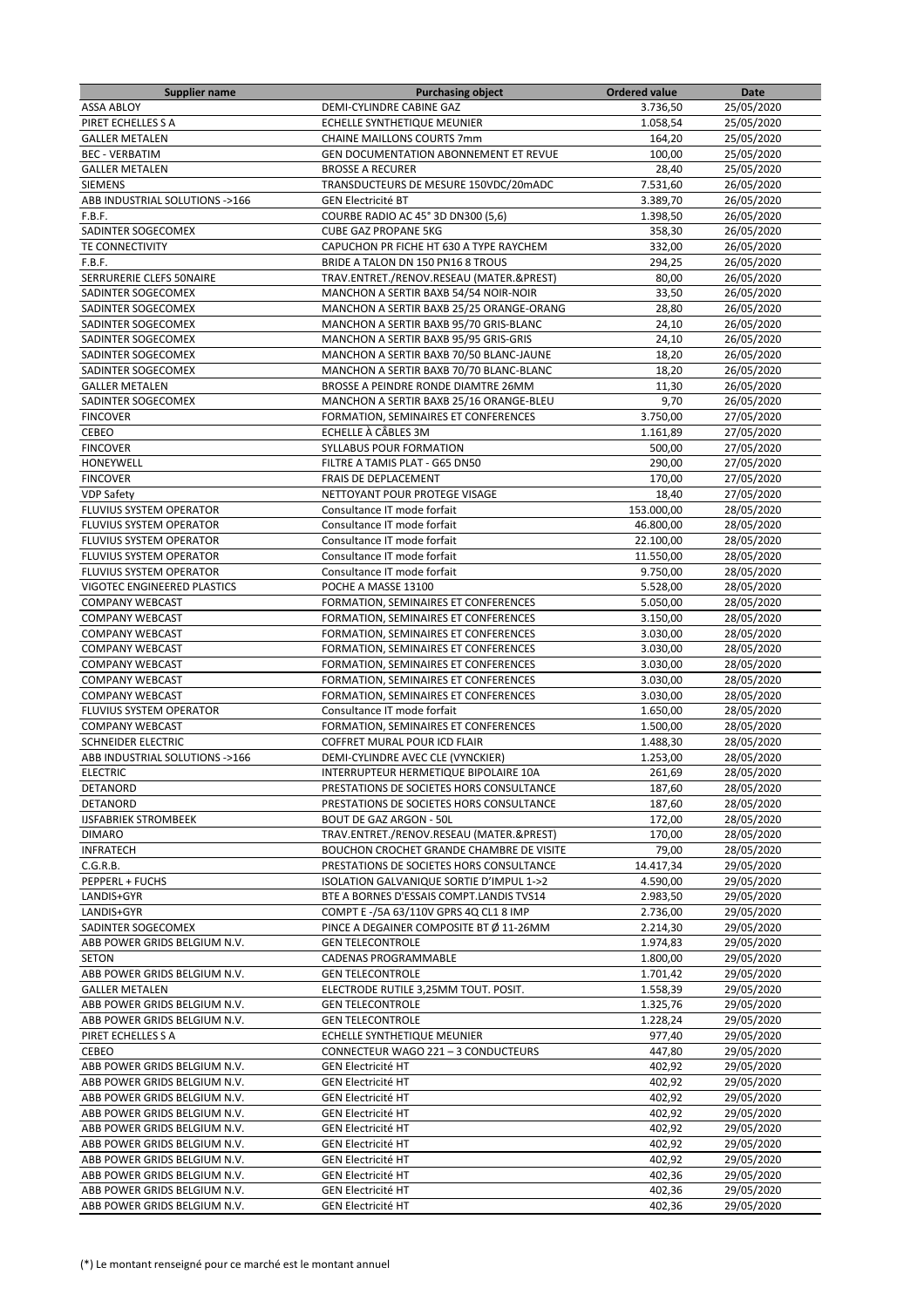| <b>Supplier name</b>           | <b>Purchasing object</b>                             | <b>Ordered value</b> | Date                  |
|--------------------------------|------------------------------------------------------|----------------------|-----------------------|
| ABB POWER GRIDS BELGIUM N.V.   | <b>GEN Electricité HT</b>                            | 402,36               | 29/05/2020            |
| ABB POWER GRIDS BELGIUM N.V.   | <b>GEN Electricité HT</b>                            | 402,36               | 29/05/2020            |
| ABB POWER GRIDS BELGIUM N.V.   | <b>GEN Electricité HT</b>                            | 402,36               | 29/05/2020            |
| ABB POWER GRIDS BELGIUM N.V.   | <b>GEN Electricité HT</b>                            | 402,36               | 29/05/2020            |
| <b>IMI - NORGREN</b>           | COUDE CU A BICONE GAZ 1/4"M X 12MM                   | 351,80               | 29/05/2020            |
| VCL - CPS                      | FORMATION, SEMINAIRES ET CONFERENCES                 | 255,00               | 29/05/2020            |
| ABB POWER GRIDS BELGIUM N.V.   | <b>GEN Electricité HT</b>                            | 71,76                | 29/05/2020            |
| ABB POWER GRIDS BELGIUM N.V.   | <b>GEN Electricité HT</b>                            | 71,76                | 29/05/2020            |
| ABB POWER GRIDS BELGIUM N.V.   | <b>GEN Electricité HT</b>                            | 71,76                | 29/05/2020            |
| ABB POWER GRIDS BELGIUM N.V.   | <b>GEN Electricité HT</b>                            | 71,76                | 29/05/2020            |
| ABB POWER GRIDS BELGIUM N.V.   | <b>GEN Electricité HT</b>                            | 71,76                | 29/05/2020            |
| ABB POWER GRIDS BELGIUM N.V.   | <b>GEN Electricité HT</b>                            | 71,76                | 29/05/2020            |
| ABB POWER GRIDS BELGIUM N.V.   | <b>GEN Electricité HT</b>                            | 71,76                | 29/05/2020            |
| PENNOIT-GROOTAERT              | CHEVILLE AVEC COLLERETTE 6,0 x 30 mm                 | 69,99                | 29/05/2020            |
| <b>COMBORI ANTWERPEN</b>       | VIS DBLE FILET PR ATT.BRANCH. M10X80                 | 39,44                | 29/05/2020            |
| <b>COMBORI ANTWERPEN</b>       | VIS A SIX PANS CREUX POUR POTEAU EP                  | 37,38                | 29/05/2020            |
| ABB POWER GRIDS BELGIUM N.V.   | <b>GEN Electricité HT</b>                            | 27,21                | 29/05/2020            |
|                                |                                                      |                      |                       |
| ABB POWER GRIDS BELGIUM N.V.   | <b>GEN Electricité HT</b>                            | 27,21                | 29/05/2020            |
| ABB POWER GRIDS BELGIUM N.V.   | <b>GEN Electricité HT</b>                            | 27,21                | 29/05/2020            |
| ABB POWER GRIDS BELGIUM N.V.   | <b>GEN Electricité HT</b>                            | 27,21                | 29/05/2020            |
| ABB POWER GRIDS BELGIUM N.V.   | <b>GEN Electricité HT</b>                            | 27,21                | 29/05/2020            |
| ABB POWER GRIDS BELGIUM N.V.   | <b>GEN Electricité HT</b>                            | 27,21                | 29/05/2020            |
| ABB POWER GRIDS BELGIUM N.V.   | <b>GEN Electricité HT</b>                            | 27,21                | 29/05/2020            |
| ABB POWER GRIDS BELGIUM N.V.   | <b>GEN Electricité HT</b>                            | 24,75                | 29/05/2020            |
| ABB POWER GRIDS BELGIUM N.V.   | <b>GEN Electricité HT</b>                            | 24,75                | 29/05/2020            |
| ABB POWER GRIDS BELGIUM N.V.   | <b>GEN Electricité HT</b>                            | 24,75                | 29/05/2020            |
| ABB POWER GRIDS BELGIUM N.V.   | <b>GEN Electricité HT</b>                            | 24,75                | 29/05/2020            |
| ABB POWER GRIDS BELGIUM N.V.   | <b>GEN Electricité HT</b>                            | 24,75                | 29/05/2020            |
| ABB POWER GRIDS BELGIUM N.V.   | <b>GEN Electricité HT</b>                            | 24,75                | 29/05/2020            |
| ABB POWER GRIDS BELGIUM N.V.   | <b>GEN Electricité HT</b>                            | 24,75                | 29/05/2020            |
| PENNOIT-GROOTAERT              | RIVET AVEUGLE D3,2X8                                 | 12,00                | 29/05/2020            |
| <b>4C CONSULTING</b>           | CONSULTANCE INFORMATIQUE                             | 13.812,50            | 2/06/2020             |
| EURO-CABLAGE                   | ARMOIRE DE PROTECT PR SURPRES TRANSFO                | 1.909,40             | 2/06/2020             |
| MERTENS METAALWERKEN           | TRAVAUX RENOVATION BATIMENT                          | 1.795,00             | 2/06/2020             |
| <b>ASSA ABLOY</b>              | SERR.LITTO PR COFFRET A CLE ELECT.                   | 1.064,40             | 2/06/2020             |
| ABB INDUSTRIAL SOLUTIONS ->166 | BOÎTIER CLIENT BORNIER SORTIE D'IMPULS               | 1.026,40             | 2/06/2020             |
| SES-EUPEN                      | POIGNEE AVEC MANCHE PR FUS A COUTEAUX                | 1.011,00             | 2/06/2020             |
| ABB INDUSTRIAL SOLUTIONS ->166 | BOÏTIER POUR ISOLATION GALVANIQUE                    | 931,50               | 2/06/2020             |
| <b>GEORG FISCHER</b>           | TRANSITION PE40 ESOUD - AC DN32 F                    | 783,60               | 2/06/2020             |
| MERTENS METAALWERKEN           | TRAVAUX RENOVATION BATIMENT                          | 444,00               | 2/06/2020             |
| LIONEL BAEDEWYNS               | TRAV.ENTRET./RENOV.RESEAU (MATER.&PREST)             | 385,00               | 2/06/2020             |
| PHOENIX CONTACT                | BORNE DE RACCORDEMENT L.6,2MM 0,2-4/6mm <sup>2</sup> | 166,80               | 2/06/2020             |
| SANISTOCK                      | RACCORD DROIT CU 15 X 15MM + BICONE                  | 87,20                | 2/06/2020             |
| CEBEO                          | LAMPE DE RESERVE POUR FEU BLEU                       | 23,65                | 2/06/2020             |
| FLUVIUS SYSTEM OPERATOR        |                                                      |                      | 3/06/2020             |
| FLUVIUS SYSTEM OPERATOR        | Consultance IT mode forfait                          | 558.615,00           | 3/06/2020             |
|                                | Consultance IT mode forfait                          | 558.615,00           |                       |
| ANDRE LAGROU                   | TRAVAUX RENOVATION BATIMENT                          | 6.440,00             | 3/06/2020             |
| ALMAGATES                      | <b>GEN SUPPORT LOGISTIQUE (Mat)</b>                  | 4.485,00             | 3/06/2020             |
| <b>GEORG FISCHER</b>           | PRISE EN CHARGE ORIENTABLE PE DN 160x40              | 1.818,90             | 3/06/2020             |
| ALMAGATES                      | PRESTATIONS DE SOCIETES HORS CONSULTANCE             | 1.400,00             | 3/06/2020             |
| ALMAGATES                      | <b>GEN SUPPORT LOGISTIQUE (Mat)</b>                  | 1.125,00             | 3/06/2020             |
| ABB INDUSTRIAL SOLUTIONS ->166 | BORNE AVEC ECROU (4 DE 25 A 35 MM2)                  | 1.119,00             | 3/06/2020             |
| <b>DAVINSI LABS</b>            | FORMATION, SEMINAIRES ET CONFERENCES                 | 950,00               | 3/06/2020             |
| <b>QUADIENT BELGIUM</b>        | <b>GEN Imprimerie Achats</b>                         | 872,00               | 3/06/2020             |
| N.B.R NUSSBAUMER & CO          | CLE BLOCAGE ISOLEE PR MANCHON A VISSER               | 835,52               | $\frac{1}{3}/06/2020$ |
| COMODO CA LIMITED              | SW - Serveurs Windows                                | 500,00               | 3/06/2020             |
| <b>DIMARO</b>                  | TRAV.ENTRET./RENOV.RESEAU (MATER.&PREST)             | 190,00               | 3/06/2020             |
| <b>GALLER METALEN</b>          | <b>BROSSE RADIATEUR COUDEE 2"</b>                    | 98,40                | 3/06/2020             |
| <b>BEST-MATIC</b>              | <b>GEN Imprimerie Achats</b>                         | 92,00                | 3/06/2020             |
| <b>BEST-MATIC</b>              | <b>GEN Imprimerie Achats</b>                         | 83,00                | 3/06/2020             |
| ABB INDUSTRIAL SOLUTIONS ->166 | COIFFE D'ISOLATION POUR BORNIER 25-35MM <sup>2</sup> | 5.124,00             | 4/06/2020             |
| <b>AKKANTO</b>                 | FORMATION, SEMINAIRES ET CONFERENCES                 | 4.660,00             | 4/06/2020             |
| <b>ASSA ABLOY</b>              | CADENAS POUR CABINE ELEC ANSE=8/38MM                 | 4.617,60             | 4/06/2020             |
| <b>SETON</b>                   | CADENAS PROGRAMMABLE                                 | 2.400,00             | 4/06/2020             |
| <b>B.S.I.</b>                  | TAQUE ELEC 40X40 SYNTHETIQUE                         | 2.177,50             | 4/06/2020             |
| SADINTER SOGECOMEX             | KIT THERMO POUR MANCHON D'INTRODUCTION               | 1.880,40             | 4/06/2020             |
| PHOENIX CONTACT                | TRANSISTOR 60V DC -3A                                | 1.584,00             | 4/06/2020             |
| ASSA ABLOY                     | CYLINDRE 30/30 A BOUTON POUR CABINE GAZ              | 1.573,80             | 4/06/2020             |
| <b>ASSA ABLOY</b>              | Cylindre 40/40 à bouton pour cabine gaz              | 1.086,90             | 4/06/2020             |
| <b>TECONEX</b>                 | GRANULE ANTI-HUMIDITE PR ARMOIRE TROTT.              | 1.023,30             | 4/06/2020             |
| CEBEO                          | <b>GEN Electricité HT</b>                            | 936,00               | 4/06/2020             |
| PIRET ECHELLES S A             | ECHELLE SYNTHETIQUE MEUNIER                          | 870,30               | 4/06/2020             |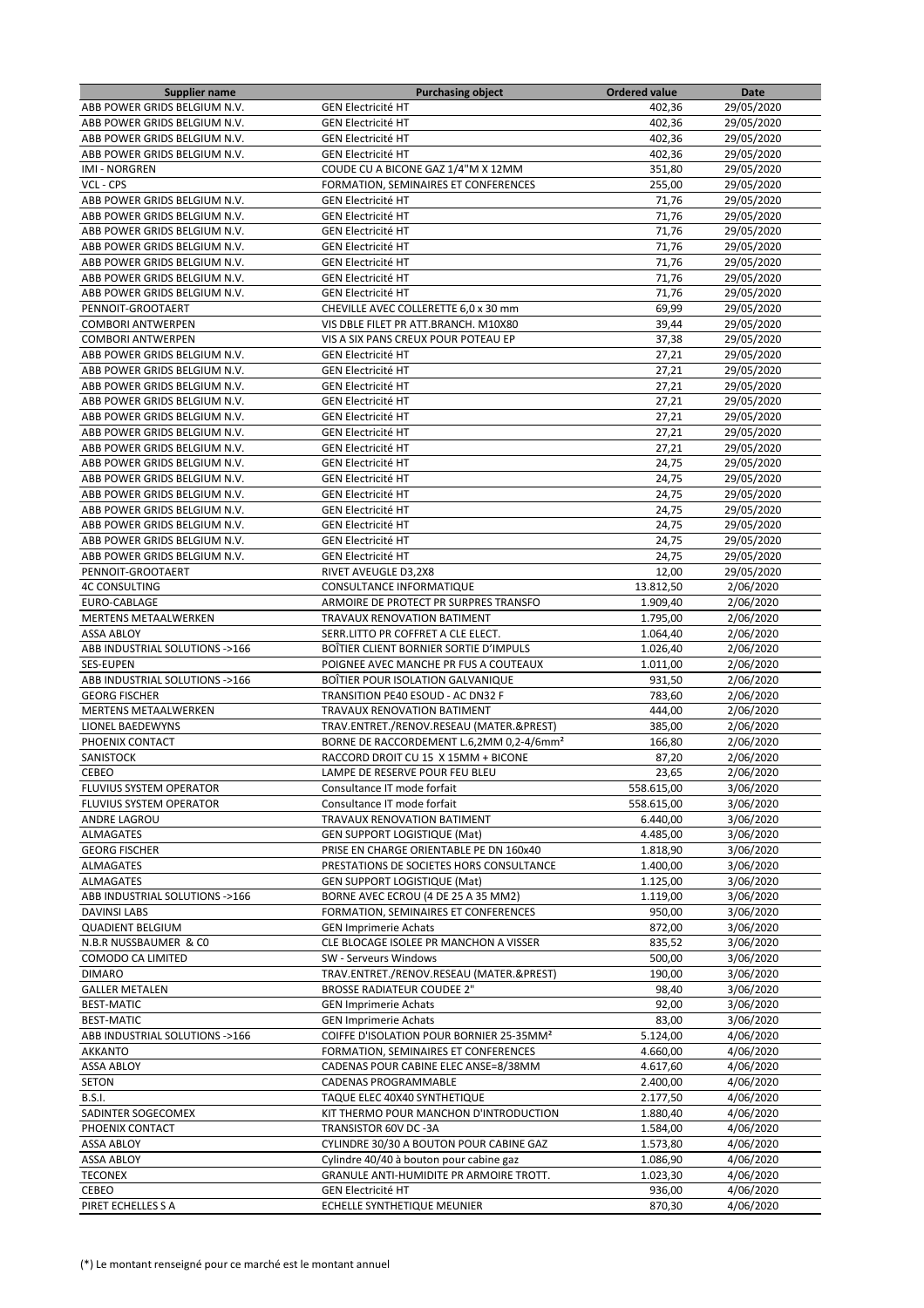| <b>Supplier name</b>                 | <b>Purchasing object</b>                        | <b>Ordered value</b> | Date       |
|--------------------------------------|-------------------------------------------------|----------------------|------------|
| <b>CANON Belgium</b>                 | PAPER RED LABEL 75 GR. 841 MM. X 200 M.         | 753,90               | 4/06/2020  |
| <b>LIONEL BAEDEWYNS</b>              | TRAV.ENTRET./RENOV.RESEAU (MATER.&PREST)        | 577,00               | 4/06/2020  |
| <b>COLRUYT</b>                       | ACHAT CADEAUX POUR LE PERSONNEL                 | 500,00               | 4/06/2020  |
| <b>GALLER METALEN</b>                | CADENAS A ANSE 55/60                            | 320,00               | 4/06/2020  |
| A.R.W.                               | PRESTATIONS DE SOCIETES HORS CONSULTANCE        | 216,53               | 4/06/2020  |
| <b>VOESTALPINE (SOUDOKAY)</b>        | BAGUETTE TIG G3 DIM 2,4 X 1000 MM               | 143,80               | 4/06/2020  |
| N.B.R NUSSBAUMER & CO                | DOUBLE EMBOUT ISOLE 16MM <sup>2</sup> - L: 15MM | 110,03               | 4/06/2020  |
| PENNOIT-GROOTAERT                    | <b>TIREFOND BOIS AC ZN D6X40</b>                | 36,66                | 4/06/2020  |
| <b>ORES</b>                          | <b>GEN</b> outillage                            | 5.170,00             | 5/06/2020  |
| <b>STOROPACK BENELUX</b>             | POLYETHYLENE (50M X 4M)(RL.DE 37KG)             | 1.240,00             | 5/06/2020  |
| F.B.F.                               | MANCHON ACIER TARAUDE DROIT 5/4"                | 78,75                | 5/06/2020  |
| <b>ABANO</b>                         | SW - Serveurs Windows                           | 21.950,62            | 8/06/2020  |
| <b>ABANO</b>                         | SW - Serveurs - Maintenance                     | 12.027,74            | 8/06/2020  |
| ABANO                                | SW - Serveurs - Maintenance                     | 12.027,74            | 8/06/2020  |
| <b>ABANO</b>                         | SW - Serveurs - Maintenance                     | 9.922,88             | 8/06/2020  |
| <b>ABANO</b>                         | SW - Serveurs - Maintenance                     |                      |            |
|                                      |                                                 | 9.922,88             | 8/06/2020  |
| <b>DAVID'S HOF</b>                   | <b>GEN SUPPORT LOGISTIQUE (Mat)</b>             | 3.180,00             | 8/06/2020  |
| <b>MERTENS METAALWERKEN</b>          | TRAVAUX RENOVATION BATIMENT                     | 2.399,00             | 8/06/2020  |
| VAISALA                              | CAPTEUR D'HUMIDITÉ & TEMPÉRATURE AMBIANTE       | 1.979,90             | 8/06/2020  |
| <b>MICHAUD EXPORT</b>                | <b>MANCHON POUR FUSIBLE</b>                     | 1.575,00             | 8/06/2020  |
| <b>ENIMEX</b>                        | CAPUCHON ISOLANT 1000V - D: 10MM                | 534,00               | 8/06/2020  |
| <b>GALLER METALEN</b>                | <b>GEN outillage</b>                            | 468,95               | 8/06/2020  |
| SADINTER SOGECOMEX                   | <b>CUBE GAZ PROPANE 5KG</b>                     | 358,30               | 8/06/2020  |
| A.I.B. - VINCOTTE                    | FORMATION, SEMINAIRES ET CONFERENCES            | 175,00               | 8/06/2020  |
| PHOENIX CONTACT                      | BORNE BUTEE D'EXTREMITE UNIVERSEL               | 123,28               | 8/06/2020  |
| <b>ELCOM</b>                         | PLAQUE PLEINE TYPE F 150MM                      | 98,00                | 8/06/2020  |
| SADINTER SOGECOMEX                   | PIQUET TERRE AC CUIVRE ROND 3/4" L: 1,50        | 3.990,00             | 9/06/2020  |
| <b>TECONEX</b>                       | BOÎTIER 1 DISJONCTEUR 'NO DEVICE'               | 3.981,50             | 9/06/2020  |
| MAINTENANCE PARTNERS BELGIUM         | Maintenance Cogen                               | 2.470,00             | 9/06/2020  |
| VITESS'KE SA/NV                      | TRAV.ENTRET./RENOV.RESEAU (MATER.&PREST)        | 2.009,60             | 9/06/2020  |
| MAINTENANCE PARTNERS BELGIUM         | Maintenance Cogen                               | 1.794,36             | 9/06/2020  |
| SADINTER SOGECOMEX                   | COLLIER POUR PIQUET TERRE AC CUIVRE ROND        | 1.554,00             | 9/06/2020  |
| <b>TECONEX</b>                       | COFFRET 3 DISJONCTEURS NO DEVICE 230V           | 1.296,00             | 9/06/2020  |
| HUCKERT'S INTERNATIONAL              | Savon pour les mains avec microbilles           | 540,00               | 9/06/2020  |
| <b>CAPITANI</b>                      | <b>GEN Gaz MP</b>                               | 252,00               | 9/06/2020  |
| <b>BARROIS E &amp; FILS CORDERIE</b> | CORDE CHANVRE 20MMX5M ITAL                      | 237,92               | 9/06/2020  |
| <b>CAPITANI</b>                      | <b>GEN Gaz MP</b>                               | 217,00               | 9/06/2020  |
| <b>LIONEL BAEDEWYNS</b>              | TRAV.ENTRET./RENOV.RESEAU (MATER.&PREST)        | 190,00               | 9/06/2020  |
| <b>MECAWA</b>                        | TAQUE D'ACCES CABINE SOUTERR. SUR MESURE        | 8.500,00             | 10/06/2020 |
| Eriks+Baudoin                        | TUBULURE ISOLANTE M30 - 1M                      | 1.806,30             | 10/06/2020 |
| <b>TYCO ELECTRONICS RAYCHEM</b>      | KIT D'ISOLATION POUR TRANSFORMATEUR             | 1.680,63             | 10/06/2020 |
| Eriks+Baudoin                        | TUBULURE ISOLANTE M27-1M                        | 1.672,10             | 10/06/2020 |
| Eriks+Baudoin                        | TUBULURE ISOLANTE M24 - 1M                      | 1.507,20             | 10/06/2020 |
|                                      | TUBULURE ISOLANTE M20 - 1M                      |                      |            |
| Eriks+Baudoin                        | TUBULURE ISOLANTE M16-1M                        | 1.397,00             | 10/06/2020 |
| Eriks+Baudoin                        |                                                 | 1.295,70             | 10/06/2020 |
| <b>TRAINING SOLUTIONS</b>            | FORMATION, SEMINAIRES ET CONFERENCES            | 930,00               | 10/06/2020 |
| VCL - CPS                            | FORMATION, SEMINAIRES ET CONFERENCES            | 765,00               | 10/06/2020 |
| <b>BULTERYS</b>                      | <b>LOCATIONS DIVERSES</b>                       | 650,00               | 10/06/2020 |
| <b>GOANIMATE (VYOND)</b>             | GEN DOCUMENTATION ABONNEMENT ET REVUE           | 618,97               | 10/06/2020 |
| Eriks+Baudoin                        | TUBULURE ISOLANTE M22 - 1M                      | 542,60               | 10/06/2020 |
| <b>EUTRONIX</b>                      | Consultance IT mode forfait                     | 524,60               | 10/06/2020 |
| GAS.BE (ex ARGB)                     | SYLLABUS POUR FORMATION                         | 500,00               | 10/06/2020 |
| GAS.BE (ex ARGB)                     | SYLLABUS POUR FORMATION                         | 500,00               | 10/06/2020 |
| SCHMITZ DIGITAL PRINTING             | GEN AMENAGEMENT DE VEHICULES                    | 460,39               | 10/06/2020 |
| SCHMITZ DIGITAL PRINTING             | GEN AMENAGEMENT DE VEHICULES                    | 460,39               | 10/06/2020 |
| SCHMITZ DIGITAL PRINTING             | GEN AMENAGEMENT DE VEHICULES                    | 460,39               | 10/06/2020 |
| SCHMITZ DIGITAL PRINTING             | GEN AMENAGEMENT DE VEHICULES                    | 460,39               | 10/06/2020 |
| <b>VDPK</b>                          | LOG TRAVAUX PETITS CLOISONNEMENTS               | 380,00               | 10/06/2020 |
| <b>BULTERYS</b>                      | <b>LOCATIONS DIVERSES</b>                       | 378,00               | 10/06/2020 |
| <b>BULTERYS</b>                      | <b>LOCATIONS DIVERSES</b>                       | 300,00               | 10/06/2020 |
| CEBEO                                | CONNECTEUR WAGO 221 - 5 CONDUCTEURS             | 197,75               | 10/06/2020 |
| SERRURERIE CLEFS 50NAIRE             | TRAV.ENTRET./RENOV.RESEAU (MATER.&PREST)        | 160,00               | 10/06/2020 |
| LEGHORN-PERFRA                       | PINCE A SCELLER                                 | 85,00                | 10/06/2020 |
| ACEG                                 | PRESTATIONS DE SOCIETES HORS CONSULTANCE        | 71,25                | 10/06/2020 |
| <b>ELECTRIC</b>                      | COLLIER EQUIPOTENTIALITE 22X63MM                | 51,76                | 10/06/2020 |
| ACEG                                 | FRAIS DE DEPLACEMENT                            | 45,00                | 10/06/2020 |
| <b>BULTERYS</b>                      | <b>LOCATIONS DIVERSES</b>                       | 43,89                | 10/06/2020 |
| TRAINING SOLUTIONS                   | FRAIS DE DEPLACEMENT                            | 40,00                | 10/06/2020 |
| <b>ELECTRIC</b>                      | INTERRUPTEUR APPARENT BIPOLAIRE                 | 13,36                | 10/06/2020 |
| SCHNEIDER ELECTRIC                   | TRAV.ENTRET./RENOV.RESEAU (MATER.&PREST)        | 44.887,50            | 11/06/2020 |
| SCHNEIDER ELECTRIC                   | <b>GEN Electricité HT</b>                       | 107.730,00           | 11/06/2020 |
| <b>FLED</b>                          | <b>GEN Eclairage public</b>                     | 12.604,00            | 11/06/2020 |
|                                      |                                                 |                      |            |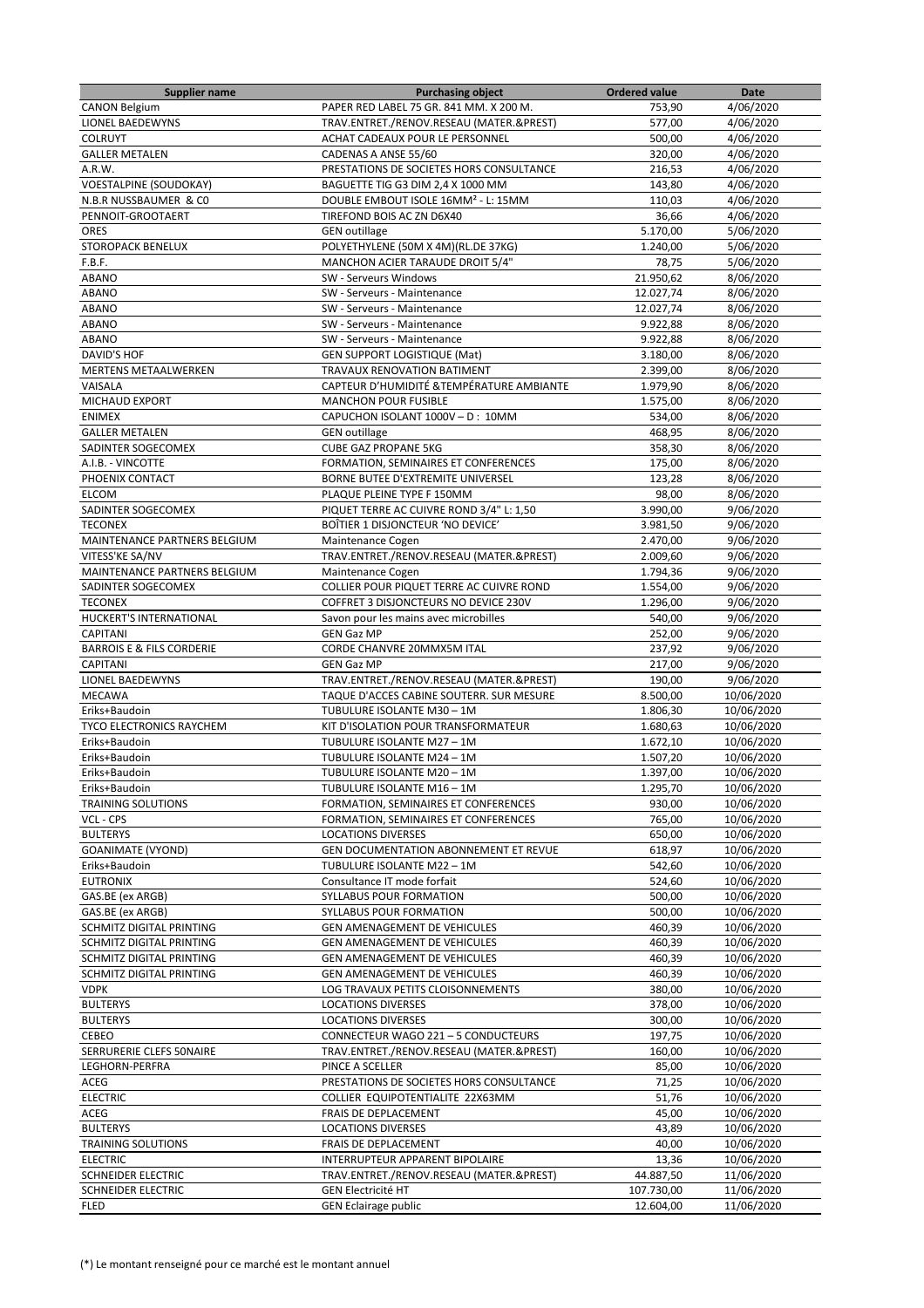| <b>Supplier name</b>             | <b>Purchasing object</b>                            | <b>Ordered value</b> | Date       |
|----------------------------------|-----------------------------------------------------|----------------------|------------|
| <b>BECHTLE Direct</b>            | Fourniture HW Desktop                               | 8.580,80             | 11/06/2020 |
| <b>VERHULST AND FRIENDS</b>      | <b>GEN SUPPORT LOGISTIQUE (Mat)</b>                 | 6.450,00             | 11/06/2020 |
| <b>INFRATECH</b>                 | TAPIS EN CAOUTCHOUC RECYCLE - EPAIS.10MM            | 4.182,00             | 11/06/2020 |
| <b>TECONEX</b>                   | KIT 25x30 ELCTR. UNIFAMILIAL 25E60 IV               | 3.416,00             | 11/06/2020 |
| <b>INFRATECH</b>                 | ECHELLE.CABINE.12ECH/303CM                          | 1.492,60             | 11/06/2020 |
| <b>GALLER METALEN</b>            | BATTERIE PLOMB SANS ENTRETIEN 12V                   | 1.342.00             | 11/06/2020 |
| <b>INFRATECH</b>                 | ECHELLE.CABINE.10ECH/253CM                          | 1.299,30             | 11/06/2020 |
| <b>INFRATECH</b>                 | JOINT POUR BONNET ROBINET EQUERRE                   | 1.264,00             | 11/06/2020 |
| <b>INFRATECH</b>                 | ANNEAU DE FIXATION ECH.SYNTH.SCHEMA 2               | 711,43               | 11/06/2020 |
| <b>INFRATECH</b>                 | ANNEAU DE FIXATION ECH.SYNTH.SCHEMA 3               | 711,43               | 11/06/2020 |
| <b>FLED</b>                      | <b>GEN Eclairage public</b>                         | 676,00               | 11/06/2020 |
| <b>VERHULST AND FRIENDS</b>      | <b>GEN SUPPORT LOGISTIQUE (Mat)</b>                 | 650,00               | 11/06/2020 |
| <b>VIGOTEC</b>                   | ROULEAU THERMORETRACTABLE WPC LARG.600MM            | 571,20               | 11/06/2020 |
| <b>VERHULST AND FRIENDS</b>      | TRANSPORT SUITE A ACHAT MATERIEL                    | 475,00               | 11/06/2020 |
| <b>ARCOS</b>                     | <b>BOUCHON A SOUDER TROUE 2"x 1"</b>                | 422,40               | 11/06/2020 |
| <b>INFRATECH</b>                 | BOUCHON ACIER À SOUDER 3" (DN 80)                   | 415,00               | 11/06/2020 |
| <b>FLED</b>                      | <b>GEN Eclairage public</b>                         | 407,00               | 11/06/2020 |
| <b>INFRATECH</b>                 | BOUCHON EXP. DOUBLE POUR ABANDON 6"                 | 405,30               | 11/06/2020 |
| LEENDERS METAALWERKEN --> 8320   | MANCHETTE REPAR INOX 118/128 LA=300MM               | 337,44               | 11/06/2020 |
| KAISER+KRAFT                     | <b>GEN Mobilier (Mat)</b>                           | 274,34               | 11/06/2020 |
| <b>INFRATECH</b>                 |                                                     |                      |            |
|                                  | ANNEAU DE FIXATION ECH.SYNTH.SCHEMA1                | 237,14               | 11/06/2020 |
| KAISER+KRAFT                     | <b>GEN Mobilier (Mat)</b>                           | 222,74               | 11/06/2020 |
| A.R.W.                           | PRESTATIONS DE SOCIETES HORS CONSULTANCE            | 216,53               | 11/06/2020 |
| KAISER+KRAFT                     | <b>GEN Mobilier (Mat)</b>                           | 184,90               | 11/06/2020 |
| <b>GALLER METALEN</b>            | TOURNEVIS BORNEO PZ1 ISOLE                          | 175,80               | 11/06/2020 |
| LEFORT J.                        | SET DE MONTAGE POUR PRISES DE PRESSION              | 147,50               | 11/06/2020 |
| <b>VIGOTEC</b>                   | BANDE DE FERMETURE 150 x 600 MM                     | 111.80               | 11/06/2020 |
| A.R.W.                           | PRESTATIONS DE SOCIETES HORS CONSULTANCE            | 99,17                | 11/06/2020 |
| <b>FINCOVER</b>                  | FORMATION, SEMINAIRES ET CONFERENCES                | 3.750,00             | 12/06/2020 |
| MAINTENANCE PARTNERS BELGIUM     | Maintenance Cogen                                   | 2.771,57             | 12/06/2020 |
| <b>ITRON BELGIUM</b>             | EMETTEUR ANALOGIQUE POUR MINUTERIE CYBLE            | 2.299,50             | 12/06/2020 |
| VIGOTEC ENGINEERED PLASTICS      | PLAQUE SUPPORT BRANCHEMENT SOUTERRAIN               | 1.963,00             | 12/06/2020 |
| <b>GEORG FISCHER</b>             | TRANSITION PE40 ESOUD - AC DN32 F                   | 783,60               | 12/06/2020 |
| CASABULL                         | PIQUET DE SIGNALISATION                             | 760,50               | 12/06/2020 |
| <b>ASSA ABLOY</b>                | CYLIND LITTO A BOUTON 30/30 PR CABRESEAU            | 577,40               | 12/06/2020 |
| <b>FINCOVER</b>                  | SYLLABUS POUR FORMATION                             | 200,00               | 12/06/2020 |
| <b>MANPOWER BELGIUM</b>          | Recrutement de barémisés Cl. 11                     | 7.500,00             | 15/06/2020 |
| SOMA-CONSTRUCT                   | ARMOIRE 1500x800x1350 TYPE 750M <sup>3</sup> /H     | 2.938,00             | 15/06/2020 |
| F.B.F.                           | BRIDE A TALON DN 100 PN16 8 TROUS                   | 2.040,00             | 15/06/2020 |
| LANDIS+GYR                       | COMPT E -/5A 3X110V GPRS 4Q -8 IMPUL.               | 1.628,00             | 15/06/2020 |
| <b>INFRATECH</b>                 | TE RAVETTI DN 100                                   | 1.583,04             | 15/06/2020 |
| <b>SIEMENS</b>                   | TRAV.ENTRET./RENOV.RESEAU (MATER.&PREST)            | 1.218,90             | 15/06/2020 |
| <b>NV JACOBS</b>                 | SOCLE BETON 470x280 - 6CM                           | 944,00               | 15/06/2020 |
| SADINTER SOGECOMEX               | SOULIER CABLE CU A SERTIR M16-240MM <sup>2</sup>    | 879,00               | 15/06/2020 |
| CEBEO                            | FEU BLEU PERMANENT                                  | 636,00               | 15/06/2020 |
| MESSER EUTECTIC CASTOLIN BENELUX | ELECTRODE CASTOL 680 S DIA 2,5MM(BT175)             | 318,38               | 15/06/2020 |
| <b>ACAPI</b>                     | ELECTRODE INOX DIA. 2,5MM (BT125)                   | 270,00               | 15/06/2020 |
| CEBEO                            | BOITIER POUR 2 LAMPES BLEUES                        | 219,00               | 15/06/2020 |
| PANTAREIN EDITORIAL              | GEN DOCUMENTATION ABONNEMENT ET REVUE               | 149,88               | 15/06/2020 |
| <b>SIEMENS</b>                   | PRESTATIONS DE SOCIETES HORS CONSULTANCE            | 100,00               | 15/06/2020 |
| F.B.F.                           | MANCHON ACIER TARAUDE DROIT 3"                      | 52,50                | 15/06/2020 |
| <b>TECHNO SPECIALS</b>           | INDICATEUR DE COURT-CIRCUIT COMPASS A               | 19.410,00            | 16/06/2020 |
| <b>TECHNO SPECIALS</b>           | INDICATEUR DE C/C 30-40MM 400A LIQ.                 | 3.840,00             | 16/06/2020 |
| <b>TECHNO SPECIALS</b>           |                                                     |                      |            |
|                                  | INDICATEUR DE COURT-CIRCUIT SIGMA F+E3              | 1.279,10             | 16/06/2020 |
| CHAPUT                           | BUTEE REGLABLE PR PLAQUE COMPTEUR GAZ               | 884,43               | 16/06/2020 |
| CEBEO                            | CHEM.DE CABLE PERF.LARG .200 - HAUT.35MM            | 848,84               | 16/06/2020 |
| CEBEO                            | CABLE LIYY PR CPTAGE MT - TC 6 X 2,5MM <sup>2</sup> | 657,08               | 16/06/2020 |
| <b>EUROKA</b>                    | CONS-ALU-CEN00145-FONC-1BR-0° R7043                 | 550,00               | 16/06/2020 |
| CEBEO                            | SUSP.PR. ECHEL.DE CÂBLES + GOULOT.L=40CM            | 284,99               | 16/06/2020 |
| CEBEO                            | ATT.MURAL.POUR GOULOTTE 300MM                       | 216,07               | 16/06/2020 |
| LEGHORN-PERFRA                   | PINCE A SCELLER                                     | 85,00                | 16/06/2020 |
| <b>BECHTLE Direct</b>            | Fourniture HW Mobile Device                         | 19.784,60            | 17/06/2020 |
| MECAWA                           | TAQUE D'ACCES CABINE SOUTERR. SUR MESURE            | 18.950,00            | 17/06/2020 |
| <b>IS MOBILE</b>                 | Consultance IT mode forfait                         | 9.000,00             | 17/06/2020 |
| MF CONTRACTORS                   | TRAV.ENTRET./RENOV.RESEAU (MATER.&PREST)            | 5.820,00             | 17/06/2020 |
| <b>GETRALUX</b>                  | TRAV.ENTRET./RENOV.RESEAU (MATER.&PREST)            | 2.711,00             | 17/06/2020 |
| <b>BECHTLE Direct</b>            | Fourniture HW Mobile Device                         | 1.738,00             | 17/06/2020 |
| <b>BECHTLE Direct</b>            | Fourniture HW Mobile Device                         | 1.393,48             | 17/06/2020 |
| <b>TECONEX</b>                   | FIL BLEU 25MM <sup>2</sup> /600MM                   | 1.035,00             | 17/06/2020 |
| <b>EVODIS</b>                    | M61 - MANOMETRE COFFRET TEST                        | 884,06               | 17/06/2020 |
| HR LAB                           | FORMATION, SEMINAIRES ET CONFERENCES                | 850,00               | 17/06/2020 |
| VERDOOLAEGE R.                   | <b>GEN Electricité HT</b>                           | 786,00               | 17/06/2020 |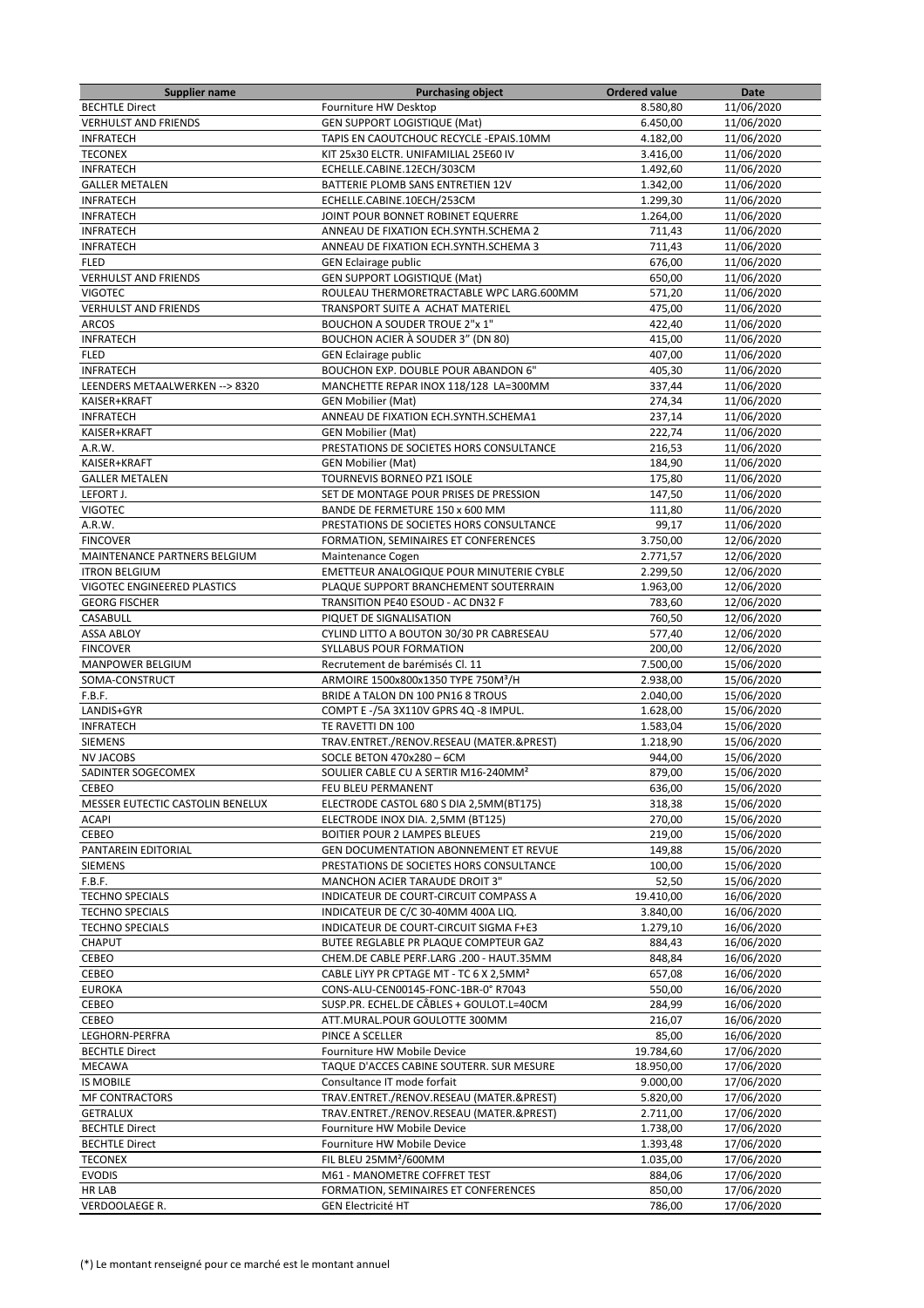| <b>Supplier name</b>               | <b>Purchasing object</b>                      | <b>Ordered value</b> | Date       |
|------------------------------------|-----------------------------------------------|----------------------|------------|
| <b>BECHTLE Direct</b>              | Fourniture HW Mobile Device                   | 436,70               | 17/06/2020 |
| <b>BECHTLE Direct</b>              | Fourniture HW Mobile Device                   | 282,48               | 17/06/2020 |
| <b>EVODIS</b>                      | M61 - MANOMETRE COFFRET TEST                  | 130,94               | 17/06/2020 |
| <b>CAPITANI</b>                    | <b>GEN Electricité HT</b>                     | 55,00                | 17/06/2020 |
| PHOENIX CONTACT                    | <b>GEN TELECONTROLE</b>                       | 42,69                | 17/06/2020 |
| PHOENIX CONTACT                    | <b>GEN TELECONTROLE</b>                       | 21,34                | 17/06/2020 |
| PHOENIX CONTACT                    | <b>GEN TELECONTROLE</b>                       | 21,34                | 17/06/2020 |
| <b>IS MOBILE</b>                   | SW - Serveurs - Maintenance                   | 24.900,00            | 18/06/2020 |
| SODRAEP                            | Eclairage public prestation entrepreneur      | 5.292,48             | 18/06/2020 |
| F.B.F.                             | TUBE AC-W-REVETU DN80 L=6M 88,9*4,50          | 4.050,00             | 18/06/2020 |
| <b>ARCOS</b>                       | <b>GEN Eclairage public</b>                   | 3.870,00             | 18/06/2020 |
| <b>MECAWA</b>                      | <b>CROCHET TAQUE ELKINGTON 2x90°</b>          | 2.250,00             | 18/06/2020 |
| <b>NORDIC</b>                      | PLANCHE A COMPTEUR ELEC 30X80X1,8 CM          | 1.360.00             | 18/06/2020 |
|                                    |                                               | 1.280,00             | 18/06/2020 |
| <b>EUROKA</b>                      | CROSSE-ALU-CEN00147-FONC-1BR-0° R7043         |                      |            |
| <b>NORDIC</b>                      | PLANCHE A COMPTEUR ELEC 40X 80X1,8 CM         | 1.180,50             | 18/06/2020 |
| <b>GECOM</b>                       | TESTEUR BT DUSPOL EXPERT                      | 991,20               | 18/06/2020 |
| <b>NORDIC</b>                      | PLANCHE A COMPTEUR ELEC 30X100X1,8 CM         | 984,00               | 18/06/2020 |
| <b>INFRATECH</b>                   | ANNEAU DE FIXATION ECH.SYNTH.SCHEMA1          | 948,57               | 18/06/2020 |
| SODRAEP                            | Eclairage public prestation entrepreneur      | 586,08               | 18/06/2020 |
| NEDELKO BELGIUM                    | PILE RONDE 1,5V LR20 / D                      | 523,50               | 18/06/2020 |
| SODRAEP                            | Eclairage public prestation entrepreneur      | 140,80               | 18/06/2020 |
| <b>GALLER METALEN</b>              | FICELLE MOYENNE 2,5MM (500 GR)                | 120,00               | 18/06/2020 |
| <b>ATELCO</b>                      | Consultance IT mode régie                     | 120,00               | 18/06/2020 |
| <b>ATELCO</b>                      | Consultance IT mode régie                     | 90,00                | 18/06/2020 |
| Eriks+Baudoin                      | JOINT REGULATEUR 5/4"-38,5x30,4x2MM           | 19,00                | 18/06/2020 |
| LDV PRODUCTION                     | PRESTATIONS DE SOCIETES HORS CONSULTANCE      | 12.450,00            | 19/06/2020 |
| <b>MF CONTRACTORS</b>              | TRAV.ENTRET./RENOV.RESEAU (MATER.&PREST)      | 6.452,00             | 19/06/2020 |
| <b>ASEA BROWN &amp; BOVERI</b>     | COFFRET DE COMPTAGE HT 640X440                | 3.235,96             | 19/06/2020 |
| <b>MF CONTRACTORS</b>              | TRAV.ENTRET./RENOV.RESEAU (MATER.&PREST)      | 2.920,00             | 19/06/2020 |
| <b>ASSA ABLOY</b>                  | DEMI CYLINDRE LITTO POUR EP                   | 1.947,20             | 19/06/2020 |
| <b>NEXANS NETWORK SOLUTIONS</b>    | FICHE DE COUPLAGE 630A DE NEXANS              | 1.402,24             | 19/06/2020 |
| <b>MF CONTRACTORS</b>              | TRAV.ENTRET./RENOV.RESEAU (MATER.&PREST)      | 1.120,00             | 19/06/2020 |
| <b>GEORG FISCHER</b>               | PRISE EN CHARGE ORIENTABLE PE DN 110x63       | 752,40               | 19/06/2020 |
| <b>ASEA BROWN &amp; BOVERI</b>     | DISJ BR 3P 160-250A REG 25kA                  | 412,26               | 19/06/2020 |
| SANISTOCK                          | COUDE CUIVRE A SERTIR 90° F.F. 22             | 311,20               | 19/06/2020 |
| CEBEO                              | ATT.MURAL.POUR ECHE.DE CÂBLES 400MM           | 193,04               | 19/06/2020 |
|                                    | EMBOUT DE PROTEC.PR.SUS.D'ECHEL.+GOULOT.      |                      |            |
| CEBEO<br>PENNOIT-GROOTAERT         |                                               | 35,96                | 19/06/2020 |
|                                    | CHEVILLE AVEC COLLERETTE 12,0 x 60 mm         | 35,57                | 19/06/2020 |
| <b>VIGOTEC ENGINEERED PLASTICS</b> | KIT RACC. SOUTERRAIN 2 DISJONCTEURS           | 3.188,00             | 22/06/2020 |
| <b>ENGHOUSE INTERACTIVE</b>        | SW - Serveurs Windows                         | 2.391,62             | 22/06/2020 |
| <b>ENGHOUSE INTERACTIVE</b>        | SW - Serveurs Windows                         | 2.352,63             | 22/06/2020 |
| <b>NEXANS BENELUX</b>              | CABLE EXVB 1KV 3G2,5MM <sup>2</sup>           | 816,52               | 22/06/2020 |
| SADINTER SOGECOMEX                 | <b>CUBE GAZ PROPANE 5KG</b>                   | 358,30               | 22/06/2020 |
| <b>ANDRE LAGROU</b>                | TRAVAUX RENOVATION BATIMENT                   | 2.860,00             | 23/06/2020 |
| SADINTER SOGECOMEX                 | PINCE A DEGAINER COMPOSITE BT Ø 26-52MM       | 2.816,40             | 23/06/2020 |
| <b>NDW</b>                         | <b>GEN TRAITEMENT SURFACE METALLIQUE (M2)</b> | 1.802,25             | 23/06/2020 |
| <b>NDW</b>                         | GEN TRAITEMENT SURFACE METALLIQUE (M2)        | 1.504,13             | 23/06/2020 |
| VIGOTEC ENGINEERED PLASTICS        | <b>GEN Electricité BT</b>                     | 1.030,00             | 23/06/2020 |
| <b>ROXTEC</b>                      | <b>GEN Gaz MP</b>                             | 720,62               | 23/06/2020 |
| <b>NDW</b>                         | GEN TRAITEMENT SURFACE METALLIQUE (M2)        | 402,75               | 23/06/2020 |
| <b>ENGIE LABORELEC</b>             | ANALYSES ET CONTROLES DIVERS                  | 18.110,00            | 24/06/2020 |
| MAINTENANCE PARTNERS BELGIUM       | Maintenance Cogen                             | 10.504,00            | 24/06/2020 |
| MAINTENANCE PARTNERS BELGIUM       | Maintenance Cogen                             | 4.940,00             | 24/06/2020 |
| <b>TECHNO SPECIALS</b>             | INDICATEUR DE C/C 16 A 20 MM 400A A LIQ       | 1.890,00             | 24/06/2020 |
| KONE BELGIUM                       | TRAV.ENTRET./RENOV.RESEAU (MATER.&PREST)      | 1.150,00             | 24/06/2020 |
| <b>MF CONTRACTORS</b>              | TRAV.ENTRET./RENOV.RESEAU (MATER.&PREST)      | 720,00               | 24/06/2020 |
| <b>ATELCO</b>                      | Consultance IT mode régie                     | 210,00               | 24/06/2020 |
| Eriks+Baudoin                      | gen gaz                                       | 204,40               | 24/06/2020 |
| <b>GALLER METALEN</b>              | COUSSIN DE SUPPORT GENOUX                     | 168,80               | 24/06/2020 |
| Eriks+Baudoin                      | gen gaz                                       | 143,60               | 24/06/2020 |
| Eriks+Baudoin                      | gen gaz                                       | 141,60               | 24/06/2020 |
| <b>KONE BELGIUM</b>                | FRAIS DE DEPLACEMENT                          | 132,00               | 24/06/2020 |
| Eriks+Baudoin                      |                                               | 102,60               | 24/06/2020 |
| Eriks+Baudoin                      | gen gaz                                       | 100,20               | 24/06/2020 |
|                                    | gen gaz                                       |                      |            |
| Eriks+Baudoin                      | gen gaz                                       | 78,60                | 24/06/2020 |
| Eriks+Baudoin                      | gen gaz                                       | 72,80                | 24/06/2020 |
| Eriks+Baudoin                      | gen gaz                                       | 65,20                | 24/06/2020 |
| KONE BELGIUM                       | PRESTATIONS DE SOCIETES HORS CONSULTANCE      | 50,00                | 24/06/2020 |
| Eriks+Baudoin                      | gen gaz                                       | 42,60                | 24/06/2020 |
| Eriks+Baudoin                      | gen gaz                                       | 37,80                | 24/06/2020 |
| Eriks+Baudoin                      | gen gaz                                       | 36,00                | 24/06/2020 |
| Eriks+Baudoin                      | gen gaz                                       | 35,00                | 24/06/2020 |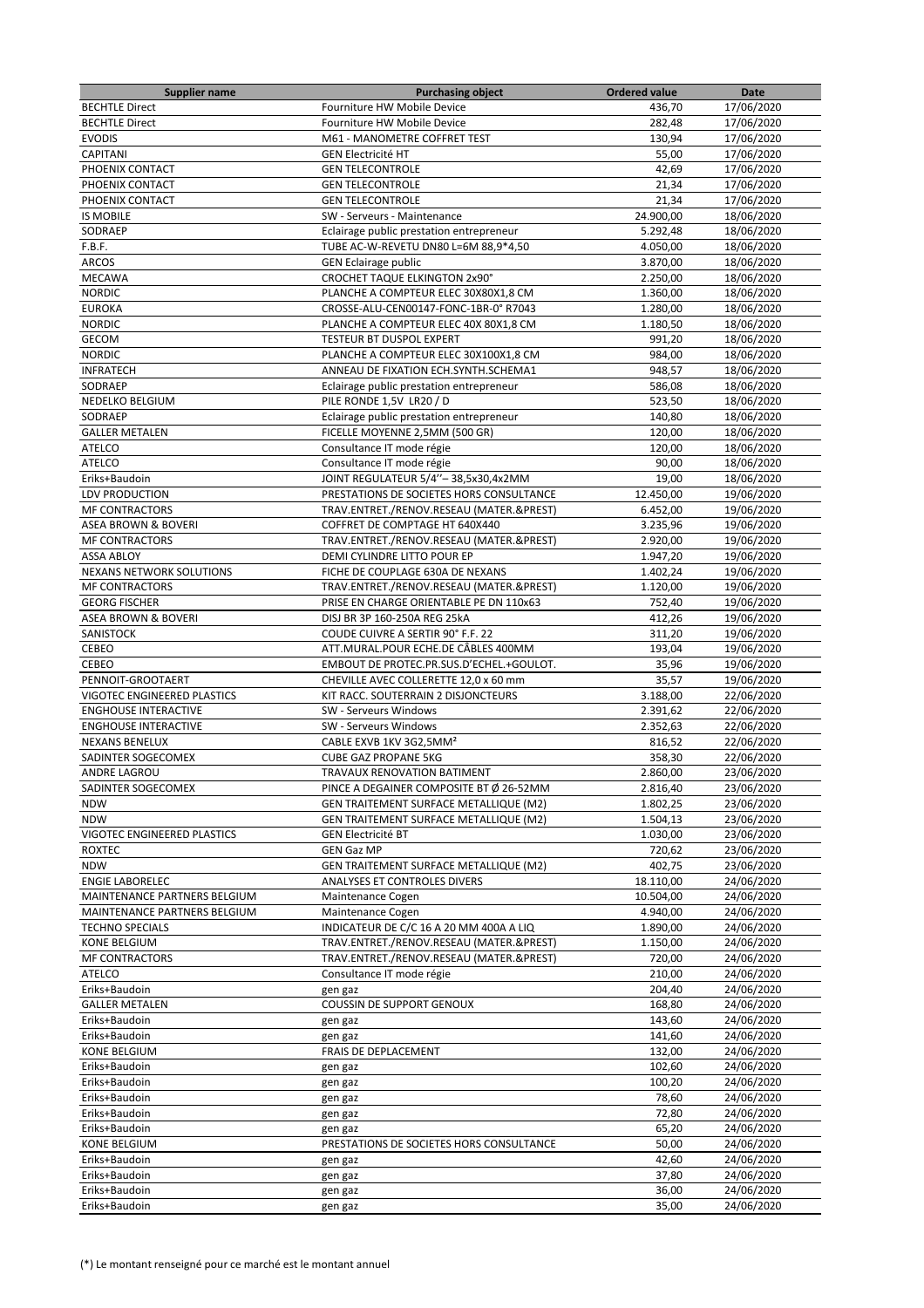| <b>Supplier name</b>                                   | <b>Purchasing object</b>                                            | <b>Ordered value</b>  | Date                     |
|--------------------------------------------------------|---------------------------------------------------------------------|-----------------------|--------------------------|
| Eriks+Baudoin                                          | gen gaz                                                             | 31,20                 | 24/06/2020               |
| Eriks+Baudoin                                          | gen gaz                                                             | 29,60                 | 24/06/2020               |
| Eriks+Baudoin                                          | gen gaz                                                             | 26,80                 | 24/06/2020               |
| Eriks+Baudoin                                          | gen gaz                                                             | 25,60                 | 24/06/2020               |
| Eriks+Baudoin                                          | gen gaz                                                             | 23,60                 | 24/06/2020               |
| Eriks+Baudoin                                          | gen gaz                                                             | 23,20                 | 24/06/2020               |
| Eriks+Baudoin                                          | gen gaz                                                             | 21,60                 | 24/06/2020               |
| SIGNIFY BELGIUM                                        | CONS-ALU-CEN00039-DEC-1BR-0° R7043                                  | 10.032,00             | 25/06/2020               |
| SIGNIFY BELGIUM                                        | CONS-ALU-CEN00039-DEC-1BR-0° R7043                                  | 5.016,00              | 25/06/2020               |
| <b>ENGIE LABORELEC</b>                                 | FORMATION, SEMINAIRES ET CONFERENCES                                | 4.100,00              | 25/06/2020               |
| LAURENTY bâtiments<br><b>MECARUDI</b>                  | LOG TRAVAUX DE PEINTURE<br>BOUCHON EXPANS.PR.CROIX-TE SECT. DE 6/4" | 3.800,00              | 25/06/2020               |
| <b>LECOT HEULE</b>                                     | <b>GEN SUPPORT LOGISTIQUE (Mat)</b>                                 | 1.620,00<br>1.075,00  | 25/06/2020<br>25/06/2020 |
| <b>LECOT HEULE</b>                                     | <b>GEN SUPPORT LOGISTIQUE (Mat)</b>                                 | 892,50                | 25/06/2020               |
| <b>TECONEX</b>                                         | KIT INSTALLATION SUPPRIME                                           | 514,80                | 25/06/2020               |
| <b>DETAWEST</b>                                        | PRESTATIONS DE SOCIETES HORS CONSULTANCE                            | 140,50                | 25/06/2020               |
| N.B.R NUSSBAUMER & CO                                  | DOUBLE EMBOUT ISOLE 6MM <sup>2</sup> - L: 15MM                      | 59,90                 | 25/06/2020               |
| APRAGAZ                                                | ANALYSES ET CONTROLES DIVERS                                        | 5.512,00              | 26/06/2020               |
| <b>ASSA ABLOY</b>                                      | CADENAS POUR CABINE ELEC ANSE=8/38MM                                | 5.387,20              | 26/06/2020               |
| Network Research Belgium                               | Consultance IT mode forfait                                         | 4.606,00              | 26/06/2020               |
| Eriks+Baudoin                                          | SET JOINT ISOLANT POUR BRIDES DN100 PN16                            | 2.922,30              | 26/06/2020               |
| F.B.F.                                                 | BRIDE A TALON DN 80 PN16 8 TROUS                                    | 1.494,00              | 26/06/2020               |
| F.B.F.                                                 | COURBE RADIO AC 45° 3D DN300 (5,6)                                  | 812,00                | 26/06/2020               |
| VIGOTEC ENGINEERED PLASTICS                            | KIT SIBELGAZ ET B7                                                  | 577,50                | 26/06/2020               |
| <b>BROCAL</b>                                          | JOINT POUR COMPTEUR MONO G40-G65-DN80                               | 457,65                | 26/06/2020               |
| <b>SETON</b>                                           | CHAINE DE BALISAGE ROUGE/BLANC                                      | 433,82                | 26/06/2020               |
| <b>GALLER METALEN</b>                                  | ETAU D'ETABLI                                                       | 390,84                | 26/06/2020               |
| <b>VIGOTEC</b>                                         | BOUCHON EXPANS.PR OBTURAT.48MM TUBE PE                              | 223,65                | 26/06/2020               |
| ELMECO SERVICES BELGIUM                                | PASSE-FILS A UN EPAULEMENT 3-4G 6/10MM <sup>2</sup>                 | 205,00                | 26/06/2020               |
| <b>GALLER METALEN</b>                                  | <b>CARTOUCHE GAZ JETABLE</b>                                        | 81,76                 | 26/06/2020               |
| PROXIMUS SPEARIT                                       | Fourniture HW Mobile Device                                         | 17.137,62             | 29/06/2020               |
| <b>SEBA SERVICE</b>                                    | IDENTIFICAT DE CABLES SEBA KMT CI+LCI                               | 11.562,50             | 29/06/2020               |
| LAURENTY, F. S.E.N. (NETTOYAGE)                        | <b>GEN SUPPORT LOGISTIQUE (Mat)</b>                                 | 7.658,70              | 29/06/2020               |
| <b>MULTIPROX</b>                                       | CABLE OZ-BL-CY 4X0,75MM <sup>2</sup>                                | 4.166,12              | 29/06/2020               |
| PROXIMUS SPEARIT                                       | Fourniture HW Mobile Device                                         | 1.653,47              | 29/06/2020               |
| PROXIMUS SPEARIT                                       | Fourniture HW Mobile Device                                         | 888,75                | 29/06/2020               |
| <b>BECHTLE Direct</b>                                  | Fourniture HW Mobile Device                                         | 817,50                | 29/06/2020               |
| PROXIMUS SPEARIT                                       | Fourniture HW Mobile Device                                         | 561,45                | 29/06/2020               |
| SADINTER SOGECOMEX                                     | TETE DE FRAPPE(BOULON) PR. PIQUET TERRE                             | 3,21                  | 29/06/2020               |
| <b>BECHTLE Direct</b><br><b>ERNST &amp; YOUNG</b>      | Fourniture HW Desktop<br>HONORAIRES PROF. LIBERALES SOUMIS TVA      | 25.802,40<br>6.000,00 | 30/06/2020<br>30/06/2020 |
| <b>ERNST &amp; YOUNG</b>                               | HONORAIRES PROF. LIBERALES SOUMIS TVA                               | 3.000,00              | 30/06/2020               |
| <b>FILOFORM</b>                                        | <b>MANCHON ENRUBANNE KIT DE BASE</b>                                | 1.660,80              | 30/06/2020               |
| CEBEO                                                  | CONNECTEUR À LEVIER 6 PÔLES                                         | 1.610,00              | 30/06/2020               |
| <b>INFRATECH</b>                                       | ECHELLE.CABINE.10ECH/253CM                                          | 1.559,16              | 30/06/2020               |
| <b>FILOFORM</b>                                        | RESSORT POUR TERRE E(A)IAJB 35-95MM <sup>2</sup>                    | 754,60                | 30/06/2020               |
| RENE VANDENBERGHE & PARTNERS                           | Consultance IT mode forfait                                         | 700,00                | 30/06/2020               |
| SAINT-GOBAIN ABRASIVES --> 9035                        | TAMPON BEARTEX MAUVE 150 X 240 MM.                                  | 583,20                | 30/06/2020               |
| CEBEO                                                  | CONNECTEUR À LEVIER 2 PÔLES                                         | 539,00                | 30/06/2020               |
| <b>ETN CHARLEROI</b>                                   | SONDE TEMPÉRATURE TRANSFORMATEUR PT 100                             | 486,00                | 30/06/2020               |
| <b>ECOMPANY</b>                                        | URE 2.1.1 DATALOGGER A (new) UMTS (>=10)                            | 426,25                | 30/06/2020               |
| <b>EVODIS</b>                                          | CLE POUR COMPTEUR GAZ MONO. G4/G6                                   | 283,80                | 30/06/2020               |
| MOODMAKER EVENTS                                       | TEAM BUILDING - FRAIS DE RESTAURANT                                 | 9.289,68              | 1/07/2020                |
| <b>EMERSON PROCESS MANAGEMENT</b>                      | <b>GEN Gaz MP</b>                                                   | 4.407,90              | 1/07/2020                |
| MOODMAKER EVENTS                                       | TEAM BUILDING - ACTIVITES                                           | 3.994,76              | 1/07/2020                |
| <b>EMERSON PROCESS MANAGEMENT</b>                      | <b>GEN Gaz MP</b>                                                   | 2.522,00              | 1/07/2020                |
| <b>EMERSON PROCESS MANAGEMENT</b>                      | <b>GEN Gaz MP</b>                                                   | 2.065,55              | 1/07/2020                |
| ANGELA VARGA                                           | <b>GEN DIVERS MAGASINS</b>                                          | 1.500,00              | 1/07/2020                |
| CEBEO                                                  | PRISE HERMETIQUE BIPOLAIRE 16A+TERRE                                | 218,37                | 1/07/2020                |
| <b>GALLER METALEN</b>                                  | <b>GEN</b> outillage                                                | 175,20                | 1/07/2020                |
| VBO(Verbond van Belgische Ondernemi                    | GEN DOCUMENTATION ABONNEMENT ET REVUE                               | 60,00                 | 1/07/2020                |
| <b>GALLER METALEN</b>                                  | <b>GEN</b> outillage                                                | 8,50                  | 1/07/2020                |
| REXEL BELGIUM                                          | CAPOT DE PROTECT PR CABLES 23 - 54MM                                | 5.302,00              | 2/07/2020                |
| <b>TECONEX</b>                                         | KIT 25x30 ELCTR. UNIFAMILIAL 25E60 II                               | 3.996,57              | 2/07/2020                |
| VIGOTEC ENGINEERED PLASTICS                            | CALOTTE SIBELGA OUVERTE PR POCHE A MASSE                            | 3.373,00              | 2/07/2020                |
| <b>TECHNO SPECIALS</b>                                 | WEGA 1.2.C VARIO BASE                                               | 1.689,60              | 2/07/2020                |
| LEENDERS METAALWERKEN --> 8320<br><b>GEORG FISCHER</b> | MANCHETTE DERIV.INOX 219/229 LA=300M<br>MARQUEUR BLANC PR.ART.NR.   | 662,49<br>631,50      | 2/07/2020<br>2/07/2020   |
| <b>GALLER METALEN</b>                                  | <b>TABOURET PLIABLE</b>                                             | 550,00                | 2/07/2020                |
| LEENDERS METAALWERKEN --> 8320                         | MANCHETTE DERIV INOX 315/335 LA=400MM                               | 323,88                | 2/07/2020                |
| SANISTOCK                                              | COUDE CU A BICONE GAZ 15 X 15MM                                     | 68,10                 | 2/07/2020                |
|                                                        |                                                                     |                       |                          |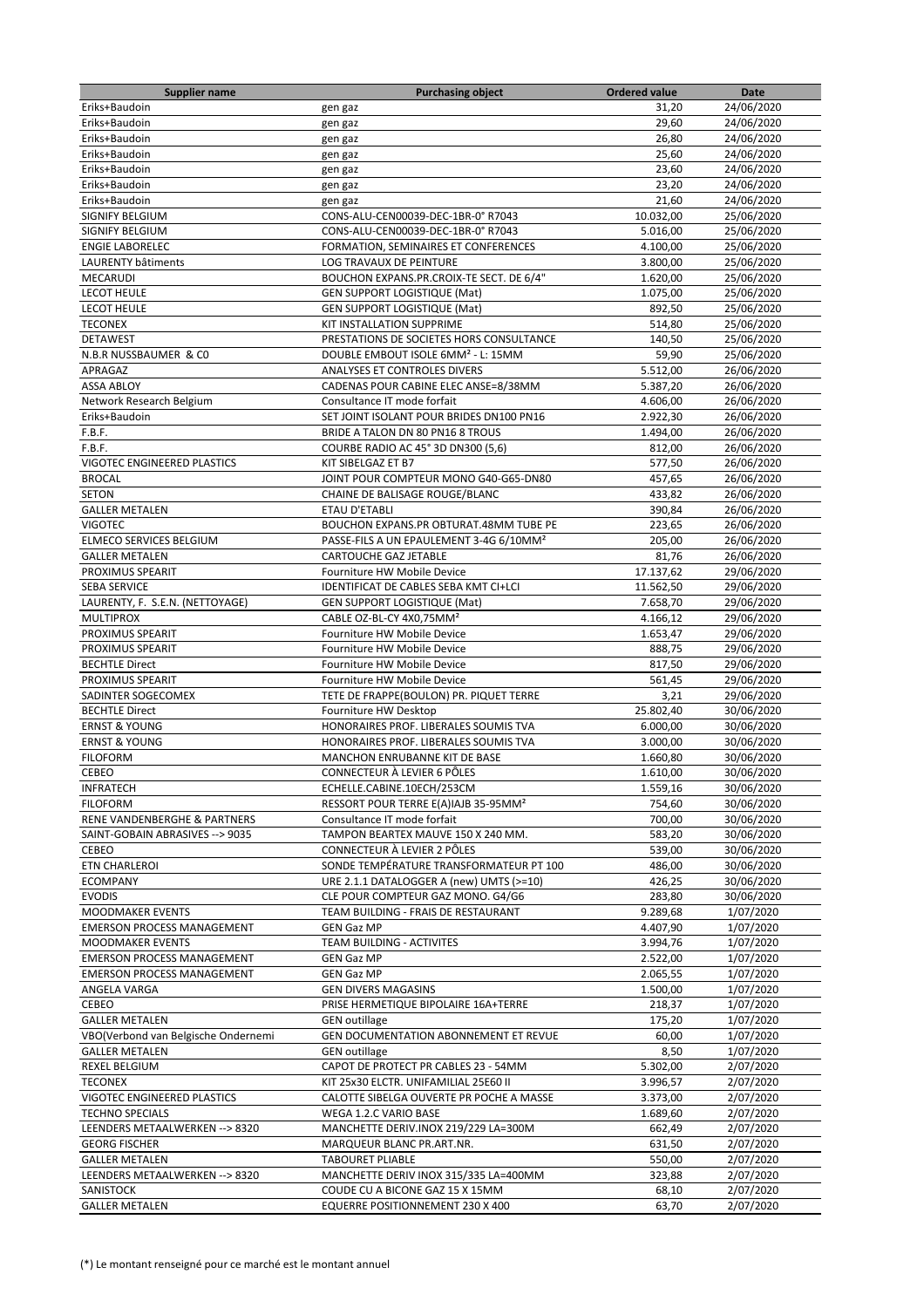| <b>Supplier name</b>                   | <b>Purchasing object</b>                         | <b>Ordered value</b> | Date       |
|----------------------------------------|--------------------------------------------------|----------------------|------------|
| <b>INFRATECH</b>                       | PINCE AMPEREMETRIQUE - MULTIMETRE BT             | 2.728,40             | 3/07/2020  |
| <b>NDW</b>                             | GEN TRAITEMENT SURFACE METALLIQUE (M2)           | 1.458,38             | 3/07/2020  |
| <b>VERBRAEKEN INFRA</b>                | SIGNALISATION CHANTIER (LOCATION)                | 1.420.00             | 3/07/2020  |
| <b>VOESTALPINE (SOUDOKAY)</b>          | ELECTRODE RUTILE 2,5 MM TOUT. POSIT.             | 1.136,52             | 3/07/2020  |
| <b>NDW</b>                             | GEN TRAITEMENT SURFACE METALLIQUE (M2)           | 909,00               | 3/07/2020  |
| PLAY AV                                | <b>GEN SUPPORT LOGISTIQUE (Mat)</b>              | 850,00               | 3/07/2020  |
| SADINTER SOGECOMEX                     | SOULIER CABLE CU A SERTIR M16-240MM <sup>2</sup> | 609,44               | 3/07/2020  |
| <b>NDW</b>                             | GEN TRAITEMENT SURFACE METALLIQUE (M2)           | 420,38               | 3/07/2020  |
| <b>INFRATECH</b>                       | CLE A CLIQUET ISOLEE 10MM                        | 232,00               | 3/07/2020  |
| PLAY AV                                | FRAIS DE DEPLACEMENT                             | 100,00               | 3/07/2020  |
| PLAY AV                                | PRESTATIONS DE SOCIETES HORS CONSULTANCE         | 55,00                | 3/07/2020  |
| FLUVIUS SYSTEM OPERATOR                | Consultance IT mode forfait                      | 415.518,00           | 6/07/2020  |
| <b>FLUVIUS SYSTEM OPERATOR</b>         | Consultance IT mode forfait                      | 388.130,00           | 6/07/2020  |
| FLUVIUS SYSTEM OPERATOR                | Consultance IT mode forfait                      | 230.842,00           | 6/07/2020  |
| <b>DAVINSI LABS</b>                    | CONSULTANCE INFORMATIQUE                         | 29.700,00            | 6/07/2020  |
| E.R.E.M.                               | BOITE PONTAGE PROTECTION CATH. 50MM <sup>2</sup> | 4.944,00             | 6/07/2020  |
| <b>HESS</b>                            | Base230 CRVE02/04 3600 CITYEL. 230 DB703         | 4.662,00             | 6/07/2020  |
| <b>INSTRUMENTATION PROCESS CONTROL</b> | TÉLÉRELÈVE GAZ ALIMENTATION 230V                 | 1.453,00             | 6/07/2020  |
| <b>ORES</b>                            | CABLE BAXB 1KV 3x95+54,6+2x16                    | 1.404,23             | 6/07/2020  |
| <b>HR SQUARE</b>                       | GEN DOCUMENTATION ABONNEMENT ET REVUE            | 640,00               | 6/07/2020  |
| <b>MORAVIA</b>                         | POTEAU DE BALISAGE RABATTABLE                    | 600,50               | 6/07/2020  |
| <b>BOUCKAERT A.</b>                    | CIMENT (SAC DE 25KG)                             | 215,93               | 6/07/2020  |
| <b>COMBORI ANTWERPEN</b>               | VIS CYL. FENDUE 4,8X9,5 FIXATION SM              | 167,00               | 6/07/2020  |
| <b>QUADIENT BELGIUM</b>                | <b>GEN Imprimerie Achats</b>                     | 160,00               | 6/07/2020  |
| <b>FILOFORM</b>                        | RESSORT POUR TERRE E(A)IAJB 10-35MM <sup>2</sup> | 134,00               | 6/07/2020  |
| F.B.F.                                 | BRIDE PLEINE DN 150 PN16 8 TROUS                 | 112,35               | 6/07/2020  |
| <b>ATELCO</b>                          | Consultance IT mode régie                        | 60,00                | 6/07/2020  |
| <b>BARROIS E &amp; FILS CORDERIE</b>   | <b>CORDE CHANVRE 6MM Italie</b>                  | 44,00                | 6/07/2020  |
| <b>EDDY VANGANSBEK</b>                 | FORMATION, SEMINAIRES ET CONFERENCES             | 7.750,00             | 7/07/2020  |
| LANDIS+GYR                             | BTE A BORNES D'ESSAIS COMPT.LANDIS TVS14         | 3.510,00             | 7/07/2020  |
| <b>NORDIC</b>                          | PANNEAU BETONPLEX 2500X1250X21                   | 2.232,50             | 7/07/2020  |
| WIN WIN                                | <b>GEN SUPPORT LOGISTIQUE (Mat)</b>              | 1.439,01             | 7/07/2020  |
| <b>ITRON BELGIUM</b>                   | <b>GEN Electricité HT</b>                        | 1.318,50             | 7/07/2020  |
| RENE VANDENBERGHE & PARTNERS           | PRESTATIONS DE SOCIETES HORS CONSULTANCE         | 875,00               | 7/07/2020  |
| <b>SCHREDER BE</b>                     | <b>GEN Eclairage public</b>                      | 425,04               | 7/07/2020  |
| <b>SCHREDER BE</b>                     | <b>GEN Eclairage public</b>                      | 292,96               | 7/07/2020  |
| <b>EVODIS</b>                          | TRANSITION PE63 - AC DN50 F                      | 285,30               | 7/07/2020  |
| WIN WIN                                | PRESTATIONS DE SOCIETES HORS CONSULTANCE         | 250,00               | 7/07/2020  |
| Eriks+Baudoin                          | JOINT PLAT 2MM POUR BRIDE EN DN300               | 184,60               | 7/07/2020  |
| WIN WIN                                | PRESTATIONS DE SOCIETES HORS CONSULTANCE         | 145,00               | 7/07/2020  |
| <b>BARROIS E &amp; FILS CORDERIE</b>   | SANGLE ARRIMAGE A CAME                           | 137,20               | 7/07/2020  |
| <b>BINJE ACKERMANS</b>                 | <b>BLOC BETON CREUX</b>                          | 116,00               | 7/07/2020  |
| <b>INTER PIPE TOOL</b>                 | POTEAU DE FIXATION PR PLAQUE DE REPERAGE         | 112,50               | 7/07/2020  |
| WIN WIN                                | TRANSPORT SUITE A ACHAT MATERIEL                 | 85,00                | 7/07/2020  |
| WIN WIN                                | GEN SUPPORT LOGISTIQUE (Mat)                     | 60,00                | 7/07/2020  |
| WIN WIN                                | FRAIS DE DEPLACEMENT                             | 30,00                | 7/07/2020  |
| STRUELENS MYRIAM                       | FORMATION, SEMINAIRES ET CONFERENCES             | 4.900,00             | 8/07/2020  |
| EURO-CABLAGE                           | ARMOIRE DE PROTECT PR SURPRES TRANSFO            | 3.818,80             | 8/07/2020  |
| SODRAEP                                | Eclairage public prestation entrepreneur         | 3.276,25             | 8/07/2020  |
| PHOENIX CONTACT                        | TRANSISTOR 60V DC -3A                            | 1.584,00             | 8/07/2020  |
| VEIDEC                                 | Mousse nettoyante universelle en aérosol         | 1.078,50             | 8/07/2020  |
| ELECOM                                 | COMPTKWH 20(120)A 3X230V DT+PR-SLP               | 412,80               | 8/07/2020  |
| ATELIER DESIGN                         | Consultance IT mode forfait                      | 303,50               | 8/07/2020  |
| NEDERLANDS NORMALISATIE-INSTITUUT      | GEN DOCUMENTATION ABONNEMENT ET REVUE            | 256,00               | 8/07/2020  |
| SERRURERIE CLEFS 50NAIRE               | TRAV.ENTRET./RENOV.RESEAU (MATER.&PREST)         | 240,00               | 8/07/2020  |
| LYRECO BELGIUM                         | <b>GEN Matériel de bureau</b>                    | 61,49                | 8/07/2020  |
| LYRECO BELGIUM                         | <b>GEN Matériel de bureau</b>                    | 49,44                | 8/07/2020  |
| LYRECO BELGIUM                         | GEN Matériel de bureau                           | 28,54                | 8/07/2020  |
| LYRECO BELGIUM                         | GEN Matériel de bureau                           | 26,40                | 8/07/2020  |
| LYRECO BELGIUM                         | GEN Matériel de bureau                           | 26,40                | 8/07/2020  |
| LYRECO BELGIUM                         | GEN Matériel de bureau                           | 26,40                | 8/07/2020  |
| LYRECO BELGIUM                         | GEN Matériel de bureau                           | 5,96                 | 8/07/2020  |
| <b>PROFACTS</b>                        | PRESTATIONS DE SOCIETES HORS CONSULTANCE         | 14.099,00            | 9/07/2020  |
| LEFORT J.                              | GEN Gaz MP                                       | 5.801,83             | 9/07/2020  |
| NIEZEN TRAFFIC                         | PANNEAU INTERDICTION STATIONNEMENT               | 4.205,00             | 9/07/2020  |
| SDL TRADOS TECHNOLOGIES                | FORMATION, SEMINAIRES ET CONFERENCES             | 1.245,00             | 9/07/2020  |
| SORTIMO BVBA                           | COFFRET RANGEMENT PR SOULIERS DE CABLE           | 960,64               | 9/07/2020  |
| <b>GOANIMATE (VYOND)</b>               | GEN DOCUMENTATION ABONNEMENT ET REVUE            | 617,76               | 9/07/2020  |
| SMAPPEE                                | <b>GEN Electricité BT</b>                        | 19.800,00            | 10/07/2020 |
| SMAPPEE                                | <b>GEN Electricité BT</b>                        | 2.200,00             | 10/07/2020 |
| RESA                                   | CABLE BAXB 1KV 3x70 + 54 + 2x25                  | 1.311,26             | 10/07/2020 |
| VAN DEN BROECK                         | TRAV.ENTRET./RENOV.RESEAU (MATER.&PREST)         | 830,07               | 10/07/2020 |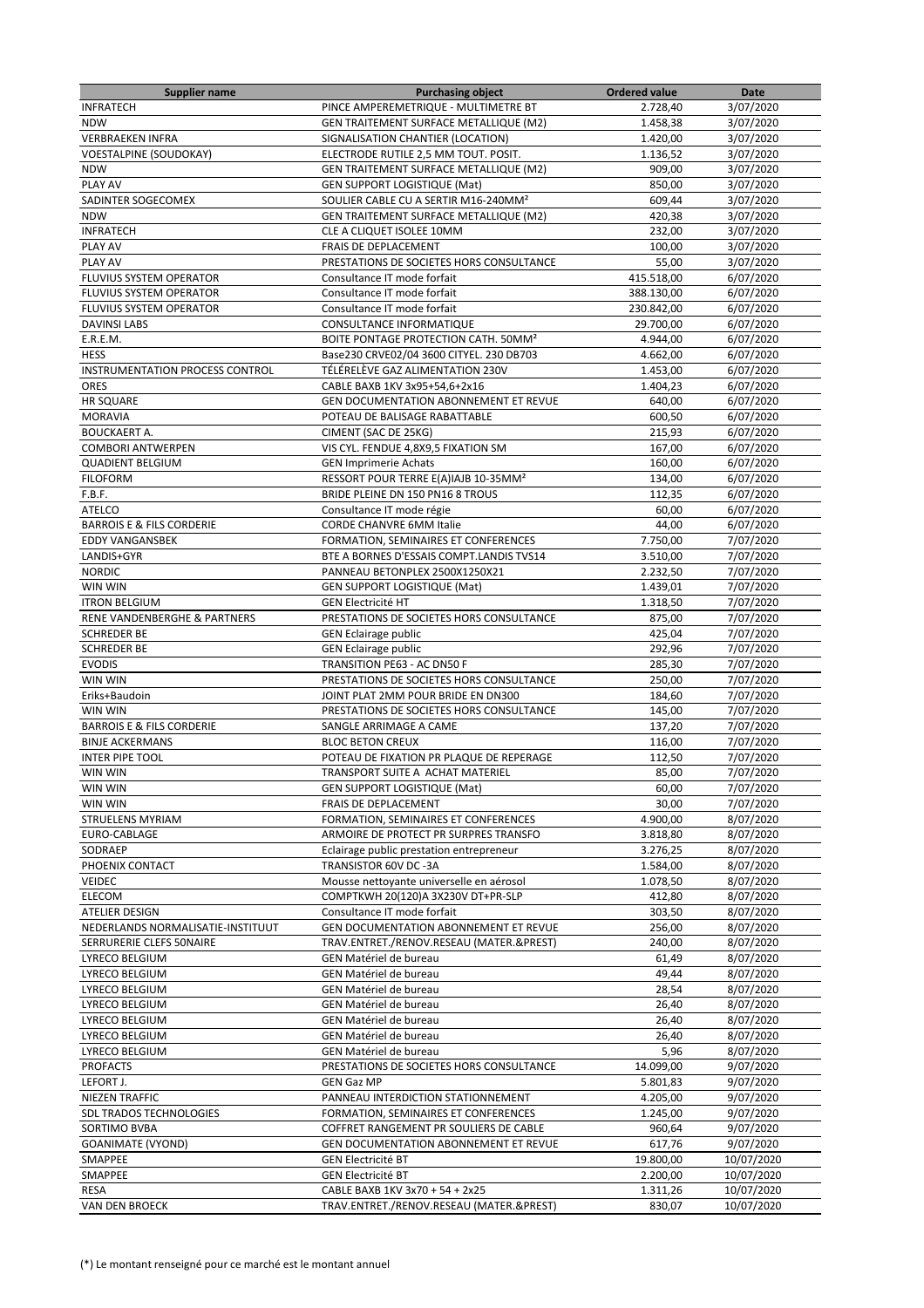| <b>Supplier name</b>                   | <b>Purchasing object</b>                                                  | <b>Ordered value</b> | Date       |
|----------------------------------------|---------------------------------------------------------------------------|----------------------|------------|
| VANGANSBEKE L. - LSV                   | LAINE ACRYLIQUE (BOBINE DE 100GR)                                         | 514,08               | 10/07/2020 |
| <b>GALLER METALEN</b>                  | BROSSE DE RUE SANS MANCHE                                                 | 182,70               | 10/07/2020 |
| <b>GALLER METALEN</b>                  | BROSSE A PEINDRE RONDE DIAMETRE 29MM                                      | 83,28                | 10/07/2020 |
| <b>BEAU-FORT</b>                       | PARASOL                                                                   | 1.575,00             | 13/07/2020 |
| <b>NORDIC</b>                          | PANNEAU BETONPLEX 2500X1250X21                                            | 1.116,25             | 13/07/2020 |
| <b>ARCOS</b>                           | BOUCHON A SOUDER CONIQUE 4"-13-MANCHON                                    | 616,56               | 13/07/2020 |
| F.B.F.                                 | BRIDE PLEINE DN 200 PN10 8 TROUS                                          | 213,90               | 13/07/2020 |
| SANISTOCK                              | ATTACHE POUR TUYAU CUIVRE Ø 28                                            | 30,10                | 13/07/2020 |
| SANISTOCK                              | ATTACHE POUR TUYAU CUIVRE Ø 22                                            | 23,10                | 13/07/2020 |
| ANDRE LAGROU                           | LOG travaux d'assainissement                                              | 2.860,00             | 14/07/2020 |
| <b>ANDRE LAGROU</b>                    | LOG travaux d'assainissement                                              | 2.440,00             | 14/07/2020 |
| <b>TECHNO SPECIALS</b>                 | INDICATEUR DE C/C 20-30MM 400A A LIQ.                                     | 1.883,70             | 14/07/2020 |
| Eriks+Baudoin                          | DETERGENT CONCENTRE DREFT                                                 | 472,00               | 14/07/2020 |
| <b>SANISTOCK</b>                       |                                                                           |                      |            |
|                                        | COUDE CUIVRE A SERTIR 90° F.F. 28                                         | 464,40               | 14/07/2020 |
| SANISTOCK                              | RACC.DR A SERTIR x FILET EXT.28 X 1                                       | 431,75               | 14/07/2020 |
| <b>GALLER METALEN</b>                  | SERRE-JOINT 0-160M BESSEY DUO                                             | 373,60               | 14/07/2020 |
| SANISTOCK                              | RACC.DR A SERTIR x FILET INT.28 X 1                                       | 338,40               | 14/07/2020 |
| SANISTOCK                              | COUDE CUIVRE A SERTIR 90° M.F. 28                                         | 245,70               | 14/07/2020 |
| SANISTOCK                              | RACCORD DROIT CU 4/4"M X 28MM + BICONE                                    | 235,00               | 14/07/2020 |
| SANISTOCK                              | RACC.DR A SERTIR x FILET INT.22 X 1                                       | 191,10               | 14/07/2020 |
| <b>CANON Belgium</b>                   | PAPER RED LABEL 75 GR. 420 MM.X 200 M                                     | 77,75                | 14/07/2020 |
| <b>OXERA Consulting LLP</b>            | CONSULTANCE STRATEGIQUE                                                   | 29.000,00            | 15/07/2020 |
| RISESMART                              | PRESTATIONS DE SOCIETES HORS CONSULTANCE                                  | 5.500,00             | 15/07/2020 |
| <b>MF CONTRACTORS</b>                  | TRAV.ENTRET./RENOV.RESEAU (MATER.&PREST)                                  | 3.250.00             | 15/07/2020 |
| REXEL BELGIUM                          | KIT DE JONCT.AVEC CONNECTEUR 5X1.5-16mm <sup>2</sup>                      | 2.589,48             | 15/07/2020 |
| PSO TECHNICAL OFFICE                   | D09 - DETECTEUR DE CABLE                                                  | 2.392,00             | 15/07/2020 |
| VDP Safety                             | <b>CEINTURE NOIRE</b>                                                     | 1.545,00             | 15/07/2020 |
| <b>TECONEX</b>                         | KIT ADAPTATION GAMME B LONG                                               | 1.511,99             | 15/07/2020 |
| <b>TVH EQUIPMENT</b>                   | T19 - TRANSPALETTE                                                        | 617,00               | 15/07/2020 |
| <b>BPOST</b>                           | POSTOGRAMME                                                               | 577,80               | 15/07/2020 |
| <b>INFRATECH</b>                       | ECHELLE.CABINE+CROSSE.ESCAMO.8ECH/203CM                                   | 561,51               | 15/07/2020 |
| <b>ELCOM</b>                           | PLAQUE PLEINE TYPE D 80MM                                                 | 370,00               | 15/07/2020 |
| BBEMBRODERIE                           | GEN Vêtements de travail                                                  | 150,00               | 15/07/2020 |
| SADINTER SOGECOMEX                     | PINCE A SER.MULTI.EMB + COF + 4 MATRICES                                  | 1.363,92             | 16/07/2020 |
|                                        |                                                                           |                      | 16/07/2020 |
| UNILECTRIC -> 371<br><b>ASSA ABLOY</b> | INTERRUP.HERM.BIPOL.+TEMOIN + PRISE 16A<br>COFFRET A CLE CYLINDRIQUE ELEC | 1.310,28<br>1.075,40 | 16/07/2020 |
|                                        |                                                                           |                      |            |
| SCHMITZ DIGITAL PRINTING               | GEN AMENAGEMENT DE VEHICULES                                              | 969,39               | 16/07/2020 |
| SCHMITZ DIGITAL PRINTING               | GEN AMENAGEMENT DE VEHICULES                                              | 969,39               | 16/07/2020 |
| SCHMITZ DIGITAL PRINTING               | GEN AMENAGEMENT DE VEHICULES                                              | 969,39               | 16/07/2020 |
| SCHMITZ DIGITAL PRINTING               | GEN AMENAGEMENT DE VEHICULES                                              | 969,39               | 16/07/2020 |
| <b>ARCOS</b>                           | CONSOLE MUR INOX VERTICAL LONG 500MM                                      | 864,80               | 16/07/2020 |
| CEBEO                                  | CONNECTEUR WAGO 221 - 5 CONDUCTEURS                                       | 395,50               | 16/07/2020 |
| <b>INFRATECH</b>                       | BOUCHON EXP. DOUBLE POUR ABANDON 4"                                       | 379,82               | 16/07/2020 |
| <b>VERSTAPPEN MAGDA</b>                | GEN Vêtements de travail                                                  | 330,00               | 16/07/2020 |
| SCHMITZ DIGITAL PRINTING               | GEN AMENAGEMENT DE VEHICULES                                              | 274,92               | 16/07/2020 |
| SCHMITZ DIGITAL PRINTING               | <b>GEN AMENAGEMENT DE VEHICULES</b>                                       | 274,92               | 16/07/2020 |
| SCHMITZ DIGITAL PRINTING               | GEN AMENAGEMENT DE VEHICULES                                              | 274,92               | 16/07/2020 |
| SCHMITZ DIGITAL PRINTING               | GEN AMENAGEMENT DE VEHICULES                                              | 274,92               | 16/07/2020 |
| SCHMITZ DIGITAL PRINTING               | GEN AMENAGEMENT DE VEHICULES                                              | 274,92               | 16/07/2020 |
| SCHMITZ DIGITAL PRINTING               | GEN AMENAGEMENT DE VEHICULES                                              | 274,92               | 16/07/2020 |
| SCHMITZ DIGITAL PRINTING               | GEN AMENAGEMENT DE VEHICULES                                              | 274,92               | 16/07/2020 |
| SCHMITZ DIGITAL PRINTING               | GEN AMENAGEMENT DE VEHICULES                                              | 274,92               | 16/07/2020 |
| SCHMITZ DIGITAL PRINTING               | GEN AMENAGEMENT DE VEHICULES                                              | 274,92               | 16/07/2020 |
| SCHMITZ DIGITAL PRINTING               | GEN AMENAGEMENT DE VEHICULES                                              | 274,92               | 16/07/2020 |
| SCHMITZ DIGITAL PRINTING               | GEN AMENAGEMENT DE VEHICULES                                              | 274,92               | 16/07/2020 |
| SCHMITZ DIGITAL PRINTING               | GEN AMENAGEMENT DE VEHICULES                                              | 274,92               | 16/07/2020 |
| SCHMITZ DIGITAL PRINTING               | GEN AMENAGEMENT DE VEHICULES                                              | 274,92               | 16/07/2020 |
| SCHMITZ DIGITAL PRINTING               | GEN AMENAGEMENT DE VEHICULES                                              | 274,92               | 16/07/2020 |
| SCHMITZ DIGITAL PRINTING               | GEN AMENAGEMENT DE VEHICULES                                              | 274,92               | 16/07/2020 |
| <b>VERSTAPPEN MAGDA</b>                | GEN Vêtements de travail                                                  | 263,75               | 16/07/2020 |
| F.B.F.                                 | REDUCTION.ASYM. DN100/80 ST.W (6/5,5)                                     | 241,60               | 16/07/2020 |
| <b>INFRATECH</b>                       | <b>BOUCHON EXP CONIQUE DN50 (2")</b>                                      | 168,00               | 16/07/2020 |
|                                        |                                                                           |                      |            |
| <b>INFRATECH</b>                       | BOUCHON EXP CONIQUE DN40 (6/4")                                           | 133,20               | 16/07/2020 |
| <b>INFRATECH</b>                       | BOUCHON EXP CONIQUE DN32 (5/4")                                           | 110,40               | 16/07/2020 |
| <b>INFRATECH</b>                       | MANCHE AMOVIBLE POUR B.E.C                                                | 100,80               | 16/07/2020 |
| <b>INFRATECH</b>                       | <b>BOUCHON EXP CONIQUE DN25 (1")</b>                                      | 99,60                | 16/07/2020 |
| <b>INFRATECH</b>                       | BOUCHON EXP. DOUBLE POUR ABANDON 3"                                       | 38,70                | 16/07/2020 |
| <b>INFRATECH</b>                       | BOUCHON EXP. DOUBLE PR ABANDON 2 1/2"                                     | 38,20                | 16/07/2020 |
| SADINTER SOGECOMEX                     | PIQUET TERRE AC CUIVRE ROND 3/4" L: 1,50                                  | 3.990,00             | 17/07/2020 |
| <b>GALLER METALEN</b>                  | MULTIMETRE ELECTR. DE PRECISION AC+DC                                     | 3.420,00             | 17/07/2020 |
| <b>GALLER METALEN</b>                  | AMPEREMETRE AVEC SONDE FLEXIBLE                                           | 2.175,00             | 17/07/2020 |
| <b>GALLER METALEN</b>                  | PROJECTEUR LED 20 W                                                       | 2.025,00             | 17/07/2020 |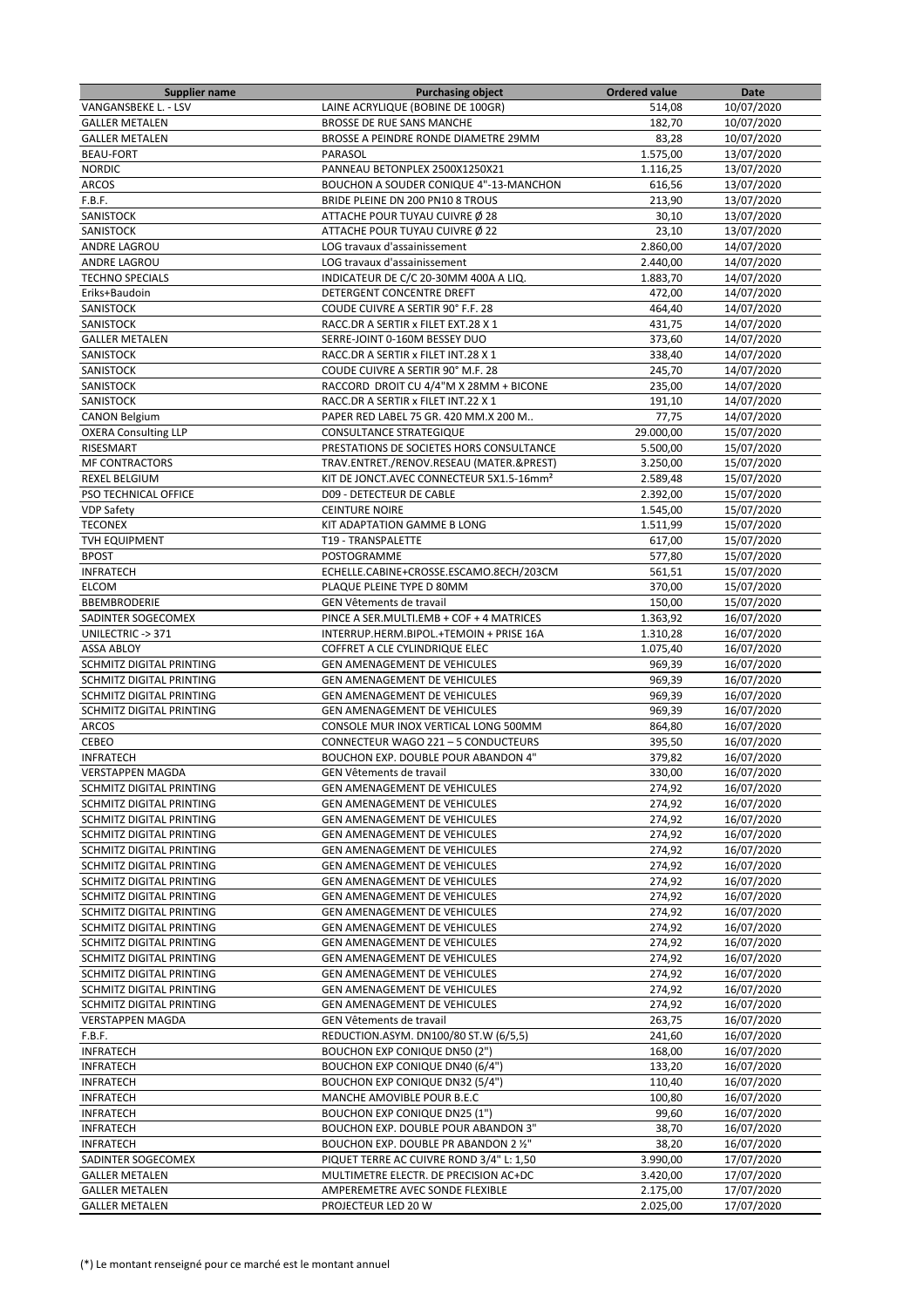| <b>Supplier name</b>            | <b>Purchasing object</b>                             | <b>Ordered value</b> | Date       |
|---------------------------------|------------------------------------------------------|----------------------|------------|
| <b>INFRATECH</b>                | ECHELLE.CABINE.10ECH/253CM                           | 1.299,30             | 17/07/2020 |
| <b>D &amp; O PARTNERS</b>       | <b>GEN Imprimerie Achats</b>                         | 957,20               | 17/07/2020 |
| <b>D &amp; O PARTNERS</b>       | <b>GEN Imprimerie Achats</b>                         | 420,00               | 17/07/2020 |
| SANISTOCK                       | COUDE CU A BICONE GAZ 1/2"M X12 MM                   | 192,60               | 17/07/2020 |
| NEWELEC                         | <b>GEN ELEC. BAT.(Mat)</b>                           | 24.498,10            | 22/07/2020 |
| E.M. CONFECTION                 | <b>GEN DIVERS MAGASINS</b>                           | 8.000,00             | 22/07/2020 |
| <b>DRIVE SYSTEMS</b>            | GEN AMENAGEMENT DE VEHICULES                         | 7.880,00             | 22/07/2020 |
| MICHAUD EXPORT                  | <b>MANCHON POUR FUSIBLE</b>                          | 3.150,00             | 22/07/2020 |
| <b>ITRON BELGIUM</b>            | CPTR ELEC STAT TENSION MULT 5(120)A SLP              | 2.480,00             | 22/07/2020 |
| <b>CASSART SPECIAL PRODUCTS</b> | <b>GEN Electricité HT</b>                            | 2.384,00             | 22/07/2020 |
| <b>CASSART SPECIAL PRODUCTS</b> | <b>GEN Electricité HT</b>                            | 1.893,60             | 22/07/2020 |
| <b>ENERSYS =&gt; 3599</b>       | TRAV.ENTRET./RENOV.RESEAU (MATER.&PREST)             | 1.720,89             | 22/07/2020 |
| <b>FILOFORM</b>                 | RUBAN "NORFIL 300" 38 X 3,0 MM X 1,5 M               | 1.614,00             | 22/07/2020 |
| VCL - CPS                       | FORMATION, SEMINAIRES ET CONFERENCES                 | 1.589,00             | 22/07/2020 |
| PIRET ECHELLES S A              | ECHELLE SYNTHETIQUE MEUNIER                          | 999,00               | 22/07/2020 |
| <b>ETAP</b>                     | <b>GEN SUPPORT LOGISTIQUE (Mat)</b>                  | 558,70               | 22/07/2020 |
| <b>BINAME</b>                   | CAPUCHON ISOLANT 1000V - D: 40MM                     | 504,00               | 22/07/2020 |
| <b>FILOFORM</b>                 | RESSORT POUR TERRE E(A)IAJB 95-185MM <sup>2</sup>    | 359,10               | 22/07/2020 |
| CEBEO                           | PATTE MURALE POUR ECHELLE DE CÂBLES                  | 196,10               | 22/07/2020 |
| N.B.R NUSSBAUMER & CO           | <b>GEN Electricité BT</b>                            | 52,94                | 22/07/2020 |
| EURO-CABLAGE                    | <b>GEN Electricité HT</b>                            | 10.135,56            | 23/07/2020 |
| SICAME BENELUX                  | PERCHE BIPOLAIRE CONTROLEUR DE HT                    | 4.674,50             | 23/07/2020 |
| <b>TECHNO SPECIALS</b>          | INDICATEUR DE C/C 30-40MM 600A A LIQ.                | 3.701,40             | 23/07/2020 |
| SD WORX                         | FORMATION, SEMINAIRES ET CONFERENCES                 | 2.780,00             | 23/07/2020 |
| SICAME BENELUX                  | DETECT.DE TENSION 5-11 Kv AVEC ACCESS                | 1.971,75             | 23/07/2020 |
| <b>FILOFORM</b>                 | BANDE EN CUIVRE POUR TERRE E(A)IAJB                  | 1.355,00             | 23/07/2020 |
| F.B.F.                          | COURBE RADIO AC 45° 3D DN300 (5,6)                   | 1.195,80             | 23/07/2020 |
| SCHMITZ DIGITAL PRINTING        | GEN AMENAGEMENT DE VEHICULES                         | 969,39               | 23/07/2020 |
| CEBEO                           | CONNECTEUR WAGO 221 - 3 CONDUCTEURS                  | 447,80               | 23/07/2020 |
| WIN WIN                         | GEN SUPPORT LOGISTIQUE (Mat)                         | 346,23               | 23/07/2020 |
| CEBEO                           | SUSP.PR. ECHEL.DE CÂBLES + GOULOT.L=60CM             | 206,60               | 23/07/2020 |
| WIN WIN                         | PRESTATIONS DE SOCIETES HORS CONSULTANCE             | 45,00                | 23/07/2020 |
| WIN WIN                         | GEN SUPPORT LOGISTIQUE (Mat)                         | 40,00                | 23/07/2020 |
| CEBEO                           | <b>GEN TELECONTROLE</b>                              | 39,70                | 23/07/2020 |
| WIN WIN                         | TRANSPORT SUITE A ACHAT MATERIEL                     | 35,00                | 23/07/2020 |
| <b>TECONEX</b>                  | FIL BLEU 25MM <sup>2</sup> CTR-COFF. ELEC.POUR 25E60 | 4.620,00             | 24/07/2020 |
| <b>TECONEX</b>                  | FIL BRUN 25MM <sup>2</sup> CTR-COFF. POUR 25E60      | 4.620,00             | 24/07/2020 |
| <b>TECONEX</b>                  | FIL BLEU 25MM <sup>2</sup> DISJ.-COMPTEUR POUR 25E60 | 4.340,00             | 24/07/2020 |
| <b>TECONEX</b>                  | Fil brun 25mm <sup>2</sup> disj.-compteur pour 25E60 | 4.340,00             | 24/07/2020 |
| <b>TECONEX</b>                  | FILS NOIR 25MM <sup>2</sup> +2.5MM2 DISJ.-CTR 25E60  | 2.200,00             | 24/07/2020 |
| <b>TECONEX</b>                  | FIL GRIS 25MM <sup>2</sup> CTR-COFF. ELEC.POUR 25E60 | 1.848,00             | 24/07/2020 |
| <b>TECONEX</b>                  | FIL NOIR 25MM <sup>2</sup> CTR-COFF. POUR 25E60      | 1.848,00             | 24/07/2020 |
| <b>TECONEX</b>                  | FIL GRIS 25MM <sup>2</sup> DISJ.-COMPTEUR POUR 25E60 | 1.736,00             | 24/07/2020 |
| <b>TECONEX</b>                  | FIL NOIR 25MM <sup>2</sup> DISJ.-COMPTEUR POUR 25E60 | 1.736,00             | 24/07/2020 |
| <b>BERNER</b>                   | STYLO LAMPE 7+1 LED MICRO USB                        | 1.317,50             | 24/07/2020 |
| CEBEO                           | BRIDE ETRIER POUR FER L (12-16MM)                    | 834,88               | 24/07/2020 |
| SOMA-CONSTRUCT                  | COFFRET A CLE RECT. AVEC SERRURE ELEC                | 825,00               | 24/07/2020 |
| SADINTER SOGECOMEX              | <b>CUBE GAZ PROPANE 5KG</b>                          | 358,30               | 24/07/2020 |
| <b>NV JACOBS</b>                | SOCLE BETON 280x280 - 6CM                            | 3.655,00             | 27/07/2020 |
| Cophana Distribution S.A.       | <b>GEN DIVERS MAGASINS</b>                           | 2.040,00             | 27/07/2020 |
| 4 YOU CONSULTING                | FORMATION, SEMINAIRES ET CONFERENCES                 | 1.600,00             | 27/07/2020 |
| <b>TECONEX</b>                  | FUSIBLE SAC A DOS PR BRANCH TEMPORAIRE               | 1.479,00             | 27/07/2020 |
| HONEYWELL                       | <b>GEN Gaz MP</b>                                    | 287,00               | 27/07/2020 |
| <b>ASSA ABLOY</b>               | <b>GEN Electricité HT</b>                            | 173,68               | 27/07/2020 |
| <b>EVODIS</b>                   | SET DE 40 GAINES ISOLEES POUR 16MM <sup>2</sup>      | 140,00               | 27/07/2020 |
| ANTHEMIS                        | <b>GEN DOCUMENTATION ABONNEMENT ET REVUE</b>         | 76,89                | 27/07/2020 |
| PROSAFCO                        | <b>GANTS EN COTON T10</b>                            | 65,62                | 27/07/2020 |
| <b>INFRATECH</b>                | CABLE DE 24 FIBRES OPTIQUES 2x12                     | 8.040,00             | 28/07/2020 |
| <b>TECONEX</b>                  | FIL BLEU 35MM <sup>2</sup> /600MM                    | 1.966,50             | 28/07/2020 |
| <b>TECONEX</b>                  | FIL BRUN 35MM <sup>2</sup> /600MM                    | 1.795,50             | 28/07/2020 |
| <b>TECONEX</b>                  | FIL GRIS 35MM <sup>2</sup> /600MM                    | 1.710,00             | 28/07/2020 |
| <b>ASSA ABLOY</b>               | SERR.LITTO PR COFFRET A CLE ELECT.                   | 1.064,40             | 28/07/2020 |
| <b>TECONEX</b>                  | FIL BLEU 35MM <sup>2</sup> /250MM                    | 984,00               | 28/07/2020 |
| <b>TECONEX</b>                  | FIL GRIS 35MM <sup>2</sup> /250MM                    | 943,00               | 28/07/2020 |
| <b>TECONEX</b>                  | FIL NOIR + PONT 35MM <sup>2</sup> /250MM             | 932,40               | 28/07/2020 |
| ASEA BROWN & BOVERI             | CONNEXION DE RAIL POUR TGBT                          | 665,55               | 28/07/2020 |
| ASEA BROWN & BOVERI             | BOITE DERIV GRISE A 7 ENTREES PG 16                  | 377,60               | 28/07/2020 |
| SERRURERIE CLEFS 50NAIRE        | TRAV.ENTRET./RENOV.RESEAU (MATER.&PREST)             | 160,00               | 28/07/2020 |
| FERO - Signalisatie             | PRESTATIONS DE SOCIETES HORS CONSULTANCE             | 125,00               | 28/07/2020 |
| DETABRU                         | PRESTATIONS DE SOCIETES HORS CONSULTANCE             | 110,74               | 28/07/2020 |
| <b>FLEXMAIL</b>                 | PRESTATIONS DE SOCIETES HORS CONSULTANCE             | 3.426,00             | 29/07/2020 |
| D-FI                            | FM HVAC                                              | 1.512,00             | 29/07/2020 |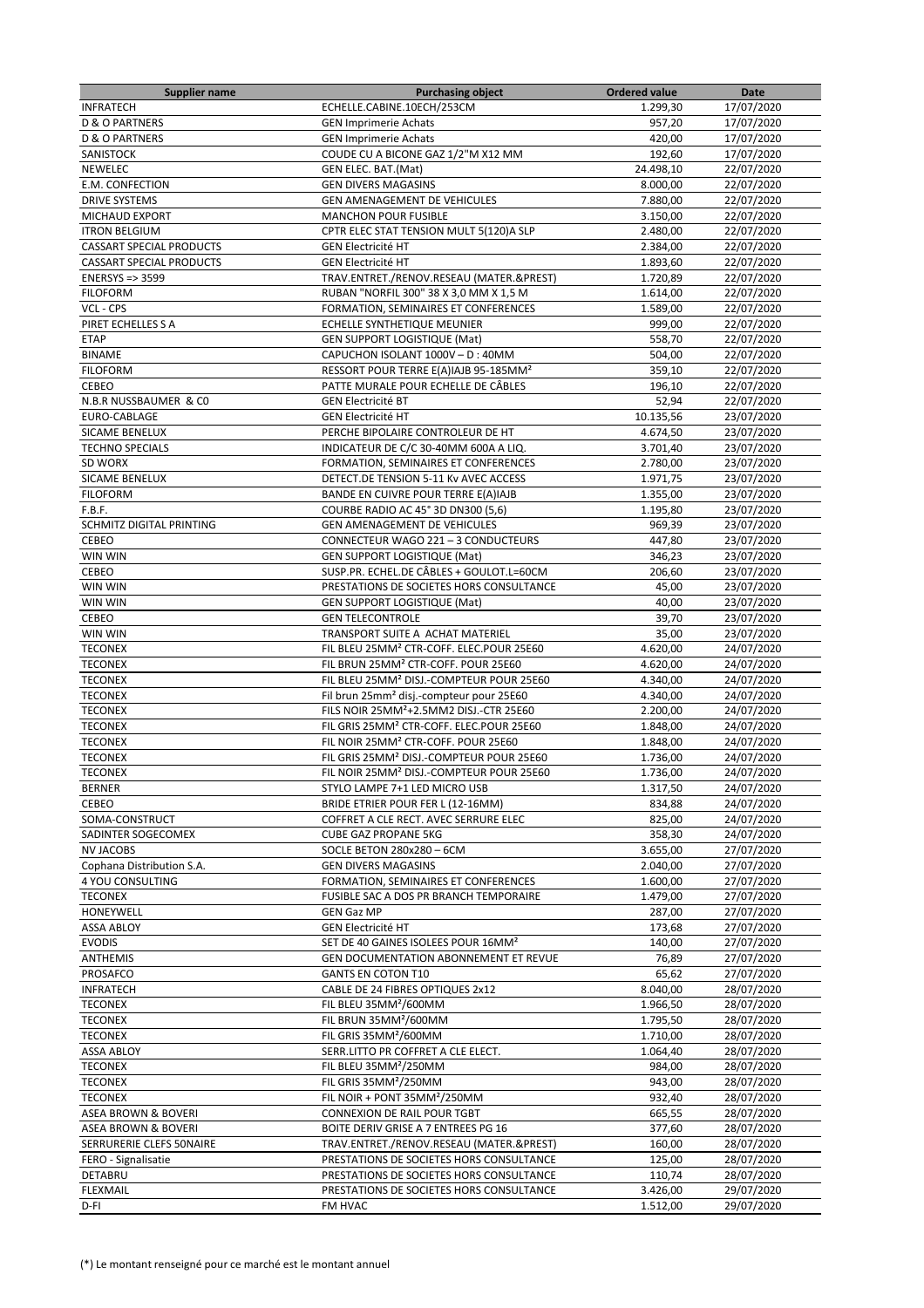| <b>Supplier name</b>             | <b>Purchasing object</b>                 | <b>Ordered value</b> | Date       |
|----------------------------------|------------------------------------------|----------------------|------------|
| <b>GALLER METALEN</b>            | <b>GEN</b> outillage                     | 558,90               | 29/07/2020 |
| <b>GALLER METALEN</b>            | M58 - LASER MESUREUR DE DISTANCE         | 487,50               | 29/07/2020 |
| <b>GALLER METALEN</b>            | <b>GEN outillage</b>                     | 291,60               | 29/07/2020 |
| <b>GALLER METALEN</b>            | <b>GEN outillage</b>                     | 247,86               | 29/07/2020 |
| <b>DETAMIDI</b>                  | PRESTATIONS DE SOCIETES HORS CONSULTANCE | 184,79               | 29/07/2020 |
| DETAMIDI                         | PRESTATIONS DE SOCIETES HORS CONSULTANCE | 184,79               | 29/07/2020 |
| <b>BINTS TECHNICS</b>            | <b>NR CLICK PETIT MATERIEL</b>           | 153,34               | 29/07/2020 |
| <b>BINTS TECHNICS</b>            | NR CLICK PETIT MATERIEL                  | 153,33               | 29/07/2020 |
| <b>BINTS TECHNICS</b>            | NR CLICK PETIT MATERIEL                  | 153,33               | 29/07/2020 |
| <b>GALLER METALEN</b>            | <b>GEN</b> outillage                     | 150,66               | 29/07/2020 |
| <b>GALLER METALEN</b>            | <b>GEN</b> outillage                     | 59,40                | 29/07/2020 |
| <b>DETAWEST</b>                  | PRESTATIONS DE SOCIETES HORS CONSULTANCE | 33,06                | 29/07/2020 |
| <b>INFRATECH</b>                 | <b>GEN Electricité BT</b>                | 10,84                | 29/07/2020 |
| <b>INFRATECH</b>                 | <b>GEN Electricité BT</b>                | 10,84                | 29/07/2020 |
| <b>GALLER METALEN</b>            | VIS AUTO-PERCEUSE 4,8 X 16 MM            | 10,20                | 29/07/2020 |
| Network Research Belgium         | Consultance IT mode forfait              | 28.600,00            | 30/07/2020 |
| COOSTO                           | SW - Serveurs - Maintenance              | 10.030,68            | 30/07/2020 |
| ED&A                             | ARMOIRE D'IMPULSION POUR 9 CONNECTIONS   | 7.915,20             | 30/07/2020 |
| <b>AXIOMA</b>                    | FLA740 CPO.TW 90W BEL-A1514 R1015 SF     | 6.850,00             | 30/07/2020 |
| COOSTO                           | SW - Serveurs - Maintenance              | 6.169,32             | 30/07/2020 |
| <b>XYLOS</b>                     | Consultance IT mode forfait              | 3.912,00             | 30/07/2020 |
| <b>AXIOMA</b>                    | FLA740 CPO.TW 60W BEL-A1513 R1015 SF     | 3.275,00             | 30/07/2020 |
| <b>CYBER SECURITY MANAGEMENT</b> | Consultance IT mode forfait              | 3.000,00             | 30/07/2020 |
| <b>KYTE POWERTECH</b>            | <b>GEN DIVERS MAGASINS</b>               | 1.475,00             | 30/07/2020 |
| NEDELKO BELGIUM                  | PILE RONDE 1,5V LR3 / AAA                | 816,00               | 30/07/2020 |
| NEDELKO BELGIUM                  | PILE RONDE 1,5V LR6 / AA                 | 741,40               | 30/07/2020 |
| <b>BROCAL</b>                    | JOINT PR MANCHON INTRODUCTION            | 485,30               | 30/07/2020 |
| <b>ENIMEX</b>                    | ECRAN PROTECTION THERMIQUE 500x500       | 392,04               | 30/07/2020 |
| F.B.F.                           | MANCHON ACIER TARAUDE DROIT 2"           | 258,00               | 30/07/2020 |
| N.B.R NUSSBAUMER & CO            | PINCE TIRE FUSIBLE CYLINDRIQUE           | 203,34               | 30/07/2020 |
| <b>COMBORI ANTWERPEN</b>         | VIS DBLE FILET PR ATT.BRANCH. M10X80     | 49,28                | 30/07/2020 |
| BOUWPATHOLOGIE.BE                | TRAV.ENTRET./RENOV.RESEAU (MATER.&PREST) | 6.000,00             | 31/07/2020 |
| QUINTESSENCE                     | PREST ASSESSMENT & DEVELOPMENT CENTER    | 2.328,00             | 31/07/2020 |
| <b>LECOT HEULE</b>               | <b>GEN SUPPORT LOGISTIQUE (Mat)</b>      | 892,50               | 31/07/2020 |
| <b>DIMARO</b>                    | TRAV.ENTRET./RENOV.RESEAU (MATER.&PREST) | 120,00               | 31/07/2020 |
| AVANADE                          | Consultance IT mode forfait              | 15.000,00            | 3/08/2020  |
| SHIFT LEFT SECURITY              | Consultance IT mode forfait              | 5.000,00             | 3/08/2020  |
| <b>SECUBEAR</b>                  | Consultance IT mode forfait              | 4.625,00             | 3/08/2020  |
| <b>TECHNO SPECIALS</b>           | INDICATEUR DE C/C 30-40MM 400A LIQ.      | 2.880,00             | 3/08/2020  |
| <b>ASSA ABLOY</b>                | DEMI CYLINDRE LITTO POUR EP              | 1.947,20             | 3/08/2020  |
| POWERDALE                        | <b>GEN</b> outillage                     | 1.780,00             | 3/08/2020  |
| <b>KRAUTLI SA-NV</b>             | MANOMETRE 1/2" 0,1 BAR                   | 1.140,80             | 3/08/2020  |
| <b>TECONEX</b>                   | FIL BRUN 25MM <sup>2</sup> /600MM        | 920,00               | 3/08/2020  |
| <b>TECONEX</b>                   | FIL GRIS 25MM <sup>2</sup> /600MM        | 920,00               | 3/08/2020  |
| <b>KRAUTLI SA-NV</b>             | MANOMETRE 1/2" 0,25 BAR                  | 855,60               | 3/08/2020  |
| <b>TECONEX</b>                   | COFFRET D'ALIMENTATION LOCAL BT          | 655,60               | 3/08/2020  |
| <b>BECHTLE Direct</b>            | Fourniture HW Mobile Device              | 637,90               | 3/08/2020  |
| <b>KRAUTLI SA-NV</b>             | MANOMETRE 1/2" 0,6 BAR                   | 630,20               | 3/08/2020  |
| <b>KRAUTLI SA-NV</b>             | MANOMETRE 1/2" 6 BAR                     | 630,20               | 3/08/2020  |
| POWERDALE                        | <b>GEN</b> outillage                     | 600,00               | 3/08/2020  |
| UNIT 4 C-LOGIC                   | SW - Serveurs - Maintenance              | 500,00               | 3/08/2020  |
| <b>KRAUTLI SA-NV</b>             | MANOMETRE 1/2" 10 BAR                    | 472,65               | 3/08/2020  |
| CnS                              | TRAV.ENTRET./RENOV.RESEAU (MATER.&PREST) | 470,00               | 3/08/2020  |
| SADINTER SOGECOMEX               | <b>CUBE GAZ PROPANE 5KG</b>              | 358,30               | 3/08/2020  |
| <b>KRAUTLI SA-NV</b>             | MANOMETRE 1/2" 1 BAR                     | 315,10               | 3/08/2020  |
| <b>KRAUTLI SA-NV</b>             | MANOMETRE 1/2" 25 BAR                    | 315,10               | 3/08/2020  |
| UNIT 4 C-LOGIC                   | SW - Serveurs - Maintenance              | 300,00               | 3/08/2020  |
| UNIT 4 C-LOGIC                   | SW - Serveurs - Maintenance              | 300,00               | 3/08/2020  |
| <b>TECONEX</b>                   | PORTE DE RECHANGE ARMOIRE HEAD 31 GRISE  | 281,95               | 3/08/2020  |
| <b>BOMA</b>                      | <b>GEN DIVERS MAGASINS</b>               | 225,00               | 3/08/2020  |
| UNIT 4 C-LOGIC                   | SW - Serveurs - Maintenance              | 90,00                | 3/08/2020  |
| UNIT 4 C-LOGIC                   | SW - Serveurs - Maintenance              | 90,00                | 3/08/2020  |
| UNIT 4 C-LOGIC                   | SW - Serveurs - Maintenance              | 80,00                | 3/08/2020  |
| UNIT 4 C-LOGIC                   | SW - Serveurs - Maintenance              | 80,00                | 3/08/2020  |
| POWERDALE                        | <b>GEN outillage</b>                     | 14,00                | 3/08/2020  |
| ATIMA - TPIM                     | REHAUSSEUR                               | 3.088,58             | 4/08/2020  |
| AXIOMA                           | <b>GEN Eclairage public</b>              | 1.833,00             | 4/08/2020  |
| <b>SCHAFER SHOP</b>              | <b>GEN DIVERS MAGASINS</b>               | 1.819,30             | 4/08/2020  |
| <b>EVODIS</b>                    | FRAIS GAZ BP                             | 1.756,26             | 4/08/2020  |
| MF CONTRACTORS                   | TRAV.ENTRET./RENOV.RESEAU (MATER.&PREST) | 1.120,00             | 4/08/2020  |
| <b>MF CONTRACTORS</b>            | TRAV.ENTRET./RENOV.RESEAU (MATER.&PREST) | 1.120,00             | 4/08/2020  |
| <b>MF CONTRACTORS</b>            | TRAV.ENTRET./RENOV.RESEAU (MATER.&PREST) | 1.120,00             | 4/08/2020  |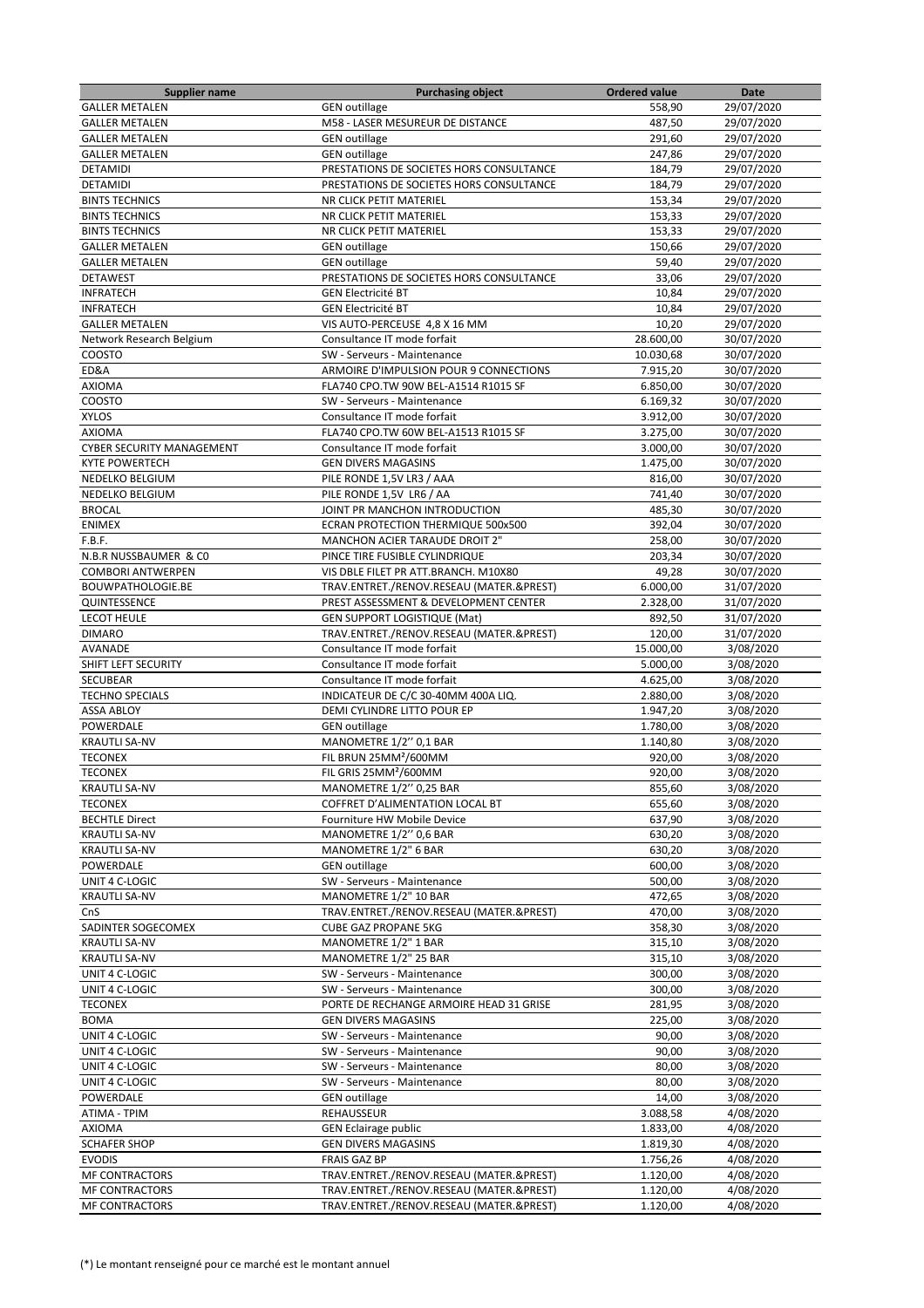| <b>Supplier name</b>              | <b>Purchasing object</b>                        | <b>Ordered value</b> | Date       |
|-----------------------------------|-------------------------------------------------|----------------------|------------|
| <b>ELECTRABEL ENGIE</b>           | Commodity GAZ BP                                | 892,27               | 4/08/2020  |
| <b>ARCOS</b>                      | <b>GEN Eclairage public</b>                     | 700,00               | 4/08/2020  |
| <b>ARCOS</b>                      | <b>GEN Eclairage public</b>                     | 700.00               | 4/08/2020  |
| <b>KONE BELGIUM</b>               | FRAIS DE DEPLACEMENT                            | 132,00               | 4/08/2020  |
| <b>KONE BELGIUM</b>               | TRAV.ENTRET./RENOV.RESEAU (MATER.&PREST)        | 100,00               | 4/08/2020  |
| <b>ARCOS</b>                      | <b>GEN Eclairage public</b>                     | 75,00                | 4/08/2020  |
| <b>KONE BELGIUM</b>               | PRESTATIONS DE SOCIETES HORS CONSULTANCE        | 50,00                | 4/08/2020  |
| <b>ELECTRIC</b>                   | <b>EMBOUT DE PROTECTION 5/8"</b>                | 31,10                | 4/08/2020  |
| VANBREDA                          | <b>COURTIER EN ASSURANCE</b>                    | 45.500,00            | 5/08/2020  |
| ABECO                             | <b>GEN ACHAT DE VEHICULES</b>                   | 11.904,00            | 5/08/2020  |
| <b>BENSON &amp; WINCH</b>         | Recrutement de cadres - Plage A                 | 8.869,20             | 5/08/2020  |
| <b>MANPOWER BELGIUM</b>           | Recrutement de barémisés Cl. 11                 | 7.500,00             | 5/08/2020  |
| N.B.R NUSSBAUMER & CO             | PINCE A SERTIR 0,75 A 16MM <sup>2</sup>         | 633,60               | 5/08/2020  |
| <b>BOUCKAERT A.</b>               | PLATRE RAPIDE (SAC DE 5KG)                      | 397,15               | 5/08/2020  |
| <b>B.G. PIPE</b>                  | TUBE AC-W-PEINT DN40 L6M 48,3*4.05              | 4.186,08             | 6/08/2020  |
| SIGNIFY BELGIUM                   | BALLAST EM POUR LPE SOD HP DE 50W               | 2.593,08             | 6/08/2020  |
| N.B.R NUSSBAUMER & CO             | TAPIS ISOLANT 1KV 1,6MM                         | 1.953,91             | 6/08/2020  |
| <b>VAN HOUDT</b>                  | B10 - Boite de secours                          | 1.261,00             | 6/08/2020  |
| F.B.F.                            | COURBE RADIO AC 45° 3D DN250 (5,0)              | 1.069,60             | 6/08/2020  |
| HONEYWELL                         | FILTRE 3/4" x 3/4" BSPT - 50 Nm <sup>3</sup> /h | 1.062,50             | 6/08/2020  |
| <b>TECONEX</b>                    | GRANULE ANTI-HUMIDITE PR ARMOIRE TROTT.         | 1.023,30             | 6/08/2020  |
| <b>STABO</b>                      | FM ETUDE & SUIVI DE REALISATIONS TECHN.         | 625,00               | 6/08/2020  |
| <b>VAN HOUDT</b>                  | B10 - Boite de secours                          | 343,38               | 6/08/2020  |
| ROELS R. & A.                     | BROSSE A PEINDRE RONDE DIAMETRE 35MM            | 42,10                | 6/08/2020  |
| ADINSEC tradename GRABOWSKY       | <b>CONSULTANCE INFORMATIQUE</b>                 | 54.444,00            | 7/08/2020  |
| ADDESTINO                         | Consultance IT mode forfait                     | 27.000,00            | 7/08/2020  |
| ABANO                             | SW - Serveurs - Maintenance                     | 20.154,24            | 7/08/2020  |
| PWC Technology consulting Belgium | Consultance IT mode forfait                     | 12.000,00            | 7/08/2020  |
| <b>ABANO</b>                      | SW - Serveurs - Maintenance                     | 8.326,27             | 7/08/2020  |
| VIGOTEC ENGINEERED PLASTICS       | POCHE A MASSE 13100                             | 5.528,00             | 7/08/2020  |
| VIGOTEC ENGINEERED PLASTICS       | KIT RACC. SOUTERRAIN 1 DISJONCTEUR              | 3.603,00             | 7/08/2020  |
| <b>ARCO INFORMATION</b>           | ISP - Fourniture HW Scanners                    | 2.400,00             | 7/08/2020  |
| <b>ECOMPANY</b>                   | URE 2.1.1 DATALOGGER A (new) UMTS (>=10)        | 2.009,57             | 7/08/2020  |
| <b>INFRATECH</b>                  | <b>GEN Gaz MP</b>                               | 1.113,00             | 7/08/2020  |
| HAUF TECHNIK GMBH & CO KG         | <b>COUVERCLE HAUFF BT</b>                       | 1.038,70             | 7/08/2020  |
| <b>ECOMPANY</b>                   | URE 2.1.1 DATALOGGER A (new) UMTS (>=10)        | 496,10               | 7/08/2020  |
| ADINSEC tradename GRABOWSKY       | CONSULTANCE INFORMATIQUE                        | 476,39               | 7/08/2020  |
| HEIDELBERG BENELUX - PLANTIN      | FRAIS DE DEPLACEMENT                            | 400,16               | 7/08/2020  |
| HEIDELBERG BENELUX - PLANTIN      | <b>ENTRETIENS / REPARATIONS LOGISTIQUE</b>      | 216,00               | 7/08/2020  |
| <b>VERIMPEX</b>                   | <b>GEN SUPPORT LOGISTIQUE (Mat)</b>             | 124,80               | 7/08/2020  |
| <b>INFRATECH</b>                  | <b>GEN Gaz MP</b>                               | 80,90                | 7/08/2020  |
| <b>INFRATECH</b>                  | <b>GEN Gaz MP</b>                               | 64,80                | 7/08/2020  |
| <b>VERIMPEX</b>                   | TRANSPORT SUITE A ACHAT MATERIEL                | 17,00                | 7/08/2020  |
| <b>ASSA ABLOY</b>                 | DEMI CYLINDRE LITTO CABINE RESEAU ELEC          | 2.920,80             | 10/08/2020 |
| VIGOTEC ENGINEERED PLASTICS       | CALOTTE B7 OUVERTE POUR POCHE A MASSE           | 1.738,00             | 10/08/2020 |
| <b>ARCOS</b>                      | <b>GEN Eclairage public</b>                     | 1.410.00             | 10/08/2020 |
| VIGOTEC ENGINEERED PLASTICS       | <b>GABARIT POUR KIT SIBELGAZ</b>                | 263,00               | 10/08/2020 |
| <b>ARCOS</b>                      | <b>GEN Eclairage public</b>                     | 100,00               | 10/08/2020 |
| <b>ITRON BELGIUM</b>              | <b>GEN Electricité HT</b>                       | 99,50                | 10/08/2020 |
| CEBEO                             | <b>GEN Electricité BT</b>                       | 15,35                | 10/08/2020 |
| CEBEO                             | <b>GEN Electricité BT</b>                       | 15,35                | 10/08/2020 |
| SUMMIT ENERGY INTERNATIONAL       | <b>CONSULTANCE - AUTRES</b>                     | 12.600,00            | 11/08/2020 |
| CASABULL                          | MANCHON ACIER 2" TARAUDE ENTAILLE PR 4"         | 1.190,00             | 11/08/2020 |
| <b>VANAS ENGINEERING</b>          | <b>GEN outillage</b>                            | 338,00               | 11/08/2020 |
| <b>TECHNOLEC</b>                  | <b>GEN TELECOM (Mat)</b>                        | 1.090,00             | 12/08/2020 |
| LEICA GEOSYSTEMS                  | ENTRETIEN ET REPARATION OUTILLAGE               | 1.017,61             | 12/08/2020 |
| SCHMITZ DIGITAL PRINTING          | GEN AMENAGEMENT DE VEHICULES                    | 969,39               | 12/08/2020 |
| CHAPUT                            | NEOPRENE FEUILLE                                | 725,55               | 12/08/2020 |
| <b>VDPK</b>                       | LOG TRAVAUX PETITS CLOISONNEMENTS               | 254,70               | 12/08/2020 |
| BLUE PLANET ACADEMY & CONSULTING  | PRESTATIONS DE SOCIETES HORS CONSULTANCE        | 5.077,80             | 13/08/2020 |
| <b>ITRON BELGIUM</b>              | CPTR ELEC STAT TENSION MULT 5(120)A SLP         | 4.960,00             | 13/08/2020 |
| SADINTER SOGECOMEX                | PINCE A DEGAINER COMPOSITE BT Ø 11-26MM         | 2.214,30             | 13/08/2020 |
| <b>ITRON BELGIUM</b>              | <b>GEN Electricité HT</b>                       | 1.966,50             | 13/08/2020 |
| ELCOM                             | GOUPILLE PR. SCELLER COMPTEUR GAZ 4,5CM         | 1.720,00             | 13/08/2020 |
| DRUGMAND & MEERT                  | LINGETTES POUR DEGRAISSAGE DE CABLES            | 1.510,60             | 13/08/2020 |
| <b>INFRATECH</b>                  | TE RAVETTI DN 80                                | 1.094,22             | 13/08/2020 |
| <b>BINJE ACKERMANS</b>            | <b>DALLE CIMENT</b>                             | 521,60               | 13/08/2020 |
| <b>NIEZEN TRAFFIC</b>             | TRIANGLE ELEC 11000V THERMOPLASTIQUE            | 516,77               | 13/08/2020 |
| DETABRU                           | PRESTATIONS DE SOCIETES HORS CONSULTANCE        | 110,74               | 13/08/2020 |
| NEDELKO BELGIUM                   | PILE PLATE 9V LR61                              | 107,00               | 13/08/2020 |
| BRUXELLES ENVIRONNEMENT           | FORMATION, SEMINAIRES ET CONFERENCES            | 100,00               | 13/08/2020 |
| PENNOIT-GROOTAERT                 | CHEVILLE AVEC COLLERETTE 6,0 x 30 mm            | 99,90                | 13/08/2020 |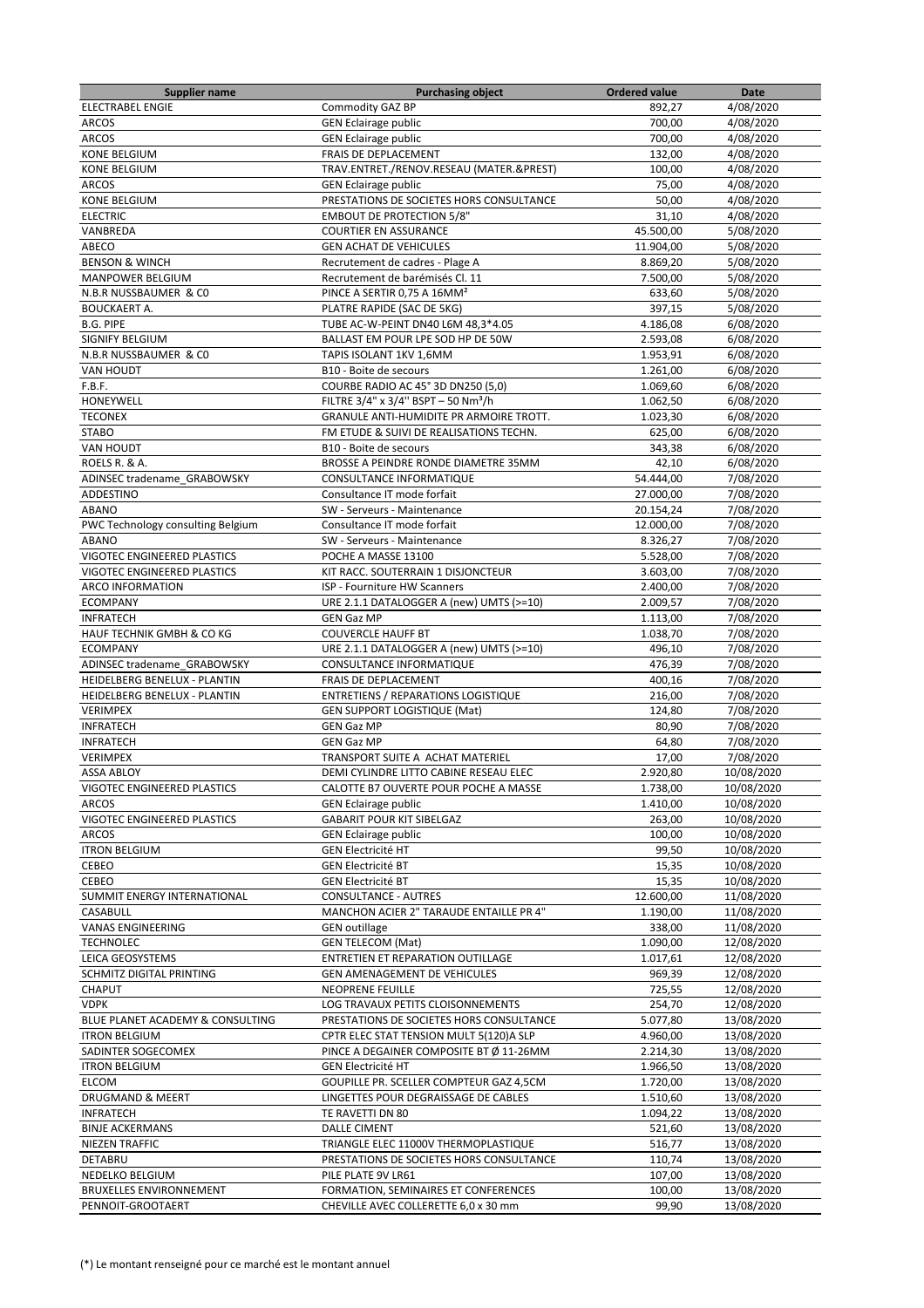| <b>Supplier name</b>               | <b>Purchasing object</b>                                                   | <b>Ordered value</b> | Date                     |
|------------------------------------|----------------------------------------------------------------------------|----------------------|--------------------------|
| A.I.B. - VINCOTTE                  | FORMATION, SEMINAIRES ET CONFERENCES                                       | 175,00               | 14/08/2020               |
| <b>BECHTLE Direct</b>              | Fourniture HW Mobile Device                                                | 22.482,50            | 17/08/2020               |
| <b>AKKANTO</b>                     | FORMATION, SEMINAIRES ET CONFERENCES                                       | 8.250,00             | 17/08/2020               |
| <b>TECONEX</b>                     | <b>GEN Electricité BT</b>                                                  | 6.225,00             | 17/08/2020               |
| <b>BOUWBEDRIJF HELSEN</b>          | Gaz prestation entrepreneur                                                | 4.838,00             | 17/08/2020               |
| <b>AKKANTO</b>                     | FORMATION, SEMINAIRES ET CONFERENCES                                       | 4.250,00             | 17/08/2020               |
| <b>COFELY SERVICES</b>             | FM EQPTS ELEC, ECLAIRAGE, COURANT FAIBLE                                   | 3.486,60             | 17/08/2020               |
| <b>AKKANTO</b>                     | FORMATION, SEMINAIRES ET CONFERENCES                                       | 3.200,00             | 17/08/2020               |
| <b>GENERALE PAUL MATHIEU</b>       | TRAV.ENTRET./RENOV.RESEAU (MATER.&PREST)                                   | 2.463,14             | 17/08/2020               |
| <b>HUDSON BELGIUM</b>              | FORMATION, SEMINAIRES ET CONFERENCES                                       | 2.000,00             | 17/08/2020               |
| <b>BECHTLE Direct</b>              | Fourniture HW Mobile Device                                                | 1.975,00             | 17/08/2020               |
| <b>BECHTLE Direct</b>              | Fourniture HW Mobile Device                                                | 1.583,50             | 17/08/2020               |
| <b>WOLTERS KLUWER EDITIONS</b>     | SW - Serveurs Windows                                                      | 1.334,33             | 17/08/2020               |
| <b>HUDSON BELGIUM</b>              | FORMATION, SEMINAIRES ET CONFERENCES                                       | 1.250,00             | 17/08/2020               |
| <b>HUDSON BELGIUM</b>              | FORMATION, SEMINAIRES ET CONFERENCES                                       | 1.000,00             | 17/08/2020               |
| <b>BECHTLE Direct</b>              | Fourniture HW Mobile Device                                                | 496,25               | 17/08/2020               |
| <b>HUDSON BELGIUM</b>              | FORMATION, SEMINAIRES ET CONFERENCES                                       | 450,00               | 17/08/2020               |
| <b>DIACRON</b>                     | Gaz prestation entrepreneur                                                | 415,00               | 17/08/2020               |
|                                    |                                                                            |                      |                          |
| <b>BECHTLE Direct</b><br>SANISTOCK | Fourniture HW Mobile Device<br>RACC.DR A SERTIR x FILET EXT.22 X 1         | 321,00               | 17/08/2020               |
|                                    |                                                                            | 180,90               | 17/08/2020               |
| SANISTOCK                          | <b>MANCHON CUIVRE A SERTIR F.F. 22</b>                                     | 165,15               | 17/08/2020               |
| VALBIOM                            | FORMATION, SEMINAIRES ET CONFERENCES                                       | 160,00               | 17/08/2020               |
| ACEG                               | PRESTATIONS DE SOCIETES HORS CONSULTANCE                                   | 71,25                | 17/08/2020               |
| ACEG                               | FRAIS DE DEPLACEMENT                                                       | 45,00                | 17/08/2020               |
| <b>GALLER METALEN</b>              | JEU DE TARAUDS METRIQUE M3/50                                              | 9,66                 | 17/08/2020               |
| VIGOTEC ENGINEERED PLASTICS        | KIT ENSEMBLE N°1                                                           | 9.965,49             | 18/08/2020               |
| AA IJZERLAND                       | Gaz prestation entrepreneur                                                | 6.460,00             | 18/08/2020               |
| PROMETEQ                           | MULTIMETRE AC + DC                                                         | 5.548,40             | 18/08/2020               |
| <b>DOX ACOUSTICS</b>               | <b>GEN Gaz MP</b>                                                          | 3.870,00             | 18/08/2020               |
| ASEA BROWN & BOVERI                | DISJONCTEUR BIPOLAIRE GI 10000 50A                                         | 1.626,00             | 18/08/2020               |
| VIGOTEC ENGINEERED PLASTICS        | PLAQUE ISOLANTE H.T.EN PVC 2000X1000X4MM                                   | 982,51               | 18/08/2020               |
| <b>ALMAGATES</b>                   | TRAVAUX RENOVATION BATIMENT                                                | 765,00               | 18/08/2020               |
| <b>BINAME</b>                      | CAPUCHON ISOLANT 1000V - D: 20MM                                           | 755,00               | 18/08/2020               |
| SCHMITZ DIGITAL PRINTING           | GEN AMENAGEMENT DE VEHICULES                                               | 274,92               | 18/08/2020               |
| SCHMITZ DIGITAL PRINTING           | GEN AMENAGEMENT DE VEHICULES                                               | 274,92               | 18/08/2020               |
| SCHMITZ DIGITAL PRINTING           | <b>GEN AMENAGEMENT DE VEHICULES</b>                                        | 274,92               | 18/08/2020               |
| SCHMITZ DIGITAL PRINTING           | <b>GEN AMENAGEMENT DE VEHICULES</b>                                        | 274,92               | 18/08/2020               |
| SCHMITZ DIGITAL PRINTING           | GEN AMENAGEMENT DE VEHICULES                                               | 274,92               | 18/08/2020               |
| SCHMITZ DIGITAL PRINTING           | GEN AMENAGEMENT DE VEHICULES                                               | 274,92               | 18/08/2020               |
| SCHMITZ DIGITAL PRINTING           | GEN AMENAGEMENT DE VEHICULES                                               | 274,92               | 18/08/2020               |
| SCHMITZ DIGITAL PRINTING           | GEN AMENAGEMENT DE VEHICULES                                               | 274,92               | 18/08/2020               |
| SCHMITZ DIGITAL PRINTING           | <b>GEN AMENAGEMENT DE VEHICULES</b>                                        | 274,92               | 18/08/2020               |
| <b>SCHMITZ DIGITAL PRINTING</b>    | GEN AMENAGEMENT DE VEHICULES                                               | 274,92               | 18/08/2020               |
| CEBEO                              | <b>GEN Gaz MP</b>                                                          | 25,73                | 18/08/2020               |
| CEBEO                              | GEN Gaz MP                                                                 | 20,11                | 18/08/2020               |
| CEBEO                              | <b>GEN Gaz MP</b>                                                          | 19,49                | 18/08/2020               |
| CEBEO                              | <b>GEN Gaz MP</b>                                                          | 19,29                | 18/08/2020               |
| CEBEO                              | <b>GEN Gaz MP</b>                                                          | 16,07                | 18/08/2020               |
| CEBEO                              | <b>GEN Gaz MP</b>                                                          | 13,42                | 18/08/2020               |
| <b>ASSA ABLOY</b>                  | CADENAS POUR CABINE ELEC ANSE=8/38MM                                       | 4.617,60             | 19/08/2020               |
| <b>ELECTRIC</b>                    | ARMATURE TL ETANCHE 2 X 36W                                                | 2.320,80             | 19/08/2020               |
| <b>ASEA BROWN &amp; BOVERI</b>     | <b>GEN Electricité HT</b>                                                  | 2.220,00             | 19/08/2020               |
| CASABULL                           | MANCHON ACIER 2" TARAUDE ENTAILLE PR 6"                                    | 1.974,00             | 19/08/2020               |
| <b>MECAWA</b>                      | GRIFFE POUR COUVERCLE BS ENDOMMAGE                                         | 1.340,00             | 19/08/2020               |
| SCHMIDT EUG. & C                   | <b>BLOC DE CALAGE</b>                                                      | 993,00               | 19/08/2020               |
| <b>INTER PIPE TOOL</b>             | Bouchon expansible simple DN300                                            | 220,62               | 19/08/2020               |
| SIGNIFY BELGIUM                    | BALLAST EL DIM POUR LPE SOD. HP 250W C                                     | 189,48               | 19/08/2020               |
| SADINTER SOGECOMEX                 | CLAME DE DERIVATION BAXB 25-70/6-25                                        | 12,85                | 19/08/2020               |
| PLANVIEW BENELUX BV                | SW - Serveurs Windows                                                      | 31.320,00            | 20/08/2020               |
| PLANVIEW BENELUX BV                | SW - Serveurs - Maintenance                                                | 6.259,71             | 20/08/2020               |
| LEGHORN-PERFRA                     | FIL A SCELLER ISOLE JAUNE                                                  | 2.835,00             | 20/08/2020               |
| PLANVIEW BENELUX BV                | SW - Serveurs - Maintenance                                                | 2.092,29             | 20/08/2020               |
| F.B.F.                             | COURBE A SOUDER ASTM A234 - 5/4                                            | 660,00               | 20/08/2020               |
| F.B.F.                             | COURBE RADIO AC 45° 3D DN100 (3,6)                                         | 472,50               | 20/08/2020               |
| F.B.F.                             | MANCHON ACIER TARAUDE DROIT 5/4"                                           | 130,00               | 20/08/2020               |
| <b>COFELY SERVICES</b>             | FM HVAC                                                                    | 6.794,03             | 21/08/2020               |
| P&VPANELS                          | <b>GEN Electricité BT</b>                                                  | 2.466,00             | 21/08/2020               |
| <b>GALLER METALEN</b>              | BROSSE A PEINDRE PLATE 12 X 3CM                                            | 182,16               | 21/08/2020               |
|                                    |                                                                            |                      |                          |
| <b>FILOFORM</b>                    | RESSORT POUR TERRE E(A)IAJB 10-35MM <sup>2</sup>                           | 134,00               | 21/08/2020               |
| <b>GALLER METALEN</b>              | POMPE INJECTION PR CARTOUCHE MASTIC<br>ENTRETIENS / REPARATIONS LOGISTIQUE | 115,68<br>57,38      | 21/08/2020<br>21/08/2020 |
| A.I.B. - VINCOTTE                  |                                                                            |                      |                          |
| <b>GALLER METALEN</b>              | PALETTE DE PLAFONNEUR 20MM                                                 | 26,60                | 21/08/2020               |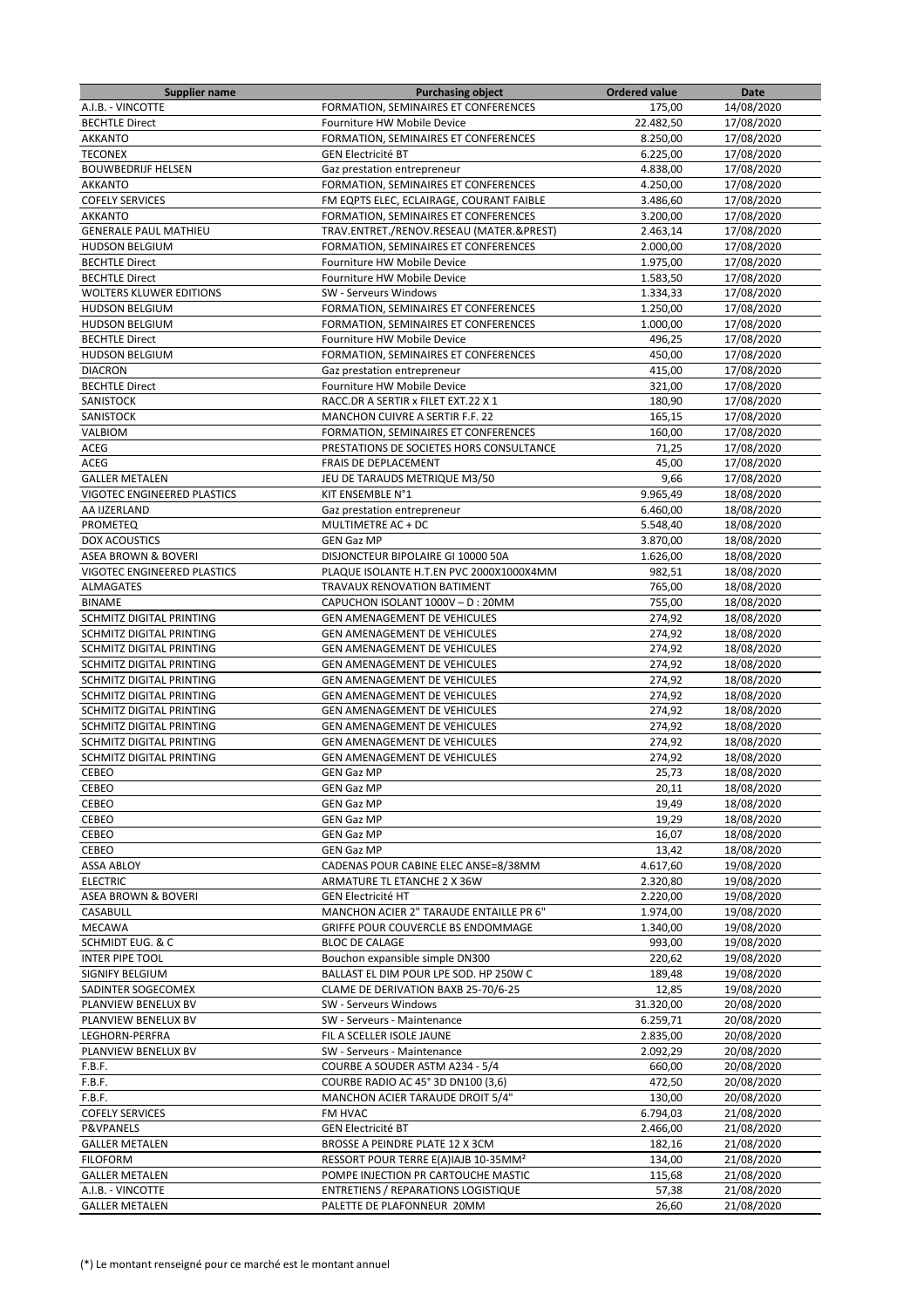| <b>Supplier name</b>               | <b>Purchasing object</b>                          | <b>Ordered value</b> | Date       |
|------------------------------------|---------------------------------------------------|----------------------|------------|
| SOMA-CONSTRUCT                     | ARMOIRE 2000x1000x2000 TYPE 1500M <sup>3</sup> /H | 4.953,00             | 24/08/2020 |
| <b>IBEVE</b>                       | COGEN COORDINATION DE SÉCURITÉ ET SANTÉ           | 2.360,00             | 24/08/2020 |
| <b>IBEVE</b>                       | COGEN COORDINATION DE SÉCURITÉ ET SANTÉ           | 2.360.00             | 24/08/2020 |
| <b>APK INFRA WEST</b>              | Eclairage public prestation entrepreneur          | 1.954,00             | 24/08/2020 |
| <b>VOESTALPINE (SOUDOKAY)</b>      | ELECTRODE CELLULOSE 3,25MM DESCENDANTE            | 1.622,40             | 24/08/2020 |
| <b>CIPAC NEW</b>                   | C32 - COMPRESSEUR D'AIR                           | 1.428,00             | 24/08/2020 |
| <b>HOET &amp; HOET</b>             | PRESTATIONS DE SOCIETES HORS CONSULTANCE          | 1.105,00             | 24/08/2020 |
| <b>MERTENS METAALWERKEN</b>        | TRAVAUX RENOVATION BATIMENT                       | 746,00               | 24/08/2020 |
| <b>DRUGMAND &amp; MEERT</b>        | CLAME 3X185SM / 6-70MM2                           | 583,90               | 24/08/2020 |
|                                    |                                                   |                      |            |
| <b>CIPAC NEW</b>                   | <b>GEN outillage</b>                              | 388,68               | 24/08/2020 |
| SADINTER SOGECOMEX                 | <b>CUBE GAZ PROPANE 5KG</b>                       | 358,30               | 24/08/2020 |
| <b>VOESTALPINE (SOUDOKAY)</b>      | ELECTRODE CELLULOSE 4.00MM DESCENDANTE            | 306,16               | 24/08/2020 |
| <b>FILOFORM</b>                    | MASTIC D'ETANCHEITE IGNIFUGE                      | 189,12               | 25/08/2020 |
| SADINTER SOGECOMEX                 | <b>SUPPORT MURAL BAXB</b>                         | 74,10                | 25/08/2020 |
| SADINTER SOGECOMEX                 | PINCE D'ANCRAGE BABX                              | 49,70                | 25/08/2020 |
| ELIA TRANSMISSION BELGIUM          | TRAV.ENTRET./RENOV.RESEAU (MATER.&PREST)          | 14.470,90            | 26/08/2020 |
| <b>TECHNO SPECIALS</b>             | INDICATEUR DE C/C 30-40MM 400A LIQ.               | 3.840,00             | 26/08/2020 |
| <b>GENERALE PAUL MATHIEU</b>       | TRAV.ENTRET./RENOV.RESEAU (MATER.&PREST)          | 3.230,00             | 26/08/2020 |
| LANDIS+GYR                         | COMPT E -/5A 63/110V GPRS 4Q CL1 8 IMP            | 2.736,00             | 26/08/2020 |
| <b>ENGHOUSE INTERACTIVE</b>        | Consultance IT mode forfait                       | 2.562,50             | 26/08/2020 |
| <b>IJSFABRIEK STROMBEEK</b>        | <b>BOUT DE GAZ ARGON - 13L</b>                    | 94,80                | 26/08/2020 |
| <b>NORDIC</b>                      | COIN EN BOIS SAPIN                                | 65,00                | 26/08/2020 |
| DRUGMAND & MEERT                   | BANDE DE MOUSSE EN LONGUEUR DE 1 M.               | 52,50                | 26/08/2020 |
| <b>INFRATECH</b>                   | <b>GEN Electricité BT</b>                         | 2.333,70             | 27/08/2020 |
| SANISTOCK                          | TUYAU CUIVRE 20 X 22MM (L=5M)                     | 1.026,20             | 27/08/2020 |
| <b>INFRATECH</b>                   | <b>GEN Electricité BT</b>                         | 771,00               | 27/08/2020 |
|                                    | COUDE CUIVRE A SERTIR 90° F.F. 22                 |                      |            |
| SANISTOCK                          |                                                   | 272,30               | 27/08/2020 |
| <b>VOESTALPINE (SOUDOKAY)</b>      | ELECTRODE RUTILE 4 MM TOUT. POSIT.                | 212,58               | 27/08/2020 |
| SANISTOCK                          | ATTACHE POUR TUYAU CUIVRE Ø 22                    | 33,00                | 27/08/2020 |
| <b>GALLER METALEN</b>              | JEU DE TARAUDS METRIQUE M8/125                    | 28,08                | 27/08/2020 |
| <b>GALLER METALEN</b>              | JEU DE TARAUDS METRIQUE M4/70                     | 25,20                | 27/08/2020 |
| <b>B.S.I.</b>                      | FUT DE RACCORDEMENT                               | 1.708,00             | 28/08/2020 |
| F.B.F.                             | TE ACIER REDUIT 4" X 2" ST.W.                     | 379,10               | 28/08/2020 |
| F.B.F.                             | REDUCTION CONC. DN200/100 ST.W (8,1/6,0)          | 248,00               | 28/08/2020 |
| <b>GALLER METALEN</b>              | RACCORD PROPANE POL AVEC SORTIE DIN               | 39,85                | 28/08/2020 |
| <b>GALLER METALEN</b>              | BROSSE A PEINDRE RONDE DIAMTRE 26MM               | 16,87                | 28/08/2020 |
| <b>MF CONTRACTORS</b>              | TRAV.ENTRET./RENOV.RESEAU (MATER.&PREST)          | 4.670,00             | 31/08/2020 |
| <b>NORDIC</b>                      | PLANCHE A COMPTEUR ELEC 40X 80X1,8 CM             | 2.361,00             | 31/08/2020 |
| CEBEO                              | <b>GEN TELECONTROLE</b>                           | 170,07               | 31/08/2020 |
| DETANORD                           | PRESTATIONS DE SOCIETES HORS CONSULTANCE          | 99,59                | 31/08/2020 |
| <b>CEBEO</b>                       | <b>GEN TELECONTROLE</b>                           | 46,44                | 31/08/2020 |
| <b>TECONEX</b>                     | <b>GEN Electricité BT</b>                         | 2.849,40             | 1/09/2020  |
| <b>TECONEX</b>                     | <b>MINIPAK EP</b>                                 | 2.432,80             | 1/09/2020  |
|                                    |                                                   |                      |            |
| <b>TECONEX</b>                     | <b>COFFRET ELECTRICIEN</b>                        | 911,09               | 1/09/2020  |
| <b>VOESTALPINE (SOUDOKAY)</b>      | ELECTRODE CELLULOSE 4,00MM DESCENDANTE            | 765,40               | 1/09/2020  |
| <b>ELCOM</b>                       | KIT BAGUE + JOINT POUR COMPTEUR 4/4"              | 715,00               | 1/09/2020  |
| <b>CANON Belgium</b>               | PAPER RED LABEL 75 GR. 841 MM. X 200 M.           | 502,60               | 1/09/2020  |
| <b>TECONEX</b>                     | COFFRET POUR DISJONCTEUR LIMITEUR                 | 462,84               | 1/09/2020  |
| <b>ELCOM</b>                       | PLAQUE PLEINE TYPE C 60MM                         | 370,00               | 1/09/2020  |
| <b>TECONEX</b>                     | COFFRET 25X30 POUR CONTACTEUR                     | 268,67               | 1/09/2020  |
| DETABRU                            | PRESTATIONS DE SOCIETES HORS CONSULTANCE          | 110,74               | 1/09/2020  |
| <b>GALLER METALEN</b>              | CLE TRIANG POUR COFFRET ELEC M6                   | 49,20                | 1/09/2020  |
| <b>TECHNO SPECIALS</b>             | 3 CAPTEURS POUR ICC HORSTMANN 3M                  | 10.699,80            | 2/09/2020  |
| CEBEO                              | GOULOTTE DE CABLAGE 60x60MM                       | 523,20               | 2/09/2020  |
| <b>MORAVIA</b>                     | POTEAU DE BALISAGE RABATTABLE                     | 350,60               | 2/09/2020  |
| S.I.A.M.U.                         | Eclairage public prestation entrepreneur          | 319,31               | 2/09/2020  |
| <b>ECOMPANY</b>                    | URE 2.1.1 DATALOGGER A (new) UMTS (>=10)          | 302,50               | 2/09/2020  |
| <b>FABRICOM</b>                    | ANALYSES ET CONTROLES DIVERS                      | 6.802,90             | 3/09/2020  |
| LANDIS+GYR                         | PSTN MODEM INTERNE LP RS485                       | 2.320,00             | 3/09/2020  |
| FERO - Signalisatie                | PRESTATIONS DE SOCIETES HORS CONSULTANCE          | 1.400,00             | 3/09/2020  |
| MECARUDI                           | CONE D'INTERVENTION EN ACIER 192X25               | 1.188,00             | 3/09/2020  |
| MECARUDI                           | CONE D'INTERVENTION EN ACIER 165X16               | 1.063,20             | 3/09/2020  |
|                                    |                                                   |                      |            |
| NEXANS NETWORK SOLUTIONS           | TERMINAISON XLPE HT MAGNEFIX                      | 1.018,08             | 3/09/2020  |
| <b>INTER PIPE TOOL</b>             | Bouchon expansible simple DN300                   | 661,86               | 3/09/2020  |
| SALON DE ROMREE                    | FORMATION, SEMINAIRES ET CONFERENCES              | 551,00               | 3/09/2020  |
| <b>INFRATECH</b>                   | BOUCHON ACIER À SOUDER 6/4" (DN 40)               | 496,33               | 3/09/2020  |
| COLRUYT                            | PRESTATIONS DE SOCIETES HORS CONSULTANCE          | 413,22               | 3/09/2020  |
| N.B.R NUSSBAUMER & CO              | REDRESSEUR DE PHASE BT 95-150MM2 SE 1KV.          | 319,56               | 3/09/2020  |
| KAISER+KRAFT                       | <b>GEN Mobilier (Mat)</b>                         | 215,00               | 3/09/2020  |
| <b>INFRATECH</b>                   | PROTECTION REMONTEE PVC 35X35MM L=2,75M           | 84,47                | 3/09/2020  |
| SOMA-CONSTRUCT                     | ARMOIRE 1500x800x1350 TYPE 750M <sup>3</sup> /H   | 3.205,00             | 4/09/2020  |
| CAISSE NATIONALE AUXILIAIRE-INASTI | Cotis. sociale à charge des sociétés              | 868,00               | 4/09/2020  |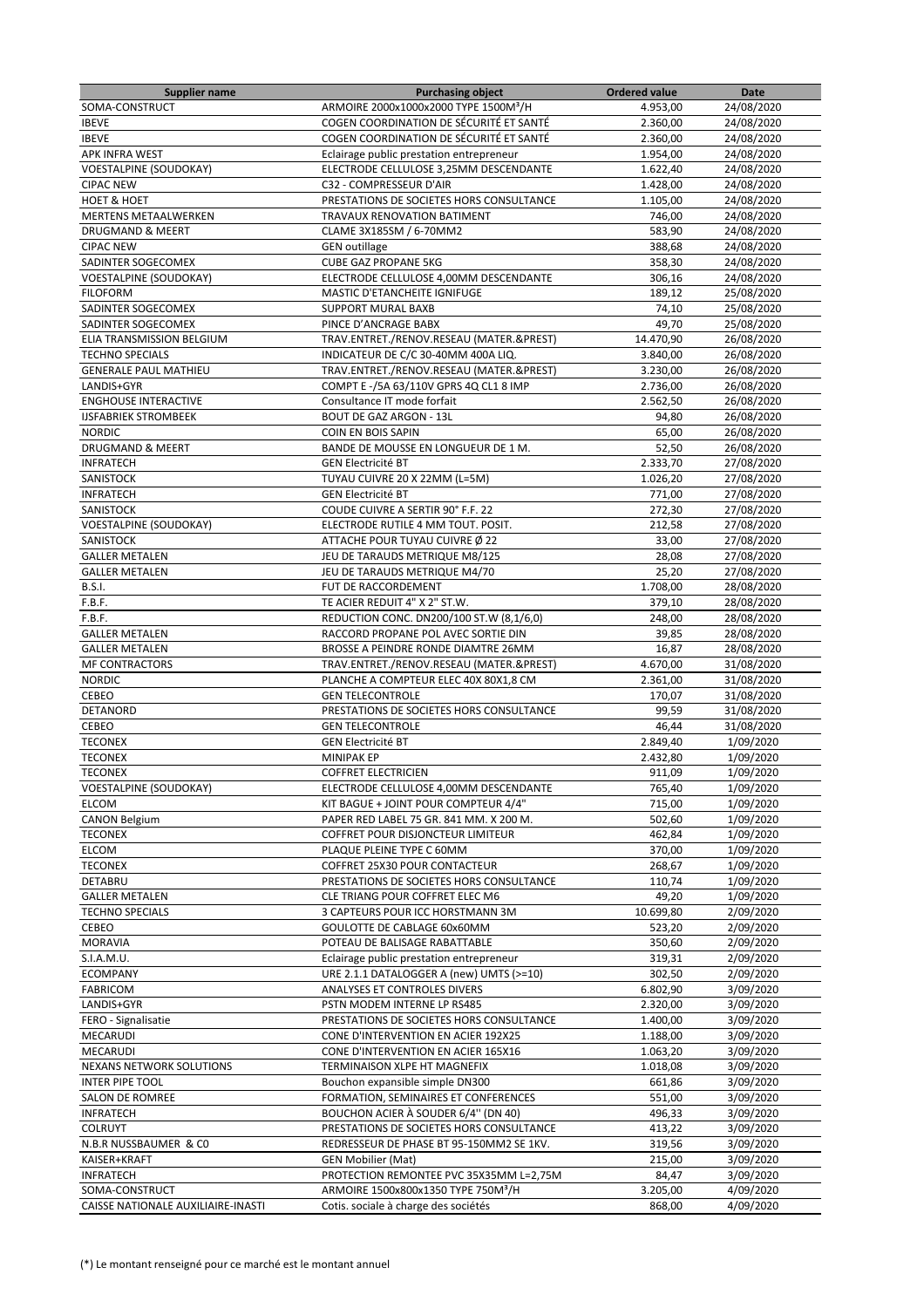| <b>Supplier name</b>           | <b>Purchasing object</b>                   | <b>Ordered value</b> | Date      |
|--------------------------------|--------------------------------------------|----------------------|-----------|
| HEIDELBERG BENELUX - PLANTIN   | <b>ENTRETIENS / REPARATIONS LOGISTIQUE</b> | 249,75               | 4/09/2020 |
| HEIDELBERG BENELUX - PLANTIN   | FRAIS DE DEPLACEMENT                       | 209,00               | 4/09/2020 |
| ORDRE DES EXPERTS COMPTABLES   | FORMATION, SEMINAIRES ET CONFERENCES       | 198,36               | 4/09/2020 |
| <b>EUROVIA</b>                 | Eclairage public prestation entrepreneur   | 4.915,38             | 7/09/2020 |
| <b>MCD</b>                     | TRAV.ENTRET./RENOV.RESEAU (MATER.&PREST)   | 3.193,00             | 7/09/2020 |
| <b>INFRATECH</b>               | RONDELLE REPERE JAUNE GAZ                  | 2.394,00             | 7/09/2020 |
| CELESTAR                       | <b>CONSULTANCE - AUTRES</b>                | 1.800,00             | 7/09/2020 |
| F.B.F.                         | COURBE RADIO AC 45° 3D DN300 (5,6)         | 1.594,40             | 7/09/2020 |
| CEBEO                          | Fourniture HW LAN/WAN                      | 1.553,13             | 7/09/2020 |
| <b>STOROPACK BENELUX</b>       | POLYETHYLENE (50M X 4M)(RL.DE 37KG)        | 1.240,00             | 7/09/2020 |
| <b>SEGERS RONY</b>             | TRAV.ENTRET./RENOV.RESEAU (MATER.&PREST)   | 1.029,00             | 7/09/2020 |
| F.B.F.                         | BRIDE A TALON DN 50 PN16 4 TROUS           | 995.00               | 7/09/2020 |
| SCHMITZ DIGITAL PRINTING       | <b>GEN AMENAGEMENT DE VEHICULES</b>        | 969,39               | 7/09/2020 |
| <b>ECOMPANY</b>                | URE 2.1.1 DATALOGGER A (new) UMTS (>=10)   | 734,25               | 7/09/2020 |
| CEBEO                          | Fourniture HW LAN/WAN                      | 414,20               | 7/09/2020 |
| CEBEO                          | Fourniture HW LAN/WAN                      | 370,73               | 7/09/2020 |
| CEBEO                          | Fourniture HW LAN/WAN                      | 343,89               | 7/09/2020 |
| F.B.F.                         | <b>MANCHON ACIER TARAUDE DROIT 2"</b>      | 228,00               | 7/09/2020 |
| SANISTOCK                      | COUDE CU A BICONE GAZ 1/2"M X 15MM         | 161,40               | 7/09/2020 |
| <b>DIMARO</b>                  | <b>GEN Electricité HT</b>                  | 107,00               | 7/09/2020 |
| <b>DIMARO</b>                  | TRAV.ENTRET./RENOV.RESEAU (MATER.&PREST)   | 107,00               | 7/09/2020 |
| CEBEO                          | Fourniture HW LAN/WAN                      | 88,00                | 7/09/2020 |
| PENNOIT-GROOTAERT              | RIVET AVEUGLE D3,2X9,8                     | 25,00                | 7/09/2020 |
| DXC TECHNOLOGY BELGIUM VOF     | Consultance IT mode forfait                | 27.847,00            | 8/09/2020 |
| HOUSE OF RECRUITMENT SOLUTIONS | Frais de publicité                         | 10.000,00            | 8/09/2020 |
| <b>INFRATECH</b>               | CABLE DE 24 FIBRES OPTIQUES 2x12           | 8.040,00             | 8/09/2020 |
| <b>ASSA ABLOY</b>              | DEMI-CYLINDRE CABINE GAZ                   | 3.736,50             | 8/09/2020 |
| DXC TECHNOLOGY BELGIUM VOF     | Consultance IT mode forfait                | 2.059,00             | 8/09/2020 |
| <b>RGB SPRL</b>                | THERMOSTAT IMMERGE PLAGE 40-120°C L100MM   | 1.872,00             | 8/09/2020 |
| <b>ECOMPANY</b>                | URE 2.1.1 DATALOGGER A (new) UMTS (>=10)   | 926,75               | 8/09/2020 |
| PIRET ECHELLES S A             | ECHELLE SYNTHETIQUE MEUNIER                | 870,30               | 8/09/2020 |
| <b>ECOMPANY</b>                | URE 2.1.1 DATALOGGER A (new) UMTS (>=10)   | 571,45               | 8/09/2020 |
| <b>EUROKA</b>                  | CONS-ALU-CEN00145-FONC-1BR-0° R7043        | 550,00               | 8/09/2020 |
| <b>ECOMPANY</b>                | URE 2.1.1 DATALOGGER A (new) UMTS (>=10)   | 420,75               | 8/09/2020 |
| ABB POWER GRIDS BELGIUM N.V.   | <b>GEN Electricité HT</b>                  | 418,56               | 8/09/2020 |
| ABB POWER GRIDS BELGIUM N.V.   | <b>GEN Electricité HT</b>                  | 418,55               | 8/09/2020 |
| ABB POWER GRIDS BELGIUM N.V.   | <b>GEN Electricité HT</b>                  | 418,55               | 8/09/2020 |
| ABB POWER GRIDS BELGIUM N.V.   | <b>GEN Electricité HT</b>                  | 418,55               | 8/09/2020 |
| ABB POWER GRIDS BELGIUM N.V.   | <b>GEN Electricité HT</b>                  | 418,55               | 8/09/2020 |
| ABB POWER GRIDS BELGIUM N.V.   | <b>GEN Electricité HT</b>                  | 418,55               | 8/09/2020 |
| ABB POWER GRIDS BELGIUM N.V.   | <b>GEN Electricité HT</b>                  | 417,96               | 8/09/2020 |
| ABB POWER GRIDS BELGIUM N.V.   | <b>GEN Electricité HT</b>                  | 417,96               | 8/09/2020 |
| ABB POWER GRIDS BELGIUM N.V.   | <b>GEN Electricité HT</b>                  | 417,96               | 8/09/2020 |
| ABB POWER GRIDS BELGIUM N.V.   | <b>GEN Electricité HT</b>                  | 417,96               | 8/09/2020 |
| ABB POWER GRIDS BELGIUM N.V.   | GEN Electricité HT                         | 417,96               | 8/09/2020 |
| ABB POWER GRIDS BELGIUM N.V.   | <b>GEN Electricité HT</b>                  | 417,96               | 8/09/2020 |
| ABB POWER GRIDS BELGIUM N.V.   | <b>GEN Electricité HT</b>                  | 417,96               | 8/09/2020 |
| ASEA BROWN & BOVERI            | PLAQUETTE RECOUVREMENT OUVERTURE STOTZ     | 270,00               | 8/09/2020 |
| <b>ECOMPANY</b>                | URE 2.1.1 DATALOGGER A (new) UMTS (>=10)   | 188,10               | 8/09/2020 |
| <b>ECOMPANY</b>                | URE 2.1.1 DATALOGGER A (new) UMTS (>=10)   | 182,60               | 8/09/2020 |
| <b>EUROKA</b>                  | CROISILLON POUR POTEAU VALMY               | 145,00               | 8/09/2020 |
| ABB POWER GRIDS BELGIUM N.V.   | <b>GEN Electricité HT</b>                  | 74,54                | 8/09/2020 |
| ABB POWER GRIDS BELGIUM N.V.   | <b>GEN Electricité HT</b>                  | 74,54                | 8/09/2020 |
| ABB POWER GRIDS BELGIUM N.V.   | <b>GEN Electricité HT</b>                  | 74,54                | 8/09/2020 |
| ABB POWER GRIDS BELGIUM N.V.   | <b>GEN Electricité HT</b>                  | 74,54                | 8/09/2020 |
| ABB POWER GRIDS BELGIUM N.V.   | <b>GEN Electricité HT</b>                  | 74,54                | 8/09/2020 |
| ABB POWER GRIDS BELGIUM N.V.   | <b>GEN Electricité HT</b>                  | 74,54                | 8/09/2020 |
| ABB POWER GRIDS BELGIUM N.V.   | <b>GEN Electricité HT</b>                  | 28,27                | 8/09/2020 |
| ABB POWER GRIDS BELGIUM N.V.   | <b>GEN Electricité HT</b>                  | 28,27                | 8/09/2020 |
| ABB POWER GRIDS BELGIUM N.V.   | <b>GEN Electricité HT</b>                  | 28,27                | 8/09/2020 |
| ABB POWER GRIDS BELGIUM N.V.   | <b>GEN Electricité HT</b>                  | 28,27                | 8/09/2020 |
| ABB POWER GRIDS BELGIUM N.V.   | <b>GEN Electricité HT</b>                  | 28,27                | 8/09/2020 |
| ABB POWER GRIDS BELGIUM N.V.   | <b>GEN Electricité HT</b>                  | 28,27                | 8/09/2020 |
| ABB POWER GRIDS BELGIUM N.V.   | <b>GEN Electricité HT</b>                  | 25,71                | 8/09/2020 |
| ABB POWER GRIDS BELGIUM N.V.   | <b>GEN Electricité HT</b>                  | 25,71                | 8/09/2020 |
| ABB POWER GRIDS BELGIUM N.V.   | <b>GEN Electricité HT</b>                  | 25,71                | 8/09/2020 |
| ABB POWER GRIDS BELGIUM N.V.   | <b>GEN Electricité HT</b>                  | 25,71                | 8/09/2020 |
| ABB POWER GRIDS BELGIUM N.V.   | <b>GEN Electricité HT</b>                  | 25,71                | 8/09/2020 |
| <b>EMAS</b>                    | ARM. POLYEST. DET GAZ 40-160M3/H + SOCCL   | 11.798,65            | 9/09/2020 |
| UNIVERSITEIT GENT              | FORMATION, SEMINAIRES ET CONFERENCES       | 2.500,00             | 9/09/2020 |
| SADINTER SOGECOMEX             | PINCE A DEGAINER COMPOSITE BT Ø 26-52MM    | 2.253,12             | 9/09/2020 |
| CEBEO                          | PINCE AMPEREMETRIQUE BT PETIT MODEL        | 2.092,50             | 9/09/2020 |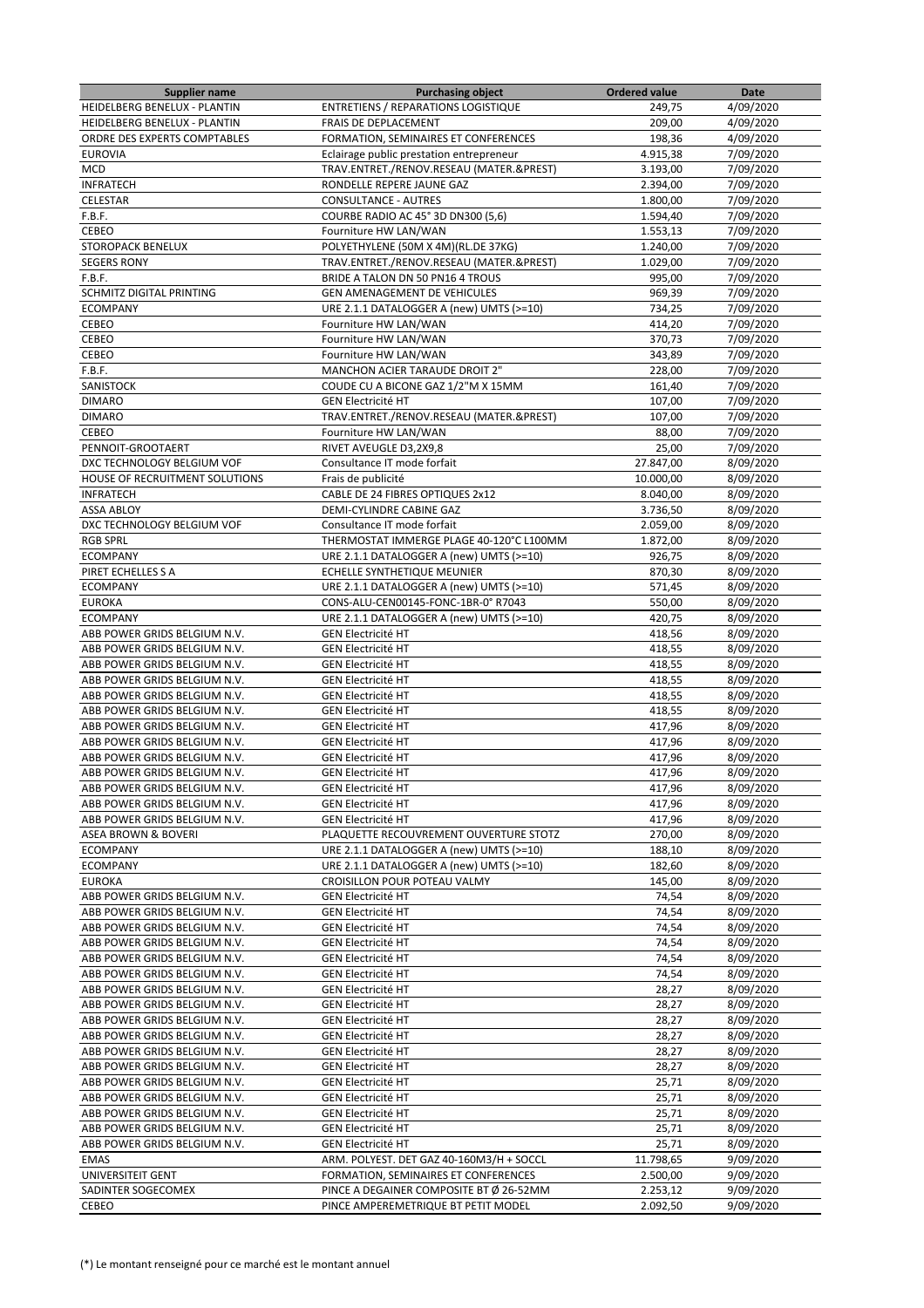| Supplier name                  | <b>Purchasing object</b>                             | <b>Ordered value</b> | Date       |
|--------------------------------|------------------------------------------------------|----------------------|------------|
| HOTEL NIVELLES-SUD             | FORMATION, SEMINAIRES ET CONFERENCES                 | 1.529,16             | 9/09/2020  |
| SADINTER SOGECOMEX             | VALVE DE RUPTURE 3/8"                                | 1.518,00             | 9/09/2020  |
| <b>BEEODIVERSITY</b>           | PRESTATIONS DE SOCIETES HORS CONSULTANCE             | 1.500,00             | 9/09/2020  |
| <b>BEEODIVERSITY</b>           | PRESTATIONS DE SOCIETES HORS CONSULTANCE             | 1.200,00             | 9/09/2020  |
| <b>HILTI FIXATION</b>          | PISTOLET APPLICATEUR TYPE CB 200-P1                  | 1.152,15             | 9/09/2020  |
| <b>GEORG FISCHER</b>           |                                                      |                      |            |
|                                | PRISE EN CHARGE ORIENTABLE PE DN 110x40              | 996,16               | 9/09/2020  |
| <b>TRAFIROAD</b>               | CONE SIGNALISATION ROUGE-BLANC FLUO H750             | 988,20               | 9/09/2020  |
| <b>TECONEX</b>                 | FUSIBLE SAC A DOS PR BRANCH TEMPORAIRE               | 986,00               | 9/09/2020  |
| <b>TECONEX</b>                 | FIL NOIR 25MM <sup>2</sup> DISJ.-COMPTEUR POUR 25E60 | 705,25               | 9/09/2020  |
| <b>TECONEX</b>                 | FIL GRIS 25MM <sup>2</sup> DISJ.-COMPTEUR POUR 25E60 | 705,25               | 9/09/2020  |
| <b>ARCOS</b>                   | BOUCHON A SOUDER CONIQUE 5/4"-2-TUYAU                | 682,00               | 9/09/2020  |
| <b>IMBEMA BELGIUM</b>          | <b>GEN Electricité HT</b>                            | 525,00               | 9/09/2020  |
| SADINTER SOGECOMEX             | DETENDEUR POUR CUBE GAZ PROPANE                      | 436,60               | 9/09/2020  |
| SADINTER SOGECOMEX             | CLE A ALVEOLES ISOLE                                 | 361,20               | 9/09/2020  |
| KAISER+KRAFT                   | PLANCHE DE DEMENAGEMENT SUR ROUES                    | 360,69               | 9/09/2020  |
|                                |                                                      |                      |            |
| SADINTER SOGECOMEX             | <b>CUBE GAZ PROPANE 5KG</b>                          | 358,30               | 9/09/2020  |
| <b>BINAME</b>                  | CAPUCHON ISOLANT 1000V - D: 30MM                     | 350,00               | 9/09/2020  |
| CONTROL & PROTECTION NV        | FILTRE DE RESERVE CABLESNIFFER                       | 284,80               | 9/09/2020  |
| LEFORT J.                      | RACCORD A SOUPAPE DN 5,5 M 1/4"                      | 243,44               | 9/09/2020  |
| <b>INNOTEC INDUSTRIE</b>       | <b>DEGRAISSANT MODULEC 9</b>                         | 120,00               | 9/09/2020  |
| HOTEL NIVELLES-SUD             | FORMATION, SEMINAIRES ET CONFERENCES                 | 103,31               | 9/09/2020  |
| LEFORT J.                      | RACCORD A SOUPAPE BOUCHON DN 5,5 M 3/8"              | 59,96                | 9/09/2020  |
| <b>Vlerick Business School</b> | FORMATION, SEMINAIRES ET CONFERENCES                 | 10.000,00            | 10/09/2020 |
| <b>INFRATECH</b>               | TAPIS EN CAOUTCHOUC RECYCLE - EPAIS.10MM             | 6.264.00             | 10/09/2020 |
|                                |                                                      | 4.100,00             |            |
| <b>MULTIPROX</b>               | CABLE OZ-BL-CY 4X0,75MM <sup>2</sup>                 |                      | 10/09/2020 |
| <b>VDP Safety</b>              | GANTS LATEX POUDRES T10 OU XL                        | 1.950,00             | 10/09/2020 |
| <b>INFRATECH</b>               | ECHELLE.CABINE+CROSSE.ESCAMO.8ECH/203CM              | 970,00               | 10/09/2020 |
| <b>VIGOTEC</b>                 | BOUCHON EXPANS.PR OBTURAT.48MM TUBE PE               | 402,57               | 10/09/2020 |
| SADINTER SOGECOMEX             | <b>CUBE GAZ PROPANE 5KG</b>                          | 358,30               | 10/09/2020 |
| <b>BROCAL</b>                  | JOINT NITRILE - 32x44x3MM                            | 217,20               | 10/09/2020 |
| ROELS R. & A.                  | <b>BROSSE RADIATEUR COUDEE 1,5"</b>                  | 178,50               | 10/09/2020 |
| DERCO S A                      | FLACON POUR BROSSES 10X10X24                         | 47,78                | 10/09/2020 |
| <b>HUDSON BELGIUM</b>          | CONSULTANCE HR MANAGEMENT                            | 38.400,00            | 11/09/2020 |
| <b>HUDSON BELGIUM</b>          | CONSULTANCE HR MANAGEMENT                            | 24.150,00            | 11/09/2020 |
|                                |                                                      |                      |            |
| MAINTENANCE PARTNERS BELGIUM   | Maintenance Cogen                                    | 9.495,36             | 11/09/2020 |
| <b>HUDSON BELGIUM</b>          | CONSULTANCE HR MANAGEMENT                            | 5.000,00             | 11/09/2020 |
| <b>TECONEX</b>                 | ENSEMBLE VMS TYPE 100 400V                           | 2.649,95             | 11/09/2020 |
| <b>EUROVIA</b>                 | Electricité prestation entrepreneur                  | 1.809,54             | 11/09/2020 |
| <b>TECONEX</b>                 | ENSEMBLE VMS TYPE 200 400V                           | 1.628,66             | 11/09/2020 |
| <b>TECONEX</b>                 | ENSEMBLE 25X60                                       | 1.586,39             | 11/09/2020 |
| <b>HUDSON BELGIUM</b>          | <b>CONSULTANCE HR MANAGEMENT</b>                     | 350,00               | 11/09/2020 |
| COMODO CA LIMITED              | SW - Serveurs - Maintenance                          | 155,00               | 11/09/2020 |
| COMODO CA LIMITED              | SW - Serveurs - Maintenance                          | 113,38               | 11/09/2020 |
| <b>COMODO CA LIMITED</b>       | SW - Serveurs - Maintenance                          | 41,62                | 11/09/2020 |
| <b>HUDSON BELGIUM</b>          | <b>TESTS HR DIGITAUX</b>                             | 19.000,00            | 14/09/2020 |
| ADINSEC tradename GRABOWSKY    | SW - Serveurs - Maintenance                          | 16.072,88            | 14/09/2020 |
| RANDSTAD TRAINING & SERVICES   | Recrutement de barémisés Cl. 11                      |                      |            |
|                                |                                                      | 5.963,41             | 14/09/2020 |
| ADINSEC tradename GRABOWSKY    | SW - Serveurs - Maintenance                          | 5.040,00             | 14/09/2020 |
| <b>GENERALE PAUL MATHIEU</b>   | Maintenance Cogen                                    | 4.860,00             | 14/09/2020 |
| <b>ASSA ABLOY</b>              | CADENAS POUR CABINE ELEC ANSE=8/38MM                 | 4.617,60             | 14/09/2020 |
| MERTENS METAALWERKEN           | LOG MENUISERIE                                       | 2.753,00             | 14/09/2020 |
| SCHNEIDER ELECTRIC             | <b>GEN Electricité BT</b>                            | 1.035,00             | 14/09/2020 |
| PIRET ECHELLES S A             | ECHELLE SYNTHETIQUE MEUNIER                          | 870,30               | 14/09/2020 |
| SCHNEIDER ELECTRIC             | <b>GEN Electricité BT</b>                            | 864,00               | 14/09/2020 |
| KAISER+KRAFT                   | <b>GEN Mobilier (Mat)</b>                            | 807,00               | 14/09/2020 |
| TRANSPORT SERVICE DEMETS       | TRANSPORT SUITE A ACHAT MATERIEL                     | 699,48               | 14/09/2020 |
| PHOENIX CONTACT                | <b>GEN Electricité HT</b>                            | 401,00               | 14/09/2020 |
| PHOENIX CONTACT                | <b>GEN Electricité HT</b>                            | 381,00               | 14/09/2020 |
|                                |                                                      |                      |            |
| CEBEO                          | <b>GEN outillage</b>                                 | 294,50               | 14/09/2020 |
| CEBEO                          | <b>GEN outillage</b>                                 | 247,00               | 14/09/2020 |
| A.R.W.                         | PRESTATIONS DE SOCIETES HORS CONSULTANCE             | 111,57               | 14/09/2020 |
| <b>NEXITY</b>                  | <b>GEN COGENERATION</b>                              | 84,00                | 14/09/2020 |
| PHOENIX CONTACT                | <b>GEN Electricité HT</b>                            | 10,04                | 14/09/2020 |
| PHOENIX CONTACT                | <b>GEN Electricité HT</b>                            | 5,12                 | 14/09/2020 |
| PHOENIX CONTACT                | <b>GEN Electricité HT</b>                            | 2,14                 | 14/09/2020 |
| CHATEAU DE LA TOURNETTE        | FORMATION, SEMINAIRES ET CONFERENCES                 | 318,18               | 15/09/2020 |
| CHATEAU DE LA TOURNETTE        | FORMATION, SEMINAIRES ET CONFERENCES                 | 289,26               | 15/09/2020 |
| CHATEAU DE LA TOURNETTE        | FORMATION, SEMINAIRES ET CONFERENCES                 | 123,97               | 15/09/2020 |
| ANDRE LAGROU                   | TRAVAUX RENOVATION BATIMENT                          | 15.940,00            | 16/09/2020 |
|                                |                                                      |                      |            |
| SADINTER SOGECOMEX             | PINCE A DEGAINER COMPOSITE BT Ø 11-26MM              | 2.657,16             | 16/09/2020 |
| SADINTER SOGECOMEX             | PINCE COUPANTE EN COMPOSITE                          | 1.638,40             | 16/09/2020 |
| POLY-SEAL                      | SAC POLYETHYLENE TRANSPARENT 680 X 480               | 1.225,00             | 16/09/2020 |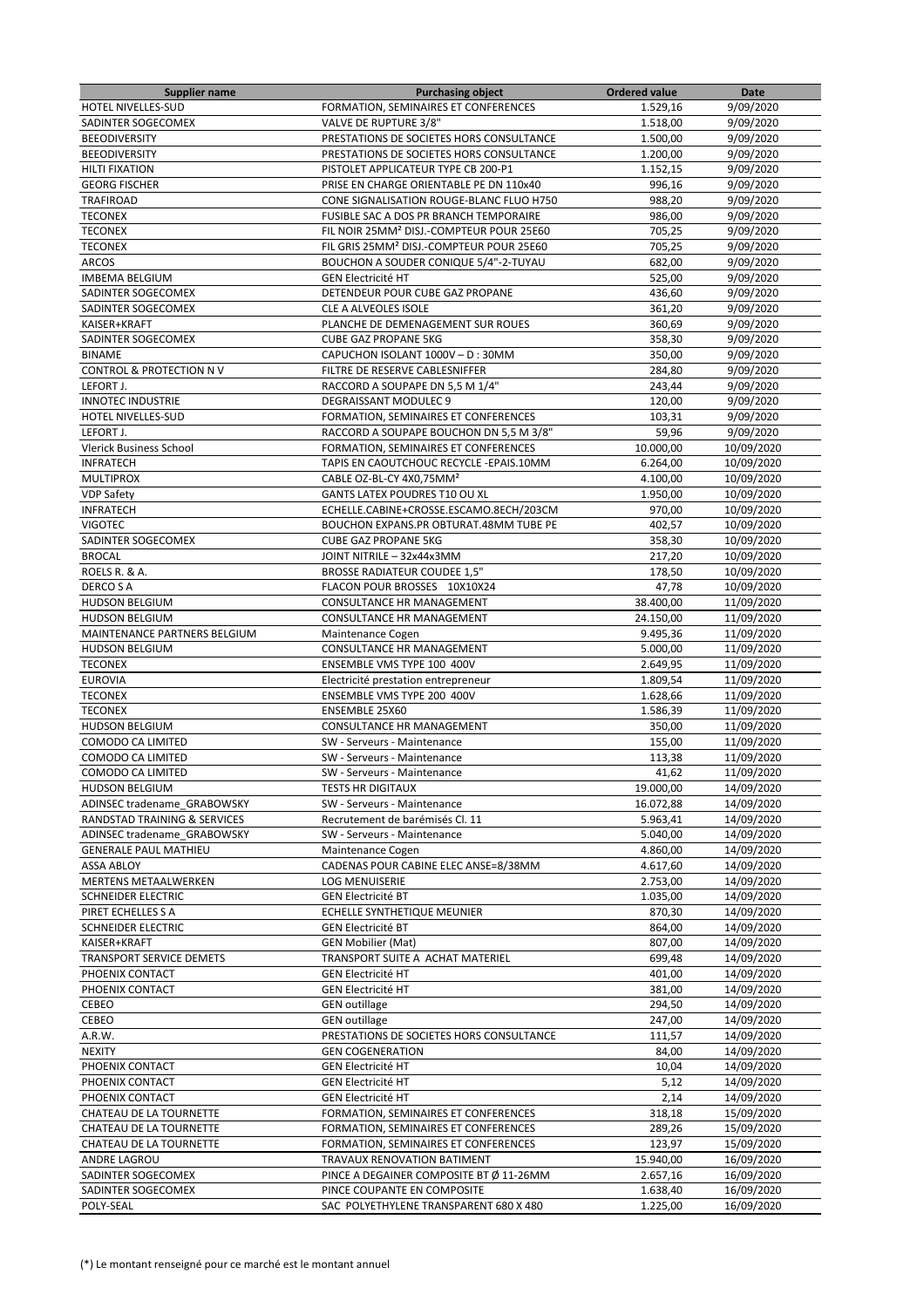| <b>Supplier name</b>             | <b>Purchasing object</b>                             | <b>Ordered value</b> | Date       |
|----------------------------------|------------------------------------------------------|----------------------|------------|
| <b>ECOMPANY</b>                  | URE 2.1.1 DATALOGGER A (new) UMTS (>=10)             | 972,40               | 16/09/2020 |
| <b>ORES</b>                      | COMP GAZ MEMB Qmax16m <sup>3</sup> /h MONO (G10)     | 962,65               | 16/09/2020 |
| <b>TECONEX</b>                   | <b>GEN Electricité BT</b>                            | 608,90               | 16/09/2020 |
| <b>TECONEX</b>                   | <b>GEN Electricité BT</b>                            | 474,20               | 16/09/2020 |
| IMBEMA CONTROLS B.V.             | <b>GEN COGENERATION</b>                              | 448,35               | 16/09/2020 |
| <b>ELCOM</b>                     | PLAQUE PLEINE TYPE G 200 MM                          | 255,00               | 16/09/2020 |
| <b>BOUCKAERT A.</b>              | SABLE DU RHIN (SAC DE 25KG)                          | 173,99               | 16/09/2020 |
| <b>ELCOM</b>                     | PLAQUE PLEINE TYPE F 150MM                           | 147,00               | 16/09/2020 |
| <b>TECONEX</b>                   | <b>GEN Electricité BT</b>                            | 105,30               | 16/09/2020 |
| <b>BRUXELLES ENVIRONNEMENT</b>   | FORMATION, SEMINAIRES ET CONFERENCES                 | 100,00               | 16/09/2020 |
| <b>TECONEX</b>                   | <b>GEN Electricité BT</b>                            | 67,90                | 16/09/2020 |
| <b>TECONEX</b>                   | FILS NOIR 25MM <sup>2</sup> +2.5MM2 DISJ.-CTR 25E60  | 6.661,90             | 17/09/2020 |
| <b>TECONEX</b>                   | FIL NOIR 25MM <sup>2</sup> CTR-COFF. POUR 25E60      | 6.254,32             | 17/09/2020 |
| <b>TECONEX</b>                   | FIL GRIS 25MM <sup>2</sup> CTR-COFF. ELEC.POUR 25E60 | 6.254,32             | 17/09/2020 |
| <b>TECONEX</b>                   | FIL BLEU 25MM <sup>2</sup> CTR-COFF. ELEC.POUR 25E60 | 6.144,60             | 17/09/2020 |
| <b>TECONEX</b>                   | FIL BRUN 25MM <sup>2</sup> CTR-COFF. POUR 25E60      | 6.144,60             | 17/09/2020 |
|                                  |                                                      |                      |            |
| SOMA-CONSTRUCT                   | Maintenance Cogen                                    | 5.996,00             | 17/09/2020 |
| <b>TECONEX</b>                   | Fil brun 25mm <sup>2</sup> disj.-compteur pour 25E60 | 5.545,43             | 17/09/2020 |
| <b>TECONEX</b>                   | FIL BLEU 25MM <sup>2</sup> DISJ.-COMPTEUR POUR 25E60 | 5.514,51             | 17/09/2020 |
| <b>TECONEX</b>                   | FIL GRIS 25MM <sup>2</sup> DISJ.-COMPTEUR POUR 25E60 | 5.308,36             | 17/09/2020 |
| <b>TECONEX</b>                   | FIL NOIR 25MM <sup>2</sup> DISJ.-COMPTEUR POUR 25E60 | 5.256,82             | 17/09/2020 |
| <b>TECONEX</b>                   | KIT 25x30 ELCTR. UNIFAMILIAL 25E60 IV                | 4.636,00             | 17/09/2020 |
| SAP BELGIUM                      | FORMATION, SEMINAIRES ET CONFERENCES                 | 3.950,00             | 17/09/2020 |
| <b>TEMPOLEC</b>                  | DÉTECTEUR DE PRESENCE S360-101 A(P)G R               | 2.292,80             | 17/09/2020 |
| ABB POWER GRIDS BELGIUM N.V.     | <b>GEN Electricité HT</b>                            | 1.974,83             | 17/09/2020 |
| ABB POWER GRIDS BELGIUM N.V.     | <b>GEN Electricité HT</b>                            | 1.701,42             | 17/09/2020 |
| ABB POWER GRIDS BELGIUM N.V.     | <b>GEN Electricité HT</b>                            | 1.325,76             | 17/09/2020 |
| ABB POWER GRIDS BELGIUM N.V.     | <b>GEN Electricité HT</b>                            | 1.204,24             | 17/09/2020 |
| <b>GARTNER IRELAND</b>           | FORMATION, SEMINAIRES ET CONFERENCES                 | 850,00               | 17/09/2020 |
| SADINTER SOGECOMEX               | SOULIER CABLE CU A SERTIR M16-240MM <sup>2</sup>     | 703,20               | 17/09/2020 |
| PRACTICALI                       | FORMATION, SEMINAIRES ET CONFERENCES                 | 700,00               | 17/09/2020 |
| <b>INTER PIPE TOOL</b>           | MANOMETRE FLEXIBLE 45MBAR                            | 419,61               | 17/09/2020 |
| <b>ELECTRIC</b>                  | <b>EMBOUT DE PROTECTION 3/4"</b>                     | 143,20               | 17/09/2020 |
| <b>ASSA ABLOY</b>                | DEMI CYLINDRE LITTO POUR EP                          | 3.894,40             | 18/09/2020 |
| <b>HOET &amp; HOET</b>           | PRESTATIONS DE SOCIETES HORS CONSULTANCE             | 895,00               | 18/09/2020 |
| HONEYWELL                        | FILTRE A TAMIS PLAT - G100 G160 DN80                 | 230,00               | 18/09/2020 |
| ED-TECH                          | TRAV.ENTRET./RENOV.RESEAU (MATER.&PREST)             | 11.212,16            | 21/09/2020 |
| EURO-CABLAGE                     | ARMOIRE DE PROTECT PR SURPRES TRANSFO                | 7.425,40             | 21/09/2020 |
| <b>REXEL BELGIUM</b>             | CÂBLE HO7RN-F 5G1.5                                  | 5.760,00             | 21/09/2020 |
|                                  |                                                      |                      |            |
| ED-TECH                          | TRAV.ENTRET./RENOV.RESEAU (MATER.&PREST)             | 959,40               | 21/09/2020 |
| <b>ECOMPANY</b>                  | URE 2.1.1 DATALOGGER A (new) UMTS (>=10)             | 777,70               | 21/09/2020 |
| ED-TECH                          | TRAV.ENTRET./RENOV.RESEAU (MATER.&PREST)             | 638,40               | 21/09/2020 |
| ED-TECH                          | TRAV.ENTRET./RENOV.RESEAU (MATER.&PREST)             | 206,56               | 21/09/2020 |
| <b>HONEYWELL</b>                 | COMP GAZ MEMB DIGIT G40 MONO                         | 11.575,20            | 22/09/2020 |
| PROJET D2                        | CONSULTANCE INFORMATIQUE                             | 9.400,00             | 22/09/2020 |
| CALLENS, PIRENNE, THEUNISSEN &CO | CONSULTANCE - BUSINESS PROJECT                       | 8.400,00             | 22/09/2020 |
| HONEYWELL                        | COMP GAZ MEMB DIGIT G16 MONO                         | 7.650,00             | 22/09/2020 |
| HONEYWELL                        | COMP GAZ MEMB DIGIT G25 MONO                         | 5.136,00             | 22/09/2020 |
| HONEYWELL                        | COMP GAZ MEMB Qmax16m <sup>3</sup> /h MONO (G10)     | 3.525,00             | 22/09/2020 |
| <b>BECHTLE Direct</b>            | Fourniture HW Mobile Device                          | 3.271,68             | 22/09/2020 |
| CALLENS, PIRENNE, THEUNISSEN &CO | CONSULTANCE - BUSINESS PROJECT                       | 3.200,00             | 22/09/2020 |
| <b>ELCOM</b>                     | KIT BAGUE + JOINT POUR COMPTEUR 2"                   | 2.440,00             | 22/09/2020 |
| SETON                            | CADENAS PROGRAMMABLE                                 | 2.400,00             | 22/09/2020 |
| ELCOM                            | PASTILLE POUR COMPTEUR G10/G16 MONO                  | 2.220,00             | 22/09/2020 |
| <b>ZETES ELECTRONICS</b>         | Fourniture HW Mobile Device                          | 1.589,00             | 22/09/2020 |
| <b>DRUGMAND &amp; MEERT</b>      | CLE ISOLEE POUR BORNIER 20MM                         | 796,00               | 22/09/2020 |
| PIRET ECHELLES S A               | ECHELLE SYNTHETIQUE MEUNIER                          | 788,54               | 22/09/2020 |
| IMI - NORGREN                    | GEN Gaz MP                                           | 783,15               | 22/09/2020 |
| <b>GALLER METALEN</b>            | TOURNEVIS BORNEO PZ2 ISOLE                           | 646,40               | 22/09/2020 |
| <b>GALLER METALEN</b>            | CLE TRIANG POUR COFFRET 8MM                          | 39,60                | 22/09/2020 |
| <b>GALLER METALEN</b>            | CLE MANDRIN 13MM                                     | 4,42                 | 22/09/2020 |
| <b>TECHNO SPECIALS</b>           | INDICATEUR DE C/C 30-40MM 400A LIQ.                  | 4.800,00             | 23/09/2020 |
| SUSTAINALIZE                     | PRESTATIONS DE SOCIETES HORS CONSULTANCE             | 2.880,00             | 23/09/2020 |
| <b>NV JACOBS</b>                 | SOCLE BETON 470x280 - 6CM                            | 1.416,00             | 23/09/2020 |
| HONEYWELL                        |                                                      | 1.043,30             | 23/09/2020 |
|                                  | Gaz prestation entrepreneur                          |                      |            |
| N.B.R NUSSBAUMER & CO            | COUTEAU PLEIN ISOLE EN PVC ROUGE                     | 290,52               | 23/09/2020 |
| N.B.R NUSSBAUMER & CO            | COUTEAU ISOLE MANOEUVRE PAR ZERO                     | 232,42               | 23/09/2020 |
| <b>INTER PIPE TOOL</b>           | MANOMETRE FLEXIBLE 120 MBAR                          | 220,80               | 23/09/2020 |
| ROELS R. & A.                    | <b>BROSSE RADIATEUR COUDEE 1,5"</b>                  | 119,00               | 23/09/2020 |
| PROXIMUS SPEARIT                 | Fourniture HW Mobile Device                          | 17.235,20            | 24/09/2020 |
| MAINTENANCE PARTNERS BELGIUM     | Maintenance Cogen                                    | 7.881,75             | 24/09/2020 |
| <b>BOUCKAERT A.</b>              | <b>CIMENT RAPIDE (SAC DE 25KG)</b>                   | 1.937,25             | 24/09/2020 |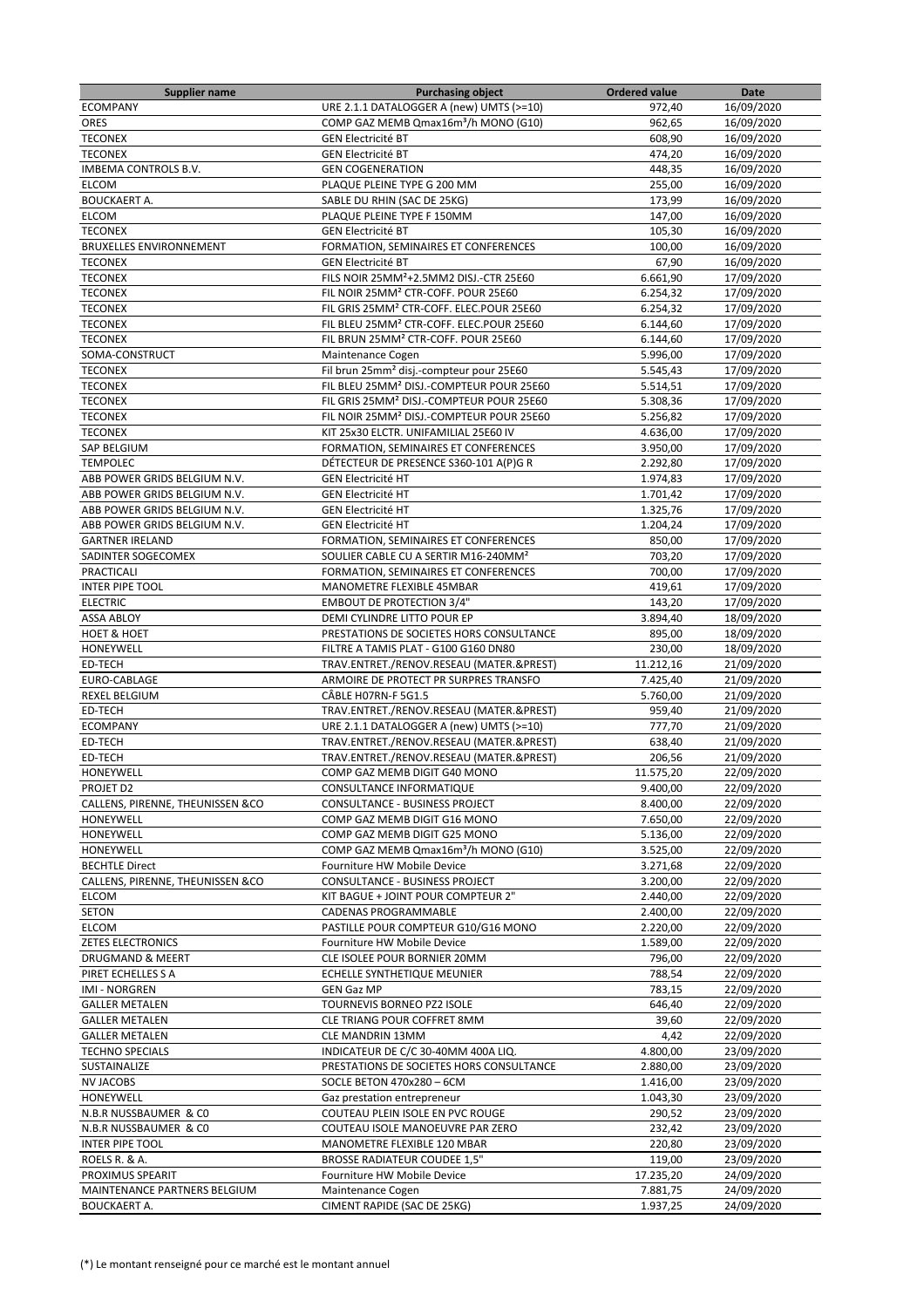| <b>Supplier name</b>            | <b>Purchasing object</b>                                           | <b>Ordered value</b> | Date                     |
|---------------------------------|--------------------------------------------------------------------|----------------------|--------------------------|
| <b>TECONEX</b>                  | FIL NOIR 25MM <sup>2</sup> /600MM                                  | 1.610,00             | 24/09/2020               |
| <b>INFRATECH</b>                | TE RAVETTI DN 100                                                  | 1.560,72             | 24/09/2020               |
| CHAPUT                          | BUTEE REGLABLE PR PLAQUE COMPTEUR GAZ                              | 1.330,84             | 24/09/2020               |
| <b>ARCOS</b>                    | BOUCHON A SOUDER CONIQUE 3-M5/4-T6/4                               | 1.254,00             | 24/09/2020               |
| PROXIMUS SPEARIT                | Fourniture HW Mobile Device                                        | 1.041,60             | 24/09/2020               |
| <b>GEORG FISCHER</b>            | PRISE EN CHARGE ORIENTABLE PE DN 160x63                            | 970,08               | 24/09/2020               |
| DOLCE LA HULPE BRUSSELS         | FORMATION, SEMINAIRES ET CONFERENCES                               | 890,00               | 24/09/2020               |
| <b>BROCAL</b>                   | JOINT POUR COMPTEUR MONO G25-DN50                                  | 756,69               | 24/09/2020               |
| F.B.F.                          | COURBE RADIO AC 45° 3D DN100 (3,6)                                 | 620,00               | 24/09/2020               |
| PROXIMUS SPEARIT                | Fourniture HW Mobile Device                                        | 500,00               | 24/09/2020               |
| SADINTER SOGECOMEX              | CLE A ALVEOLES ISOLE                                               | 240,80               | 24/09/2020               |
| <b>INFRATECH</b>                | ALLONGE FILET. 2 EXT AC-NU 6/4" L=200MM                            | 202,95               | 24/09/2020               |
| N.B.R NUSSBAUMER & CO           | BARETTE DE 12 CONNEXIONS 6MM <sup>2</sup>                          | 159,65               | 24/09/2020               |
| <b>INFRATECH</b><br><b>ELEQ</b> | ALLONGE FILET. 2 EXT AC-NU 6/4" L=100MM<br><b>GEN COGENERATION</b> | 111,75               | 24/09/2020               |
|                                 | RACCORD DROIT CU 1/4"M X 12MM + BICONE                             | 98,70<br>68,51       | 24/09/2020               |
| LEFORT J.<br>4 YOU CONSULTING   | FORMATION, SEMINAIRES ET CONFERENCES                               | 26.935,00            | 24/09/2020<br>25/09/2020 |
| 4 YOU CONSULTING                | FORMATION, SEMINAIRES ET CONFERENCES                               | 3.000,00             | 25/09/2020               |
| <b>SEGERS RONY</b>              | TRAV.ENTRET./RENOV.RESEAU (MATER.&PREST)                           | 2.135,41             | 25/09/2020               |
| <b>UBITRICITY</b>               | <b>GEN ENTRETIEN BATIMENTS (MAT)</b>                               | 2.000,00             | 25/09/2020               |
| <b>SEGERS RONY</b>              | TRAV.ENTRET./RENOV.RESEAU (MATER.&PREST)                           | 1.709,99             | 25/09/2020               |
| WIN WIN                         | <b>GEN SUPPORT LOGISTIQUE (Mat)</b>                                | 1.150,00             | 25/09/2020               |
| <b>MF CONTRACTORS</b>           | TRAV.ENTRET./RENOV.RESEAU (MATER.&PREST)                           | 1.095,00             | 25/09/2020               |
| WIN WIN                         | <b>GEN SUPPORT LOGISTIQUE (Mat)</b>                                | 1.070,40             | 25/09/2020               |
| <b>SEGERS RONY</b>              | TRAV.ENTRET./RENOV.RESEAU (MATER.&PREST)                           | 1.053,08             | 25/09/2020               |
| COMODO CA LIMITED               | SW - Serveurs - Maintenance                                        | 1.000,00             | 25/09/2020               |
| PIRET ECHELLES S A              | ECHELLE SYNTHETIQUE MEUNIER                                        | 999.14               | 25/09/2020               |
| C.PRO                           | DÉTECTEUR DE FUMEE OPTIQUE ECO1003                                 | 634,80               | 25/09/2020               |
| <b>MACKENS WILLY</b>            | TRAV.ENTRET./RENOV.RESEAU (MATER.&PREST)                           | 604,00               | 25/09/2020               |
| C.PRO                           | SOCLE DETEC.DE FUMEE ECO1000BREL24L                                | 567,00               | 25/09/2020               |
| WIN WIN                         | <b>GEN SUPPORT LOGISTIQUE (Mat)</b>                                | 480,00               | 25/09/2020               |
| WIN WIN                         | PRESTATIONS DE SOCIETES HORS CONSULTANCE                           | 450,00               | 25/09/2020               |
| WIN WIN                         | <b>GEN SUPPORT LOGISTIQUE (Mat)</b>                                | 408,72               | 25/09/2020               |
| WIN WIN                         | <b>GEN SUPPORT LOGISTIQUE (Mat)</b>                                | 193,40               | 25/09/2020               |
| WIN WIN                         | <b>GEN SUPPORT LOGISTIQUE (Mat)</b>                                | 134,30               | 25/09/2020               |
| SANISTOCK                       | TE CU + BICONE 15 X 15 X 15MM                                      | 100,95               | 25/09/2020               |
| WIN WIN                         | TRANSPORT SUITE A ACHAT MATERIEL                                   | 95,00                | 25/09/2020               |
| WIN WIN                         | <b>GEN SUPPORT LOGISTIQUE (Mat)</b>                                | 90,00                | 25/09/2020               |
| WIN WIN                         | FRAIS DE DEPLACEMENT                                               | 50,00                | 25/09/2020               |
| SADINTER SOGECOMEX              | CLAME DE DERIVATION BAXB 25-95/6-25                                | 27,40                | 25/09/2020               |
| SADINTER SOGECOMEX              | CLAME DE DERIVATION BAXB 16-25/6-25                                | 27,40                | 25/09/2020               |
| <b>TECTUM CONSTRUCTORS</b>      | TRAVAUX RENOVATION BATIMENT                                        | 148.599,89           | 28/09/2020               |
| <b>ICOMET</b>                   | TRAVAUX RENOVATION BATIMENT                                        | 7.954,54             | 28/09/2020               |
| <b>ICOMET</b>                   | TRAVAUX RENOVATION BATIMENT                                        | 4.841,19             | 28/09/2020               |
| <b>ICOMET</b>                   | TRAVAUX RENOVATION BATIMENT                                        | 4.680,05             | 28/09/2020               |
| SADINTER SOGECOMEX              | PIQUET TERRE AC CUIVRE ROND 3/4" L: 1,50                           | 3.990,00             | 28/09/2020               |
| LOGGERE                         | <b>GEN Mobilier (Mat)</b>                                          | 3.960,00             | 28/09/2020               |
| <b>TECONEX</b>                  | <b>GEN Electricité BT</b>                                          | 2.923,18             | 28/09/2020               |
| <b>OMNINET Technologies</b>     | FORMATION, SEMINAIRES ET CONFERENCES                               | 1.890,00             | 28/09/2020               |
| <b>TECONEX</b>                  | <b>GEN Electricité BT</b>                                          | 1.630,20<br>1.360,00 | 28/09/2020               |
| <b>NORDIC</b>                   | PLANCHE A COMPTEUR ELEC 30X80X1,8 CM                               |                      | 28/09/2020               |
| LANDIS+GYR<br>SOBEMETAL         | <b>GEN Electricité BT</b><br><b>GEN Gaz MP</b>                     | 1.250,00<br>1.011,90 | 28/09/2020<br>28/09/2020 |
| LANDIS+GYR                      | <b>GEN Electricité BT</b>                                          | 1.000,00             | 28/09/2020               |
| C.Q.H.N.                        | FORMATION, SEMINAIRES ET CONFERENCES                               | 850,00               | 28/09/2020               |
| D.M. CABLES                     | PRESTATIONS DE SOCIETES HORS CONSULTANCE                           | 725,00               | 28/09/2020               |
| D.M. CABLES                     | PRESTATIONS DE SOCIETES HORS CONSULTANCE                           | 625,00               | 28/09/2020               |
| <b>FILOFORM</b>                 | RESSORT POUR TERRE E(A)IAJB 95-185MM <sup>2</sup>                  | 513,00               | 28/09/2020               |
| CASABULL                        | PIQUET DE SIGNALISATION                                            | 507,00               | 28/09/2020               |
| LEFORT J.                       | <b>GEN Gaz MP</b>                                                  | 380,35               | 28/09/2020               |
| LEFORT J.                       | <b>GEN Gaz MP</b>                                                  | 347,30               | 28/09/2020               |
| <b>TECONEX</b>                  | <b>GEN Electricité BT</b>                                          | 317,10               | 28/09/2020               |
| <b>TECONEX</b>                  | MODULE DE COMPTAGE EQUIPE (25X60)                                  | 278,50               | 28/09/2020               |
| <b>CANON Belgium</b>            | PAPER RED LABEL 75 GR. 914 MM. X 200 M.                            | 262,40               | 28/09/2020               |
| CEBEO                           | SUSP.PR. ECHEL.DE CÂBLES + GOULOT.L=40CM                           | 259,08               | 28/09/2020               |
| LEFORT J.                       | <b>GEN Gaz MP</b>                                                  | 249,08               | 28/09/2020               |
| CEBEO                           | CONNECTEUR WAGO 221 - 3 CONDUCTEURS                                | 246,29               | 28/09/2020               |
| LEFORT J.                       | <b>GEN Gaz MP</b>                                                  | 228,15               | 28/09/2020               |
| <b>TECONEX</b>                  | <b>GEN Electricité BT</b>                                          | 198,94               | 28/09/2020               |
| <b>TECONEX</b>                  | <b>GEN Electricité BT</b>                                          | 192,96               | 28/09/2020               |
| <b>CANON Belgium</b>            | PAPER RED LABEL 75 GR. 594 MM. X 200 M.                            | 177,30               | 28/09/2020               |
| LEFORT J.                       | <b>GEN Gaz MP</b>                                                  | 128,32               | 28/09/2020               |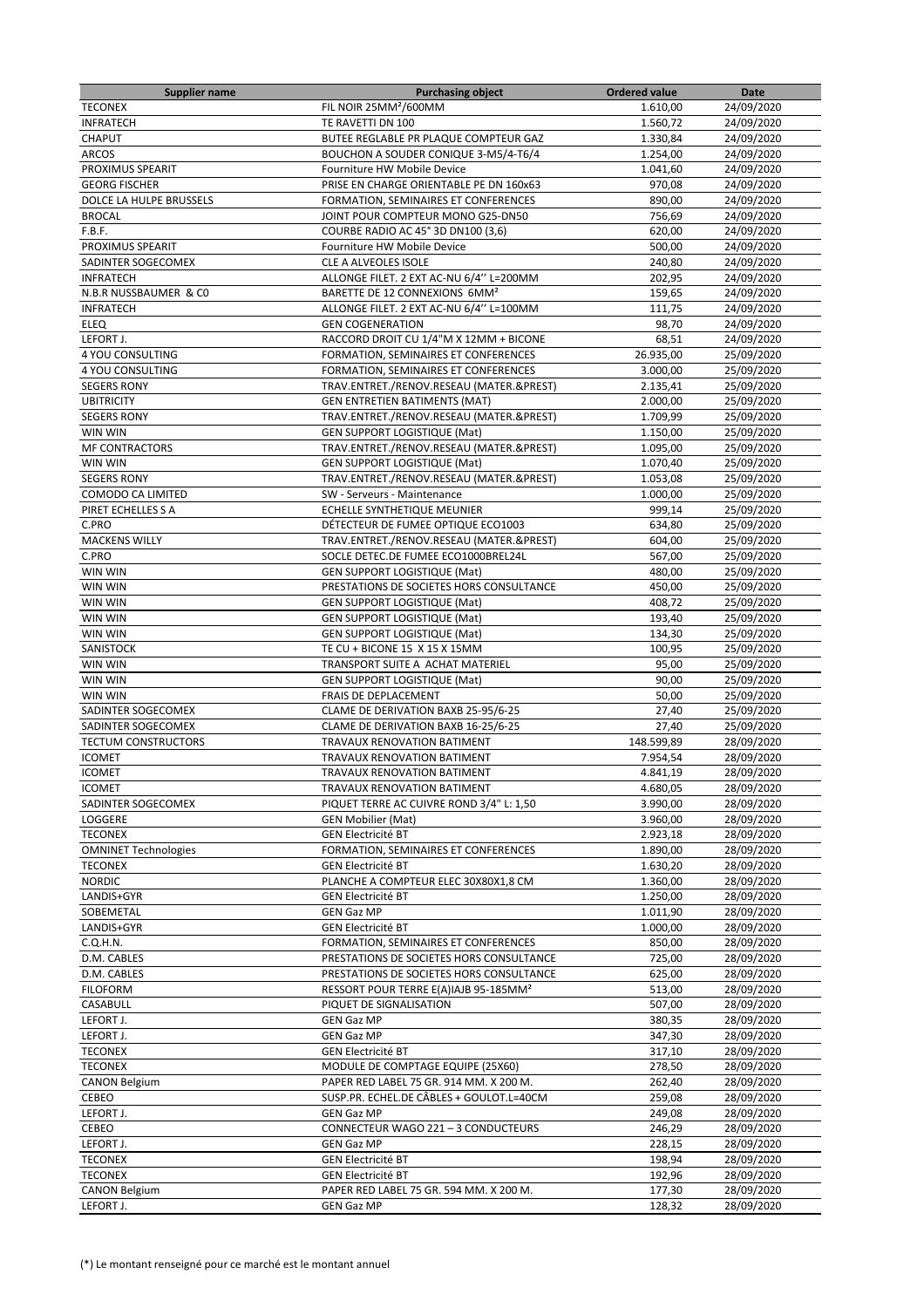| <b>Supplier name</b>        | <b>Purchasing object</b>                                     | <b>Ordered value</b> | Date       |
|-----------------------------|--------------------------------------------------------------|----------------------|------------|
| CEBEO                       | SOCKET E40                                                   | 115,49               | 28/09/2020 |
| <b>TECONEX</b>              | <b>GEN Electricité BT</b>                                    | 105,70               | 28/09/2020 |
| <b>CEBEO</b>                | SOCKET PORCELAINE E27                                        | 81,20                | 28/09/2020 |
| CEBEO                       | SOQUET G12                                                   | 77,60                | 28/09/2020 |
| LEFORT J.                   | <b>GEN Gaz MP</b>                                            | 77,04                | 28/09/2020 |
| LEFORT J.                   | <b>GEN Gaz MP</b>                                            | 60,96                | 28/09/2020 |
| LEFORT J.                   | <b>GEN Gaz MP</b>                                            | 41,47                | 28/09/2020 |
| LEFORT J.                   | <b>GEN Gaz MP</b>                                            | 38,80                | 28/09/2020 |
| LEFORT J.                   | <b>GEN Gaz MP</b>                                            | 34,08                | 28/09/2020 |
| LEFORT J.                   | <b>GEN Gaz MP</b>                                            | 28,54                | 28/09/2020 |
| LEFORT J.                   | <b>GEN Gaz MP</b>                                            | 26,80                | 28/09/2020 |
| LEFORT J.                   | <b>GEN Gaz MP</b>                                            | 17,04                | 28/09/2020 |
| LEFORT J.                   | <b>GEN Gaz MP</b>                                            | 15,20                | 28/09/2020 |
| SOLVAY BRUSSELS SCHOOL      |                                                              |                      | 29/09/2020 |
|                             | FORMATION, SEMINAIRES ET CONFERENCES                         | 10.950,00            |            |
| <b>TVH EQUIPMENT</b>        | V15 - ELEVATEUR A FOURCHES                                   | 8.980,00             | 29/09/2020 |
| <b>B-CABLES</b>             | CABLE EAXeCWB 8,7/15KV 1X240/25 NP                           | 5.189,94             | 29/09/2020 |
| <b>FILOFORM</b>             | RESSORT POUR TERRE E(A)IAJB 35-95MM <sup>2</sup>             | 770,00               | 29/09/2020 |
| PELEMAN INDUSTRIES          | <b>GEN Imprimerie Achats</b>                                 | 559,68               | 29/09/2020 |
| PELEMAN INDUSTRIES          | <b>GEN Imprimerie Achats</b>                                 | 280,00               | 29/09/2020 |
| PELEMAN INDUSTRIES          | <b>GEN Imprimerie Achats</b>                                 | 84,00                | 29/09/2020 |
| CEBEO                       | ECROU COULISSANT POUR PROFIL SUPPORT                         | 57,41                | 29/09/2020 |
| PELEMAN INDUSTRIES          | <b>GEN Imprimerie Achats</b>                                 | 55,00                | 29/09/2020 |
| <b>EURECO</b>               | Consultance IT mode forfait                                  | 20,00                | 29/09/2020 |
| SADINTER SOGECOMEX          | PINCE A DEGAINER COMPOSITE BT Ø 26-52MM                      | 2.816,40             | 30/09/2020 |
| <b>DUTRY POWER</b>          | KWH PRODUIT 630KVA 230/400V                                  | 2.421,58             | 30/09/2020 |
| <b>DUTRY POWER</b>          | HEURE(S) SUPPL. > 8H 630KVA 230/400V                         | 1.602,00             | 30/09/2020 |
| <b>DUTRY POWER</b>          | LOCATION 8H PLANIFIEE 630KVA 230/400V                        | 1.200,00             | 30/09/2020 |
| <b>TECONEX</b>              | GRANULE ANTI-HUMIDITE PR ARMOIRE TROTT.                      | 1.023,30             | 30/09/2020 |
| <b>DUTRY POWER</b>          | SUPPLEMENT REMPLISSAGE >12H FONCT 630KVA                     | 880,00               | 30/09/2020 |
| <b>GROWTH FACILITATOR</b>   | FRAIS DE DEPLACEMENT                                         | 800,00               | 30/09/2020 |
| SADINTER SOGECOMEX          | <b>CUBE GAZ PROPANE 5KG</b>                                  | 358,30               | 30/09/2020 |
| <b>DUTRY POWER</b>          | SUPPLEMENT DBLE TENSION SIMULT 630KVA                        | 200,00               | 30/09/2020 |
| <b>DUTRY POWER</b>          | SUPPL. COLONNE SYNCHRO 630KVA 230/400V                       | 180,00               | 30/09/2020 |
| <b>DUTRY POWER</b>          | SUPPLEMENT LONG CABLE/25M 630KVA                             | 125,00               | 30/09/2020 |
| Eriks+Baudoin               | JOINT PLAT 3MM POUR BRIDE ANSI DN100                         | 114,30               | 30/09/2020 |
| Eriks+Baudoin               | JOINT PLAT 3MM POUR BRIDE ANSI DN80                          | 37,60                | 30/09/2020 |
|                             |                                                              |                      |            |
| <b>GALLER METALEN</b>       | VIS AUTO-PERCEUSE 4,8 X 16 MM<br>Consultance IT mode forfait | 20,40                | 30/09/2020 |
| <b>ASUGO Consulting</b>     |                                                              | 35.690,00            | 1/10/2020  |
| L-DOOR                      | TRAV.ENTRET./RENOV.RESEAU (MATER.&PREST)                     | 8.694,06             | 1/10/2020  |
| SOMA-CONSTRUCT              | ARMOIRE 1500x800x1350 TYPE 750M <sup>3</sup> /H              | 6.410,00             | 1/10/2020  |
| <b>OSICS</b>                | FORMATION, SEMINAIRES ET CONFERENCES                         | 2.500,00             | 1/10/2020  |
| <b>CLIMA &amp; PARTNERS</b> | TRAV.ENTRET./RENOV.RESEAU (MATER.&PREST)                     | 2.450,00             | 1/10/2020  |
| TE CONNECTIVITY             | MANCHON A COULER GRAND MODELE LOVINK                         | 2.428,80             | 1/10/2020  |
| WIN WIN                     | <b>GEN SUPPORT LOGISTIQUE (Mat)</b>                          | 2.250,00             | 1/10/2020  |
| <b>CLIMA &amp; PARTNERS</b> | TRAV.ENTRET./RENOV.RESEAU (MATER.&PREST)                     | 1.880,00             | 1/10/2020  |
| SIGNIFY BELGIUM             | BALLAST EL DIM POUR LPE SOD. HP 250W C                       | 1.136,88             | 1/10/2020  |
| LDV PRODUCTION              | PRESTATIONS DE SOCIETES HORS CONSULTANCE                     | 750,00               | 1/10/2020  |
| SIGNIFY BELGIUM             | LPE HAL.MET.CER.-250W-TC-G12-1B-3000K                        | 749,04               | 1/10/2020  |
| SIGNIFY BELGIUM             | BALLAST EL DIM POUR LPE SOD. HP 50W Q                        | 656,88               | 1/10/2020  |
| SIGNIFY BELGIUM             | BALLAST EL DIM POUR LPE SOD. HP 70W Q                        | 656,88               | 1/10/2020  |
| SIGNIFY BELGIUM             | BALLAST EL DIM POUR LPE SOD. HP 100W Q                       | 656,88               | 1/10/2020  |
| WIN WIN                     | PRESTATIONS DE SOCIETES HORS CONSULTANCE                     | 550,00               | 1/10/2020  |
| VCL - CPS                   | FORMATION, SEMINAIRES ET CONFERENCES                         | 510,00               | 1/10/2020  |
| <b>ECOMPANY</b>             | URE 2.1.1 DATALOGGER A (new) UMTS (>=10)                     | 412,50               | 1/10/2020  |
| <b>BINAME</b>               | CAPUCHON ISOLANT 1000V - D: 10MM                             | 405,00               | 1/10/2020  |
| <b>VONK</b>                 | FORMATION, SEMINAIRES ET CONFERENCES                         | 395,00               | 1/10/2020  |
| LIONEL BAEDEWYNS            | TRAV.ENTRET./RENOV.RESEAU (MATER.&PREST)                     | 385,00               | 1/10/2020  |
| SOMA-CONSTRUCT              | COFFRET A CLE RECT. AVEC SERRURE GAZ                         | 365,00               | 1/10/2020  |
| <b>ECOMPANY</b>             | URE 2.1.1 DATALOGGER A (new) UMTS (>=10)                     | 207,90               | 1/10/2020  |
| <b>BOUCKAERT A.</b>         | GRAVIER (SAC DE 25KG)                                        | 166,77               | 1/10/2020  |
| SIGNIFY BELGIUM             | LPE FLUO 20W-RAP.START-600-G13                               | 151,75               | 1/10/2020  |
| SIGNIFY BELGIUM             | LPE FLUO 65W-RAP.START-1500-G13                              | 151,75               | 1/10/2020  |
| WIN WIN                     | <b>GEN SUPPORT LOGISTIQUE (Mat)</b>                          | 145,00               | 1/10/2020  |
|                             |                                                              |                      |            |
| A.I.B. - VINCOTTE           | PRESTATIONS DE SOCIETES HORS CONSULTANCE                     | 68,99                | 1/10/2020  |
| WIN WIN                     | <b>GEN SUPPORT LOGISTIQUE (Mat)</b>                          | 60,00                | 1/10/2020  |
| WIN WIN                     | FRAIS DE DEPLACEMENT                                         | 45,00                | 1/10/2020  |
| <b>INFRABEL</b>             | <b>GEN Electricité HT</b>                                    | 2.882,60             | 2/10/2020  |
| SMAPPEE                     | FORMATION, SEMINAIRES ET CONFERENCES                         | 2.400,00             | 2/10/2020  |
| WIKA BENELUX                | <b>GEN Gaz MP</b>                                            | 2.016,35             | 2/10/2020  |
| WIKA BENELUX                | <b>GEN Gaz MP</b>                                            | 2.016,35             | 2/10/2020  |
| <b>EVODIS</b>               | <b>GEN Gaz BP</b>                                            | 2.002,00             | 2/10/2020  |
| WIKA BENELUX                | <b>GEN Gaz MP</b>                                            | 1.877,95             | 2/10/2020  |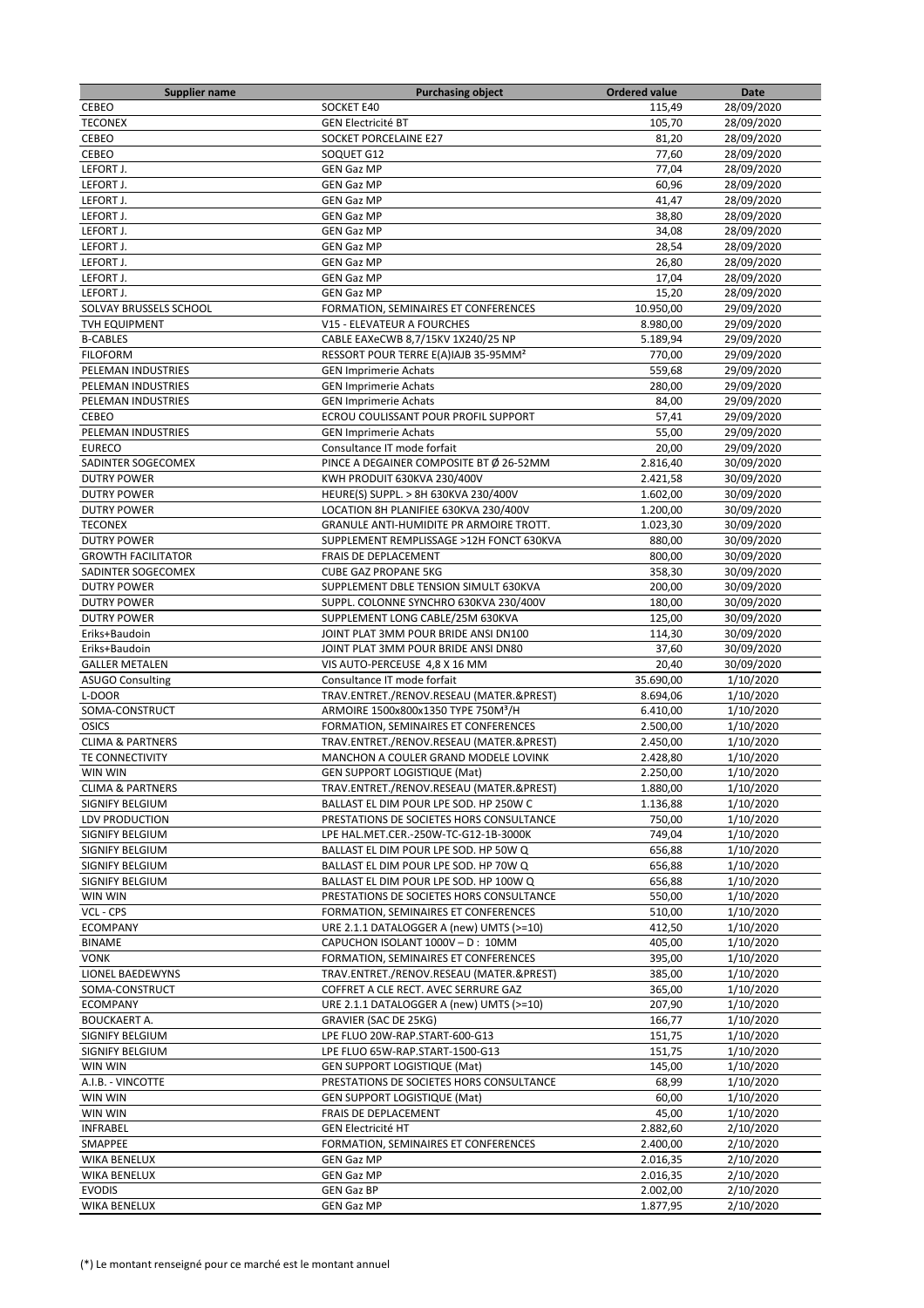| <b>Supplier name</b>                                           | <b>Purchasing object</b>                                              | <b>Ordered value</b> | Date      |
|----------------------------------------------------------------|-----------------------------------------------------------------------|----------------------|-----------|
| <b>EVODIS</b>                                                  | <b>GEN Gaz BP</b>                                                     | 1.612,00             | 2/10/2020 |
| <b>EVODIS</b>                                                  | <b>GEN Gaz BP</b>                                                     | 1.326,00             | 2/10/2020 |
| <b>INFRATECH</b>                                               | JOINT POUR BONNET ROBINET EQUERRE                                     | 978.00               | 2/10/2020 |
| ELECTRO 80                                                     | <b>GEN Electricité HT</b>                                             | 665,15               | 2/10/2020 |
| HONEYWELL                                                      | TRANSPORT SUITE A ACHAT MATERIEL                                      | 250,00               | 2/10/2020 |
| HONEYWELL                                                      | MAINTENANCE MATERIEL D'INSTRUMENTATION                                | 238,00               | 2/10/2020 |
| <b>HARTING</b>                                                 | <b>GEN Electricité HT</b>                                             | 222,84               | 2/10/2020 |
| <b>HARTING</b>                                                 | <b>GEN Electricité HT</b>                                             | 135,96               | 2/10/2020 |
| <b>HARTING</b>                                                 | <b>GEN Electricité HT</b>                                             | 30,86                | 2/10/2020 |
| <b>IJSFABRIEK STROMBEEK</b>                                    | OXYGENE GRANDE BONBONNE 45L                                           | 28,23                | 2/10/2020 |
| <b>IJSFABRIEK STROMBEEK</b>                                    | <b>BONBONNE AZOTE (9 M3)</b>                                          | 18,90                | 2/10/2020 |
| <b>ELAK ELECTRONICS</b>                                        | <b>GEN TELECOM (Mat)</b>                                              | 11,80                | 2/10/2020 |
| <b>HARTING</b>                                                 | <b>GEN Electricité HT</b>                                             | 10,64                | 2/10/2020 |
| <b>HARTING</b>                                                 | <b>GEN Electricité HT</b>                                             | 7,02                 | 2/10/2020 |
| <b>ELAK ELECTRONICS</b>                                        | <b>GEN TELECOM (Mat)</b>                                              | 2,00                 | 2/10/2020 |
| <b>VDPK</b>                                                    | <b>LOG MENUISERIE</b>                                                 | 1.330,00             | 5/10/2020 |
| <b>TECONEX</b>                                                 | FUSIBLE SAC A DOS PR BRANCH TEMPORAIRE                                | 986,00               | 5/10/2020 |
| <b>CEBEO</b>                                                   | <b>GEN Electricité BT</b>                                             | 363,28               | 5/10/2020 |
| <b>ASSA ABLOY</b>                                              | DEMI CYLINDRE LITTO POUR EP FESTIVITE                                 | 292,08               | 5/10/2020 |
| CEBEO                                                          | CAPOTS DE PROTECTION PR ECHELLE A CABLE                               | 134,64               | 5/10/2020 |
| SADINTER SOGECOMEX                                             | MATRICE SOULIERS CABLES ISOLES 0,5-6MM <sup>2</sup>                   | 49,04                | 5/10/2020 |
| <b>ETAP</b>                                                    |                                                                       |                      |           |
|                                                                | <b>GEN SUPPORT LOGISTIQUE (Mat)</b><br>COFFRET DE COMPTAGE HT 640X440 | 17.090,19            | 6/10/2020 |
| <b>ASEA BROWN &amp; BOVERI</b><br><b>GENERALE PAUL MATHIEU</b> | TRAV.ENTRET./RENOV.RESEAU (MATER.&PREST)                              | 3.300,64             | 6/10/2020 |
|                                                                |                                                                       | 3.230,00             | 6/10/2020 |
| <b>B.S.I.</b>                                                  | TAQUE ELEC 40X40 SYNTHETIQUE                                          | 1.820,00             | 6/10/2020 |
| F.B.F.                                                         | COURBE RADIO AC 45° 3D DN150 (4,0)                                    | 1.156,00             | 6/10/2020 |
| <b>TECONEX</b>                                                 | FIL BLEU 25MM <sup>2</sup> /600MM                                     | 977,50               | 6/10/2020 |
| F.B.F.                                                         | COURBE RADIO AC 90° 3D DN100 (4,5)                                    | 592,50               | 6/10/2020 |
| <b>EVODIS</b>                                                  | PERCHE TELESC. ISOL.POUR CABLE EN TRANCH                              | 430,10               | 6/10/2020 |
| <b>INTER PIPE TOOL</b>                                         | <b>COURROIE GRATTE-TUBE</b>                                           | 257,76               | 6/10/2020 |
| F.B.F.                                                         | MANCHON ACIER TARAUDE DROIT 4"                                        | 229,00               | 6/10/2020 |
| N.B.R NUSSBAUMER & CO                                          | <b>SHUNT POUR FUSIBLE</b>                                             | 12.760,14            | 7/10/2020 |
| CELESTAR                                                       | <b>CONSULTANCE - AUTRES</b>                                           | 12.000,00            | 7/10/2020 |
| N.B.R NUSSBAUMER & CO                                          | P39 - PRESSE A SERTIR HYDRAULIQUE                                     | 11.785,28            | 7/10/2020 |
| LANDIS+GYR                                                     | BTE A BORNES D'ESSAIS COMPT.LANDIS TVS14                              | 3.510,00             | 7/10/2020 |
| <b>BECHTLE Direct</b>                                          | Fourniture HW Mobile Device                                           | 3.158,00             | 7/10/2020 |
| N.B.R NUSSBAUMER & CO                                          | <b>GEN</b> outillage                                                  | 2.593,15             | 7/10/2020 |
| <b>VS &amp; E</b>                                              | Eclairage public prestation entrepreneur                              | 676,57               | 7/10/2020 |
| <b>ASSA ABLOY</b>                                              | <b>GEN Electricité HT</b>                                             | 447,86               | 7/10/2020 |
| <b>ASSA ABLOY</b>                                              | <b>GEN Electricité HT</b>                                             | 291,96               | 7/10/2020 |
| <b>ASSA ABLOY</b>                                              | <b>GEN Electricité HT</b>                                             | 291,96               | 7/10/2020 |
| <b>UCM</b>                                                     | FORMATION, SEMINAIRES ET CONFERENCES                                  | 170,00               | 7/10/2020 |
| <b>UCM</b>                                                     | FORMATION, SEMINAIRES ET CONFERENCES                                  | 170,00               | 7/10/2020 |
| <b>COFELY SERVICES</b>                                         | FM EQPTS ELEC, ECLAIRAGE, COURANT FAIBLE                              | 9.836,80             | 8/10/2020 |
| <b>AUXIPRESS</b>                                               | PRESTATIONS DE SOCIETES HORS CONSULTANCE                              | 2.694,00             | 8/10/2020 |
| <b>MADSOFT</b>                                                 | Fourniture HW Imprimantes et scanners                                 | 2.440,00             | 8/10/2020 |
| TE CONNECTIVITY                                                | <b>GEN</b> outillage                                                  | 2.067,60             | 8/10/2020 |
| <b>MADSOFT</b>                                                 | Fourniture HW Imprimantes et scanners                                 | 1.566,00             | 8/10/2020 |
| <b>TECONEX</b>                                                 | COUPE-CIRCUIT 1P POUR FUS CYL 10x38                                   | 1.562,40             | 8/10/2020 |
| ASEA BROWN & BOVERI                                            | DEMI-CYLINDRE AVEC CLE (VYNCKIER)                                     | 1.022,40             | 8/10/2020 |
| <b>ASEA BROWN &amp; BOVERI</b>                                 | COFFRET DE DERIVATION PR RACCORD. FACADE                              | 849,10               | 8/10/2020 |
| N.B.R NUSSBAUMER & CO                                          | CLE EN CROIX UNIVERSELLE                                              | 781,81               | 8/10/2020 |
| SADINTER SOGECOMEX                                             | SOULIER CABLE CU A SERTIR M16-240MM <sup>2</sup>                      | 703,20               | 8/10/2020 |
| TE CONNECTIVITY                                                | <b>GEN outillage</b>                                                  | 599,00               | 8/10/2020 |
| <b>MADSOFT</b>                                                 | Fourniture HW Imprimantes et scanners                                 | 354,50               | 8/10/2020 |
| <b>MADSOFT</b>                                                 | Fourniture HW Imprimantes et scanners                                 | 354,50               | 8/10/2020 |
| N.B.R NUSSBAUMER & CO                                          | REDRESSEUR DE PHASE BT 185-240MM2 SE 1KV                              | 307,12               | 8/10/2020 |
| CEBEO                                                          | ATT.MURAL.POUR ECHE.DE CÂBLES 400MM                                   | 257,38               | 8/10/2020 |
| SIGNIFY BELGIUM                                                | PLAN OBTURATEUR/BOUCLIER 120° METRONOM                                | 207,60               | 8/10/2020 |
| F.B.F.                                                         | COURBE 90° DN80 ST.W (5,5)                                            | 187,50               | 8/10/2020 |
| <b>MADSOFT</b>                                                 | Fourniture HW Imprimantes et scanners                                 | 150,00               | 8/10/2020 |
| F.B.F.                                                         | MANCHON ACIER TARAUDE DROIT 1/2"                                      | 106,00               | 8/10/2020 |
| Eriks+Baudoin                                                  | JOINT PLAT 3MM POUR BRIDE EN DN100                                    | 87,60                | 8/10/2020 |
| <b>MADSOFT</b>                                                 |                                                                       | 39,00                |           |
|                                                                | Fourniture HW Imprimantes et scanners                                 |                      | 8/10/2020 |
| <b>MADSOFT</b>                                                 | Fourniture HW Imprimantes et scanners                                 | 39,00                | 8/10/2020 |
| <b>VDP Safety</b>                                              | NETTOYANT POUR PROTEGE VISAGE                                         | 20,70                | 8/10/2020 |
| <b>ASSA ABLOY</b>                                              | CADENAS POUR CABINE ELEC ANSE=8/38MM                                  | 4.617,60             | 9/10/2020 |
| HOTEL NIVELLES-SUD                                             | FORMATION, SEMINAIRES ET CONFERENCES                                  | 1.414,05             | 9/10/2020 |
| SIGNA                                                          | <b>GEN Electricité HT</b>                                             | 381,65               | 9/10/2020 |
| SADINTER SOGECOMEX                                             | <b>CUBE GAZ PROPANE 5KG</b>                                           | 358,30               | 9/10/2020 |
| VCL - CPS                                                      | FORMATION, SEMINAIRES ET CONFERENCES                                  | 255,00               | 9/10/2020 |
| CONFERENCE DU JEUNE BARREAU (CJBB)                             | FORMATION, SEMINAIRES ET CONFERENCES                                  | 200,00               | 9/10/2020 |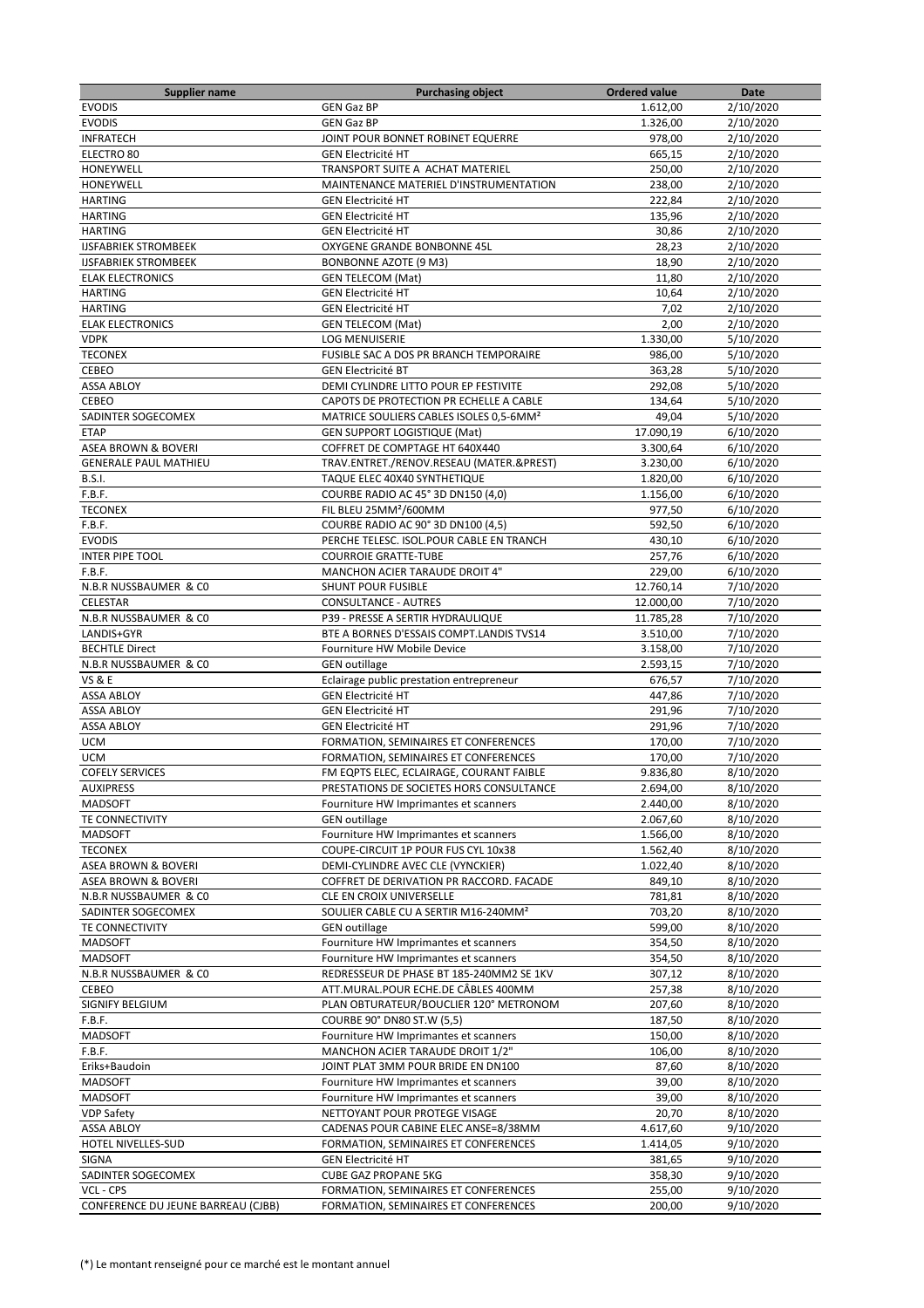| <b>Supplier name</b>                 | <b>Purchasing object</b>                             | Ordered value | Date       |
|--------------------------------------|------------------------------------------------------|---------------|------------|
| DAVID'S HOF                          | <b>FLEURS A OFFRIR</b>                               | 65,00         | 9/10/2020  |
| <b>SIGNA</b>                         | TRANSPORT SUITE A ACHAT MATERIEL                     | 18,00         | 9/10/2020  |
| DRUGMAND & MEERT                     | COMPARATEUR DE PHASE HT "PFISTERER EPV"              | 7.243.80      | 12/10/2020 |
| CYBERSPRINT                          | Consultance IT mode forfait                          | 4.500,00      | 12/10/2020 |
| <b>SWEEPATIC</b>                     | Consultance IT mode forfait                          | 4.500,00      | 12/10/2020 |
| <b>MERTENS METAALWERKEN</b>          | <b>TRAVAUX RENOVATION BATIMENT</b>                   | 4.239,00      | 12/10/2020 |
| ELCOM                                | GOUPILLE PR. SCELLER COMPTEUR GAZ 4,5CM              | 2.580,00      | 12/10/2020 |
| <b>MOBILEIRON</b>                    | Consultance IT mode forfait                          | 2.552,00      | 12/10/2020 |
| <b>OKSALYS</b>                       | FORMATION, SEMINAIRES ET CONFERENCES                 | 1.750,00      | 12/10/2020 |
| <b>TECONEX</b>                       | FIL NOIR 35MM <sup>2</sup> /600MM                    | 1.539,00      | 12/10/2020 |
| <b>HEALTH2WORK</b>                   | <b>GEN Mobilier (Mat)</b>                            | 950,30        | 12/10/2020 |
| <b>EVODIS</b>                        | RÉDUCTION CPT G 16 # G4                              | 776,00        | 12/10/2020 |
| <b>ECOMPANY</b>                      | URE 2.1.1 DATALOGGER A (new) UMTS (>=10)             | 483,45        | 12/10/2020 |
| MERTENS METAALWERKEN                 | TRAVAUX RENOVATION BATIMENT                          | 158,00        | 12/10/2020 |
| <b>MERTENS METAALWERKEN</b>          | TRAVAUX RENOVATION BATIMENT                          | 146,00        | 12/10/2020 |
| F.B.F.                               | COURBE 90° DN40 ST.W (3,7)                           | 106,50        | 12/10/2020 |
| LYRECO BELGIUM                       | GEN Matériel de bureau                               | 89,30         | 12/10/2020 |
| 4 YOU CONSULTING                     | FORMATION, SEMINAIRES ET CONFERENCES                 | 12.625,00     | 13/10/2020 |
| SADINTER SOGECOMEX                   | ALROC BSC/25-40                                      | 11.418,30     | 13/10/2020 |
| <b>HOMMEMA</b>                       | <b>LOG TRAVAUX ELECTROMECANIQUE</b>                  | 3.228,90      | 13/10/2020 |
| <b>EMERSON PROCESS MANAGEMENT</b>    | <b>GEN Gaz MP</b>                                    | 1.339,00      | 13/10/2020 |
| CEBEO                                | CABLE EXVB 1KV 3G2,5MM <sup>2</sup>                  | 738,30        | 13/10/2020 |
| CHATEAU DE LA TOURNETTE              | TEAM BUILDING - FRAIS DE RESTAURANT                  | 600,00        | 13/10/2020 |
| CEBEO                                | CONNECTEUR WAGO 221 - 3 CONDUCTEURS                  | 559,75        | 13/10/2020 |
| CHATEAU DE LA TOURNETTE              | TEAM BUILDING - ACTIVITES                            | 318,18        | 13/10/2020 |
| <b>DETAMIDI</b>                      | PRESTATIONS DE SOCIETES HORS CONSULTANCE             | 209,59        | 13/10/2020 |
| <b>EMERSON PROCESS MANAGEMENT</b>    | <b>GEN Gaz MP</b>                                    | 195,00        | 13/10/2020 |
| Eriks+Baudoin                        | gen gaz                                              | 189,60        | 13/10/2020 |
| <b>EMERSON PROCESS MANAGEMENT</b>    | <b>GEN Gaz MP</b>                                    | 156,00        | 13/10/2020 |
| <b>EMERSON PROCESS MANAGEMENT</b>    | <b>GEN Gaz MP</b>                                    | 149,50        | 13/10/2020 |
| Eriks+Baudoin                        | gen gaz                                              | 138,00        | 13/10/2020 |
| Eriks+Baudoin                        | gen gaz                                              | 103,80        | 13/10/2020 |
| <b>EMERSON PROCESS MANAGEMENT</b>    | <b>GEN Gaz MP</b>                                    | 80,90         | 13/10/2020 |
| N.B.R NUSSBAUMER & CO                | DOUBLE EMBOUT ISOLE 6MM <sup>2</sup> - L: 15MM       | 59,90         | 13/10/2020 |
| <b>ORDINA Belgium</b>                | Consultance IT mode forfait                          | 25.000,00     | 14/10/2020 |
| <b>DAVINSI LABS</b>                  | Consultance IT mode forfait                          | 19.800,00     | 14/10/2020 |
| <b>COLRUYT</b>                       | CATERING FOURNITURE (ALIM & BOISSONS)                | 10.188,00     | 14/10/2020 |
| LEGHORN-PERFRA                       | <b>SCELLES SIBELGA VERTS</b>                         | 6.525,50      | 14/10/2020 |
| VIGOTEC ENGINEERED PLASTICS          | CALOTTE SIBELGA OUVERTE PR POCHE A MASSE             | 3.373,00      | 14/10/2020 |
| <b>SECURITAS</b>                     | Consultance IT mode forfait                          | 3.061,95      | 14/10/2020 |
| <b>PROMOVE</b>                       | FORMATION, SEMINAIRES ET CONFERENCES                 | 2.800,00      | 14/10/2020 |
| <b>DAVINSI LABS</b>                  | Consultance IT mode forfait                          | 1.980,00      | 14/10/2020 |
| <b>DRUGMAND &amp; MEERT</b>          | LINGETTES POUR DEGRAISSAGE DE CABLES                 | 1.510,60      | 14/10/2020 |
| <b>FIORENTINI BENELUX BV</b>         | <b>GEN Gaz MP</b>                                    | 1.007,00      | 14/10/2020 |
| D & O PARTNERS                       | <b>GEN Imprimerie Achats</b>                         | 978,88        | 14/10/2020 |
| <b>SECURITAS</b>                     | Consultance IT mode forfait                          | 915,32        | 14/10/2020 |
| LEGHORN-PERFRA                       | <b>SCELLES SIBELGA ROUGES</b>                        | 860,00        | 14/10/2020 |
| <b>ASSA ABLOY</b>                    | COFFRET A CLE CYLINDRIQUE GAZ                        | 781,40        | 14/10/2020 |
| CEBEO                                | KIT DE JONCT.AVEC CONNECTEUR 5X1.5-16mm <sup>2</sup> | 510,45        | 14/10/2020 |
| <b>ELCOM</b>                         | <b>MATOIR</b>                                        | 162,86        | 14/10/2020 |
| <b>GALLER METALEN</b>                | PILE LITHIUM 3V CR2                                  | 122,91        | 14/10/2020 |
| FIORENTINI BENELUX BV                | <b>GEN Gaz MP</b>                                    | 99,00         | 14/10/2020 |
| FIORENTINI BENELUX BV                | <b>GEN Gaz MP</b>                                    | 86,00         | 14/10/2020 |
| <b>GALLER METALEN</b>                | BROSSE A PEINDRE RONDE DIAMETRE 29MM                 | 83,28         | 14/10/2020 |
| LEGHORN-PERFRA                       | <b>SCELLES SIBELGA BLEUS</b>                         | 73,10         | 14/10/2020 |
| <b>ITRON BELGIUM</b>                 | CPTR ELEC STAT TENSION MULT 5(120)A SLP              | 4.960,00      | 15/10/2020 |
| TE CONNECTIVITY                      | MANCHON A COULER GRAND MODELE LOVINK                 | 3.643,20      | 15/10/2020 |
| <b>NEXUM</b>                         | FORMATION, SEMINAIRES ET CONFERENCES                 | 3.595,00      | 15/10/2020 |
| <b>SMEETS</b>                        | LAMPE A MAIN LED PIVOTANTE MAGNETIQUE                | 2.400,00      | 15/10/2020 |
| LEFORT J.                            | ROBINET GAZ DN15 MALE/FEMELLE                        | 2.375,00      | 15/10/2020 |
| <b>CIPAC NEW</b>                     | SAC A DOS PORTE OUTILS A ROULETT. STANLEY            | 985,18        | 15/10/2020 |
| F.B.F.                               | REDUCTION CONC. DN100/50 ST.W (6/3,9)                | 975,00        | 15/10/2020 |
| <b>IMBEMA BELGIUM</b>                | <b>GEN Electricité HT</b>                            | 825,00        | 15/10/2020 |
| <b>ARCOS</b>                         | BOUCHON A SOUDER CONIQUE 4"-12-TUYAU                 | 699,60        | 15/10/2020 |
| DE MOFFARTS                          | TRAV.ENTRET./RENOV.RESEAU (MATER.&PREST)             | 650,00        | 15/10/2020 |
| F.B.F.                               | TE AC REDUIT DN100/80 (4,5/4,5)                      | 413,70        | 15/10/2020 |
| SANISTOCK                            | COUDE CU A BICONE GAZ 1/2"M X12 MM                   | 261,00        | 15/10/2020 |
| LIONEL BAEDEWYNS                     | TRAV.ENTRET./RENOV.RESEAU (MATER.&PREST)             | 210,00        | 15/10/2020 |
| LEFORT J.                            | TETON MALE 1/2"                                      | 208,00        | 15/10/2020 |
| SANISTOCK                            | MANCHON CUIVRE A SERTIR F.F. 28                      | 161,75        | 15/10/2020 |
| <b>BARROIS E &amp; FILS CORDERIE</b> | CORDE CHANVRE 20MMX5M ITAL                           | 138,63        | 15/10/2020 |
| <b>GALLER METALEN</b>                | BAC DE STOCKAGE EN PVC N. 3                          | 123,00        | 15/10/2020 |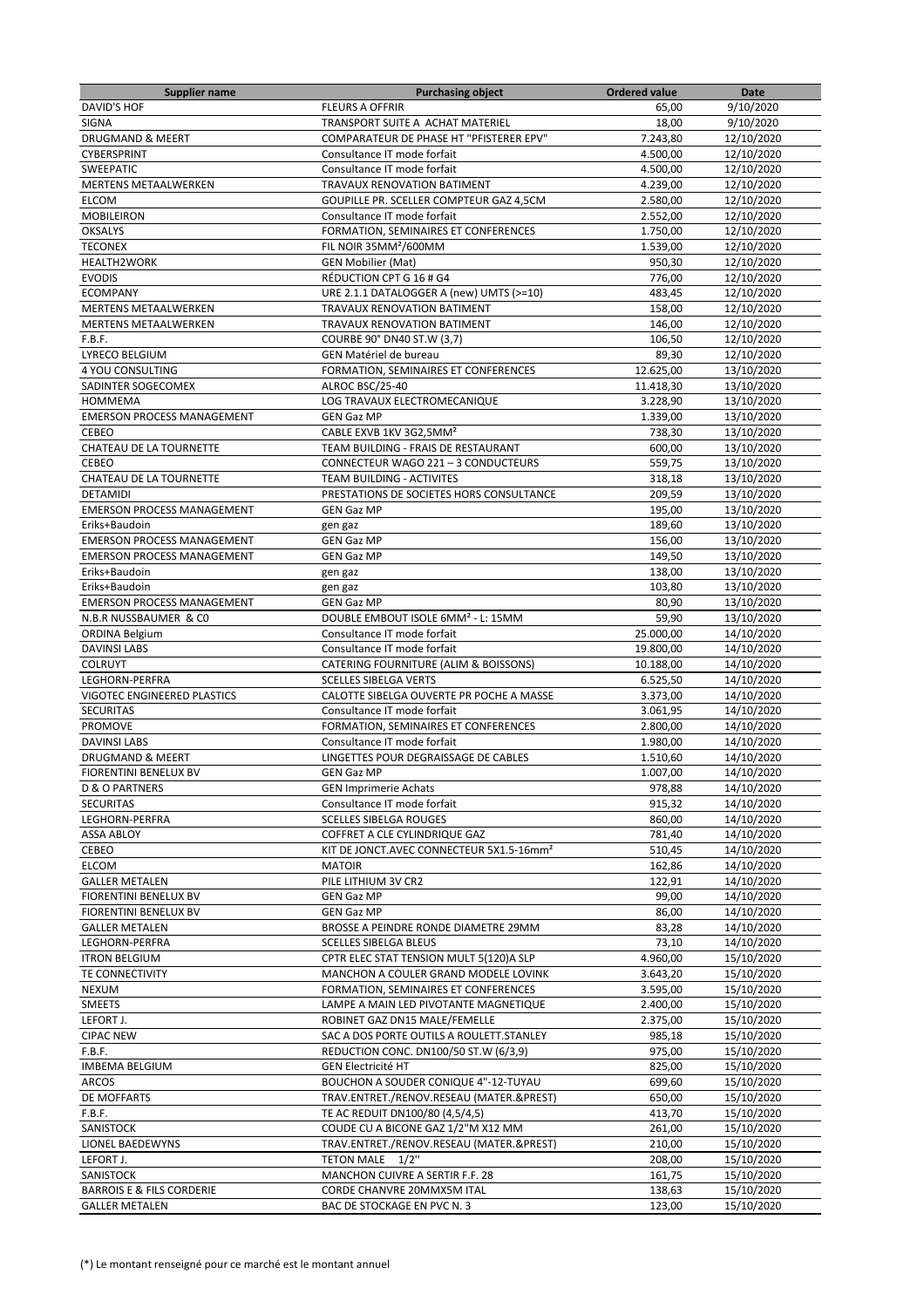| <b>Supplier name</b>                 | <b>Purchasing object</b>                                               | <b>Ordered value</b> | Date       |
|--------------------------------------|------------------------------------------------------------------------|----------------------|------------|
| <b>COFELY SERVICES</b>               | FM DETECTION ET PROTECTION INCENDIE/GAZ                                | 5.128,35             | 16/10/2020 |
| VAISALA                              | CAPTEUR D'HUMIDITÉ & TEMPÉRATURE AMBIANTE                              | 3.970,00             | 16/10/2020 |
| <b>MCD</b>                           | TRAV.ENTRET./RENOV.RESEAU (MATER.&PREST)                               | 3.074,00             | 16/10/2020 |
| <b>Transformer Service</b>           | Réparation transformateur                                              | 1.782,00             | 16/10/2020 |
| <b>ASSA ABLOY</b>                    | DEMI CYLINDRE LITTO CABINE RESEAU ELEC                                 | 1.451,40             | 16/10/2020 |
| <b>TECONEX</b>                       | FIL GRIS 25MM <sup>2</sup> /600MM                                      | 1.150,00             | 16/10/2020 |
| POWERDALE                            | <b>GEN</b> outillage                                                   | 990,00               | 16/10/2020 |
| <b>TECONEX</b>                       | FIL BRUN 25MM <sup>2</sup> /600MM                                      | 977,50               | 16/10/2020 |
| Eriks+Baudoin                        | DETERGENT CONCENTRE DREFT                                              | 944,00               | 16/10/2020 |
| <b>TECONEX</b>                       | FIL NOIR 35MM <sup>2</sup> /250MM                                      | 820,00               | 16/10/2020 |
| TE CONNECTIVITY                      | SOULIER DE CABLE PR TERMINAL MAGNEFIX                                  | 649,20               | 16/10/2020 |
| <b>EUROKA</b>                        | CONS-ALU-CEN00145-FONC-1BR-0° R7043                                    | 550,00               | 16/10/2020 |
| SANISTOCK                            | RACCORD DROIT CU 3/4"M X 22MM + BICONE                                 | 370,40               | 16/10/2020 |
| <b>INTER PIPE TOOL</b>               | PLAQUE DE REPERAGE ORG. DE COUPURE GAZ                                 | 310,00               | 16/10/2020 |
| SANISTOCK                            | COUDE CU A BICONE GAZ 12 X 12MM                                        | 201,90               | 16/10/2020 |
| <b>ELECTRIC</b>                      | MULTIPRISE 4 FICHES 2P+T/16A AVEC CORDON                               | 143,76               | 16/10/2020 |
| SANISTOCK                            | TE CU BICONE 12 X 12 X 12MM                                            | 132,60               | 16/10/2020 |
| SANISTOCK                            | RACCORD DROIT CU 15 X 15MM + BICONE                                    | 87,20                | 16/10/2020 |
| <b>IJSFABRIEK STROMBEEK</b>          | OXYGENE GRANDE BONBONNE 45L                                            | 47,05                | 16/10/2020 |
| POWERDALE                            | TRANSPORT SUITE A ACHAT MATERIEL                                       | 10,00                | 16/10/2020 |
|                                      |                                                                        |                      |            |
| <b>VDPK</b><br><b>VDPK</b>           | LOG TRAVAUX PETITS CLOISONNEMENTS<br>LOG TRAVAUX PETITS CLOISONNEMENTS | 6.525,00             | 19/10/2020 |
|                                      |                                                                        | 3.737,40             | 19/10/2020 |
| <b>EARTH AVOCATS BRUSSELS</b>        | FORMATION, SEMINAIRES ET CONFERENCES                                   | 3.500,00             | 19/10/2020 |
| <b>EARTH AVOCATS BRUSSELS</b>        | FORMATION, SEMINAIRES ET CONFERENCES                                   | 3.500,00             | 19/10/2020 |
| SIGNIFY BELGIUM                      | BALLAST EL DIM POUR LPE SOD. HP 250W C                                 | 3.410,64             | 19/10/2020 |
| SCHNEIDER ELECTRIC                   | PIECE DE REHAUSSEMENT RAIL DIN                                         | 2.830,00             | 19/10/2020 |
| <b>VDPK</b>                          | LOG TRAVAUX PETITS CLOISONNEMENTS                                      | 2.590,00             | 19/10/2020 |
| SIGNIFY BELGIUM                      | BALLAST EL DIM POUR LPE SOD. HP 70W Q                                  | 1.970,64             | 19/10/2020 |
| <b>SIGNIFY BELGIUM</b>               | BALLAST EL DIM POUR LPE SOD. HP 100W Q                                 | 1.970,64             | 19/10/2020 |
| <b>VDPK</b>                          | LOG TRAVAUX PETITS CLOISONNEMENTS                                      | 1.568,87             | 19/10/2020 |
| KONE BELGIUM                         | TRAV.ENTRET./RENOV.RESEAU (MATER.&PREST)                               | 1.330,68             | 19/10/2020 |
| <b>SIGNIFY BELGIUM</b>               | BALLAST EL DIM POUR LPE SOD. HP 50W Q                                  | 1.313,76             | 19/10/2020 |
| EBP European and Belgian public pro  | FORMATION, SEMINAIRES ET CONFERENCES                                   | 900,00               | 19/10/2020 |
| <b>VDPK</b>                          | LOG TRAVAUX PETITS CLOISONNEMENTS                                      | 640,00               | 19/10/2020 |
| <b>VDPK</b>                          | LOG TRAVAUX PETITS CLOISONNEMENTS                                      | 400,00               | 19/10/2020 |
| <b>WOLTERS KLUWER EDITIONS</b>       | GEN Matériel de bureau                                                 | 102,77               | 19/10/2020 |
| CONTROL & PROTECTION NV              | <b>CABLE SNIFFER</b>                                                   | 13.446,00            | 20/10/2020 |
| CAVIGNAC                             | <b>GEN PROTOTYPE</b>                                                   | 5.188,00             | 20/10/2020 |
| <b>P&amp;VPANELS</b>                 | <b>GEN Electricité BT</b>                                              | 3.882,00             | 20/10/2020 |
| <b>GEORG FISCHER</b>                 | PRISE EN CHARGE ORIENTABLE PE DN 160x40                                | 2.021,00             | 20/10/2020 |
| <b>DAVINSI LABS</b>                  | FORMATION, SEMINAIRES ET CONFERENCES                                   | 1.380,00             | 20/10/2020 |
| <b>KLUBER LUBRICATION BELGE</b>      | LUBRIFIANT DISJONCTEUR HT-CARTOUCHE                                    | 1.206,26             | 20/10/2020 |
| <b>GEORG FISCHER</b>                 | PRISE EN CHARGE ORIENTABLE PE DN 200x40                                | 1.032,00             | 20/10/2020 |
| GECOM                                | <b>TESTEUR BT DUSPOL EXPERT</b>                                        | 991,20               | 20/10/2020 |
| <b>DAVINSI LABS</b>                  | FORMATION, SEMINAIRES ET CONFERENCES                                   | 920,00               | 20/10/2020 |
| SIGNIFY BELGIUM                      | LPE HAL.MET.CER.-250W-TC-G12-1B-3000K                                  | 749,04               | 20/10/2020 |
| <b>BARROIS E &amp; FILS CORDERIE</b> | SANGLE ARRIMAGE A CLIQUET AVEC CROCHET                                 | 326,80               | 20/10/2020 |
| NEDELKO BELGIUM                      | PILE RONDE 1,5V LR14 / C                                               | 278,80               | 20/10/2020 |
| CABLETRAY                            | CONSOLE MS200-MURALE (CHEMIN CABLE)                                    | 187,20               | 20/10/2020 |
| <b>GALLER METALEN</b>                | TIRE FILS 10M                                                          | 26,52                | 20/10/2020 |
| <b>GEORG FISCHER</b>                 | <b>GEN</b> outillage                                                   | 2.181,68             | 21/10/2020 |
| ASEA BROWN & BOVERI                  | CONTACTEUR 3P 60A AC1 230V                                             | 2.020,80             | 21/10/2020 |
| <b>FILOFORM</b>                      | RUBAN "NORFIL 300" 38 X 3,0 MM X 1,5 M                                 | 1.614,00             | 21/10/2020 |
| <b>MF CONTRACTORS</b>                | TRAV.ENTRET./RENOV.RESEAU (MATER.&PREST)                               | 1.452,00             | 21/10/2020 |
| <b>SCHNEIDER ELECTRIC</b>            | <b>GEN Electricité HT</b>                                              | 1.200,00             | 21/10/2020 |
| <b>MF CONTRACTORS</b>                | TRAV.ENTRET./RENOV.RESEAU (MATER.&PREST)                               | 1.120,00             | 21/10/2020 |
| <b>MF CONTRACTORS</b>                | TRAV.ENTRET./RENOV.RESEAU (MATER.&PREST)                               | 1.120,00             | 21/10/2020 |
|                                      |                                                                        |                      |            |
| <b>MF CONTRACTORS</b>                | TRAV.ENTRET./RENOV.RESEAU (MATER.&PREST)                               | 1.120,00             | 21/10/2020 |
| <b>FILOFORM</b>                      | <b>BANDE D'ISOLATION VELCRO 1kV</b>                                    | 1.080,00             | 21/10/2020 |
| <b>BEAU-FORT</b>                     | PARASOL                                                                | 1.050,00             | 21/10/2020 |
| <b>GALLER METALEN</b>                | PETITE PINCE COUPANTE                                                  | 776,80               | 21/10/2020 |
| PAVONIS services & consultancy       | GEN Matériel de bureau                                                 | 719,00               | 21/10/2020 |
| PAVONIS services & consultancy       | GEN Matériel de bureau                                                 | 680,00               | 21/10/2020 |
| SIGNIFY BELGIUM                      | BALLAST EL DIM POUR LPE SOD. HP 50W Q                                  | 656,88               | 21/10/2020 |
| CREAPLEX                             | PLAQUE DE PROTECTION POUR TVS 14                                       | 607,50               | 21/10/2020 |
| CAVIGNAC                             | <b>GEN</b> outillage                                                   | 521,80               | 21/10/2020 |
| SCHMITZ DIGITAL PRINTING             | GEN AMENAGEMENT DE VEHICULES                                           | 460,39               | 21/10/2020 |
| SCHMITZ DIGITAL PRINTING             | GEN AMENAGEMENT DE VEHICULES                                           | 460,39               | 21/10/2020 |
| SCHMITZ DIGITAL PRINTING             | GEN AMENAGEMENT DE VEHICULES                                           | 460,39               | 21/10/2020 |
| SCHMITZ DIGITAL PRINTING             | GEN AMENAGEMENT DE VEHICULES                                           | 460,39               | 21/10/2020 |
| SCHMITZ DIGITAL PRINTING             | GEN AMENAGEMENT DE VEHICULES                                           | 460,39               | 21/10/2020 |
| SCHMITZ DIGITAL PRINTING             | GEN AMENAGEMENT DE VEHICULES                                           | 460,39               | 21/10/2020 |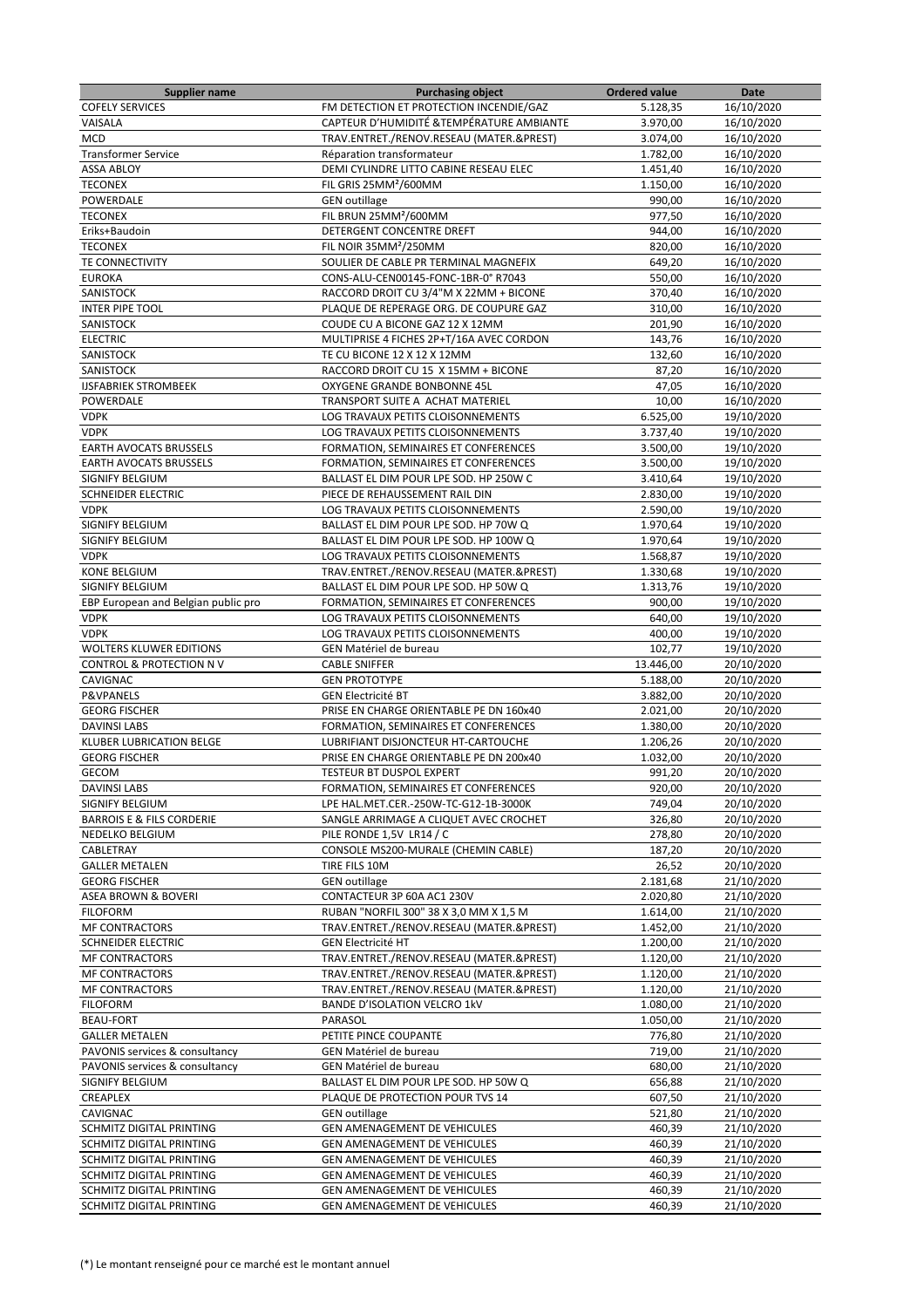| Supplier name                        | <b>Purchasing object</b>                             | <b>Ordered value</b> | Date       |
|--------------------------------------|------------------------------------------------------|----------------------|------------|
| SCHMITZ DIGITAL PRINTING             | GEN AMENAGEMENT DE VEHICULES                         | 460,39               | 21/10/2020 |
| M.E.A.                               | <b>GEN Electricité HT</b>                            | 431,20               | 21/10/2020 |
| LIONEL BAEDEWYNS                     | TRAV.ENTRET./RENOV.RESEAU (MATER.&PREST)             | 380,00               | 21/10/2020 |
| SCHMITZ DIGITAL PRINTING             | GEN AMENAGEMENT DE VEHICULES                         | 274,92               | 21/10/2020 |
| SICLI                                | <b>EXTINCTEUR 1 KG</b>                               | 210,90               | 21/10/2020 |
| <b>BOUCKAERT A.</b>                  | SABLE DEMI-RUDE (SAC DE 25KG)                        | 124,49               | 21/10/2020 |
| <b>LIONEL BAEDEWYNS</b>              |                                                      |                      |            |
|                                      | TRAV.ENTRET./RENOV.RESEAU (MATER.&PREST)             | 60,00                | 21/10/2020 |
| PANIER D'ELOISE                      | ACHAT CADEAUX POUR LE PERSONNEL                      | 36,94                | 21/10/2020 |
| <b>SCHNEIDER ELECTRIC</b>            | TRAV.ENTRET./RENOV.RESEAU (MATER.&PREST)             | 18.500,00            | 22/10/2020 |
| LDV PRODUCTION                       | PRESTATIONS DE SOCIETES HORS CONSULTANCE             | 7.925,00             | 22/10/2020 |
| <b>SEBA SERVICE</b>                  | <b>ECHOMETRE MEGGER TDR 2050</b>                     | 7.270,00             | 22/10/2020 |
| <b>VIGOTEC ENGINEERED PLASTICS</b>   | POCHE A MASSE 13100                                  | 5.528,00             | 22/10/2020 |
| <b>ZETES ELECTRONICS</b>             | <b>GEN DIVERS MAGASINS</b>                           | 5.315,04             | 22/10/2020 |
| <b>REXEL BELGIUM</b>                 | KIT DE JONCT.AVEC CONNECTEUR 5X1.5-16mm <sup>2</sup> | 3.021,06             | 22/10/2020 |
| SIGNIFY BELGIUM                      | CONS-ALU-CEN00039-DEC-1BR-0° R7043                   | 2.926,00             | 22/10/2020 |
| <b>FILOFORM</b>                      | BANDE EN CUIVRE POUR TERRE E(A)IAJB                  | 1.355,00             | 22/10/2020 |
|                                      |                                                      |                      |            |
| <b>MECAWA</b>                        | GRIFFE POUR COUVERCLE BS ENDOMMAGE                   | 1.340,00             | 22/10/2020 |
| <b>MF CONTRACTORS</b>                | TRAV.ENTRET./RENOV.RESEAU (MATER.&PREST)             | 1.195,00             | 22/10/2020 |
| <b>MF CONTRACTORS</b>                | TRAV.ENTRET./RENOV.RESEAU (MATER.&PREST)             | 1.070,00             | 22/10/2020 |
| MF CONTRACTORS                       | TRAV.ENTRET./RENOV.RESEAU (MATER.&PREST)             | 1.070,00             | 22/10/2020 |
| WIN WIN                              | <b>GEN SUPPORT LOGISTIQUE (Mat)</b>                  | 950,00               | 22/10/2020 |
| CEBEO                                | FEU BLEU PERMANENT                                   | 653,50               | 22/10/2020 |
| <b>ECOMPANY</b>                      | URE 2.1.1 DATALOGGER A (new) UMTS (>=10)             | 603,35               | 22/10/2020 |
| <b>SEBA SERVICE</b>                  | <b>GEN</b> outillage                                 | 535,00               | 22/10/2020 |
| SANISTOCK                            | TUYAU CUIVRE 13 X 15MM (L = 5M)                      | 485,00               | 22/10/2020 |
| WIN WIN                              |                                                      |                      |            |
|                                      | PRESTATIONS DE SOCIETES HORS CONSULTANCE             | 450,00               | 22/10/2020 |
| <b>TYCO ELECTRONICS RAYCHEM GmbH</b> | JUPE THERMORETRACTABLE HT 20/45                      | 448,00               | 22/10/2020 |
| SANISTOCK                            | RACCORD DROIT CU 3/4"M X 18MM + BICONE               | 297,90               | 22/10/2020 |
| WIN WIN                              | <b>GEN SUPPORT LOGISTIQUE (Mat)</b>                  | 266,47               | 22/10/2020 |
| WIN WIN                              | <b>GEN SUPPORT LOGISTIQUE (Mat)</b>                  | 255,00               | 22/10/2020 |
| <b>INNOTEC INDUSTRIE</b>             | DEGRAISSANT MODULEC 9                                | 160,00               | 22/10/2020 |
| WIN WIN                              | <b>GEN SUPPORT LOGISTIQUE (Mat)</b>                  | 90,00                | 22/10/2020 |
| WIN WIN                              | TRANSPORT SUITE A ACHAT MATERIEL                     | 85,00                | 22/10/2020 |
| WIN WIN                              | GEN SUPPORT LOGISTIQUE (Mat)                         | 77,00                | 22/10/2020 |
| WIN WIN                              |                                                      | 70,00                |            |
|                                      | <b>GEN SUPPORT LOGISTIQUE (Mat)</b>                  |                      | 22/10/2020 |
| WIN WIN                              | <b>GEN SUPPORT LOGISTIQUE (Mat)</b>                  | 50,26                | 22/10/2020 |
| N.B.R NUSSBAUMER & CO                | DOUBLE EMBOUT ISOLE 10MM <sup>2</sup> - L: 15MM      | 44,93                | 22/10/2020 |
| PROSAFCO                             | <b>GANTS EN COTON T10</b>                            | 43,75                | 22/10/2020 |
| WIN WIN                              | <b>GEN SUPPORT LOGISTIQUE (Mat)</b>                  | 38,00                | 22/10/2020 |
| WIN WIN                              | <b>GEN SUPPORT LOGISTIQUE (Mat)</b>                  | 33,68                | 22/10/2020 |
| WIN WIN                              | FRAIS DE DEPLACEMENT                                 | 30,00                | 22/10/2020 |
| CEBEO                                | LAMPE DE RESERVE POUR FEU BLEU                       | 23,65                | 22/10/2020 |
| WIN WIN                              | <b>GEN SUPPORT LOGISTIQUE (Mat)</b>                  | 19,00                | 22/10/2020 |
| <b>ZETES ELECTRONICS</b>             | TRANSPORT SUITE A ACHAT MATERIEL                     | 15,00                | 22/10/2020 |
| <b>WELDING COMPANY</b>               | P37 - POSTE A SOUDER                                 | 2.700,00             | 23/10/2020 |
|                                      |                                                      |                      |            |
| ALMAGATES                            | TRAVAUX RENOVATION BATIMENT                          | 1.935,00             | 23/10/2020 |
| W.M. RENOV                           | TRAV.ENTRET./RENOV.RESEAU (MATER.&PREST)             | 840,00               | 23/10/2020 |
| ALMAGATES                            | PRESTATIONS DE SOCIETES HORS CONSULTANCE             | 780,00               | 23/10/2020 |
| ATELCO                               | Consultance IT mode régie                            | 180,00               | 23/10/2020 |
| MÜPRO BELGIUM                        | GEN Gaz MP                                           | 94,25                | 23/10/2020 |
| <b>IMEC</b>                          | Consultance IT mode forfait                          | 12.000,00            | 26/10/2020 |
| QUEST SOFTWARE INTERNATIONAL LIMITE  | Consultance IT mode forfait                          | 9.000,00             | 26/10/2020 |
| <b>REXEL BELGIUM</b>                 | CAPOT DE PROTECT PR CABLES 23 - 54MM                 | 5.629,23             | 26/10/2020 |
| ASSA ABLOY                           | CADENAS POUR CABINE ELEC ANSE=8/38MM                 | 3.848,00             | 26/10/2020 |
| DRUGMAND & MEERT                     | CLAME 3X185SM / 6-70MM2                              | 2.919,50             | 26/10/2020 |
| OLISLAEGERS BOUWWERKEN               | Eclairage public prestation entrepreneur             | 2.119,90             | 26/10/2020 |
| <b>KESSELS &amp; SMIT</b>            | FORMATION, SEMINAIRES ET CONFERENCES                 | 2.100,00             | 26/10/2020 |
|                                      |                                                      |                      |            |
| <b>HAPPY MONDAYS</b>                 | FORMATION, SEMINAIRES ET CONFERENCES                 | 1.990,00             | 26/10/2020 |
| <b>INFRATECH</b>                     | BOUCHON EXP. DOUBLE POUR ABANDON 6"                  | 840,00               | 26/10/2020 |
| HAUF TECHNIK GMBH & CO KG            | <b>COUVERCLE HAUFF HT</b>                            | 825,35               | 26/10/2020 |
| <b>CLABOTS</b>                       | <b>GEN Electricité HT</b>                            | 630,00               | 26/10/2020 |
| PROSAFCO                             | VESTE CUIR SOUDEUR TAILLE L                          | 616,95               | 26/10/2020 |
| <b>IMI - NORGREN</b>                 | COUDE CU A BICONE GAZ 1/4"M X 12MM                   | 561,65               | 26/10/2020 |
| <b>Transformer Service</b>           | TRAV.ENTRET./RENOV.RESEAU (MATER.&PREST)             | 480,00               | 26/10/2020 |
| LEFORT J.                            | RACCORD DROIT CU 3/8"F X 15MM + BICONE               | 240,90               | 26/10/2020 |
| <b>HAPPY MONDAYS</b>                 | FRAIS DE DEPLACEMENT                                 | 147,84               | 26/10/2020 |
| LEFORT J.                            | FILTRE 3/8" PR VENTILATION REGULATEUR                | 142,00               | 26/10/2020 |
|                                      |                                                      |                      |            |
| <b>GALLER METALEN</b>                | JEU DE TARAUDS METRIQUE M10/150                      | 76,56                | 26/10/2020 |
| <b>HAPPY MONDAYS</b>                 | SYLLABUS POUR FORMATION                              | 39,80                | 26/10/2020 |
| <b>KESSELS &amp; SMIT</b>            | FRAIS DE DEPLACEMENT                                 | 37,50                | 26/10/2020 |
| <b>GALLER METALEN</b>                | JEU DE TARAUDS METRIQUE M6/100                       | 33,36                | 26/10/2020 |
| <b>GALLER METALEN</b>                | JEU DE TARAUDS METRIQUE M8/125                       | 28,52                | 26/10/2020 |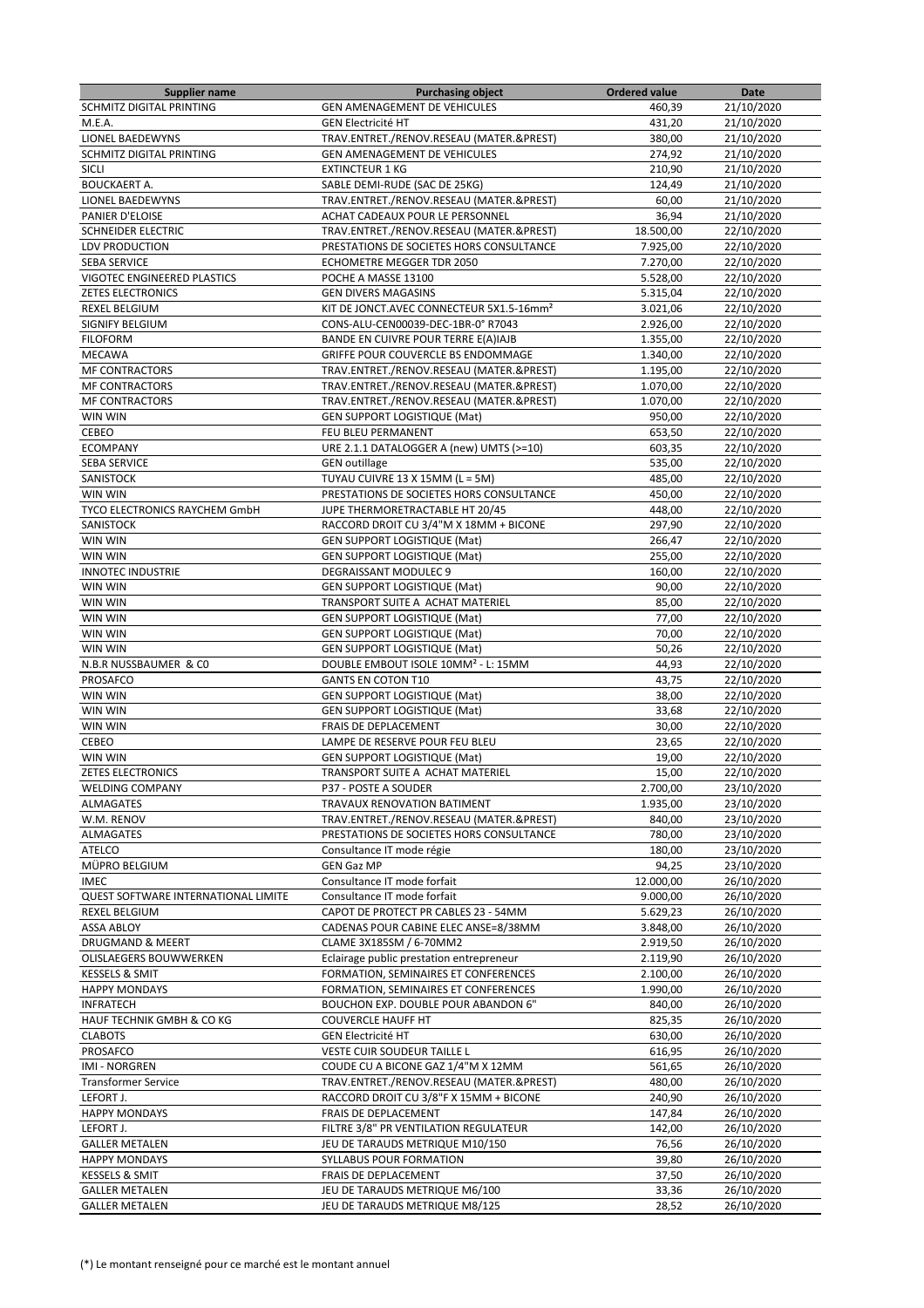| <b>Supplier name</b>             | <b>Purchasing object</b>                          | <b>Ordered value</b> | Date       |
|----------------------------------|---------------------------------------------------|----------------------|------------|
| COMPUSEARCH                      | Recrutement de barémisés Cl. 11                   | 19.877,76            | 27/10/2020 |
| <b>ASEA BROWN &amp; BOVERI</b>   | BORNE AVEC ECROU (4 DE 25 A 35 MM2)               | 4.566,00             | 27/10/2020 |
| <b>MANUTAN (OVERTOOM)</b>        | <b>GEN DIVERS MAGASINS</b>                        | 3.650,00             | 27/10/2020 |
| F.B.F.                           | BRIDE A TALON DN 100 PN16 8 TROUS                 | 1.705,00             | 27/10/2020 |
| F.B.F.                           | COURBE RADIO AC 45° 3D DN150 (4,0)                | 1.300,50             | 27/10/2020 |
| <b>ENERSYS =&gt; 3599</b>        | <b>GEN Electricité HT</b>                         | 1.175,00             | 27/10/2020 |
| MESSER EUTECTIC CASTOLIN BENELUX | C78 - CASQUE DE SOUDURE ELECTRONIQUE              | 728,30               | 27/10/2020 |
| <b>EUROKA</b>                    | Filtre de couleur - 119 BLEU                      | 430,00               | 27/10/2020 |
| <b>CIPAC NEW</b>                 | E03 - ECHELLE                                     | 398,40               | 27/10/2020 |
| <b>ELCOM</b>                     | REDUCTION ACIER 6/4"X 4/4" PR SIPHON              | 353,55               | 27/10/2020 |
| <b>CIPAC NEW</b>                 | E03 - ECHELLE                                     | 320,80               | 27/10/2020 |
| <b>ENERSYS =&gt; 3599</b>        | <b>GEN Electricité HT</b>                         | 287,50               | 27/10/2020 |
| SCHMITZ DIGITAL PRINTING         | GEN AMENAGEMENT DE VEHICULES                      | 274,92               | 27/10/2020 |
| SCHMITZ DIGITAL PRINTING         | GEN AMENAGEMENT DE VEHICULES                      | 274,92               | 27/10/2020 |
| SCHMITZ DIGITAL PRINTING         | GEN AMENAGEMENT DE VEHICULES                      | 274,92               | 27/10/2020 |
| SCHMITZ DIGITAL PRINTING         | <b>GEN AMENAGEMENT DE VEHICULES</b>               | 274,92               | 27/10/2020 |
| SCHMITZ DIGITAL PRINTING         | <b>GEN AMENAGEMENT DE VEHICULES</b>               | 274,92               | 27/10/2020 |
| SCHMITZ DIGITAL PRINTING         | <b>GEN AMENAGEMENT DE VEHICULES</b>               | 274,92               | 27/10/2020 |
| SCHMITZ DIGITAL PRINTING         | GEN AMENAGEMENT DE VEHICULES                      | 274,92               | 27/10/2020 |
| SCHMITZ DIGITAL PRINTING         | GEN AMENAGEMENT DE VEHICULES                      | 274,92               | 27/10/2020 |
| SCHMITZ DIGITAL PRINTING         | <b>GEN AMENAGEMENT DE VEHICULES</b>               | 274,92               | 27/10/2020 |
| SCHMITZ DIGITAL PRINTING         | GEN AMENAGEMENT DE VEHICULES                      | 274,92               | 27/10/2020 |
| SCHMITZ DIGITAL PRINTING         | GEN AMENAGEMENT DE VEHICULES                      | 274,92               | 27/10/2020 |
| SCHMITZ DIGITAL PRINTING         | GEN AMENAGEMENT DE VEHICULES                      | 274,92               | 27/10/2020 |
| SCHMITZ DIGITAL PRINTING         | <b>GEN AMENAGEMENT DE VEHICULES</b>               | 274,92               | 27/10/2020 |
|                                  |                                                   |                      |            |
| SCHMITZ DIGITAL PRINTING         | GEN AMENAGEMENT DE VEHICULES                      | 274,92               | 27/10/2020 |
| SCHMITZ DIGITAL PRINTING         | GEN AMENAGEMENT DE VEHICULES                      | 274,92               | 27/10/2020 |
| PENNOIT-GROOTAERT                | TIREFOND BOIS AC ZN D8X60                         | 269,50               | 27/10/2020 |
| <b>ELCOM</b>                     | PLAQUE PLEINE TYPE G 200 MM                       | 127,50               | 27/10/2020 |
| <b>BOUCKAERT A.</b>              | SABLE DEMI-RUDE (SAC DE 25KG)                     | 92,32                | 27/10/2020 |
| <b>GALLER METALEN</b>            | <b>BROSSE A EPOUSSETER COCO</b>                   | 92,00                | 27/10/2020 |
| <b>GALLER METALEN</b>            | JEU DE TARAUDS METRIQUE M5/80                     | 38,92                | 27/10/2020 |
| <b>GALLER METALEN</b>            | JEU DE TARAUDS METRIQUE M4/70                     | 35,84                | 27/10/2020 |
| <b>ENERSYS =&gt; 3599</b>        | TRANSPORT SUITE A ACHAT MATERIEL                  | 25,00                | 27/10/2020 |
| <b>GALLER METALEN</b>            | VIS AUTO-PERCEUSE 4,8 X 16 MM                     | 10,20                | 27/10/2020 |
| Network Research Belgium         | Consultance IT mode forfait                       | 28.441,50            | 28/10/2020 |
| Network Research Belgium         | Consultance IT mode forfait                       | 28.020,19            | 28/10/2020 |
| Network Research Belgium         | Consultance IT mode forfait                       | 14.343,81            | 28/10/2020 |
| Network Research Belgium         | Consultance IT mode forfait                       | 10.477,26            | 28/10/2020 |
| Network Research Belgium         | Consultance IT mode forfait                       | 5.215,96             | 28/10/2020 |
| LANDIS+GYR                       | COMPT E -/5A 3X110V GPRS 4Q -8 IMPUL.             | 3.192,00             | 28/10/2020 |
| <b>NDW</b>                       | <b>GEN TRAITEMENT SURFACE METALLIQUE (M2)</b>     | 3.012,00             | 28/10/2020 |
| Eriks+Baudoin                    | SET JOINT ISOLANT POUR BRIDES DN100 PN16          | 2.435,25             | 28/10/2020 |
| SADINTER SOGECOMEX               | PINCE A SER. MULTI.EMB + COF + 4 MATRICES         | 1.704,90             | 28/10/2020 |
| <b>GALLER METALEN</b>            | POMPE ELEC. SUBMERSIBLE EAU CHARGEE               | 1.638,25             | 28/10/2020 |
| Network Research Belgium         | Consultance IT mode forfait                       | 1.480,00             | 28/10/2020 |
| Network Research Belgium         | Consultance IT mode forfait                       | 1.406,57             | 28/10/2020 |
| <b>GALLER METALEN</b>            | POMPE SUBMERSIBLE EAU CLAIRE                      | 1.332,15             | 28/10/2020 |
| WIN WIN                          | <b>GEN SUPPORT LOGISTIQUE (Mat)</b>               | 910,00               | 28/10/2020 |
| WIN WIN                          | <b>GEN SUPPORT LOGISTIQUE (Mat)</b>               | 900,00               | 28/10/2020 |
| VAN DEN BROECK                   | TRAV.ENTRET./RENOV.RESEAU (MATER.&PREST)          | 787,73               | 28/10/2020 |
| <b>NDW</b>                       | GEN TRAITEMENT SURFACE METALLIQUE (M2)            | 712,50               | 28/10/2020 |
| WIN WIN                          | <b>GEN SUPPORT LOGISTIQUE (Mat)</b>               | 690,00               | 28/10/2020 |
| <b>NDW</b>                       | GEN TRAITEMENT SURFACE METALLIQUE (M2)            | 606,75               | 28/10/2020 |
| <b>TECONEX</b>                   | DALLE COMPTAGE 3X230V DT VMS                      | 541,20               | 28/10/2020 |
| <b>NDW</b>                       | GEN TRAITEMENT SURFACE METALLIQUE (M2)            | 540,00               | 28/10/2020 |
| <b>NDW</b>                       | GEN TRAITEMENT SURFACE METALLIQUE (M2)            | 498,38               | 28/10/2020 |
| Network Research Belgium         | Consultance IT mode forfait                       | 488,50               | 28/10/2020 |
| WIN WIN                          | PRESTATIONS DE SOCIETES HORS CONSULTANCE          | 425,00               | 28/10/2020 |
| Eriks+Baudoin                    | JOINT PLAT 2MM POUR BRIDE EN DN50                 | 180,00               | 28/10/2020 |
| WIN WIN                          | TRANSPORT SUITE A ACHAT MATERIEL                  | 85,00                | 28/10/2020 |
| SADINTER SOGECOMEX               | MATRICE SOULIERS CABLES NUS 1,5-10MM <sup>2</sup> | 78,81                | 28/10/2020 |
| SADINTER SOGECOMEX               | MATRICE EMBOUTS 0,5-10MM <sup>2</sup>             | 77,64                | 28/10/2020 |
| WIN WIN                          | <b>GEN SUPPORT LOGISTIQUE (Mat)</b>               | 60,00                | 28/10/2020 |
| WIN WIN                          | FRAIS DE DEPLACEMENT                              | 30,00                | 28/10/2020 |
| SADINTER SOGECOMEX               | TETE DE FRAPPE(BOULON) PR. PIQUET TERRE           | 6,42                 | 28/10/2020 |
| <b>INTER PIPE TOOL</b>           | APPAREIL DE FORAGE ACIER WAGA                     | 7.320,00             | 29/10/2020 |
| KLUWER OPLEIDINGEN               | FORMATION, SEMINAIRES ET CONFERENCES              | 3.032,00             | 29/10/2020 |
| MECAWA                           | <b>CROCHET TAQUE ELKINGTON 2x90°</b>              | 2.250,00             | 29/10/2020 |
| <b>INFRATECH</b>                 | PINCE AMPEREMETRIQUE - MULTIMETRE BT              | 2.128,50             | 29/10/2020 |
| HONEYWELL                        | <b>GEN Gaz MP</b>                                 | 2.067,50             | 29/10/2020 |
| SEBA SERVICE                     | TRANSPORT SUITE A ACHAT MATERIEL                  | 1.300,00             | 29/10/2020 |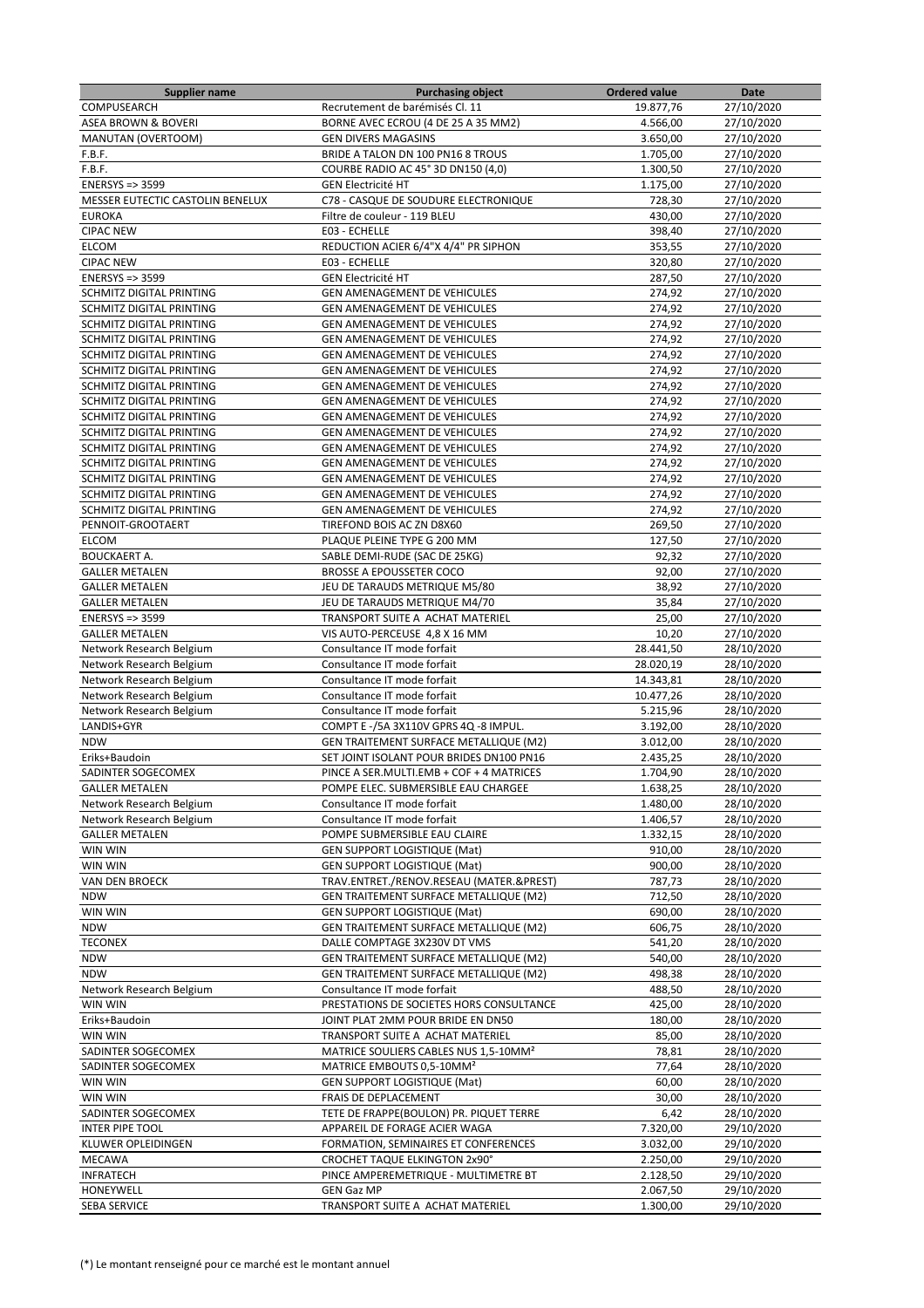| <b>Supplier name</b>          | <b>Purchasing object</b>                 | <b>Ordered value</b> | Date       |
|-------------------------------|------------------------------------------|----------------------|------------|
| SADINTER SOGECOMEX            | <b>ROUE D'ARPENTEUR</b>                  | 1.221,00             | 29/10/2020 |
| <b>VDPK</b>                   | <b>LOG MENUISERIE</b>                    | 543,75               | 29/10/2020 |
| <b>VDPK</b>                   | <b>LOG MENUISERIE</b>                    | 480,00               | 29/10/2020 |
| SADINTER SOGECOMEX            | <b>CUBE GAZ PROPANE 5KG</b>              | 358,30               | 29/10/2020 |
| <b>VDPK</b>                   | <b>LOG MENUISERIE</b>                    | 254,70               | 29/10/2020 |
| SANISTOCK                     | RACCORD DROIT CU 1/2"M X 12MM + BICONE   | 208,80               | 29/10/2020 |
| LEFORT J.                     | <b>GEN Gaz MP</b>                        | 123,00               | 29/10/2020 |
| SANISTOCK                     | COUDE CU A BICONE GAZ 15 X 15MM          | 113,50               | 29/10/2020 |
|                               |                                          |                      |            |
| <b>CLABOTS</b>                | MECHE FREI DIAM: 6MM POUR BAKELITE       | 75,55                | 29/10/2020 |
| SANISTOCK                     | COUDE CU A BICONE GAZ 1/2"F X 12MM       | 73,95                | 29/10/2020 |
| <b>GALLER METALEN</b>         | BROSSE A BALAYER COCO SANS MANCHE (80CM) | 46,10                | 29/10/2020 |
| <b>GALLER METALEN</b>         | VAPORISATEUR SYNTHETIQUE 0,75L           | 37,60                | 29/10/2020 |
| D-FI                          | TRAVAUX RENOVATION BATIMENT              | 18.593,00            | 30/10/2020 |
| TVH EQUIPMENT                 | V15 - ELEVATEUR A FOURCHES               | 8.980,00             | 30/10/2020 |
| <b>ATIMA - TPIM</b>           | <b>REHAUSSEUR</b>                        | 2.853,67             | 30/10/2020 |
| SIGNIFY BELGIUM               | CONS-ALU-CEN00039-DEC-1BR-0° R7043       | 2.508,00             | 30/10/2020 |
| <b>VDPK</b>                   | LOG TRAVAUX PETITS CLOISONNEMENTS        | 2.384,25             | 30/10/2020 |
| <b>VOESTALPINE (SOUDOKAY)</b> | ELECTRODE CELLULOSE 4,00MM DESCENDANTE   | 1.990,01             | 30/10/2020 |
| CEBEO                         | <b>GEN TELECONTROLE</b>                  | 1.746,51             | 30/10/2020 |
| <b>GEORG FISCHER</b>          | TRANSITION PE40 ESOUD - AC DN32 F        | 979,50               | 30/10/2020 |
| SIGNIFY BELGIUM               | CONS-ALU-CEN00039-DEC-1BR-0° R6028       | 418,00               | 30/10/2020 |
| SICLI                         | <b>EXTINCTEUR TYPE ABC 2 KG</b>          | 204,95               | 30/10/2020 |
|                               |                                          |                      |            |
| KDO                           | ARTICLE PUBLICITAIRES AVEC LOGO          | 140,49               | 30/10/2020 |
| LEFORT J.                     | RACCORD DROIT CU 1/4"M X 12MM + BICONE   | 117,60               | 30/10/2020 |
| <b>ZETES ELECTRONICS</b>      | Fourniture HW Mobile Device              | 43.032,57            | 2/11/2020  |
| <b>ZETES ELECTRONICS</b>      | Consultance IT mode forfait              | 10.000,00            | 2/11/2020  |
| <b>ZETES ELECTRONICS</b>      | Fourniture HW Mobile Device              | 3.912,98             | 2/11/2020  |
| TE CONNECTIVITY               | MANCHON A COULER GRAND MODELE LOVINK     | 3.643,20             | 2/11/2020  |
| <b>FLEXMAIL</b>               | PRESTATIONS DE SOCIETES HORS CONSULTANCE | 3.426,00             | 2/11/2020  |
| <b>EUROVIA</b>                | Eclairage public prestation entrepreneur | 2.993,40             | 2/11/2020  |
| <b>ZETES ELECTRONICS</b>      | Fourniture HW Mobile Device              | 2.935,80             | 2/11/2020  |
| <b>EUROVIA</b>                | Eclairage public prestation entrepreneur | 1.995,60             | 2/11/2020  |
| <b>EUROVIA</b>                | Eclairage public prestation entrepreneur | 1.892,40             | 2/11/2020  |
| <b>ZETES ELECTRONICS</b>      | Consultance IT mode forfait              | 1.816,87             | 2/11/2020  |
|                               |                                          |                      |            |
| <b>ZETES ELECTRONICS</b>      | Consultance IT mode forfait              | 1.816,41             | 2/11/2020  |
| <b>ZETES ELECTRONICS</b>      | Consultance IT mode forfait              | 1.816,41             | 2/11/2020  |
| <b>ZETES ELECTRONICS</b>      | Consultance IT mode forfait              | 1.816,41             | 2/11/2020  |
| <b>ZETES ELECTRONICS</b>      | Consultance IT mode forfait              | 1.816,41             | 2/11/2020  |
| <b>ZETES ELECTRONICS</b>      | Fourniture HW Mobile Device              | 1.646,25             | 2/11/2020  |
| <b>ZETES ELECTRONICS</b>      | Consultance IT mode forfait              | 1.500,00             | 2/11/2020  |
| <b>BERNER</b>                 | STYLO LAMPE 7+1 LED MICRO USB            | 1.318,00             | 2/11/2020  |
| F.B.F.                        | TE AC REDUIT DN100/50 (4,5/4,5)          | 1.199,50             | 2/11/2020  |
| F.B.F.                        | REDUCT. CONC. AC DN100/50 (4,5/4,5)      | 1.050,00             | 2/11/2020  |
| <b>ZETES ELECTRONICS</b>      | Fourniture HW Mobile Device              | 1.039,41             | 2/11/2020  |
| ZETES ELECTRONICS             | Fourniture HW Mobile Device              | 975,59               | 2/11/2020  |
| ETN CHARLEROI                 | SONDE TEMPÉRATURE TRANSFORMATEUR PT 100  | 972,00               | 2/11/2020  |
| <b>ZETES ELECTRONICS</b>      | Consultance IT mode forfait              | 900,00               | 2/11/2020  |
|                               | Consultance IT mode forfait              | 800,00               |            |
| <b>ZETES ELECTRONICS</b>      |                                          |                      | 2/11/2020  |
| <b>ZETES ELECTRONICS</b>      | Consultance IT mode forfait              | 800,00               | 2/11/2020  |
| <b>ZETES ELECTRONICS</b>      | Consultance IT mode forfait              | 800,00               | 2/11/2020  |
| <b>ZETES ELECTRONICS</b>      | Fourniture HW Mobile Device              | 797,64               | 2/11/2020  |
| <b>ZETES ELECTRONICS</b>      | Fourniture HW Mobile Device              | 794,42               | 2/11/2020  |
| <b>INFRATECH</b>              | BOUCHON EXP. DOUBLE PR ABANDON 10"       | 744,96               | 2/11/2020  |
| <b>INFRATECH</b>              | BOUCHON EXP. DOUBLE POUR ABANDON 8"      | 721,30               | 2/11/2020  |
| ELCOM                         | BOUT FILETE A SOUDER 1/2" (L = 35MM)     | 600,00               | 2/11/2020  |
| <b>ZETES ELECTRONICS</b>      | SW - Serveurs - Maintenance              | 537,30               | 2/11/2020  |
| <b>ZETES ELECTRONICS</b>      | SW - Serveurs - Maintenance              | 537,30               | 2/11/2020  |
| <b>ZETES ELECTRONICS</b>      | SW - Serveurs - Maintenance              | 537,30               | 2/11/2020  |
| <b>ZETES ELECTRONICS</b>      | SW - Serveurs - Maintenance              | 537,30               | 2/11/2020  |
| <b>ZETES ELECTRONICS</b>      | SW - Serveurs - Maintenance              | 537,30               | 2/11/2020  |
| APRAGAZ                       |                                          | 461,76               |            |
|                               | ANALYSES ET CONTROLES DIVERS             |                      | 2/11/2020  |
| <b>ZETES ELECTRONICS</b>      | Fourniture HW Mobile Device              | 414,00               | 2/11/2020  |
| <b>ZETES ELECTRONICS</b>      | Consultance IT mode forfait              | 400,00               | 2/11/2020  |
| <b>FILOFORM</b>               | MASTIC D'ETANCHEITE IGNIFUGE             | 378,24               | 2/11/2020  |
| <b>ZETES ELECTRONICS</b>      | Fourniture HW Mobile Device              | 348,91               | 2/11/2020  |
| <b>ZETES ELECTRONICS</b>      | Fourniture HW Mobile Device              | 343,56               | 2/11/2020  |
| <b>INFRATECH</b>              | BOUCHON EXP. DOUBLE POUR ABANDON 3"      | 292,80               | 2/11/2020  |
| APRAGAZ                       | ANALYSES ET CONTROLES DIVERS             | 245,44               | 2/11/2020  |
| <b>GALLER METALEN</b>         | <b>GEN outillage</b>                     | 212,66               | 2/11/2020  |
| <b>ZETES ELECTRONICS</b>      | Consultance IT mode forfait              | 168,59               | 2/11/2020  |
| <b>ZETES ELECTRONICS</b>      | Consultance IT mode forfait              | 168,59               | 2/11/2020  |
|                               |                                          |                      |            |
| <b>ZETES ELECTRONICS</b>      | Consultance IT mode forfait              | 168,59               | 2/11/2020  |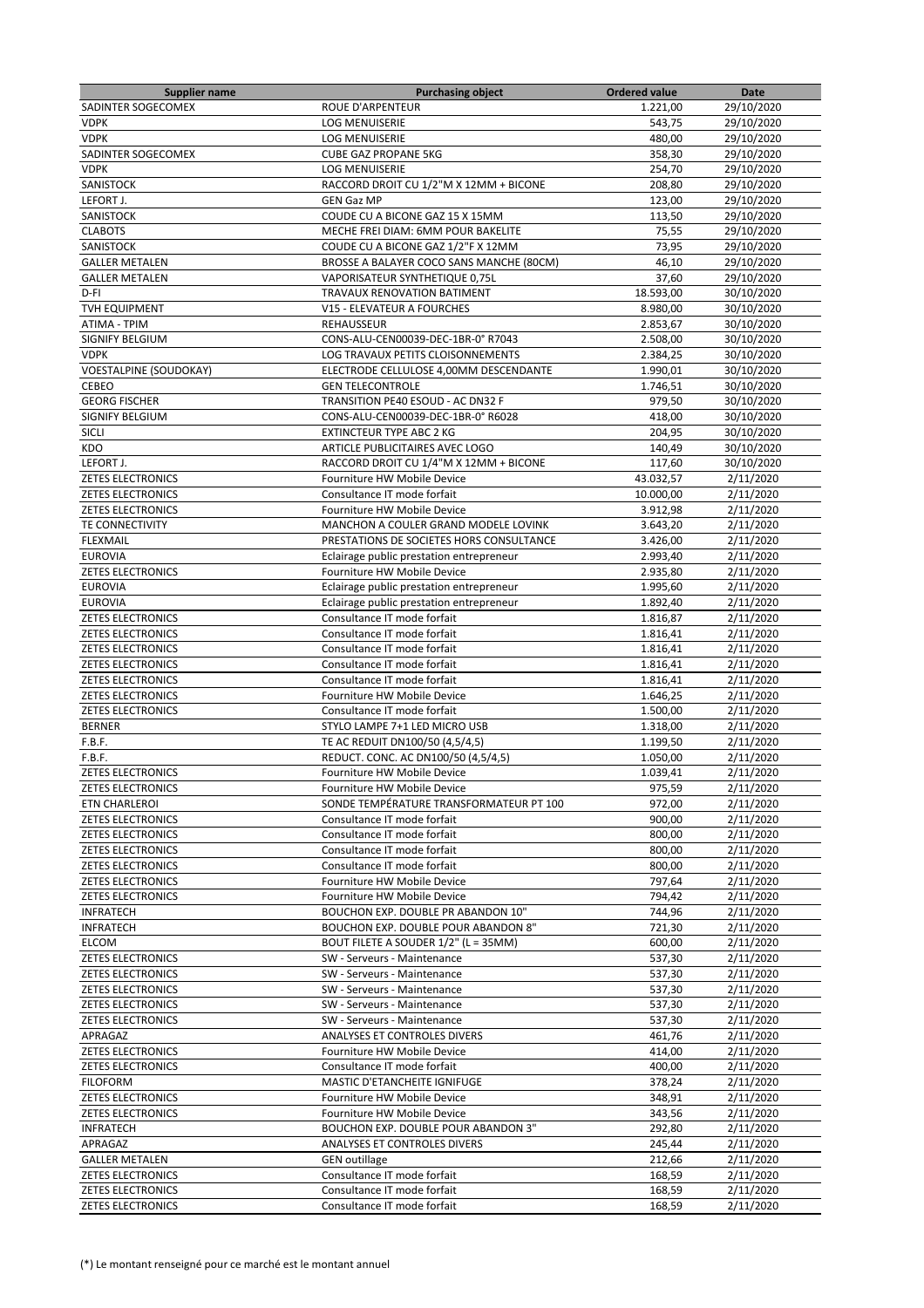| Supplier name                      | <b>Purchasing object</b>                             | <b>Ordered value</b> | Date      |
|------------------------------------|------------------------------------------------------|----------------------|-----------|
| <b>ZETES ELECTRONICS</b>           | Consultance IT mode forfait                          | 168,59               | 2/11/2020 |
| <b>ZETES ELECTRONICS</b>           | Consultance IT mode forfait                          | 168,13               | 2/11/2020 |
| <b>ZETES ELECTRONICS</b>           | Fourniture HW Mobile Device                          | 158,58               | 2/11/2020 |
| <b>INFRATECH</b>                   | BOUCHON EXP. DOUBLE PR ABANDON 2 1/2"                | 152,80               | 2/11/2020 |
| <b>ZETES ELECTRONICS</b>           | Fourniture HW Mobile Device                          | 148,02               | 2/11/2020 |
| <b>ZETES ELECTRONICS</b>           | Fourniture HW Mobile Device                          | 74,01                | 2/11/2020 |
| <b>GALLER METALEN</b>              | <b>GEN</b> outillage                                 | 64,38                | 2/11/2020 |
| <b>GALLER METALEN</b>              | <b>GEN outillage</b>                                 | 54,39                | 2/11/2020 |
| <b>ZETES ELECTRONICS</b>           | SW - Serveurs - Maintenance                          | 49,80                | 2/11/2020 |
| <b>ZETES ELECTRONICS</b>           | SW - Serveurs - Maintenance                          | 49,80                | 2/11/2020 |
|                                    |                                                      | 49,80                |           |
| <b>ZETES ELECTRONICS</b>           | SW - Serveurs - Maintenance                          |                      | 2/11/2020 |
| <b>ZETES ELECTRONICS</b>           | SW - Serveurs - Maintenance                          | 49,80                | 2/11/2020 |
| <b>ZETES ELECTRONICS</b>           | SW - Serveurs - Maintenance                          | 49,80                | 2/11/2020 |
| <b>ZETES ELECTRONICS</b>           | Fourniture HW Mobile Device                          | 39,27                | 2/11/2020 |
| <b>GALLER METALEN</b>              | <b>GEN</b> outillage                                 | 31,36                | 2/11/2020 |
| <b>ZETES ELECTRONICS</b>           | Fourniture HW Mobile Device                          | 27,18                | 2/11/2020 |
| <b>ZETES ELECTRONICS</b>           | Fourniture HW Mobile Device                          | 15,10                | 2/11/2020 |
| <b>ZETES ELECTRONICS</b>           | Fourniture HW Mobile Device                          | 13,59                | 2/11/2020 |
| <b>ZETES ELECTRONICS</b>           | Fourniture HW Mobile Device                          | 12,03                | 2/11/2020 |
| TECONEX                            | FIL BLEU 25MM <sup>2</sup> DISJ.-COMPTEUR POUR 25E60 | 4.448,50             | 3/11/2020 |
| <b>TECONEX</b>                     | KIT 25x30 ELCTR. UNIFAMILIAL 25E60 II                | 4.036,14             | 3/11/2020 |
| LANDIS+GYR                         | COMPTEUR ELECTRONIQUE 3X230V-5A CL1                  | 3.295,00             | 3/11/2020 |
| <b>INFRATECH</b>                   | BOUCHON ACIER À SOUDER 2" (DN 50)                    | 1.303,00             | 3/11/2020 |
| CEBEO                              | CONNECTEUR WAGO 221 - 3 CONDUCTEURS                  | 559,75               | 3/11/2020 |
| F.B.F.                             | COURBE A SOUDER ASTM A234 - 5/4                      | 558,00               | 3/11/2020 |
| SADINTER SOGECOMEX                 | <b>CUBE GAZ PROPANE 5KG</b>                          | 358,30               | 3/11/2020 |
| KIWA OESTERBAAI                    | FM ETUDE & SUIVI DE REALISATIONS TECHN.              | 298.00               | 3/11/2020 |
| PENNOIT-GROOTAERT                  | TIREFOND BOIS AC ZN D6X70                            | 100,00               |           |
| SADINTER SOGECOMEX                 |                                                      |                      | 3/11/2020 |
|                                    | MATRICE SOULIERS CABLES ISOLES 0,5-6MM <sup>2</sup>  | 49,04                | 3/11/2020 |
| <b>COFELY SERVICES</b>             | FM HVAC                                              | 2.619,37             | 4/11/2020 |
| <b>VANHUMBEECK FRERES</b>          | PLANCHE A COMPTEUR ELEC 40X100X1,8 CM                | 1.912,50             | 4/11/2020 |
| PERIPRO FENCING Belgium            | TRAVAUX RENOVATION BATIMENT                          | 1.219,50             | 4/11/2020 |
| <b>MERTENS METAALWERKEN</b>        | TRAVAUX RENOVATION BATIMENT                          | 799,00               | 4/11/2020 |
| THE BELGIAN                        | RES TRAVAUX DE SECURISATION                          | 260,00               | 4/11/2020 |
| <b>GALLER METALEN</b>              | CORDE NYLON Ø 8MM                                    | 253,50               | 4/11/2020 |
| <b>CLABOTS</b>                     | <b>GEN PROTOTYPE</b>                                 | 201,73               | 4/11/2020 |
| <b>COFELY SERVICES</b>             | FM NETTOYAGE VITRES ET PERSIENNES                    | 14.024,79            | 5/11/2020 |
| FUNKTIE, DEKORATIE & SYSTEMS       | LOG TRAVAUX ELECTROMECANIQUE                         | 5.960,00             | 5/11/2020 |
| <b>VANHUMBEECK FRERES</b>          | PLANCHE A COMPTEUR ELEC 30X80X1,8 CM                 | 1.311,84             | 5/11/2020 |
| STOROPACK BENELUX                  | POLYETHYLENE (50M X 4M)(RL.DE 37KG)                  | 1.240,00             | 5/11/2020 |
| <b>VIGOTEC ENGINEERED PLASTICS</b> | KIT POUR COFFRET VDB                                 | 1.159,00             | 5/11/2020 |
| SANISTOCK                          | TUYAU CUIVRE 10 X 12MM (L = 5M)                      | 832,00               | 5/11/2020 |
| CEBEO                              | CABLE LIYY PR CPTAGE MT - TT 4 X 2,5MM <sup>2</sup>  | 215,78               | 5/11/2020 |
| <b>INFRATECH</b>                   | CABLE DE 24 FIBRES OPTIQUES 2x12                     | 8.040,00             | 6/11/2020 |
| MERTENS METAALWERKEN               | TRAVAUX RENOVATION BATIMENT                          | 2.168,00             | 6/11/2020 |
| SADINTER SOGECOMEX                 | COLLIER POUR PIQUET TERRE AC CUIVRE ROND             | 1.554,00             | 6/11/2020 |
| <b>STEPSTONE</b>                   | HR CV SEARCH                                         | 23.031,20            | 9/11/2020 |
| <b>COFELY SERVICES</b>             | FM EXTRA WORKS                                       | 8.533,69             | 9/11/2020 |
| MERTENS METAALWERKEN               |                                                      |                      | 9/11/2020 |
|                                    | TRAVAUX RENOVATION BATIMENT                          | 7.258,00<br>6.654,00 |           |
| MERTENS METAALWERKEN               | TRAVAUX RENOVATION BATIMENT                          |                      | 9/11/2020 |
| <b>COFELY SERVICES</b>             | FM EQPTS ELEC, ECLAIRAGE, COURANT FAIBLE             | 6.605,20             | 9/11/2020 |
| <b>COFELY SERVICES</b>             | FM EQPTS ELEC, ECLAIRAGE, COURANT FAIBLE             | 5.563,65             | 9/11/2020 |
| PROSECO                            | FM DETECTION ET PROTECTION INCENDIE/GAZ              | 4.970,88             | 9/11/2020 |
| SADINTER SOGECOMEX                 | PIQUET TERRE AC CUIVRE ROND 3/4" L: 1,50             | 3.990,00             | 9/11/2020 |
| PROTIMEX                           | PRESTATION DE SECURITE ET DE BIEN-ÊTRE               | 3.209,00             | 9/11/2020 |
| <b>MF CONTRACTORS</b>              | TRAV.ENTRET./RENOV.RESEAU (MATER.&PREST)             | 1.870,00             | 9/11/2020 |
| <b>TECHNO SPECIALS</b>             | INDICATEUR DE COURT-CIRCUIT SIGMA F+E3               | 1.279,10             | 9/11/2020 |
| SCHMITZ DIGITAL PRINTING           | GEN AMENAGEMENT DE VEHICULES                         | 969,39               | 9/11/2020 |
| <b>GEORG FISCHER</b>               | <b>GEN</b> outillage                                 | 916,92               | 9/11/2020 |
| <b>QUALITY TRAINING</b>            | FORMATION, SEMINAIRES ET CONFERENCES                 | 850,00               | 9/11/2020 |
| <b>GEORG FISCHER</b>               | <b>GEN</b> outillage                                 | 749,12               | 9/11/2020 |
| <b>GEORG FISCHER</b>               | <b>GEN outillage</b>                                 | 749,12               | 9/11/2020 |
| <b>ARCOS</b>                       | <b>GEN Eclairage public</b>                          | 630,00               | 9/11/2020 |
| SCHMITZ DIGITAL PRINTING           | GEN AMENAGEMENT DE VEHICULES                         | 460,39               | 9/11/2020 |
| IBE-BIV-Secrétariat                | FORMATION, SEMINAIRES ET CONFERENCES                 | 450,00               | 9/11/2020 |
| <b>BINJE ACKERMANS</b>             | <b>BRIQUE PLEINE</b>                                 | 340,00               | 9/11/2020 |
| <b>GALLER METALEN</b>              | A30 - ANNEAU D'ANCRAGE/LEVAGE                        | 269,92               | 9/11/2020 |
| <b>GALLER METALEN</b>              | A30 - ANNEAU D'ANCRAGE/LEVAGE                        | 186,36               | 9/11/2020 |
| IBE-BIV-Secrétariat                | FORMATION, SEMINAIRES ET CONFERENCES                 | 180,00               | 9/11/2020 |
|                                    |                                                      |                      |           |
| LEGHORN-PERFRA                     | PINCE A SCELLER                                      | 170,00               | 9/11/2020 |
| <b>PROTIMEX</b>                    | PRESTATION DE SECURITE ET DE BIEN-ÊTRE               | 142,00               | 9/11/2020 |
| <b>GALLER METALEN</b>              | A30 - ANNEAU D'ANCRAGE/LEVAGE                        | 130,48               | 9/11/2020 |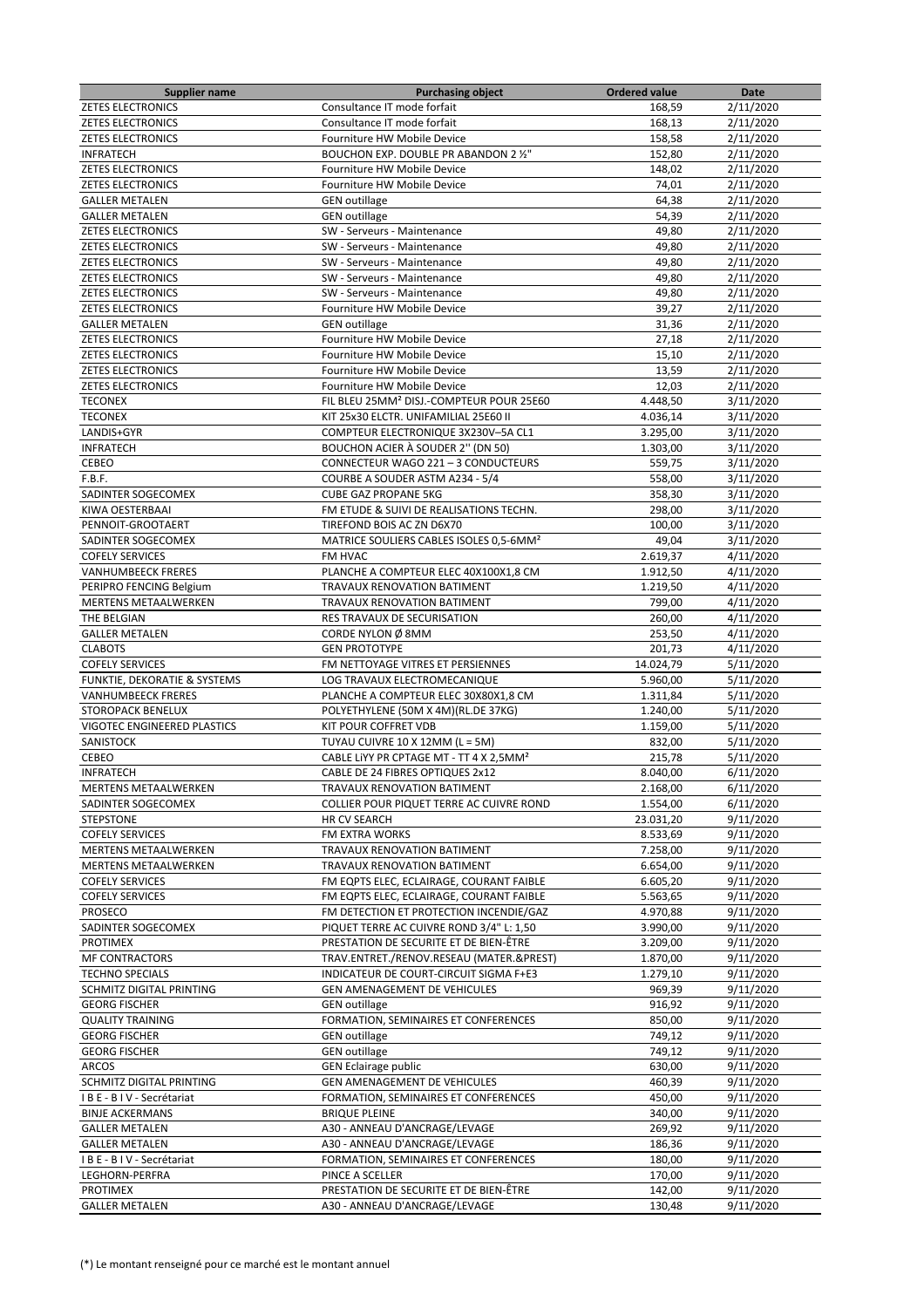| <b>Supplier name</b>            | <b>Purchasing object</b>                             | <b>Ordered value</b> | Date       |
|---------------------------------|------------------------------------------------------|----------------------|------------|
| <b>STEPSTONE</b>                | <b>HR CV SEARCH</b>                                  | 126,80               | 9/11/2020  |
| A.R.W.                          | PRESTATIONS DE SOCIETES HORS CONSULTANCE             | 123,97               | 9/11/2020  |
| <b>DETASUD</b>                  | PRESTATIONS DE SOCIETES HORS CONSULTANCE             | 99,17                | 9/11/2020  |
| IBE-BIV-Secrétariat             | FORMATION, SEMINAIRES ET CONFERENCES                 | 50,00                | 9/11/2020  |
| P5 SPRL                         | CONSULTANCE INFORMATIQUE                             | 21.000,00            | 10/11/2020 |
| <b>COFELY SERVICES</b>          | FM EXTRA WORKS                                       | 17.303,25            | 10/11/2020 |
| C VALUE groupe Cronos           | SW - Serveurs Windows                                | 16.155,62            | 10/11/2020 |
| <b>ITRON BELGIUM</b>            | <b>GEN Gaz MP</b>                                    | 12.574,70            | 10/11/2020 |
| <b>TECHNO SPECIALS</b>          | INDICATEUR DE C/C 30-40MM 400A LIQ.                  | 5.760,00             | 10/11/2020 |
| C VALUE groupe Cronos           | SW - Serveurs Windows                                | 5.444,38             | 10/11/2020 |
| <b>COFELY SERVICES</b>          | FM EXTRA WORKS                                       | 4.989,30             | 10/11/2020 |
| ELECTRO <sub>80</sub>           | <b>GEN Electricité HT</b>                            | 1.830,00             | 10/11/2020 |
| <b>NEXANS NETWORK SOLUTIONS</b> | FICHE DE COUPLAGE 630A DE NEXANS                     | 1.401,44             | 10/11/2020 |
| PHOENIX CONTACT                 | TRANSISTOR 60V DC -3A                                | 1.393,92             | 10/11/2020 |
| <b>QRP INTERNATIONAL</b>        | FORMATION, SEMINAIRES ET CONFERENCES                 | 1.103,00             | 10/11/2020 |
| PIRET ECHELLES S A              | TRAV.ENTRET./RENOV.RESEAU (MATER.&PREST)             | 900,00               | 10/11/2020 |
| PIRET ECHELLES S A              | TRAV.ENTRET./RENOV.RESEAU (MATER.&PREST)             | 765,00               | 10/11/2020 |
| SIGNIFY BELGIUM                 | LPE HAL.MET.CER.-250W-TC-G12-1B-3000K                | 749,04               | 10/11/2020 |
| <b>NDW</b>                      | GEN TRAITEMENT SURFACE METALLIQUE (M2)               | 686,25               | 10/11/2020 |
| <b>NDW</b>                      | <b>GEN TRAITEMENT SURFACE METALLIQUE (M2)</b>        | 675,00               | 10/11/2020 |
| <b>ITRON BELGIUM</b>            | <b>GEN Gaz MP</b>                                    | 662,64               | 10/11/2020 |
| ELECTRO 80                      | <b>GEN Electricité HT</b>                            | 649,20               | 10/11/2020 |
| <b>ZETES ELECTRONICS</b>        | Fourniture HW Mobile Device                          | 645,00               | 10/11/2020 |
| <b>NDW</b>                      | GEN TRAITEMENT SURFACE METALLIQUE (M2)               | 322,50               | 10/11/2020 |
| <b>NDW</b>                      | GEN TRAITEMENT SURFACE METALLIQUE (M2)               | 273,75               | 10/11/2020 |
| <b>DUTRY POWER</b>              | <b>GEN Electricité HT</b>                            | 100,00               | 10/11/2020 |
| PENNOIT-GROOTAERT               | RIVET AVEUGLE D3,2X12                                | 22,50                | 10/11/2020 |
| <b>ASSA ABLOY</b>               | DEMI CYLINDRE LITTO POUR EP                          | 1.947,20             | 12/11/2020 |
| <b>GALLER METALEN</b>           | <b>COLLIER INOX MONTE FACADE</b>                     | 1.900,00             | 12/11/2020 |
| <b>EVODIS</b>                   | gen gaz                                              | 652,50               | 12/11/2020 |
| <b>TECONEX</b>                  | <b>GEN Electricité BT</b>                            | 291,30               | 12/11/2020 |
| <b>GALLER METALEN</b>           | CINTREUSE A LEVIER 15MM                              | 279,48               | 12/11/2020 |
| <b>CLABOTS</b>                  | <b>GEN Gaz MP</b>                                    | 172,59               | 12/11/2020 |
| <b>INFRATECH</b>                | <b>GEN Electricité BT</b>                            | 152,00               | 12/11/2020 |
| <b>CLABOTS</b>                  | <b>GEN Gaz MP</b>                                    | 90,66                | 12/11/2020 |
| <b>BRUXELLES ENVIRONNEMENT</b>  | FORMATION, SEMINAIRES ET CONFERENCES                 | 50,00                | 12/11/2020 |
| <b>GALLER METALEN</b>           | BROSSE A BALAYER COCO SANS MANCHE(50 CM)             | 38,04                | 12/11/2020 |
| DEF BELGIUM                     | PRESTATION EXTINCTION INCENDIE EAU/GAZ               | 63.156,00            | 13/11/2020 |
| SHORTCUT ADVERTISING            | PRESTATIONS DE SOCIETES HORS CONSULTANCE             | 11.340,00            | 13/11/2020 |
| SHORTCUT ADVERTISING            | PRESTATIONS DE SOCIETES HORS CONSULTANCE             | 11.340,00            | 13/11/2020 |
| <b>TECONEX</b>                  | FIL BLEU 25MM <sup>2</sup> CTR-COFF, ELEC.POUR 25E60 | 5.486,25             | 13/11/2020 |
| <b>TECONEX</b>                  | Fil brun 25mm <sup>2</sup> disj.-compteur pour 25E60 | 5.153,75             | 13/11/2020 |
| <b>EUROPALETTE BX</b>           | <b>GEN DIVERS MAGASINS</b>                           | 1.800,00             | 13/11/2020 |
| <b>ASEA BROWN &amp; BOVERI</b>  | ENSEMBLE VMS TYPE 200 230V                           | 1.471,58             | 13/11/2020 |
| <b>QRP INTERNATIONAL</b>        | FORMATION, SEMINAIRES ET CONFERENCES                 | 1.450,00             | 13/11/2020 |
| <b>GALLER METALEN</b>           | POMPE ELEC. SUBM. EAU CHARGEE AVEC FLOT.             | 1.264,80             | 13/11/2020 |
| LDV PRODUCTION                  | PRESTATIONS DE SOCIETES HORS CONSULTANCE             | 1.200,00             | 13/11/2020 |
| <b>MF CONTRACTORS</b>           | TRAV.ENTRET./RENOV.RESEAU (MATER.&PREST)             | 1.150,00             | 13/11/2020 |
| <b>ECOMPANY</b>                 | URE 2.1.1 DATALOGGER A (new) UMTS (>=10)             | 1.088,45             | 13/11/2020 |
| <b>XPERT IMMO</b>               | HONORAIRES PROF. LIBERALES SOUMIS TVA                | 793,39               | 13/11/2020 |
| SADINTER SOGECOMEX              | SOULIER CABLE CU A SERTIR M16-240MM <sup>2</sup>     | 761,80               | 13/11/2020 |
| <b>ASEA BROWN &amp; BOVERI</b>  | PERTINAX UNIVERSEL VMS64-APO12-B10                   | 749,00               | 13/11/2020 |
| <b>INTER PIPE TOOL</b>          | LAME DE SCIE 30" (POUR DN 500)                       | 563,00               | 13/11/2020 |
| <b>ECOMPANY</b>                 | URE 2.1.1 DATALOGGER A (new) UMTS (>=10)             | 546,15               | 13/11/2020 |
| <b>EUROKA</b>                   | CROSSE-ALU-CEN00147-FONC-1BR-0° R7043                | 480,00               | 13/11/2020 |
| <b>INTER PIPE TOOL</b>          | LAME DE SCIE 20" (POUR DN 300)                       | 408,60               | 13/11/2020 |
| <b>KONE BELGIUM</b>             | <b>GEN Electricité HT</b>                            | 288,48               | 13/11/2020 |
| CEBEO                           | CONNECTEUR WAGO 221 - 5 CONDUCTEURS                  | 197,75               | 13/11/2020 |
| <b>GALLER METALEN</b>           | <b>BROSSE RADIATEUR COUDEE 2"</b>                    | 127,92               | 13/11/2020 |
| CEBEO                           | VIS À BOURL.M6 X 10 ECH.DE CAB. ET GOUL.             | 49,52                | 13/11/2020 |
| <b>GALLER METALEN</b>           | ENTONNOIR SYNTHETIQUE Ø 240 AVEC FILTRE              | 17,49                | 13/11/2020 |
| DAMOVO BELGIUM                  | Consultance IT mode forfait                          | 8.962,86             | 16/11/2020 |
| <b>NUTONS</b>                   | Eclairage public prestation entrepreneur             | 8.387,00             | 16/11/2020 |
| SIGNIFY BELGIUM                 | CONS-ALU-CEN00039-DEC-1BR-0° R7043                   | 7.942,00             | 16/11/2020 |
| M.D. TECHNOLOGY                 | <b>GEN TELECOM (Mat)</b>                             | 7.700,00             | 16/11/2020 |
| SIGNIFY BELGIUM                 | CONS-ALU-CEN00039-DEC-1BR-0° R7043                   | 5.852,00             | 16/11/2020 |
| DAMOVO BELGIUM                  | Consultance IT mode forfait                          | 5.186,00             | 16/11/2020 |
| <b>THELIS</b>                   | Consultance IT mode régie                            | 4.450,00             | 16/11/2020 |
| DEKEMPENEER                     | Eclairage public prestation entrepreneur             | 2.900,96             | 16/11/2020 |
| F.B.F.                          | COURBE RADIO AC 45° 3D DN150 (4,0)                   | 2.197,50             | 16/11/2020 |
| LEDEALIGHT                      | GEN SUPPORT LOGISTIQUE (Mat)                         | 1.989,40             | 16/11/2020 |
| <b>CLIP DISPLAY</b>             | <b>LOCATIONS DIVERSES</b>                            | 1.850,00             | 16/11/2020 |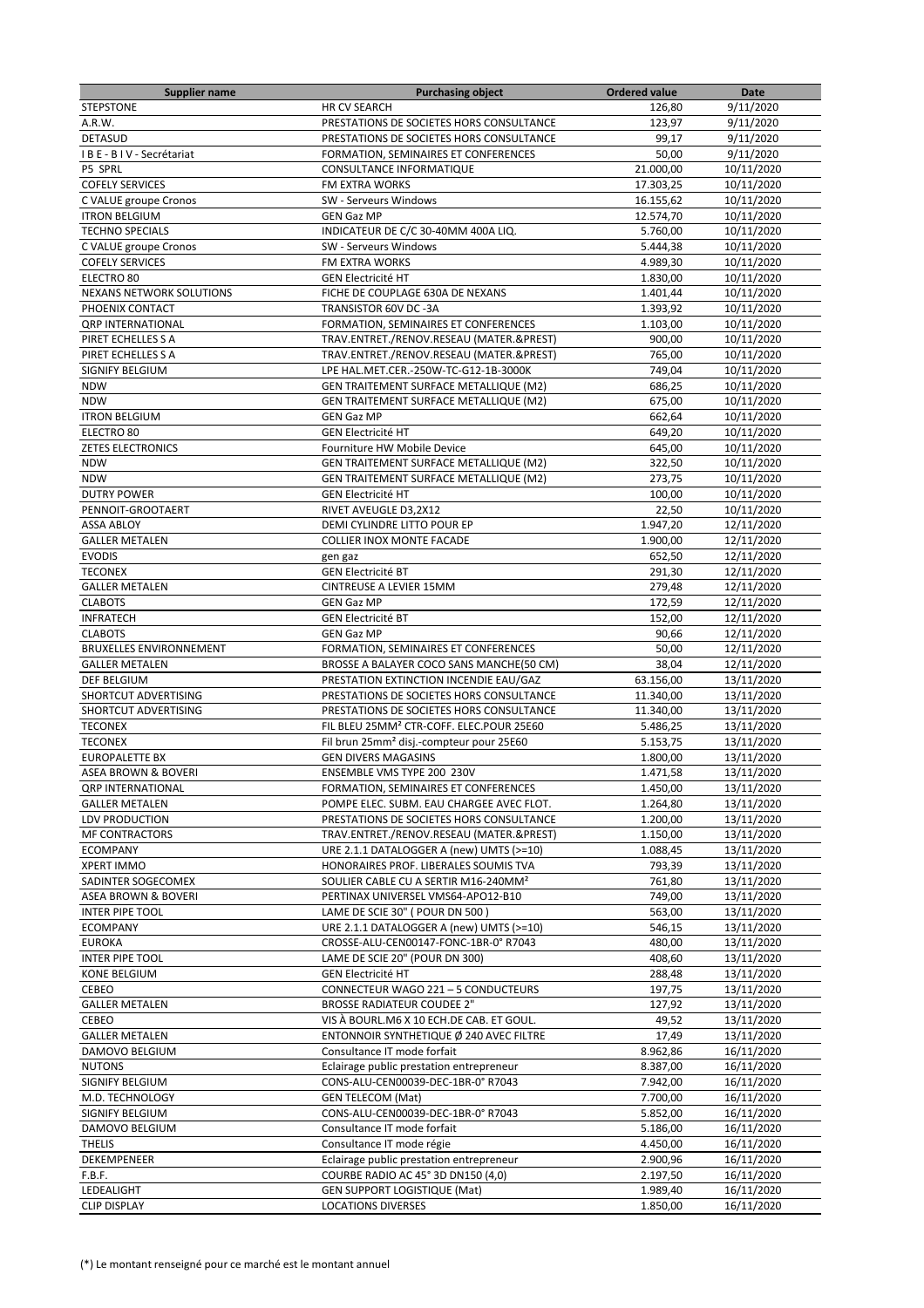| <b>Supplier name</b>                | <b>Purchasing object</b>                        | <b>Ordered value</b> | Date       |
|-------------------------------------|-------------------------------------------------|----------------------|------------|
| <b>ASEA BROWN &amp; BOVERI</b>      | ENSEMBLE VMS TYPE 200 230V                      | 1.457,61             | 16/11/2020 |
| <b>VDPK</b>                         | <b>LOG MENUISERIE</b>                           | 703,50               | 16/11/2020 |
| <b>CLIP DISPLAY</b>                 | PRESTATIONS DE SOCIETES HORS CONSULTANCE        | 300,00               | 16/11/2020 |
|                                     |                                                 |                      |            |
| LEDEALIGHT                          | <b>GEN SUPPORT LOGISTIQUE (Mat)</b>             | 179,90               | 16/11/2020 |
| <b>BOUCKAERT A.</b>                 | CIMENT (SAC DE 25KG)                            | 168,95               | 16/11/2020 |
| LEDEALIGHT                          | <b>GEN SUPPORT LOGISTIQUE (Mat)</b>             | 68,60                | 16/11/2020 |
| LEDEALIGHT                          | <b>GEN SUPPORT LOGISTIQUE (Mat)</b>             | 29,13                | 16/11/2020 |
| SANISTOCK                           | BAGUE BICONE GAZ DIA.15MM                       | 18,20                | 16/11/2020 |
| LEDEALIGHT                          | <b>GEN SUPPORT LOGISTIQUE (Mat)</b>             | 17,99                | 16/11/2020 |
|                                     |                                                 |                      |            |
| <b>EATON ELECTRIC</b>               | CLEF DE REARMEMENT POUR MAGNEFIX MF             | 5.830,00             | 17/11/2020 |
| <b>TECONEX</b>                      | FIL BRUN 25MM <sup>2</sup> CTR-COFF. POUR 25E60 | 5.486,25             | 17/11/2020 |
| <b>COFELY SERVICES</b>              | <b>FM EXTRA WORKS</b>                           | 4.815,72             | 17/11/2020 |
| <b>BUREAU DE FONSECA</b>            | ANALYSES ET CONTROLES DIVERS                    | 4.120,00             | 17/11/2020 |
| ASEA BROWN & BOVERI                 | ENSEMBLE VMS TYPE 100 230V                      | 786,47               | 17/11/2020 |
| VCL - CPS                           | FORMATION, SEMINAIRES ET CONFERENCES            | 510,00               | 17/11/2020 |
|                                     |                                                 |                      |            |
| <b>EATON ELECTRIC</b>               | CLEF DE REARMEMENT POUR MAGNEFIX MD             | 500,00               | 17/11/2020 |
| SIGNIFY BELGIUM                     | CROSSE-ALU-CEN00042-DEC-1BR-0° R7043            | 418,00               | 17/11/2020 |
| <b>CORONA PRINT</b>                 | Consultance IT mode forfait                     | 367,50               | 17/11/2020 |
| ASSOC. NATIONALE POUR LA PROTECTION | FORMATION, SEMINAIRES ET CONFERENCES            | 360,00               | 17/11/2020 |
| WIN WIN                             | <b>GEN SUPPORT LOGISTIQUE (Mat)</b>             | 285,00               | 17/11/2020 |
|                                     |                                                 |                      |            |
| JEAN MÜLLER                         | OBTURATEUR UNIVERSEL POUR TGBT                  | 177,60               | 17/11/2020 |
| WIN WIN                             | TRANSPORT SUITE A ACHAT MATERIEL                | 45,00                | 17/11/2020 |
| <b>ELEVOLT</b>                      | CAPOT SCELLABLE POUR 25D60                      | 36.300,00            | 18/11/2020 |
| ELECTRO MECHANIC EQUIPMENT          | RACK TI-TP POUR TCC 5 kV                        | 7.694,45             | 18/11/2020 |
| ELECTRO MECHANIC EQUIPMENT          | RACK TI-TP POUR TCC 6,6 kV                      | 7.694,45             | 18/11/2020 |
| ELECTRO MECHANIC EQUIPMENT          | RACK TI-TP POUR TCC 11 kV                       | 7.384,29             | 18/11/2020 |
| ELECTRO MECHANIC EQUIPMENT          |                                                 |                      |            |
|                                     | RACK TI-TP POUR TCC 11 kV                       | 7.384,29             | 18/11/2020 |
| ELECTRO MECHANIC EQUIPMENT          | RACK TI-TP POUR TCC 11 kV                       | 7.384,29             | 18/11/2020 |
| ELECTRO MECHANIC EQUIPMENT          | RACK TI-TP POUR TCC 11 kV                       | 7.384,29             | 18/11/2020 |
| SIGNIFY BELGIUM                     | CONS-ALU-CEN00039-DEC-1BR-0° R7043              | 5.434,00             | 18/11/2020 |
| SIGNIFY BELGIUM                     | CONS-ALU-CEN00039-DEC-1BR-0° R7043              | 5.016,00             | 18/11/2020 |
| <b>ASSA ABLOY</b>                   | DEMI CYLINDRE LITTO CABINE RESEAU ELEC          | 2.902,80             | 18/11/2020 |
|                                     |                                                 |                      |            |
| LANDIS+GYR                          | COMPT E -/5A 63/110V GPRS 4Q CL1 8 IMP          | 2.736,00             | 18/11/2020 |
| ELECTRO MECHANIC EQUIPMENT          | <b>GEN Electricité HT</b>                       | 2.125,35             | 18/11/2020 |
| ELECTRO MECHANIC EQUIPMENT          | <b>GEN Electricité HT</b>                       | 2.125,35             | 18/11/2020 |
| PROSAFCO                            | <b>CAGOULE IGNIFUGE</b>                         | 1.489,50             | 18/11/2020 |
| <b>ASEA BROWN &amp; BOVERI</b>      | DEMI-CYLINDRE AVEC CLE (VYNCKIER)               | 1.278,00             | 18/11/2020 |
| TUINWERKEN GEERT SUENENS            | <b>ENTRETIEN / NETTOYAGE POSTES</b>             | 938,50               | 18/11/2020 |
|                                     |                                                 |                      |            |
| SORTIMO BVBA                        | COFFRET RANGEMENT PR SOULIERS DE CABLE          | 800,53               | 18/11/2020 |
| NEDELKO BELGIUM                     | PILE RONDE 1,5V LR6 / AA                        | 674,00               | 18/11/2020 |
| SADINTER SOGECOMEX                  | MANCHON HEXAGONAL POUR PIQUET TERRE             | 648,00               | 18/11/2020 |
| <b>EUROKA</b>                       | CROSSE-ALU-CEN00147-FONC-1BR-0° R7043           | 480,00               | 18/11/2020 |
| NEDELKO BELGIUM                     | PILE RONDE 1,5V LR20 / D                        | 418,80               | 18/11/2020 |
| PHOENIX CONTACT                     |                                                 | 399,79               | 18/11/2020 |
|                                     | Maintenance Cogen                               |                      |            |
| <b>CLIMA &amp; PARTNERS</b>         | TRAV.ENTRET./RENOV.RESEAU (MATER.&PREST)        | 356,00               | 18/11/2020 |
| SANISTOCK                           | COUDE CU A BICONE GAZ 1/2"M X 15MM              | 161,40               | 18/11/2020 |
| <b>COFELY SERVICES</b>              | FM EQPTS ELEC, ECLAIRAGE, COURANT FAIBLE        | 5.761,65             | 19/11/2020 |
| <b>CRIME CONTROL</b>                | FORMATION, SEMINAIRES ET CONFERENCES            | 4.910,40             | 19/11/2020 |
| <b>INFRATECH</b>                    | TAPIS EN CAOUTCHOUC RECYCLE - EPAIS.10MM        | 4.182,00             | 19/11/2020 |
| <b>CRIME CONTROL</b>                | FORMATION, SEMINAIRES ET CONFERENCES            | 3.375,90             | 19/11/2020 |
|                                     |                                                 |                      |            |
| MICHAUD EXPORT                      | <b>MANCHON POUR FUSIBLE</b>                     | 3.150,00             | 19/11/2020 |
| <b>BOUWBEDRIJF HELSEN</b>           | Gaz prestation entrepreneur                     | 2.500,00             | 19/11/2020 |
| VCL - CPS                           | FORMATION, SEMINAIRES ET CONFERENCES            | 1.589,00             | 19/11/2020 |
| NEDELKO BELGIUM                     | PILE RONDE 1,5V LR3 / AAA                       | 850,00               | 19/11/2020 |
| <b>CANON Belgium</b>                | PAPER RED LABEL 75 GR. 841 MM. X 200 M.         | 753,90               | 19/11/2020 |
| FUNKTIE, DEKORATIE & SYSTEMS        | LOG TRAVAUX ELECTROMECANIQUE                    | 632,00               | 19/11/2020 |
|                                     |                                                 |                      |            |
| <b>CRIME CONTROL</b>                | FRAIS DE DEPLACEMENT                            | 550,00               | 19/11/2020 |
| <b>NDW</b>                          | GEN TRAITEMENT SURFACE METALLIQUE (M2)          | 540,00               | 19/11/2020 |
| MALVAUX CONSULTING                  | FORMATEUR POUR FORMATION                        | 375,00               | 19/11/2020 |
| <b>CRIME CONTROL</b>                | FORMATION, SEMINAIRES ET CONFERENCES            | 245,52               | 19/11/2020 |
| SOTEBA                              | PERMATIGHT DIA 35                               | 207,08               | 19/11/2020 |
| <b>CRIME CONTROL</b>                | FORMATION, SEMINAIRES ET CONFERENCES            | 168,81               | 19/11/2020 |
|                                     |                                                 |                      |            |
| <b>GALLER METALEN</b>               | BAC DE STOCKAGE EN PVC N. 5                     | 133,60               | 19/11/2020 |
| <b>KORN FERRY</b>                   | SW - Serveurs Windows                           | 7.200,00             | 20/11/2020 |
| <b>HUDSON BELGIUM</b>               | SW - Serveurs Windows                           | 4.500,00             | 20/11/2020 |
| <b>TECONEX</b>                      | BOÎTIER 1 DISJONCTEUR 'NO DEVICE'               | 3.185,20             | 20/11/2020 |
| <b>D &amp; O PARTNERS</b>           | <b>GEN Imprimerie Achats</b>                    | 978,88               | 20/11/2020 |
|                                     |                                                 |                      |            |
| <b>TECONEX</b>                      | FIL BRUN 35MM <sup>2</sup> /250MM               | 820,00               | 20/11/2020 |
| ROELS R. & A.                       | BROSSE A PEINDRE RONDE DIAMETRE 17MM            | 244,44               | 20/11/2020 |
| <b>BOUCKAERT A.</b>                 | PLATRE RAPIDE (SAC DE 5KG)                      | 203,86               | 20/11/2020 |
| <b>CORONA PRINT</b>                 | Fourniture HW Imprimantes Consommables          | 176,50               | 20/11/2020 |
| <b>CORONA PRINT</b>                 | Fourniture HW Imprimantes Consommables          | 122,50               | 20/11/2020 |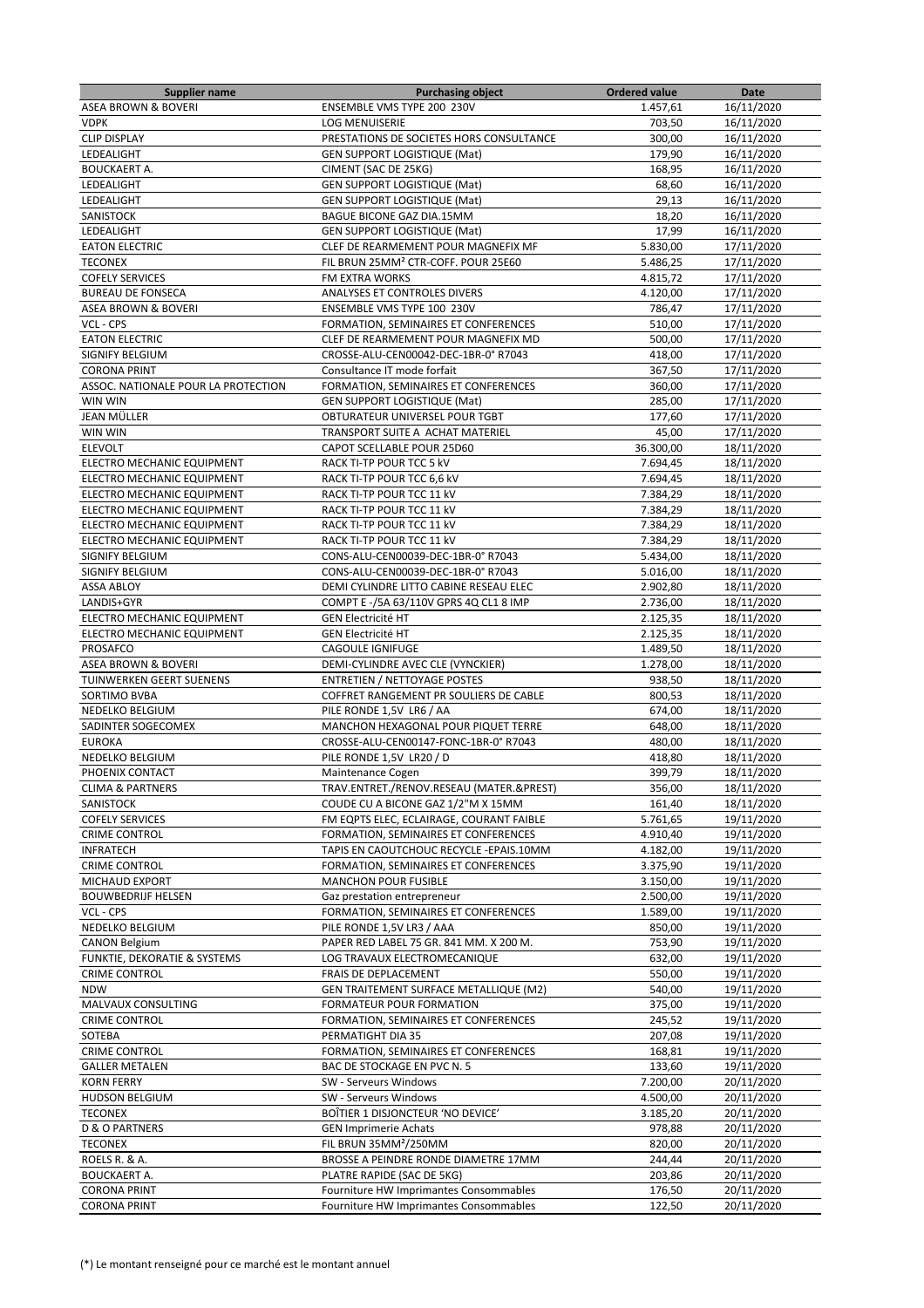| <b>Supplier name</b>            | <b>Purchasing object</b>                         | <b>Ordered value</b> | Date       |
|---------------------------------|--------------------------------------------------|----------------------|------------|
| <b>QRP INTERNATIONAL</b>        | FORMATION, SEMINAIRES ET CONFERENCES             | 5.350,00             | 23/11/2020 |
| <b>METALPROJECTS</b>            | TRAVAUX RENOVATION BATIMENT                      | 5.340,00             | 23/11/2020 |
| <b>EVODIS</b>                   | FOND BOMBE RESEAU PE DN 160 + PURGE              | 4.889,50             | 23/11/2020 |
| SUSTAINALIZE                    | PRESTATIONS DE SOCIETES HORS CONSULTANCE         | 4.080,00             | 23/11/2020 |
| LAURENTY, F. S.E.N. (NETTOYAGE) | FM DENEIGEMENT ET SALAGE                         | 2.562,90             | 23/11/2020 |
| SIGNIFY BELGIUM                 | <b>GEN SUPPORT LOGISTIQUE (Mat)</b>              | 953.39               | 23/11/2020 |
| SIGNIFY BELGIUM                 | LOG TRAVAUX D'ELECTRICITE                        | 650,00               | 23/11/2020 |
| SOUL YOGA                       | FORMATION, SEMINAIRES ET CONFERENCES             | 450,00               | 23/11/2020 |
| AXELENT                         | LOG TRAVAUX PETITS CLOISONNEMENTS                | 420,07               |            |
|                                 |                                                  |                      | 23/11/2020 |
| <b>QRP INTERNATIONAL</b>        | FORMATION, SEMINAIRES ET CONFERENCES             | 320,00               | 23/11/2020 |
| AXELENT                         | PRESTATIONS DE SOCIETES HORS CONSULTANCE         | 301,00               | 23/11/2020 |
| AXELENT                         | <b>FRAIS DE DEPLACEMENT</b>                      | 289,00               | 23/11/2020 |
| <b>FILOFORM</b>                 | RESSORT POUR TERRE E(A)IAJB 10-35MM <sup>2</sup> | 112,00               | 23/11/2020 |
| LA CHAISE CREATION              | Frais de publicité                               | 70,00                | 23/11/2020 |
| <b>CAPITANI</b>                 | <b>GEN Electricité HT</b>                        | 55,00                | 23/11/2020 |
| <b>NUTONS</b>                   | Eclairage public prestation entrepreneur         | 24.983,00            | 24/11/2020 |
| <b>COFELY SERVICES</b>          | FM EQPTS ELEC, ECLAIRAGE, COURANT FAIBLE         | 12.373,25            | 24/11/2020 |
| <b>XYLOS</b>                    | Consultance IT mode forfait                      | 9.900,00             | 24/11/2020 |
| <b>COFELY SERVICES</b>          | FM EXTRA WORKS                                   | 6.328,53             | 24/11/2020 |
| N.B.R NUSSBAUMER & CO           | POMPE HYDR PIED + CISAILLE CABLE 30KV            | 3.079,54             | 24/11/2020 |
| PHOENIX CONTACT                 | <b>GEN Electricité HT</b>                        | 1.859,95             | 24/11/2020 |
| F.B.F.                          | COURBE RADIO AC 45° 3D DN300 (5,6)               | 1.594,40             | 24/11/2020 |
|                                 |                                                  |                      |            |
| F.B.F.                          | COURBE RADIO AC 45° 3D DN250 (5,0)               | 1.589,40             | 24/11/2020 |
| <b>HAPPY MONDAYS</b>            | FORMATION, SEMINAIRES ET CONFERENCES             | 1.495,00             | 24/11/2020 |
| <b>XYLOS</b>                    | FORMATION, SEMINAIRES ET CONFERENCES             | 1.400,00             | 24/11/2020 |
| CEBEO                           | BRIDE ETRIER POUR FER L (12-16MM)                | 1.043,60             | 24/11/2020 |
| HAUF TECHNIK GMBH & CO KG       | <b>COUVERCLE HAUFF BT</b>                        | 1.038,80             | 24/11/2020 |
| <b>IGEPA</b>                    | <b>GEN DIVERS MAGASINS</b>                       | 1.020,00             | 24/11/2020 |
| SCHMITZ DIGITAL PRINTING        | GEN AMENAGEMENT DE VEHICULES                     | 969,39               | 24/11/2020 |
| SCHMITZ DIGITAL PRINTING        | GEN AMENAGEMENT DE VEHICULES                     | 969,39               | 24/11/2020 |
| SCHMITZ DIGITAL PRINTING        | GEN AMENAGEMENT DE VEHICULES                     | 969,39               | 24/11/2020 |
| <b>SICAME BENELUX</b>           | KIT TAPIS ISOLANT PR TRAVAUX EN COFFRET          | 869,40               | 24/11/2020 |
| SOBEMETAL                       | PLAQUE D'OBTURATION 600*600*10                   | 737,45               | 24/11/2020 |
| <b>MEETVISIE</b>                | <b>C54 - CURVIMETRE</b>                          | 652,50               | 24/11/2020 |
|                                 |                                                  |                      |            |
| SCHMITZ DIGITAL PRINTING        | GEN AMENAGEMENT DE VEHICULES                     | 460,39               | 24/11/2020 |
| SCHMITZ DIGITAL PRINTING        | GEN AMENAGEMENT DE VEHICULES                     | 460,39               | 24/11/2020 |
| SCHMITZ DIGITAL PRINTING        | <b>GEN AMENAGEMENT DE VEHICULES</b>              | 460,39               | 24/11/2020 |
| SCHMITZ DIGITAL PRINTING        | GEN AMENAGEMENT DE VEHICULES                     | 460,39               | 24/11/2020 |
| PHOENIX CONTACT                 | <b>GEN TELECONTROLE</b>                          | 423,66               | 24/11/2020 |
| PHOENIX CONTACT                 | <b>GEN Electricité HT</b>                        | 401,36               | 24/11/2020 |
| PHOENIX CONTACT                 | <b>GEN Electricité HT</b>                        | 381,06               | 24/11/2020 |
| PHOENIX CONTACT                 | <b>GEN TELECONTROLE</b>                          | 378,01               | 24/11/2020 |
| SOBEMETAL                       | PLAQUE D'OBTURATION 400*400*10                   | 327,75               | 24/11/2020 |
| PHOENIX CONTACT                 | <b>GEN Electricité HT</b>                        | 40,14                | 24/11/2020 |
| B.S.I.                          | CLE POUR TAQUE SYNTHETIQUE                       | 36,45                | 24/11/2020 |
| PENNOIT-GROOTAERT               | VIS A TETE HEXAGONALE LAITON M5 X 16             | 33,00                | 24/11/2020 |
| PHOENIX CONTACT                 | <b>GEN TELECONTROLE</b>                          | 30,50                | 24/11/2020 |
| <b>HEALTH2WORK</b>              | POIGNEES ERGONOMIQUES POUR BOITE CARTON          | 30,00                | 24/11/2020 |
|                                 |                                                  | 14,20                |            |
| PHOENIX CONTACT                 | <b>GEN TELECONTROLE</b>                          |                      | 24/11/2020 |
| PHOENIX CONTACT                 | <b>GEN Electricité HT</b>                        | 12,80                | 24/11/2020 |
| PHOENIX CONTACT                 | <b>GEN Electricité HT</b>                        | 10,67                | 24/11/2020 |
| PHOENIX CONTACT                 | <b>GEN Electricité HT</b>                        | 10,67                | 24/11/2020 |
| LIONEL BAEDEWYNS                | TRAV.ENTRET./RENOV.RESEAU (MATER.&PREST)         | 6.558,00             | 25/11/2020 |
| <b>VANHUMBEECK FRERES</b>       | PANNEAU BETONPLEX 2500X1250X21                   | 5.070,00             | 25/11/2020 |
| PEPPERL + FUCHS                 | ISOLATION GALVANIQUE SORTIE D'IMPUL 1->2         | 4.590,00             | 25/11/2020 |
| <b>TECHNO SPECIALS</b>          | COFFRET MURAL POUR ICD FLAIR                     | 1.026,00             | 25/11/2020 |
| SCHNEIDER ELECTRIC              | COFFRET MURAL POUR ICD FLAIR                     | 992,20               | 25/11/2020 |
| <b>ECOMPANY</b>                 | URE 2.1.1 DATALOGGER A (new) UMTS (>=10)         | 909,70               | 25/11/2020 |
| <b>LILICAST</b>                 | Consultance IT mode forfait                      | 904,13               | 25/11/2020 |
| <b>ECOMPANY</b>                 | URE 2.1.1 DATALOGGER A (new) UMTS (>=10)         | 754,05               | 25/11/2020 |
| SADINTER SOGECOMEX              | SOULIER CABLE CU A SERTIR M16-240MM <sup>2</sup> | 703,20               | 25/11/2020 |
| <b>VANAS ENGINEERING</b>        | <b>GEN</b> outillage                             | 676,00               | 25/11/2020 |
|                                 |                                                  |                      | 25/11/2020 |
| <b>TECONEX</b>                  | COFFRET D'ALIMENTATION LOCAL BT                  | 655,60               |            |
| <b>ECOMPANY</b>                 | URE 2.1.1 DATALOGGER A (new) UMTS (>=10)         | 483,45               | 25/11/2020 |
| <b>ECOMPANY</b>                 | URE 2.1.1 DATALOGGER A (new) UMTS (>=10)         | 483,45               | 25/11/2020 |
| <b>ECOMPANY</b>                 | URE 2.1.1 DATALOGGER A (new) UMTS (>=10)         | 483,45               | 25/11/2020 |
| <b>LILICAST</b>                 | Consultance IT mode forfait                      | 189,87               | 25/11/2020 |
| PHOENIX CONTACT                 | PLAQUE FERMETURE POUR BORNE L 6,2/8,2MM          | 105,28               | 25/11/2020 |
| PROSAFCO                        | GEN Vêtements de travail                         | 36.750,00            | 26/11/2020 |
| ELIA TRANSMISSION BELGIUM       | <b>CONSULTANCE - AUTRES</b>                      | 27.052,78            | 26/11/2020 |
| FLUVIUS SYSTEM OPERATOR         | CONSULTANCE - AUTRES                             | 23.082,55            | 26/11/2020 |
| ELIA TRANSMISSION BELGIUM       | CONSULTANCE - AUTRES                             | 13.287,69            | 26/11/2020 |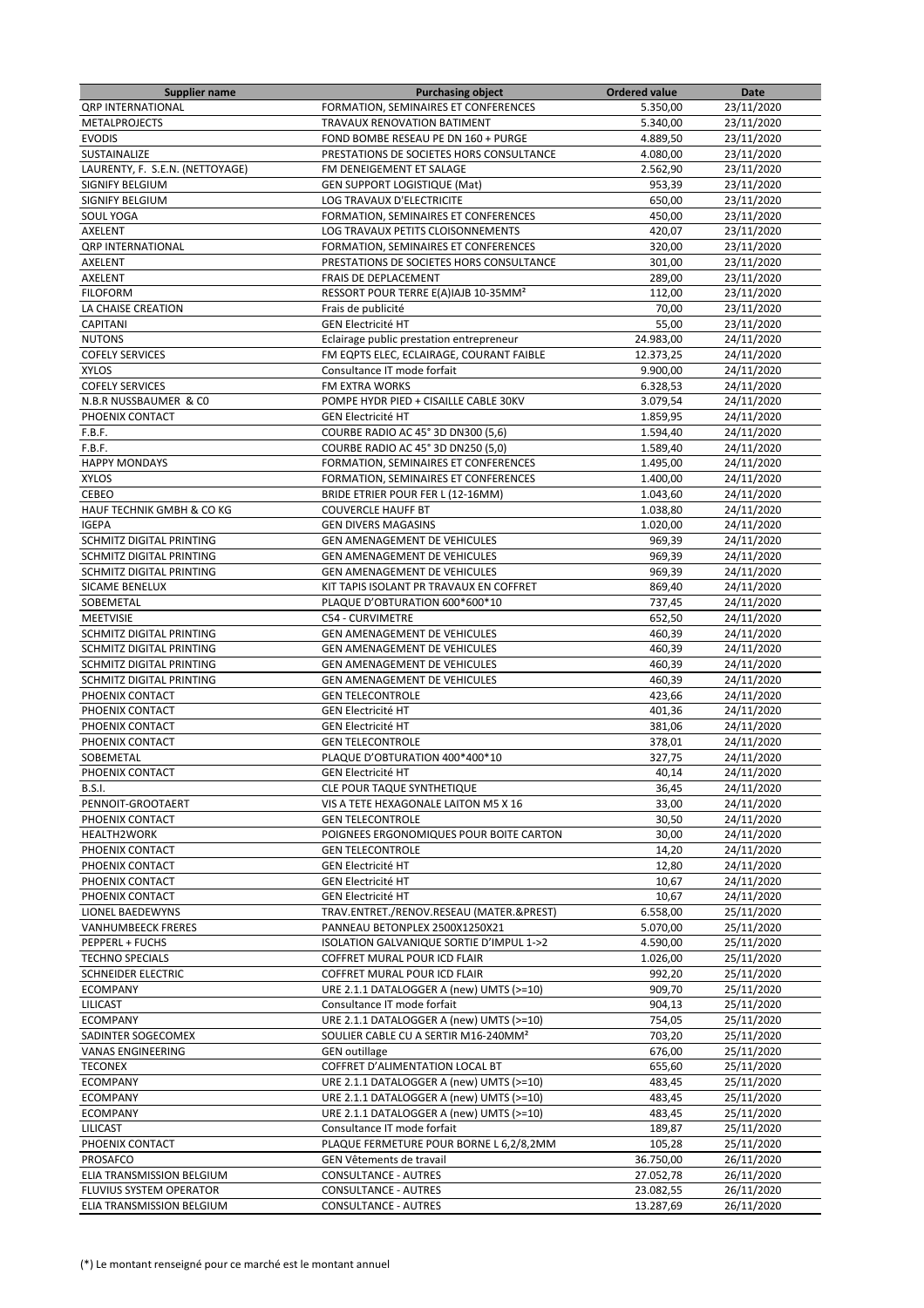| Supplier name                       | <b>Purchasing object</b>                 | Ordered value | Date       |
|-------------------------------------|------------------------------------------|---------------|------------|
| VAN LEEUWEN TUBES => 2177 VAN LEEUW | <b>GEN Gaz MP</b>                        | 2.167,52      | 26/11/2020 |
| INTERNAL AUDIT ACADEMY              | FORMATION, SEMINAIRES ET CONFERENCES     | 1.635,00      | 26/11/2020 |
| SOCOMEC BELGIUM                     | MODULE DE MESURE POUR MONITORING TGBT    | 896,00        | 26/11/2020 |
| VAN LEEUWEN TUBES => 2177 VAN LEEUW | <b>GEN Gaz MP</b>                        | 770,70        | 26/11/2020 |
| VAN LEEUWEN TUBES => 2177 VAN LEEUW | <b>GEN Gaz MP</b>                        | 508,48        | 26/11/2020 |
|                                     |                                          |               |            |
| VAN LEEUWEN TUBES => 2177 VAN LEEUW | <b>GEN Gaz MP</b>                        | 387,82        | 26/11/2020 |
| VAN LEEUWEN TUBES => 2177 VAN LEEUW | <b>GEN Gaz MP</b>                        | 318,24        | 26/11/2020 |
| VAN LEEUWEN TUBES => 2177 VAN LEEUW | <b>GEN Gaz MP</b>                        | 288,16        | 26/11/2020 |
| VAN LEEUWEN TUBES => 2177 VAN LEEUW | <b>GEN Gaz MP</b>                        | 271,22        | 26/11/2020 |
| VAN LEEUWEN TUBES => 2177 VAN LEEUW | <b>GEN Gaz MP</b>                        | 143,94        | 26/11/2020 |
| VAN LEEUWEN TUBES => 2177 VAN LEEUW | <b>GEN Gaz MP</b>                        | 112,62        | 26/11/2020 |
| <b>GALLER METALEN</b>               | EQUERRE POSITIONNEMENT 230 X 400         | 84,24         | 26/11/2020 |
| <b>GALLER METALEN</b>               | <b>BROSSE RADIATEUR COUDEE 1"</b>        | 25,92         | 26/11/2020 |
|                                     |                                          |               |            |
| <b>VIGOTEC</b>                      | MESUREUR DE CONCENTRATION DE GAZ         | 7.250,00      | 27/11/2020 |
| <b>Vlerick Business School</b>      | FORMATION, SEMINAIRES ET CONFERENCES     | 5.295,00      | 27/11/2020 |
| VIGOTEC ENGINEERED PLASTICS         | COUVERCLE PR COFFRET BR MULTI-DISJONCT   | 3.980,50      | 27/11/2020 |
| <b>IGEPA</b>                        | <b>GEN DIVERS MAGASINS</b>               | 1.428,00      | 27/11/2020 |
| <b>CEBEO</b>                        | GOULOTTE DE CABLAGE 60x60MM              | 1.220,80      | 27/11/2020 |
| EMH - ENERGIE-MESSTECHNIK           | PRESTATIONS DE SOCIETES HORS CONSULTANCE | 1.000,00      | 27/11/2020 |
| 3E                                  | ABONNEMENT ANNUEL POUR MONITORING        | 744,69        | 27/11/2020 |
| VIGOTEC ENGINEERED PLASTICS         | KIT SIBELGAZ ET B7                       | 644,00        | 27/11/2020 |
|                                     |                                          |               |            |
| 3E                                  | ABONNEMENT ANNUEL POUR MONITORING        | 497,76        | 27/11/2020 |
| CEBEO                               | FUSIBLE HPC-GG 40A-CYLINDRIQUE 22X58     | 494,84        | 27/11/2020 |
| 3E                                  | <b>FORFAIT D'ACTIVATION</b>              | 446,81        | 27/11/2020 |
| 3E                                  | <b>FORFAIT D'ACTIVATION</b>              | 298,66        | 27/11/2020 |
| <b>TECHNOLEC</b>                    | <b>GEN TELECONTROLE</b>                  | 275,00        | 27/11/2020 |
| <b>TECHNOLEC</b>                    | <b>GEN TELECONTROLE</b>                  | 275,00        | 27/11/2020 |
| KAISER+KRAFT                        | <b>GEN Mobilier (Mat)</b>                | 205,54        | 27/11/2020 |
| SRBE/KBVE                           | FORMATION, SEMINAIRES ET CONFERENCES     | 157,00        | 27/11/2020 |
| KAISER+KRAFT                        | <b>GEN Mobilier (Mat)</b>                | 107,50        | 27/11/2020 |
|                                     |                                          |               |            |
| LIONEL BAEDEWYNS                    | TRAV.ENTRET./RENOV.RESEAU (MATER.&PREST) | 80,00         | 27/11/2020 |
| <b>LIONEL BAEDEWYNS</b>             | TRAV.ENTRET./RENOV.RESEAU (MATER.&PREST) | 75,00         | 27/11/2020 |
| AVANADE                             | Consultance IT mode forfait              | 45.000,00     | 30/11/2020 |
| <b>ORDINA Belgium</b>               | Consultance IT mode forfait              | 32.970,00     | 30/11/2020 |
| <b>ZUYTEN LUC</b>                   | FM ENTRETIEN ESPACES VERTS, PARKING      | 20.800,00     | 30/11/2020 |
| <b>TECHNO SPECIALS</b>              | INDICATEUR DE COURT-CIRCUIT COMPASS A    | 16.175,00     | 30/11/2020 |
| <b>TECONEX</b>                      | COFFRET 25X30 TETE DE CABLE UNIFAMILIAL  | 4.488,00      | 30/11/2020 |
| <b>MELIN</b>                        | Eclairage public prestation entrepreneur | 4.140,00      | 30/11/2020 |
| <b>TECHNO SPECIALS</b>              | ICD POUR PPL HORTSMANN OPTO-F+E 3.0      | 3.391,80      | 30/11/2020 |
|                                     |                                          |               |            |
| ASEA BROWN & BOVERI                 | COFFRET DE COMPTAGE HT 640X440           | 3.300,64      | 30/11/2020 |
| LANDIS+GYR                          | <b>ADAPTATEUR DIN POUR RTCC</b>          | 3.200,00      | 30/11/2020 |
| <b>BLUE BELGIUM</b>                 | PRESTATIONS DE NETTOYAGE                 | 3.091,75      | 30/11/2020 |
| <b>ELECTRIC</b>                     | ARMATURE TL ETANCHE 2 X 36W              | 2.946,24      | 30/11/2020 |
| <b>ENERGY GRADE</b>                 | HONORAIRES PROF. LIBERALES SOUMIS TVA    | 700,00        | 30/11/2020 |
| <b>ARCOS</b>                        | BOUCHON A SOUDER CONIQUE 3"-11-TUYAU     | 691,75        | 30/11/2020 |
| PLAY AV                             | <b>GEN SUPPORT LOGISTIQUE (Mat)</b>      | 690,00        | 30/11/2020 |
| <b>BLUE BELGIUM</b>                 | PRESTATIONS DE NETTOYAGE                 | 495,29        | 30/11/2020 |
| <b>DEZEUTTER</b>                    |                                          |               | 30/11/2020 |
|                                     | ACHAT CADEAUX POUR LE PERSONNEL          | 303,93        |            |
| DEZEUTTER                           | ACHAT CADEAUX POUR LE PERSONNEL          | 302,40        | 30/11/2020 |
| CAFE DU JOUR                        | TEAM BUILDING - FRAIS DIVERS             | 217,62        | 30/11/2020 |
| KAISER+KRAFT                        | <b>GEN Mobilier (Mat)</b>                | 141,47        | 30/11/2020 |
| DEZEUTTER                           | ACHAT CADEAUX POUR LE PERSONNEL          | 135,08        | 30/11/2020 |
| <b>DEZEUTTER</b>                    | ACHAT CADEAUX POUR LE PERSONNEL          | 134,40        | 30/11/2020 |
| <b>DEZEUTTER</b>                    | ACHAT CADEAUX POUR LE PERSONNEL          | 101,31        | 30/11/2020 |
| DEZEUTTER                           | ACHAT CADEAUX POUR LE PERSONNEL          | 100,80        | 30/11/2020 |
| <b>BOMA</b>                         | ANTI-POUSSIERE (SAC DE 10KG)             | 80,46         | 30/11/2020 |
| PLAY AV                             | <b>GEN SUPPORT LOGISTIQUE (Mat)</b>      | 40,00         | 30/11/2020 |
|                                     |                                          |               |            |
| PLAY AV                             | <b>GEN SUPPORT LOGISTIQUE (Mat)</b>      | 40,00         | 30/11/2020 |
| PLAY AV                             | FRAIS DE DEPLACEMENT                     | 25,00         | 30/11/2020 |
| <b>XEDIS</b>                        | Consultance IT mode forfait              | 30.000,00     | 1/12/2020  |
| Network Research Belgium            | Consultance IT mode forfait              | 7.000,00      | 1/12/2020  |
| <b>MF CONTRACTORS</b>               | TRAV.ENTRET./RENOV.RESEAU (MATER.&PREST) | 3.980,00      | 1/12/2020  |
| <b>TECONEX</b>                      | KIT 25x30 ELCTR. UNIFAMILIAL 25E60 IV    | 3.952,80      | 1/12/2020  |
| <b>ASSA ABLOY</b>                   | CYLIND LITTO A BOUTON 40/30 PR CABRESEAU | 3.170,00      | 1/12/2020  |
| <b>VAN OPSTAL</b>                   | <b>GEN Gaz MP</b>                        | 2.887,00      | 1/12/2020  |
|                                     |                                          |               |            |
| Vlerick Business School             | FORMATION, SEMINAIRES ET CONFERENCES     | 1.033,06      | 1/12/2020  |
| ASEA BROWN & BOVERI                 | SET CABLAGE RTCC BH POUR COFFRET 25X60   | 765,50        | 1/12/2020  |
| <b>ECOMPANY</b>                     | URE 2.1.1 DATALOGGER A (new) UMTS (>=10) | 663,30        | 1/12/2020  |
| LYRECO BELGIUM                      | GEN Matériel de bureau                   | 278,64        | 1/12/2020  |
| A.R.W.                              | PRESTATIONS DE SOCIETES HORS CONSULTANCE | 233,06        | 1/12/2020  |
| DETAMIDI                            | PRESTATIONS DE SOCIETES HORS CONSULTANCE | 197,19        | 1/12/2020  |
| EURO-CABLAGE                        | ARMOIRE DE PROTECT PR SURPRES TRANSFO    | 5.569,05      | 2/12/2020  |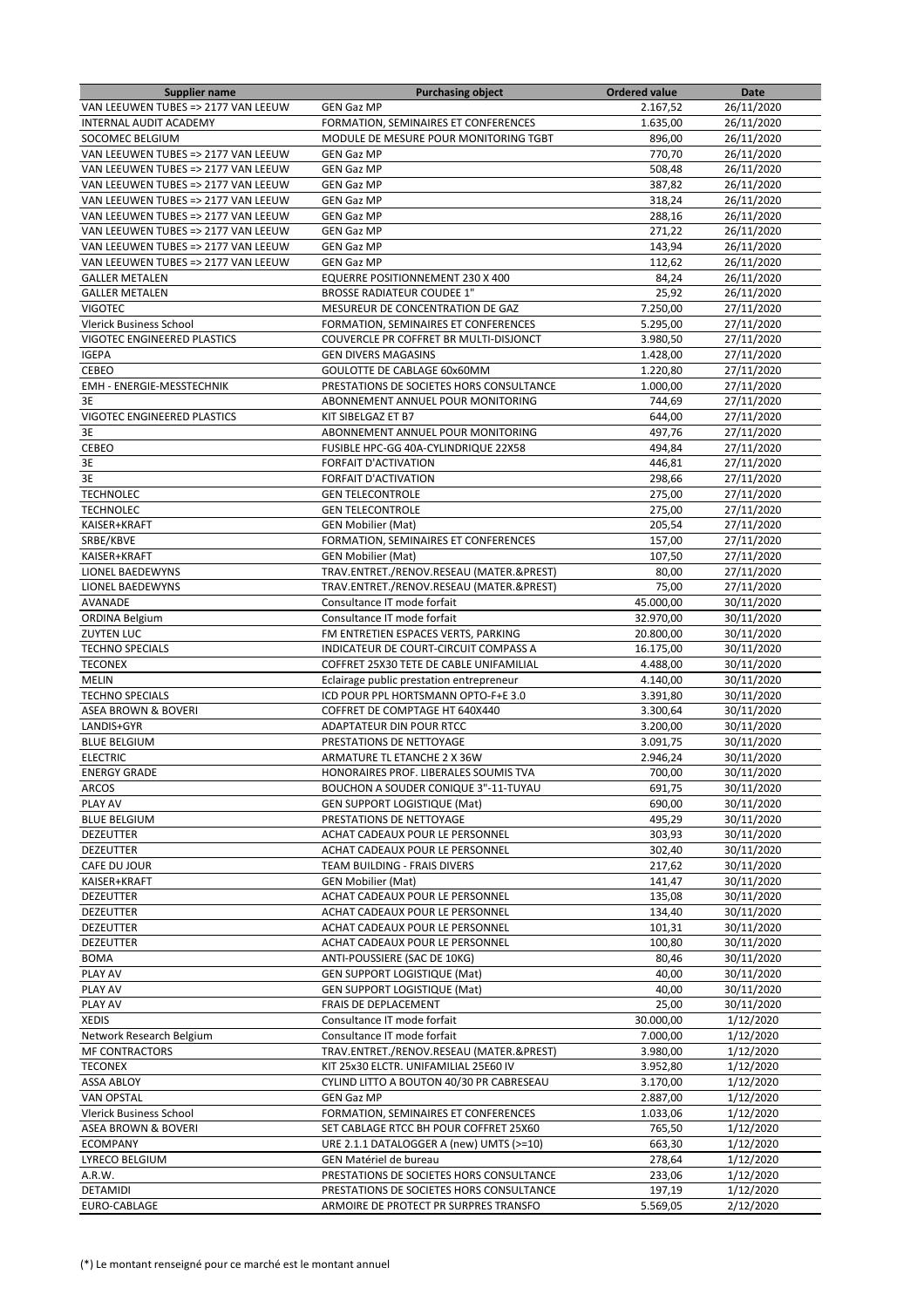| Supplier name                  | <b>Purchasing object</b>                                                         | <b>Ordered value</b> | Date      |
|--------------------------------|----------------------------------------------------------------------------------|----------------------|-----------|
| <b>VERBRAEKEN INFRA</b>        | SIGNALISATION CHANTIER (LOCATION)                                                | 3.511,75             | 2/12/2020 |
| CHATEAU DE LA TOURNETTE        | FORMATION, SEMINAIRES ET CONFERENCES                                             | 1.875,00             | 2/12/2020 |
| <b>TESTO</b>                   | A45 - ANALYSEUR DE GAZ DE COMBUSTION                                             | 1.812,00             | 2/12/2020 |
| PROSAFCO                       | CASQUETTE ANTI-HEURT "SIBELGA"                                                   | 1.690,80             | 2/12/2020 |
| WIN WIN                        | <b>GEN SUPPORT LOGISTIQUE (Mat)</b>                                              | 1.650,00             | 2/12/2020 |
| CHATEAU DE LA TOURNETTE        | TEAM BUILDING - ACTIVITES                                                        | 1.525,00             | 2/12/2020 |
| TRANZCOM ex-AEG BELGIUM        | <b>GEN TELECONTROLE</b>                                                          | 1.247,55             | 2/12/2020 |
| <b>ASEA BROWN &amp; BOVERI</b> | COFFRET DE DERIVATION PR RACCORD. FACADE                                         | 849,10               | 2/12/2020 |
| LEGHORN-PERFRA                 | PINCE A SCELLER                                                                  | 680,00               | 2/12/2020 |
| ASEA BROWN & BOVERI            | BOÎTIER CLIENT BORNIER SORTIE D'IMPULS                                           | 654,50               | 2/12/2020 |
| VCL - CPS                      | <b>FORMATION. SEMINAIRES ET CONFERENCES</b>                                      | 549,00               | 2/12/2020 |
| <b>TECHNO SPECIALS</b>         | C-CUBE WEGA 1.2.C VARIO SCHNEIDER                                                | 356,40               | 2/12/2020 |
| WIN WIN                        | <b>GEN SUPPORT LOGISTIQUE (Mat)</b>                                              | 125,00               | 2/12/2020 |
| WIN WIN                        | TRANSPORT SUITE A ACHAT MATERIEL                                                 | 85,00                | 2/12/2020 |
| TRANZCOM ex-AEG BELGIUM        | <b>GEN TELECONTROLE</b>                                                          | 48,12                | 2/12/2020 |
| ACEG                           | PRESTATIONS DE SOCIETES HORS CONSULTANCE                                         | 47,50                | 2/12/2020 |
| ACEG                           | FRAIS DE DEPLACEMENT                                                             | 45,00                | 2/12/2020 |
| TRANZCOM ex-AEG BELGIUM        | <b>GEN TELECONTROLE</b>                                                          | 41,76                | 2/12/2020 |
| <b>ELAK ELECTRONICS</b>        | <b>GEN Electricité HT</b>                                                        | 32,98                | 2/12/2020 |
| <b>ELAK ELECTRONICS</b>        | <b>GEN Electricité HT</b>                                                        | 28,68                | 2/12/2020 |
|                                | BOITE VIDE PR MECHE 1 A 13                                                       |                      |           |
| <b>GALLER METALEN</b>          |                                                                                  | 21,90                | 2/12/2020 |
| <b>CONFISERIE LEONIDAS</b>     | TEAM BUILDING - FRAIS DIVERS                                                     | 2.170,27             | 3/12/2020 |
| <b>CONFISERIE LEONIDAS</b>     | TEAM BUILDING - FRAIS DIVERS                                                     | 2.161,56             | 3/12/2020 |
| <b>EVENT MASTERS</b>           | <b>TEAM BUILDING - ACTIVITES</b>                                                 | 1.900,83             | 3/12/2020 |
| <b>CONFISERIE LEONIDAS</b>     | TEAM BUILDING - FRAIS DIVERS                                                     | 1.602,75             | 3/12/2020 |
| <b>EVODIS</b>                  | RELAIS DE SECURITE POUR TRANSFO TYPE 2                                           | 1.550,00             | 3/12/2020 |
| <b>CONFISERIE LEONIDAS</b>     | <b>TEAM BUILDING - FRAIS DIVERS</b>                                              | 1.435,19             | 3/12/2020 |
| <b>CONFISERIE LEONIDAS</b>     | TEAM BUILDING - FRAIS DIVERS                                                     | 1.196,52             | 3/12/2020 |
| <b>CONFISERIE LEONIDAS</b>     | TEAM BUILDING - FRAIS DIVERS                                                     | 861,69               | 3/12/2020 |
| <b>CONFISERIE LEONIDAS</b>     | TEAM BUILDING - FRAIS DIVERS                                                     | 860,33               | 3/12/2020 |
| SANISTOCK                      | TUYAU CUIVRE 25 X 28MM (L=5M)                                                    | 849,00               | 3/12/2020 |
| <b>CONFISERIE LEONIDAS</b>     | TEAM BUILDING - FRAIS DIVERS                                                     | 728,95               | 3/12/2020 |
| <b>CONFISERIE LEONIDAS</b>     | TEAM BUILDING - FRAIS DIVERS                                                     | 671,15               | 3/12/2020 |
| <b>CONFISERIE LEONIDAS</b>     | TEAM BUILDING - FRAIS DIVERS                                                     | 619,88               | 3/12/2020 |
| <b>CONFISERIE LEONIDAS</b>     | TEAM BUILDING - FRAIS DIVERS                                                     | 523,73               | 3/12/2020 |
| <b>EVODIS</b>                  | CLE POUR COMPTEUR GAZ MONO. G4/G6                                                | 478,00               | 3/12/2020 |
| SANISTOCK                      | COUDE CUIVRE A SERTIR 90° F.F. 28                                                | 464,40               | 3/12/2020 |
| <b>EVODIS</b>                  | RÉDUCTION CPT G 16 # G4                                                          | 403,00               | 3/12/2020 |
| <b>VOESTALPINE (SOUDOKAY)</b>  | ELECTRODE RUTILE 4 MM TOUT. POSIT.                                               | 385,17               | 3/12/2020 |
| <b>CONFISERIE LEONIDAS</b>     | TEAM BUILDING - FRAIS DIVERS                                                     | 345,17               | 3/12/2020 |
| <b>CONFISERIE LEONIDAS</b>     | TEAM BUILDING - FRAIS DIVERS                                                     | 309,67               | 3/12/2020 |
| <b>CONFISERIE LEONIDAS</b>     | TEAM BUILDING - FRAIS DIVERS                                                     | 306,81               | 3/12/2020 |
| <b>CONFISERIE LEONIDAS</b>     | TEAM BUILDING - FRAIS DIVERS                                                     | 306,81               | 3/12/2020 |
| <b>CONFISERIE LEONIDAS</b>     | <b>TEAM BUILDING - FRAIS DIVERS</b>                                              | 287,64               | 3/12/2020 |
| SANISTOCK                      | MANCHON CUIVRE A SERTIR F.F. 28                                                  | 226,45               | 3/12/2020 |
| LEENDERS REPAIR CLAMPS         | MANCHETTE DERIV INOX 118/128 LA=200MM                                            | 170,88               | 3/12/2020 |
| <b>CONFISERIE LEONIDAS</b>     | TEAM BUILDING - FRAIS DIVERS                                                     | 153,41               | 3/12/2020 |
| <b>CONFISERIE LEONIDAS</b>     | TEAM BUILDING - FRAIS DIVERS                                                     | 145,38               | 3/12/2020 |
| <b>GALLER METALEN</b>          | <b>BAC A PEINTURE</b>                                                            | 40,50                | 3/12/2020 |
| <b>CONFISERIE LEONIDAS</b>     | TEAM BUILDING - FRAIS DIVERS                                                     | 38,35                | 3/12/2020 |
| VVZRL T.H.V. REVERSO           | Eclairage public prestation entrepreneur                                         | 16.258,89            | 4/12/2020 |
| HOET & HOET                    | PRESTATIONS DE SOCIETES HORS CONSULTANCE                                         | 9.600,00             | 4/12/2020 |
| ARIES CONSULTANTS              | FM ETUDE & SUIVI DE REALISATIONS TECHN.                                          | 4.540,00             | 4/12/2020 |
| <b>CPFB</b>                    | FORMATION, SEMINAIRES ET CONFERENCES                                             | 3.500,00             | 4/12/2020 |
| D.L.M.S. USER ASSOCIATION      | GEN DOCUMENTATION ABONNEMENT ET REVUE                                            | 2.500,00             | 4/12/2020 |
|                                |                                                                                  |                      |           |
| <b>BDO IDEAS@WORK</b>          | FORMATION, SEMINAIRES ET CONFERENCES<br>PRESTATIONS DE SOCIETES HORS CONSULTANCE | 2.225,00             | 4/12/2020 |
| LDV PRODUCTION                 |                                                                                  | 1.950,00             | 4/12/2020 |
| CAPGEMINI EDUCATIONAL SERVICES | FORMATION, SEMINAIRES ET CONFERENCES                                             | 1.125,00             | 4/12/2020 |
| <b>INFRATECH</b>               | TE RAVETTI DN 80                                                                 | 1.007,84             | 4/12/2020 |
| K. VERSTRAETE & ZOON           | Electricité prestation entrepreneur                                              | 889,00               | 4/12/2020 |
| <b>ECOMPANY</b>                | URE 2.1.1 DATALOGGER A (new) UMTS (>=10)                                         | 475,20               | 4/12/2020 |
| K. VERSTRAETE & ZOON           | Electricité prestation entrepreneur                                              | 318,00               | 4/12/2020 |
| DETABRU                        | PRESTATIONS DE SOCIETES HORS CONSULTANCE                                         | 110,74               | 4/12/2020 |
| <b>COMBORI ANTWERPEN</b>       | VIS DBLE FILET PR ATT.BRANCH. M10X80                                             | 98,59                | 4/12/2020 |
| <b>EUROVIA</b>                 | Eclairage public prestation entrepreneur                                         | 28.669,68            | 7/12/2020 |
| <b>EUROVIA</b>                 | Eclairage public prestation entrepreneur                                         | 9.174,70             | 7/12/2020 |
| <b>COMPANY WEBCAST</b>         | FORMATION, SEMINAIRES ET CONFERENCES                                             | 5.050,00             | 7/12/2020 |
| STUDIO FRANCINE.COM            | GEN Matériel de bureau                                                           | 4.814,88             | 7/12/2020 |
| CYBER SECURITY MANAGEMENT      | FORMATION, SEMINAIRES ET CONFERENCES                                             | 4.500,00             | 7/12/2020 |
| <b>TECONEX</b>                 | COFFRET 25x30 TETE DE CABLE                                                      | 3.412,00             | 7/12/2020 |
| <b>TECONEX</b>                 | COFFRET 25X30 VERTICAL PR APPART.                                                | 2.154,00             | 7/12/2020 |
| <b>TECONEX</b>                 | FILS DISJONCTEURS BRUN                                                           | 1.508,10             | 7/12/2020 |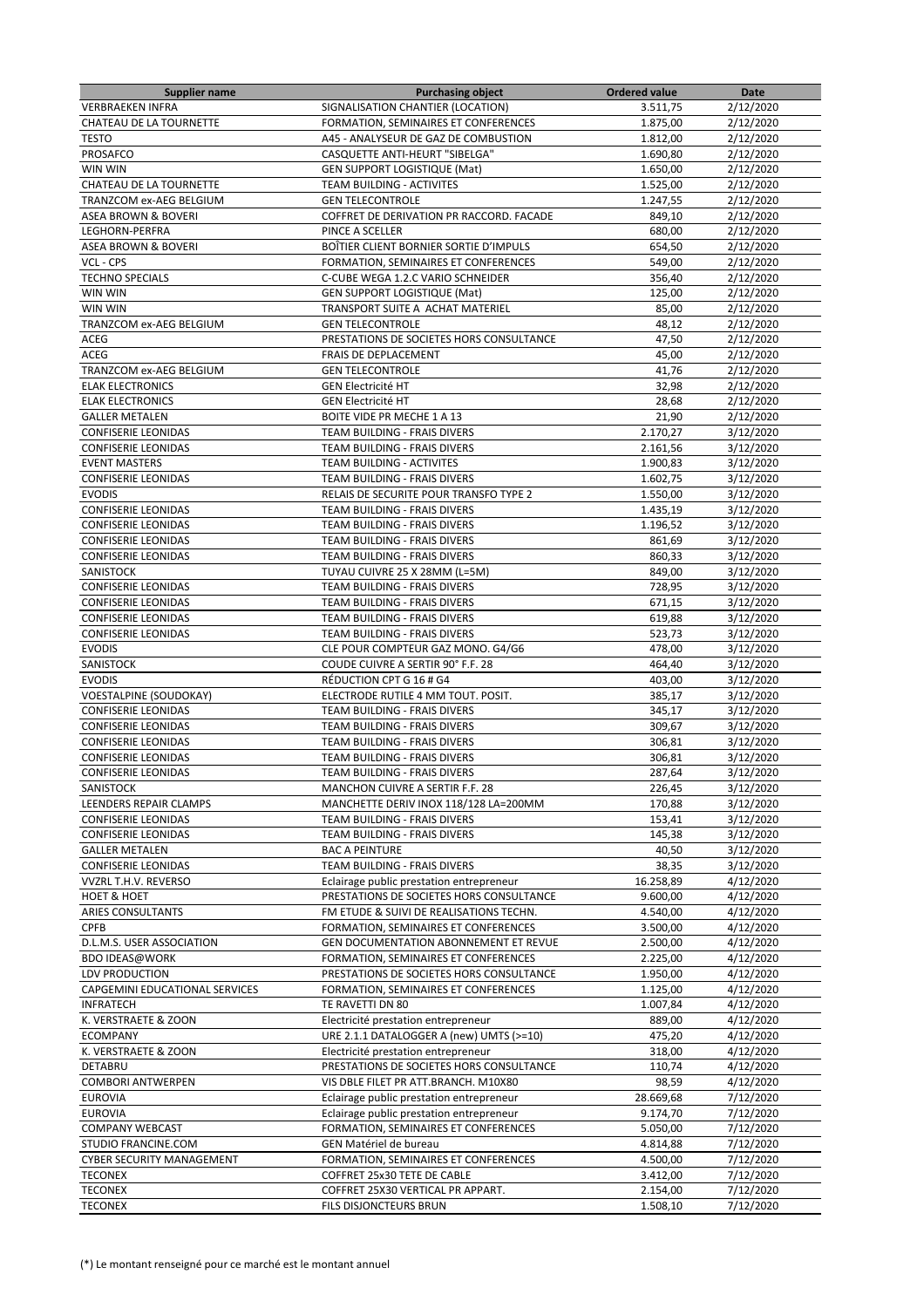| <b>Supplier name</b>            | <b>Purchasing object</b>                            | <b>Ordered value</b> | Date                   |
|---------------------------------|-----------------------------------------------------|----------------------|------------------------|
| <b>COMPANY WEBCAST</b>          | FORMATION, SEMINAIRES ET CONFERENCES                | 1.200,00             | 7/12/2020              |
| <b>TECONEX</b>                  | FIL BLEU 25MM <sup>2</sup> /600MM                   | 977,50               | 7/12/2020              |
| VIGOTEC ENGINEERED PLASTICS     | PLAQUE ISOLANTE H.T EN PVC 2000X1000X6MM            | 234,40               | 7/12/2020              |
| <b>ELECTRIC</b>                 | INTERRUPT. HERM. UNIPOLAIRE 10A+TEMOIN              | 110,07               | 7/12/2020              |
| E.R.E.M.                        | BOITE PONTAGE PROTECTION CATH. 50MM <sup>2</sup>    | 4.944,00             | 8/12/2020              |
| SODECO VALVES BELGIUM           | <b>GEN Gaz MP</b>                                   | 3.697,46             | 8/12/2020              |
| <b>SEGERS RONY</b>              | TRAV.ENTRET./RENOV.RESEAU (MATER.&PREST)            | 2.738,08             | 8/12/2020              |
| <b>SETON</b>                    | CADENAS PROGRAMMABLE                                | 1.962,00             | 8/12/2020              |
| <b>ASSA ABLOY</b>               | DEMI CYLINDRE LITTO POUR EP                         | 1.947,20             | 8/12/2020              |
| <b>VGL DATA</b>                 | Consultance IT mode forfait                         | 1.120,00             | 8/12/2020              |
| <b>AVK BELGIUM</b>              | <b>GEN Gaz MP</b>                                   | 594,18               | 8/12/2020              |
| <b>FLUVIUS SYSTEM OPERATOR</b>  | DISJ BR 2P 63A MOD 10kA                             | 495,72               | 8/12/2020              |
| VALENTINO CHOCOLATIER DE LEENER | <b>TEAM BUILDING - FRAIS DIVERS</b>                 | 375,00               | 8/12/2020              |
| SANISTOCK                       | RACCORD DROIT CU 4/4"M X 28MM + BICONE              | 235,50               | 8/12/2020              |
| FLUVIUS SYSTEM OPERATOR         | DISJ BR 2P 10A MOD 10kA                             | 172,00               | 8/12/2020              |
| PHOENIX CONTACT                 | <b>GEN Electricité HT</b>                           | 145,85               | 8/12/2020              |
| PHOENIX CONTACT                 | <b>GEN Electricité HT</b>                           | 145,85               | 8/12/2020              |
| PHOENIX CONTACT                 | <b>GEN Electricité HT</b>                           | 96,80                | 8/12/2020              |
| PHOENIX CONTACT                 | <b>GEN Electricité HT</b>                           | 84,14                | 8/12/2020              |
| PHOENIX CONTACT                 | <b>GEN Electricité HT</b>                           | 74,46                | 8/12/2020              |
| <b>SANISTOCK</b>                | ATTACHE POUR TUYAU CUIVRE Ø 28                      | 46,00                | 8/12/2020              |
| PHOENIX CONTACT                 | <b>GEN Electricité HT</b>                           | 40,08                | 8/12/2020              |
| PENNOIT-GROOTAERT               | VIS A TETE HEXAGONALE LAITON M5 X 16                | 33,00                | 8/12/2020              |
| PHOENIX CONTACT                 | <b>GEN Electricité HT</b>                           |                      |                        |
|                                 |                                                     | 25,84                | 8/12/2020              |
| PHOENIX CONTACT                 | <b>GEN Electricité HT</b>                           | 25,84                | 8/12/2020              |
| PHOENIX CONTACT                 | <b>GEN Electricité HT</b>                           | 25,84                | 8/12/2020              |
| PHOENIX CONTACT                 | <b>GEN Electricité HT</b>                           | 25,84                | 8/12/2020              |
| PHOENIX CONTACT                 | <b>GEN Electricité HT</b>                           | 25,84                | 8/12/2020              |
| PHOENIX CONTACT                 | <b>GEN Electricité HT</b>                           | 19,00                | 8/12/2020              |
| SODECO VALVES BELGIUM           | <b>GEN Gaz MP</b>                                   | 12,50                | 8/12/2020              |
| PHOENIX CONTACT                 | <b>GEN Electricité HT</b>                           | 12,28                | 8/12/2020              |
| SOLUFAK                         | Fourniture HW Mobile Device                         | 4.150,00             | 9/12/2020              |
| <b>COMPANY WEBCAST</b>          | FORMATION, SEMINAIRES ET CONFERENCES                | 3.250,00             | 9/12/2020              |
| <b>MARLON</b>                   | Consultance IT mode forfait                         | 3.060,00             | 9/12/2020              |
| <b>MARLON</b>                   | Consultance IT mode forfait                         | 3.060,00             | 9/12/2020              |
| ORANGE                          | IT - Télécom Wireless                               | 2.418,00             | 9/12/2020              |
| SADINTER SOGECOMEX              | PINCE COUPANTE EN COMPOSITE                         | 1.638,40             | 9/12/2020              |
| J2 GLOBAL IRELAND               | SW - Serveurs - Maintenance                         | 1.404,00             | 9/12/2020              |
| <b>DEZEUTTER</b>                | TEAM BUILDING - ACTIVITES                           | 1.403,43             | 9/12/2020              |
| <b>ENGIE LABORELEC</b>          | FORMATION, SEMINAIRES ET CONFERENCES                | 1.380,00             | 9/12/2020              |
| <b>ORANGE</b>                   | IT - Télécom Wireless                               | 1.320,00             | 9/12/2020              |
| SOLUFAK                         | Consultance IT mode forfait                         | 1.300,00             | 9/12/2020              |
| CEBEO                           | ECHELLE À CÂBLES 3M                                 | 1.177,68             | 9/12/2020              |
| <b>ORANGE</b>                   | IT - Télécom Wireless                               | 1.000,00             | 9/12/2020              |
| SOLUFAK                         | Fourniture HW Mobile Device                         | 925,00               | 9/12/2020              |
| <b>SOLUFAK</b>                  | Consultance IT mode forfait                         | 750,00               | 9/12/2020              |
| <b>ALLELUIAS</b>                | TEAM BUILDING - ACTIVITES                           | 675,00               | 9/12/2020              |
| SOLUFAK                         | Fourniture HW Mobile Device                         | 622,00               | 9/12/2020              |
| SIGNA                           | <b>GEN Electricité HT</b>                           | 582,80               | 9/12/2020              |
| <b>TECONEX</b>                  | SET CABLAGE RTCC BH POUR COFFRET 25X60              | 512.50               | 9/12/2020              |
| SCHMITZ DIGITAL PRINTING        | <b>GEN AMENAGEMENT DE VEHICULES</b>                 | 460,39               | 9/12/2020              |
| SCHMITZ DIGITAL PRINTING        | GEN AMENAGEMENT DE VEHICULES                        | 460,39               | 9/12/2020              |
| SCHMITZ DIGITAL PRINTING        | <b>GEN AMENAGEMENT DE VEHICULES</b>                 | 460,39               | 9/12/2020              |
| <b>SOLUFAK</b>                  | Consultance IT mode forfait                         | 400.00               | 9/12/2020              |
| SOLUFAK                         | Consultance IT mode forfait                         | 350,00               | 9/12/2020              |
| <b>VGL DATA</b>                 | PRESTATIONS DE SOCIETES HORS CONSULTANCE            | 320,00               | 9/12/2020              |
| <b>SOLUFAK</b>                  | Fourniture HW Mobile Device                         | 296,00               | 9/12/2020              |
| <b>SIGNA</b>                    | <b>GEN Electricité HT</b>                           | 260,00               | 9/12/2020              |
| <b>VGL DATA</b>                 | PRESTATIONS DE SOCIETES HORS CONSULTANCE            | 240,00               | 9/12/2020              |
| SOLUFAK                         | Fourniture HW Mobile Device                         | 215,00               | 9/12/2020              |
| ELMECO SERVICES BELGIUM         | PASSE-FILS A UN EPAULEMENT 3-4G 6/10MM <sup>2</sup> | 205,00               | 9/12/2020              |
| <b>SOLUFAK</b>                  | Fourniture HW Mobile Device                         | 204,00               | 9/12/2020              |
| SOLUFAK                         | Fourniture HW Mobile Device                         | 192,00               | 9/12/2020              |
| SOLUFAK                         | Fourniture HW Mobile Device                         | 189,00               | $\frac{1}{9}$ /12/2020 |
| SOLUFAK                         | Consultance IT mode forfait                         | 150,00               | 9/12/2020              |
| <b>GALLER METALEN</b>           | <b>GEN Electricité BT</b>                           | 137,03               | 9/12/2020              |
| <b>VGL DATA</b>                 | FRAIS DE DEPLACEMENT                                | 80,00                | 9/12/2020              |
| <b>VGL DATA</b>                 | PRESTATIONS DE SOCIETES HORS CONSULTANCE            | 80,00                | 9/12/2020              |
| <b>SIGNA</b>                    | <b>GEN Electricité HT</b>                           | 37,60                | 9/12/2020              |
| SOLUFAK                         | Fourniture HW Mobile Device                         | 25,00                | 9/12/2020              |
| SIGNA                           | TRANSPORT SUITE A ACHAT MATERIEL                    | 18,00                | 9/12/2020              |
| <b>ASSA ABLOY</b>               | CADENAS POUR CABINE ELEC ANSE=8/38MM                | 5.387,20             | 10/12/2020             |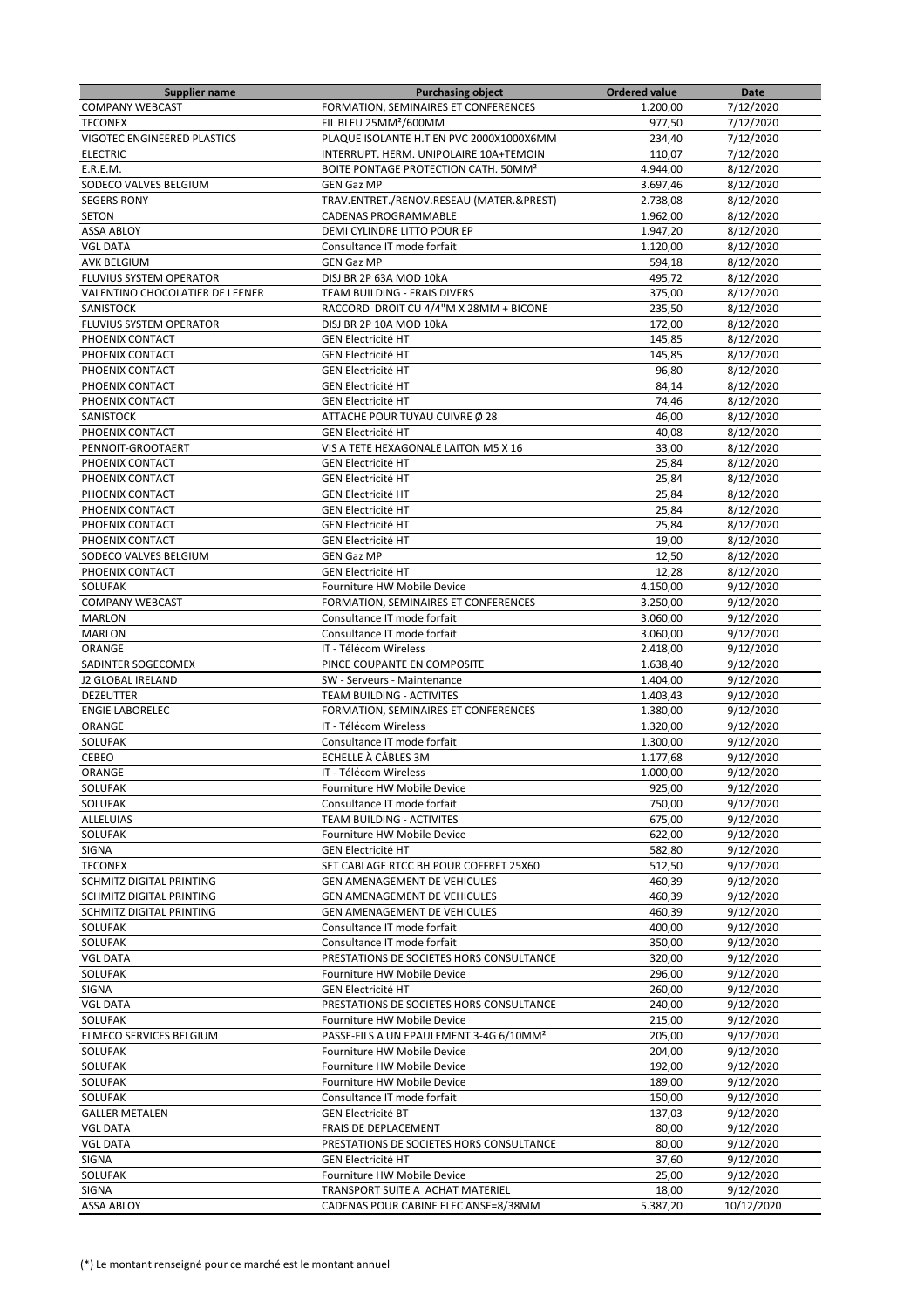| <b>Supplier name</b>                                  | <b>Purchasing object</b>                                                    | <b>Ordered value</b> | Date                     |
|-------------------------------------------------------|-----------------------------------------------------------------------------|----------------------|--------------------------|
| SOBEMETAL                                             | <b>GEN Gaz MP</b>                                                           | 3.820,84             | 10/12/2020               |
| HOT CHOCOLATE                                         | TEAM BUILDING - FRAIS DIVERS                                                | 1.952,08             | 10/12/2020               |
| <b>SMEETS</b>                                         | LAMPE A MAIN LED PIVOTANTE MAGNETIQUE                                       | 1.800,00             | 10/12/2020               |
| PEPINIERES DE BOITSFORT                               | ACHAT CADEAUX POUR LE PERSONNEL                                             | 1.731,73             | 10/12/2020               |
| HOT CHOCOLATE                                         | TEAM BUILDING - FRAIS DIVERS                                                | 1.614,22             | 10/12/2020               |
| <b>DUTRY POWER</b>                                    | KWH PRODUIT 630KVA 230/400V                                                 | 1.597,96             | 10/12/2020               |
| Eriks+Baudoin                                         | SET JOINT ISOLANT POUR BRIDES DN80 PN16                                     | 1.457,00             | 10/12/2020               |
| <b>DUTRY POWER</b>                                    | HEURE(S) SUPPL. > 8H 630KVA 230/400V                                        | 1.242,00             | 10/12/2020               |
| <b>DUTRY POWER</b>                                    | LOCATION 8H PLANIFIEE 630KVA 230/400V                                       | 1.200,00             | 10/12/2020               |
| HOT CHOCOLATE                                         | TEAM BUILDING - FRAIS DIVERS                                                | 675,72               | 10/12/2020               |
| <b>DUTRY POWER</b>                                    | SUPPLEMENT REMPLISSAGE >12H FONCT 630KVA                                    | 660,00               | 10/12/2020               |
| <b>TRACHET</b>                                        | BANDE GRASSE DE REPARATION 50MM                                             | 607,00               | 10/12/2020               |
| ELCOM                                                 | PLAQUE PLEINE TYPE C 60MM                                                   | 555,00               | 10/12/2020               |
| SADINTER SOGECOMEX                                    | <b>CUBE GAZ PROPANE 5KG</b>                                                 | 358,30               | 10/12/2020               |
| <b>DUTRY POWER</b>                                    | SUPPLEMENT LONG CABLE/25M 630KVA                                            | 250,00               | 10/12/2020               |
| CAFE DU JOUR                                          | TEAM BUILDING - FRAIS DIVERS                                                | 249,60               | 10/12/2020               |
| <b>DUTRY POWER</b>                                    | SUPPL. COLONNE SYNCHRO 630KVA 230/400V                                      | 180,00               | 10/12/2020               |
| <b>RE-WORK X</b>                                      | FORMATION, SEMINAIRES ET CONFERENCES                                        | 163,90               | 10/12/2020               |
| HOT CHOCOLATE                                         | TEAM BUILDING - FRAIS DIVERS                                                | 150,16               | 10/12/2020               |
| HOT CHOCOLATE                                         | TEAM BUILDING - FRAIS DIVERS                                                | 56,31                | 10/12/2020               |
| <b>ACEG</b>                                           | FRAIS DE DEPLACEMENT                                                        | 45,00                | 10/12/2020               |
| ROELS R. & A.                                         | RACLETTE PETIT MODEL 45CM                                                   | 25,95                | 10/12/2020               |
| ACEG                                                  | PRESTATIONS DE SOCIETES HORS CONSULTANCE                                    | 23,75                | 10/12/2020               |
| CONTASSUR ASSIST CONSEIL                              | <b>CONSULTANCE - AUTRES</b>                                                 | 4.412,97             | 11/12/2020               |
| VIGOTEC ENGINEERED PLASTICS                           | KIT RACC. SOUTERRAIN 1 DISJONCTEUR                                          | 3.589,00             | 11/12/2020               |
| VIGOTEC ENGINEERED PLASTICS                           | KIT RAC. SOUTERRAIN 1 DISJONCTEUR GAUCHE                                    | 3.589,00             | 11/12/2020               |
| <b>DAVID'S HOF</b>                                    | <b>GEN SUPPORT LOGISTIQUE (Mat)</b>                                         | 3.120,00             | 11/12/2020               |
| <b>TECONEX</b>                                        | <b>GEN Electricité BT</b>                                                   | 2.792,80             | 11/12/2020               |
| <b>TECONEX</b>                                        | <b>GEN Electricité BT</b>                                                   | 2.507,90             | 11/12/2020               |
| <b>TECONEX</b>                                        | <b>GEN Electricité BT</b>                                                   | 2.507,90             | 11/12/2020               |
| <b>TECONEX</b>                                        | <b>GEN Electricité BT</b>                                                   | 1.424,70             | 11/12/2020               |
| ELECTRO 80                                            |                                                                             | 1.350,00             | 11/12/2020               |
| <b>INFRATECH</b>                                      | FM EQPTS ELEC, ECLAIRAGE, COURANT FAIBLE<br>TE RAVETTI DN 100               | 1.340,80             |                          |
|                                                       | BRIDE A TALON DN 80 PN16 8 TROUS                                            |                      | 11/12/2020               |
| F.B.F.                                                |                                                                             | 1.275,00             | 11/12/2020               |
| AXELENT                                               | TRAVAUX RENOVATION BATIMENT                                                 | 749,02               | 11/12/2020<br>11/12/2020 |
| M.D. TECHNOLOGY                                       | <b>GEN TELECOM (Mat)</b><br>TAPIS ISOLANT 1KV 4MM                           | 630,00               |                          |
| N.B.R NUSSBAUMER & CO<br>SADINTER SOGECOMEX           | <b>CUBE GAZ PROPANE 5KG</b>                                                 | 469,09<br>358,30     | 11/12/2020<br>11/12/2020 |
| <b>VOLKERWESSELS - VISSER &amp; SMIT HANAB</b>        | <b>GEN TELECOM (Mat)</b>                                                    | 305,00               | 11/12/2020               |
| <b>DETABRU</b>                                        | PRESTATIONS DE SOCIETES HORS CONSULTANCE                                    |                      | 11/12/2020               |
| <b>DRUGMAND &amp; MEERT</b>                           | <b>GAINE SPIRALE</b>                                                        | 110,74<br>56,00      | 11/12/2020               |
|                                                       | Consultance IT mode forfait                                                 | 21.777,60            | 14/12/2020               |
| ADINSEC tradename GRABOWSKY<br>L'ALCHIMIE DU CHOCOLAT | ACHAT CADEAUX POUR LE PERSONNEL                                             |                      |                          |
| LIETAR                                                | <b>DIABLE PLIABLE</b>                                                       | 5.115,00             | 14/12/2020<br>14/12/2020 |
| L'ALCHIMIE DU CHOCOLAT                                |                                                                             | 1.785,00<br>800,00   |                          |
| MF CONTRACTORS                                        | ACHAT CADEAUX POUR LE PERSONNEL<br>TRAV.ENTRET./RENOV.RESEAU (MATER.&PREST) | 720,00               | 14/12/2020               |
| <b>EVODIS</b>                                         |                                                                             |                      | 14/12/2020<br>14/12/2020 |
| <b>ANTONSEN</b>                                       | RÉDUCTION CPT G 25 # G4                                                     | 663,64<br>345,00     | 14/12/2020               |
|                                                       | BACHE POLYESTER 2M X 2,1M                                                   |                      |                          |
| CEBEO                                                 | CONNECTEUR WAGO 221 - 5 CONDUCTEURS<br>TAPIS CAOUTCHOUC FINES STRIES        | 344,80               | 14/12/2020               |
| <b>BEMDEN'S</b>                                       |                                                                             | 222,40               | 14/12/2020               |
| SAPINS.BE                                             | <b>FLEURS DE DECORATION</b>                                                 | 164,46               | 14/12/2020               |
| SAPINS.BE                                             | FLEURS DE DECORATION                                                        | 164,46               | 14/12/2020               |
| SAPINS.BE                                             | <b>FLEURS DE DECORATION</b>                                                 | 140,00               | 14/12/2020               |
| SAPINS.BE<br>SAPINS.BE                                | <b>FLEURS DE DECORATION</b>                                                 | 140,00<br>101,89     | 14/12/2020               |
|                                                       | <b>FLEURS DE DECORATION</b>                                                 |                      | 14/12/2020               |
| SAPINS.BE                                             | <b>FLEURS DE DECORATION</b>                                                 | 101,89               | 14/12/2020               |
| PWC Technology consulting Belgium                     | Consultance IT mode forfait                                                 | 24.750,00            | 15/12/2020               |
| CYBER SECURITY MANAGEMENT                             | Consultance IT mode forfait                                                 | 4.600,00             | 15/12/2020               |
| LDV PRODUCTION                                        | PRESTATIONS DE SOCIETES HORS CONSULTANCE                                    | 4.000,00             | 15/12/2020               |
| <b>EVENT MASTERS</b>                                  | TEAM BUILDING - ACTIVITES                                                   | 3.490,00             | 15/12/2020               |
| STUDIO FRANCINE.COM                                   | FORMATION, SEMINAIRES ET CONFERENCES                                        | 3.096,69             | 15/12/2020               |
| <b>ASSA ABLOY</b>                                     | CADENAS POUR CABINE ELEC ANSE=5/109MM                                       | 2.762,40             | 15/12/2020               |
| FCR Media Belgium                                     | FRAIS DE PUBLICITE ET INFOS TIERS                                           | 1.908,00             | 15/12/2020               |
| 4 YOU CONSULTING                                      | FORMATION, SEMINAIRES ET CONFERENCES                                        | 1.846,60             | 15/12/2020               |
| <b>LARCIER GROUP</b>                                  | SW - Serveurs Windows                                                       | 1.310,00             | 15/12/2020               |
| LOGGERE                                               | <b>GEN Mobilier (Mat)</b>                                                   | 1.253,00             | 15/12/2020               |
| <b>VEIDEC</b>                                         | Mousse nettoyante universelle en aérosol                                    | 1.078,50             | 15/12/2020               |
| <b>HUDSON BELGIUM</b>                                 | <b>TESTS HR DIGITAUX</b>                                                    | 1.075,00             | 15/12/2020               |
| <b>KB Advice</b>                                      | TEAM BUILDING - FRAIS DIVERS                                                | 1.000,00             | 15/12/2020               |
| LOGGERE                                               | <b>GEN Mobilier (Mat)</b>                                                   | 893,70               | 15/12/2020               |
| PHOENIX CONTACT                                       | <b>GEN Electricité HT</b>                                                   | 547,67               | 15/12/2020               |
| PHOENIX CONTACT                                       | <b>GEN Electricité HT</b>                                                   | 233,04               | 15/12/2020               |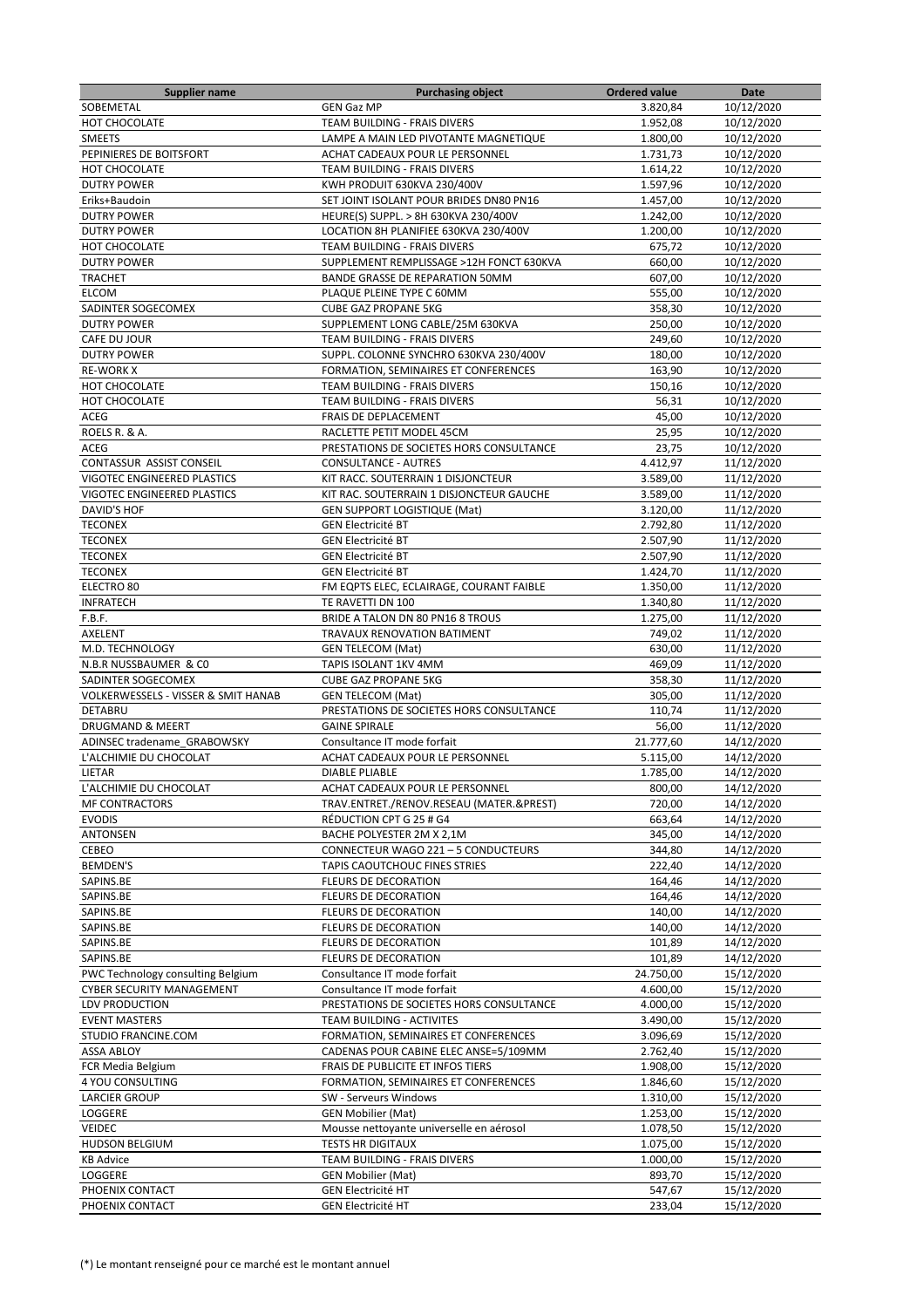| <b>Supplier name</b>                 | <b>Purchasing object</b>                        | <b>Ordered value</b> | Date       |
|--------------------------------------|-------------------------------------------------|----------------------|------------|
| A.R.W.                               | PRESTATIONS DE SOCIETES HORS CONSULTANCE        | 216,53               | 15/12/2020 |
| PHOENIX CONTACT                      | <b>GEN Electricité HT</b>                       | 152,86               | 15/12/2020 |
| LOGGERE                              | <b>GEN Mobilier (Mat)</b>                       | 150,00               | 15/12/2020 |
| <b>IJSFABRIEK STROMBEEK</b>          | BOUT GAZ - AROX - 85% ARGON 15% CO <sup>2</sup> | 79,20                | 15/12/2020 |
| PHOENIX CONTACT                      | <b>GEN Electricité HT</b>                       | 77,36                | 15/12/2020 |
| SOCALIM                              | TRAV.ENTRET./RENOV.RESEAU (MATER.&PREST)        | 20.572,10            | 16/12/2020 |
|                                      |                                                 |                      |            |
| <b>APK INFRA WEST</b>                | Gaz prestation entrepreneur                     | 10.485,00            | 16/12/2020 |
| <b>TECONEX</b>                       | FIL NOIR 35MM <sup>2</sup> /600MM               | 2.565,00             | 16/12/2020 |
| <b>MF CONTRACTORS</b>                | TRAV.ENTRET./RENOV.RESEAU (MATER.&PREST)        | 2.252,00             | 16/12/2020 |
| <b>GEOCONNECTICS</b>                 | REALISATION D"ETUDES (PEB)                      | 1.500,00             | 16/12/2020 |
| <b>NDW</b>                           | GEN TRAITEMENT SURFACE METALLIQUE (M2)          | 806,25               | 16/12/2020 |
| <b>GEORG FISCHER</b>                 | MARQUEUR BLANC PR.ART.NR.                       | 631,50               | 16/12/2020 |
| <b>NDW</b>                           | GEN TRAITEMENT SURFACE METALLIQUE (M2)          | 626,25               | 16/12/2020 |
| SOCALIM                              | TRAV.ENTRET./RENOV.RESEAU (MATER.&PREST)        | 620,03               | 16/12/2020 |
| <b>NDW</b>                           | GEN TRAITEMENT SURFACE METALLIQUE (M2)          | 618,75               | 16/12/2020 |
| FLOWSERVE BELGIUM                    | <b>GEN Gaz MP</b>                               | 616,22               | 16/12/2020 |
| <b>NDW</b>                           | GEN TRAITEMENT SURFACE METALLIQUE (M2)          | 480,00               | 16/12/2020 |
|                                      |                                                 |                      |            |
| SANISTOCK                            | COUDE CUIVRE A SERTIR 90° M.F. 28               | 444,60               | 16/12/2020 |
| <b>NDW</b>                           | GEN TRAITEMENT SURFACE METALLIQUE (M2)          | 423,75               | 16/12/2020 |
| INTERSAFE BELGIUM                    | BOTTINES RENFORCEES FEMMES P.38                 | 368,25               | 16/12/2020 |
| KONINKLIJK METEOROLOGISCH INSTITUUT  | PRESTATIONS DE SOCIETES HORS CONSULTANCE        | 350,00               | 16/12/2020 |
| <b>INTERSAFE BELGIUM</b>             | BOTTINES RENFORCEES FEMMES P.36                 | 220,95               | 16/12/2020 |
| PROSAFCO                             | <b>BRETELLES GRISES</b>                         | 199,20               | 16/12/2020 |
| <b>INYTIUM</b>                       | <b>GEN Eclairage public</b>                     | 178,26               | 16/12/2020 |
| <b>INYTIUM</b>                       | <b>GEN Eclairage public</b>                     | 178,26               | 16/12/2020 |
| <b>GEORG FISCHER</b>                 | <b>GEN PROTOTYPE</b>                            | 145,97               | 16/12/2020 |
| <b>GEORG FISCHER</b>                 | <b>GEN PROTOTYPE</b>                            | 99,57                | 16/12/2020 |
| <b>INYTIUM</b>                       | <b>GEN Eclairage public</b>                     | 89,13                | 16/12/2020 |
| <b>BARROIS E &amp; FILS CORDERIE</b> | CORDE CHANVRE 10MM ITALIE                       | 56,45                | 16/12/2020 |
|                                      |                                                 |                      |            |
| <b>GALLER METALEN</b>                | CLE CARREE POUR COFFRET 8MM                     | 55,05                | 16/12/2020 |
| <b>BARROIS E &amp; FILS CORDERIE</b> | CORDE CHANVRE 6MM Italie                        | 38,05                | 16/12/2020 |
| <b>DETAWEST</b>                      | PRESTATIONS DE SOCIETES HORS CONSULTANCE        | 33,06                | 16/12/2020 |
| <b>INYTIUM</b>                       | <b>GEN Eclairage public</b>                     | 25,00                | 16/12/2020 |
| <b>GEORG FISCHER</b>                 | FRAIS DE DEPLACEMENT                            | 15,00                | 16/12/2020 |
| <b>GALLER METALEN</b>                | <b>VRILLE DIAM 6MM</b>                          | 6,24                 | 16/12/2020 |
| TECHNICAL EQUIPMENT MAINTENANCE      | ACHAT D'UNE INSTALLATION COGENERATION           | 12.446,20            | 17/12/2020 |
| <b>CLICK SOFTWARE EUROPE</b>         | SW - Serveurs Windows                           | 10.000,00            | 17/12/2020 |
| MAINTENANCE PARTNERS BELGIUM         | Maintenance Cogen                               | 6.854,90             | 17/12/2020 |
| <b>OTN Systems</b>                   | SW - Serveurs Windows                           | 6.780,00             | 17/12/2020 |
| BERGERAT MONNOYEUR NV                | Maintenance Cogen                               | 6.559,00             | 17/12/2020 |
| <b>DRUGMAND &amp; MEERT</b>          | LINGETTES ENLEVEMENT GOUDRON CABLES PP          | 4.193,40             | 17/12/2020 |
| PERDAENS - BRUNEAU                   | HONORAIRES PROF. LIBERALES SOUMIS TVA           | 3.280,00             | 17/12/2020 |
| DE MEULEMEESTER                      | FORMATION, SEMINAIRES ET CONFERENCES            | 2.550,00             | 17/12/2020 |
| <b>BETAFENCE</b>                     | TRAV.ENTRET./RENOV.RESEAU (MATER.&PREST)        | 2.200,00             | 17/12/2020 |
| <b>ITRON BELGIUM</b>                 | EMETTEUR ANALOGIQUE POUR MINUTERIE CYBLE        | 1.971,00             | 17/12/2020 |
| <b>DIMENSIONS</b>                    | PRESTATIONS DE SOCIETES HORS CONSULTANCE        | 1.380,00             | 17/12/2020 |
| DE MEULEMEESTER                      | FORMATION, SEMINAIRES ET CONFERENCES            | 1.300,00             | 17/12/2020 |
| ATELIER DESIGN                       | Consultance IT mode forfait                     | 1.125,00             | 17/12/2020 |
| STO                                  | ANCRAGE DE FIXATION SPIRALE LONG. 60MM          | 752,00               | 17/12/2020 |
| <b>ENGIE LABORELEC</b>               | FORMATIONS, SEMINAIRES LIES PROJET(XPRJ)        | 690,00               | 17/12/2020 |
| <b>INFRATECH</b>                     | ECHELLE CABINE+CROSSE ESCAMO.10ECH/253CM        | 515,72               | 17/12/2020 |
| GATHY                                | PRESTATIONS DE SOCIETES HORS CONSULTANCE        | 490,00               | 17/12/2020 |
| MECARUDI                             | ARBRE+ALLONGE DE PERCAGE 500 MM                 | 273,80               | 17/12/2020 |
|                                      |                                                 |                      |            |
| <b>IJSFABRIEK STROMBEEK</b>          | BONBONNE AZOTE (2,6 M3)                         | 15,44                | 17/12/2020 |
| MICROSOFT BELUX                      | Consultance IT mode forfait                     | 72.176,00            | 18/12/2020 |
| PLANVIEW INTERNATIONAL AB            | SW - Serveurs Windows                           | 58.725,00            | 18/12/2020 |
| <b>ICTJOB</b>                        | HR CV SEARCH                                    | 29.622,50            | 18/12/2020 |
| <b>DRIVE SYSTEMS</b>                 | GEN AMENAGEMENT DE VEHICULES                    | 27.660,00            | 18/12/2020 |
| VENTIGRATE                           | Consultance IT mode forfait                     | 27.320,00            | 18/12/2020 |
| <b>IS MOBILE</b>                     | SW - Serveurs - Maintenance                     | 24.900,00            | 18/12/2020 |
| THE DIGITAL JOURNEY                  | Consultance IT mode forfait                     | 23.220,00            | 18/12/2020 |
| <b>OMNINET Technologies</b>          | SW - Serveurs - Maintenance                     | 13.098,17            | 18/12/2020 |
| PLANVIEW INTERNATIONAL AB            | SW - Serveurs - Maintenance                     | 11.745,00            | 18/12/2020 |
| <b>IPSO</b>                          | FM ETUDE & SUIVI DE REALISATIONS TECHN.         | 8.691,20             | 18/12/2020 |
| <b>OMNINET Technologies</b>          | SW - Serveurs - Maintenance                     | 8.544,00             | 18/12/2020 |
| DXC TECHNOLOGY BELGIUM VOF           | Consultance IT mode forfait                     | 6.967,00             | 18/12/2020 |
| <b>IPSO</b>                          | FM ETUDE & SUIVI DE REALISATIONS TECHN.         | 6.518,40             | 18/12/2020 |
| DXC TECHNOLOGY BELGIUM VOF           | Consultance IT mode forfait                     | 5.760,00             | 18/12/2020 |
| DXC TECHNOLOGY BELGIUM VOF           | Consultance IT mode forfait                     | 5.258,00             | 18/12/2020 |
| <b>OMNINET Technologies</b>          | SW - Serveurs - Maintenance                     | 4.286,68             | 18/12/2020 |
| <b>CLIMACT</b>                       | PRESTATIONS DE SOCIETES HORS CONSULTANCE        | 3.787,50             | 18/12/2020 |
| <b>IPSO</b>                          | FM ETUDE & SUIVI DE REALISATIONS TECHN.         | 3.724,80             | 18/12/2020 |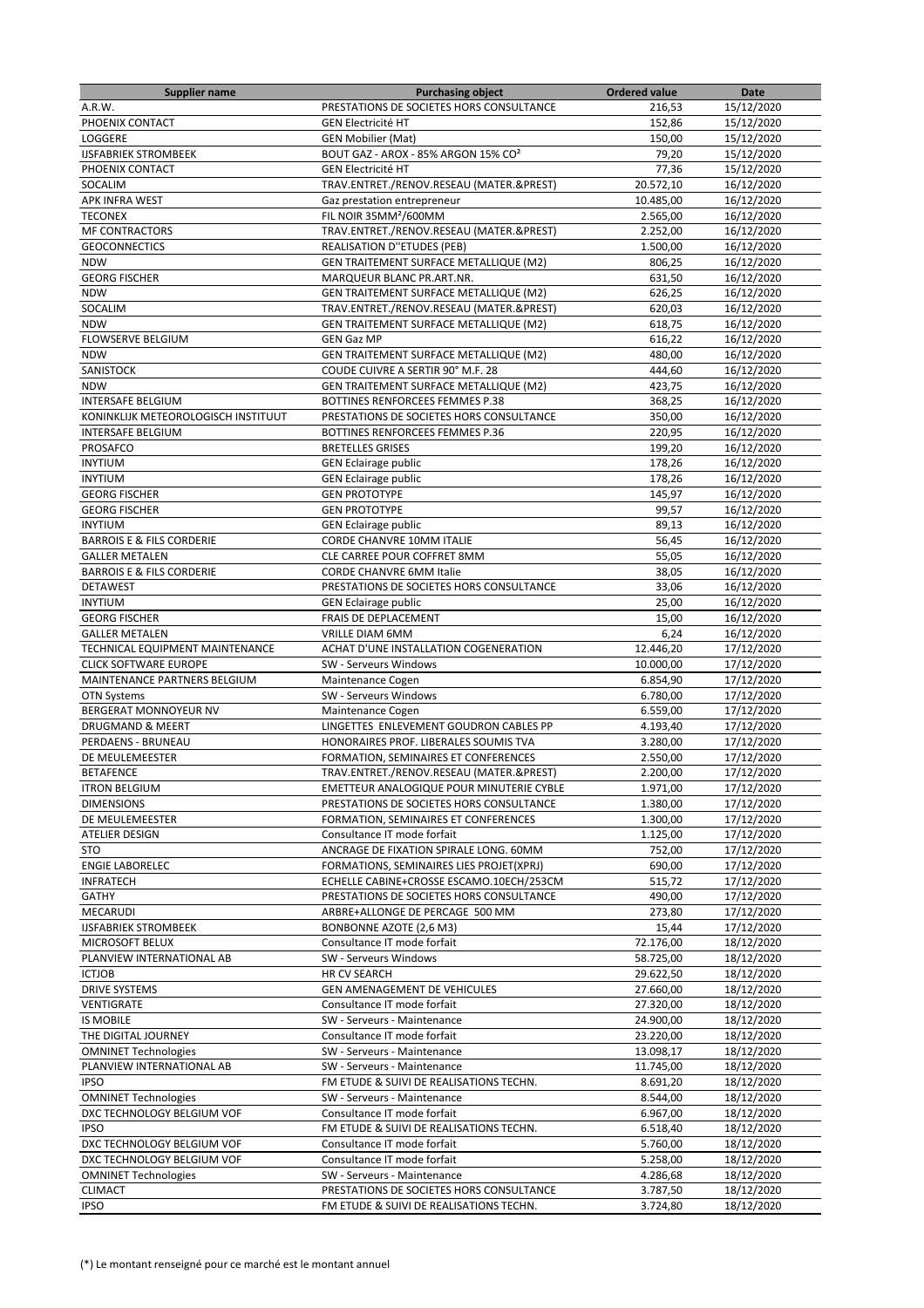| <b>Supplier name</b>                                 | <b>Purchasing object</b>                 | <b>Ordered value</b> | Date       |
|------------------------------------------------------|------------------------------------------|----------------------|------------|
| <b>IPSO</b>                                          | FM ETUDE & SUIVI DE REALISATIONS TECHN.  | 3.724,80             | 18/12/2020 |
| <b>OMNINET Technologies</b>                          | SW - Serveurs - Maintenance              | 2.796,00             | 18/12/2020 |
| <b>IPSO</b>                                          | FM ETUDE & SUIVI DE REALISATIONS TECHN.  | 2.328,00             | 18/12/2020 |
| <b>ARCOS</b>                                         | <b>GEN Eclairage public</b>              | 2.280,00             | 18/12/2020 |
| <b>MF CONTRACTORS</b>                                | TRAV.ENTRET./RENOV.RESEAU (MATER.&PREST) | 1.520,00             | 18/12/2020 |
| <b>OMNINET Technologies</b>                          | SW - Serveurs - Maintenance              | 1.421,60             | 18/12/2020 |
| <b>IPSO</b>                                          | FM ETUDE & SUIVI DE REALISATIONS TECHN.  | 1.396,80             | 18/12/2020 |
| <b>IPSO</b>                                          | FM ETUDE & SUIVI DE REALISATIONS TECHN.  | 1.241,60             | 18/12/2020 |
| <b>MPTS</b>                                          | Consultance IT mode forfait              | 1.143,84             | 18/12/2020 |
| <b>ARCOS</b>                                         | <b>GEN Eclairage public</b>              | 1.140,00             | 18/12/2020 |
| <b>OMNINET Technologies</b>                          | SW - Serveurs - Maintenance              | 946,94               | 18/12/2020 |
| SRBE/KBVE                                            | FORMATION, SEMINAIRES ET CONFERENCES     | 915,00               | 18/12/2020 |
| SANISTOCK                                            | TUYAU CUIVRE 13 X 15MM (L = 5M)          | 790,50               | 18/12/2020 |
| <b>GALLER METALEN</b>                                |                                          | 745,20               |            |
|                                                      | <b>GEN outillage</b>                     |                      | 18/12/2020 |
| <b>VOESTALPINE (SOUDOKAY)</b>                        | ELECTRODE RUTILE 2,5 MM TOUT. POSIT.     | 649,44               | 18/12/2020 |
| <b>ARCOS</b>                                         | <b>GEN Eclairage public</b>              | 570,00               | 18/12/2020 |
| <b>OMNINET Technologies</b>                          | SW - Serveurs - Maintenance              | 472,28               | 18/12/2020 |
| <b>OMNINET Technologies</b>                          | SW - Serveurs - Maintenance              | 465,25               | 18/12/2020 |
| <b>GALLER METALEN</b>                                | <b>GEN outillage</b>                     | 388,80               | 18/12/2020 |
| <b>GALLER METALEN</b>                                | <b>GEN</b> outillage                     | 330,48               | 18/12/2020 |
| <b>GENIALLY WEB S.L.</b>                             | SW - Serveurs Windows                    | 313,93               | 18/12/2020 |
| <b>OMNINET Technologies</b>                          | SW - Serveurs - Maintenance              | 309,91               | 18/12/2020 |
| <b>DIMARO</b>                                        | TRAV.ENTRET./RENOV.RESEAU (MATER.&PREST) | 230,00               | 18/12/2020 |
| <b>VANHUMBEECK FRERES</b>                            | PLANCHE BLINDAGE EN BOIS SND 6/4 X 23    | 225,58               | 18/12/2020 |
| <b>GALLER METALEN</b>                                | <b>GEN</b> outillage                     | 200,88               | 18/12/2020 |
| <b>OMNINET Technologies</b>                          | SW - Serveurs - Maintenance              | 189,63               | 18/12/2020 |
| <b>OMNINET Technologies</b>                          | SW - Serveurs - Maintenance              | 154,57               | 18/12/2020 |
| <b>MPTS</b>                                          | Consultance IT mode forfait              | 106,16               | 18/12/2020 |
| <b>ARCOS</b>                                         | <b>GEN Eclairage public</b>              | 75,00                | 18/12/2020 |
| <b>OMNINET Technologies</b>                          | SW - Serveurs - Maintenance              | 62,06                | 18/12/2020 |
| <b>EMAS</b>                                          | <b>CLE POUR ARMOIRE TV</b>               | 15,60                | 18/12/2020 |
| <b>ABANO</b>                                         | CONSULTANCE INFORMATIQUE                 | 29.701,44            | 21/12/2020 |
| <b>CLIMA &amp; PARTNERS</b>                          | TRAV.ENTRET./RENOV.RESEAU (MATER.&PREST) | 7.595,51             | 21/12/2020 |
| ORACLE BELGIUM                                       | SW - Serveurs Windows                    | 7.276,50             | 21/12/2020 |
| WIN WIN                                              | <b>GEN SUPPORT LOGISTIQUE (Mat)</b>      | 3.822,50             | 21/12/2020 |
| SADINTER SOGECOMEX                                   | PINCE A DEGAINER COMPOSITE BT Ø 11-26MM  | 3.542,88             | 21/12/2020 |
|                                                      | <b>LOCATIONS DIVERSES</b>                |                      | 21/12/2020 |
| Network Research Belgium<br>Network Research Belgium | <b>LOCATIONS DIVERSES</b>                | 1.885,44<br>1.712,00 | 21/12/2020 |
|                                                      |                                          |                      |            |
| ALLIANZ GLOBAL CORPORATE& SPECIALITY                 | ASSURANCE TOUS RISQUES COGENERATION      | 941,93               | 21/12/2020 |
| <b>TEDOTEC</b>                                       | <b>BANDE BITUMEE ROOFING (RLX 10M)</b>   | 455,00               | 21/12/2020 |
| <b>WOW</b>                                           | <b>TRADUCTION</b>                        | 240,00               | 21/12/2020 |
| WIN WIN                                              | TRANSPORT SUITE A ACHAT MATERIEL         | 85,00                | 21/12/2020 |
| WIN WIN                                              | <b>GEN SUPPORT LOGISTIQUE (Mat)</b>      | 65,00                | 21/12/2020 |
| PENNOIT-GROOTAERT                                    | RIVET AVEUGLE D3,2X12                    | 22,50                | 21/12/2020 |
| <b>OMNINET Technologies</b>                          | CONSULTANCE INFORMATIQUE                 | 80.000,00            | 22/12/2020 |
| INNOLUMIS PUBLIC LIGHTING BV                         | BAT-LAMP NICOLE LED DRI-A4983 R7035 SF   | 23.902,00            | 22/12/2020 |
| INNOLUMIS PUBLIC LIGHTING BV                         | <b>GEN Eclairage public</b>              | 22.984,00            | 22/12/2020 |
| Network Research Belgium                             | Consultance IT mode forfait              | 8.626,98             | 22/12/2020 |
| <b>FLED</b>                                          | <b>GEN Eclairage public</b>              | 8.172,00             | 22/12/2020 |
| <b>CABLERIE D'EUPEN</b>                              | <b>GEN Gaz MP</b>                        | 4.976,58             | 22/12/2020 |
| NT-BUILD                                             | Maintenance Cogen                        | 4.243,30             | 22/12/2020 |
| WIN WIN                                              | <b>GEN SUPPORT LOGISTIQUE (Mat)</b>      | 1.140,00             | 22/12/2020 |
| INNOLUMIS PUBLIC LIGHTING BV                         | <b>GEN Eclairage public</b>              | 918,00               | 22/12/2020 |
| <b>ACADEMY IHECS</b>                                 | FORMATION, SEMINAIRES ET CONFERENCES     | 680,00               | 22/12/2020 |
| WIN WIN                                              | <b>GEN SUPPORT LOGISTIQUE (Mat)</b>      | 675,00               | 22/12/2020 |
| <b>FLED</b>                                          | <b>GEN Eclairage public</b>              | 619,00               | 22/12/2020 |
| WIN WIN                                              | <b>GEN SUPPORT LOGISTIQUE (Mat)</b>      | 575,00               | 22/12/2020 |
| WIN WIN                                              | <b>GEN SUPPORT LOGISTIQUE (Mat)</b>      | 380,00               | 22/12/2020 |
| WIN WIN                                              | <b>GEN SUPPORT LOGISTIQUE (Mat)</b>      | 275,00               | 22/12/2020 |
| <b>ACADEMY IHECS</b>                                 | FORMATION, SEMINAIRES ET CONFERENCES     | 270,00               | 22/12/2020 |
| WIN WIN                                              | PRESTATIONS DE SOCIETES HORS CONSULTANCE | 250,00               | 22/12/2020 |
| <b>GALLER METALEN</b>                                | <b>CHAINE MAILLONS COURTS 7mm</b>        | 246,30               | 22/12/2020 |
| INNOLUMIS PUBLIC LIGHTING BV                         | <b>GEN Eclairage public</b>              | 225,00               | 22/12/2020 |
|                                                      |                                          |                      |            |
| BATTERY AUTO DISCOUNT                                | <b>GEN outillage</b>                     | 140,49               | 22/12/2020 |
| WIN WIN                                              | <b>GEN SUPPORT LOGISTIQUE (Mat)</b>      | 125,00               | 22/12/2020 |
| <b>GALLER METALEN</b>                                | POMPE INJECTION PR CARTOUCHE MASTIC      | 115,68               | 22/12/2020 |
| WIN WIN                                              | TRANSPORT SUITE A ACHAT MATERIEL         | 85,00                | 22/12/2020 |
| WIN WIN                                              | TRANSPORT SUITE A ACHAT MATERIEL         | 85,00                | 22/12/2020 |
| <b>GALLER METALEN</b>                                | CLE TRIANG POUR COFFRET-EP M8            | 77,25                | 22/12/2020 |
| WIN WIN                                              | PRESTATIONS DE SOCIETES HORS CONSULTANCE | 60,00                | 22/12/2020 |
| WIN WIN                                              | FRAIS DE DEPLACEMENT                     | 45,00                | 22/12/2020 |
| WIN WIN                                              | <b>GEN SUPPORT LOGISTIQUE (Mat)</b>      | 45,00                | 22/12/2020 |